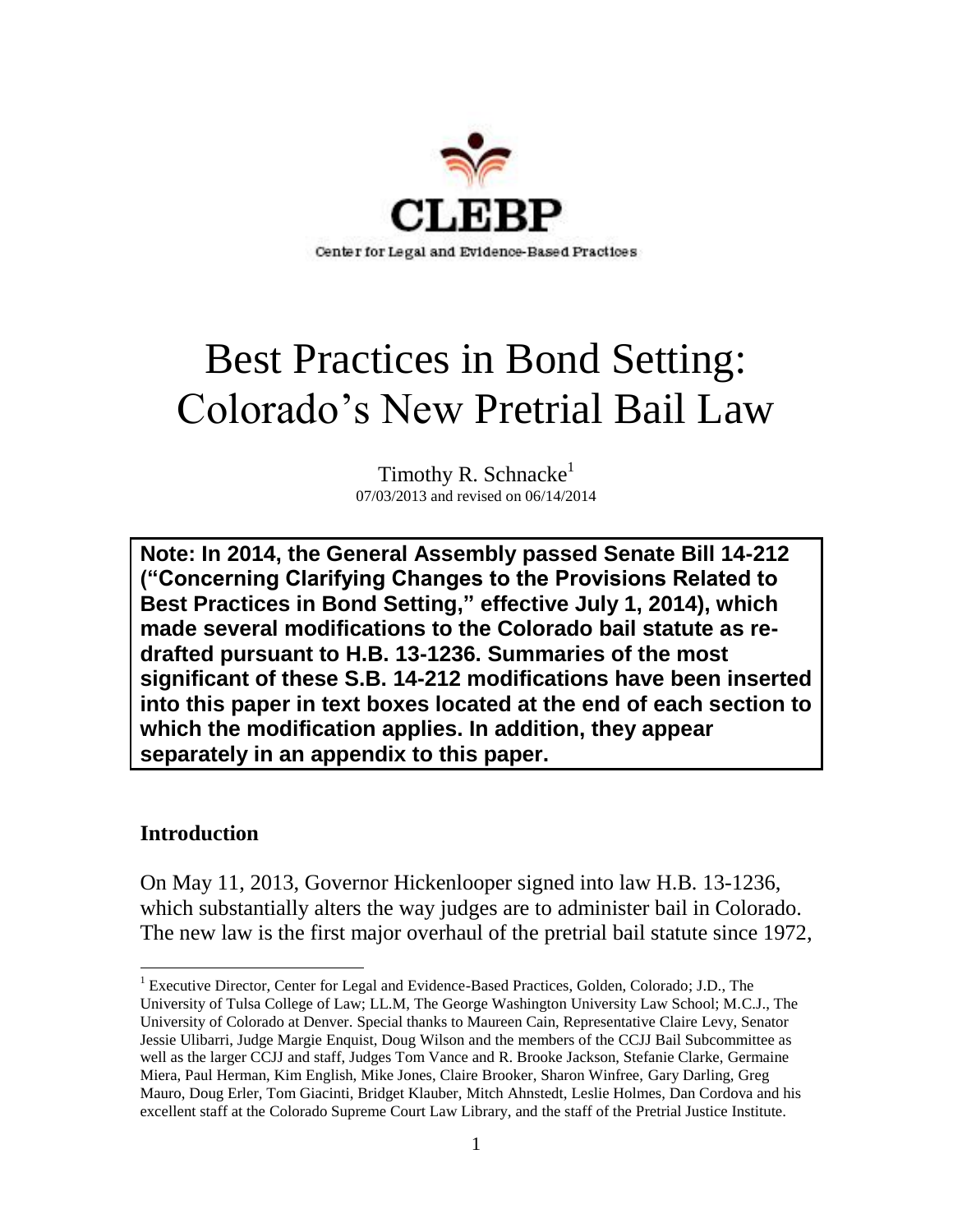and incorporates three recommendations voted out of the Colorado Commission on Criminal and Juvenile Justice's ("CCJJ") Bail Subcommittee. That Subcommittee spent nearly a year studying both federal and state legal and evidence-based criminal pretrial practices, and took advantage of years of local research, decades of national research, and practices already implemented in such counties as Larimer, Jefferson, Mesa, Boulder, and Denver as well as in other places nationally such as Kentucky and Washington D.C.

Overall, the new law represents an important step forward in Colorado pretrial justice as well as significant movement toward creating a model bail statute; the process used to create it, and even the compromises contained therein, may also serve as a template for other states struggling to address global issues in bail reform.

This article summarizes the new law, factors and events leading to its creation, and the research behind the CCJJ's recommendations underlying the statutory changes. By doing so, the author of this paper hopes to help guide those involved in the administration of bail through the process of moving from a primarily cash-based system toward more rational, transparent, and fair pretrial practices.<sup>2</sup>

# **A Brief History of Colorado Pretrial Bail Laws 3**

Until recently, pretrial bail laws in the United States have been molded by two generations of bail reform.<sup>4</sup> The first, in the 1960's, used the pioneering

 $\overline{a}$ 2 *See generally, Rational and Transparent Bail Decision Making: Moving From a Cash-Based to a Risk-Based Process* (PJI/MacArthur Found. 2012) [hereinafter *Rational and Transparent*]. The subtitle of this particular document – moving from a cash-based to a risk-based process – accurately describes the entirety of the Colorado research and deliberations culminating in H.B. 13-1236. The author of the present article has added the word "fair" to remind those working on pretrial issues that fundamental fairness is a foundational principle of the law, and that even arguments supporting the rationality of a money-based bail system, however strained they may be, typically fail altogether to address the fundamental unfairness of a system offering pretrial release based on wealth. *See e.g., Bandy v. United States,* 82 S. Ct. 11, 13 (1961), in which Justice Jackson, sitting as circuit justice to decide the bail issue, stated: "[N]o man should be denied release because of indigence. Instead, under our constitutional system, a man is entitled to be released on 'personal recognizance' where other relevant factors make it reasonable to believe that he will comply with the orders of the Court."

 $3$  This paper does not discuss post-conviction bail, which remains virtually unaltered with only minor conforming language added to 16 C.R.S. §§ 4-201 and 4-202. Additionally, the new law contains a single conforming word change to 19 C.R.S. § 2-509, dealing with juvenile bail. This paper also does not discuss other notable pretrial bills passed this session, including H.B. 13-1156 (concerning adult diversion), H.B. 13-1210 (concerning indigent representation during plea agreements), and H.B. 13-1242 (concerning sentencing for bail bond violations).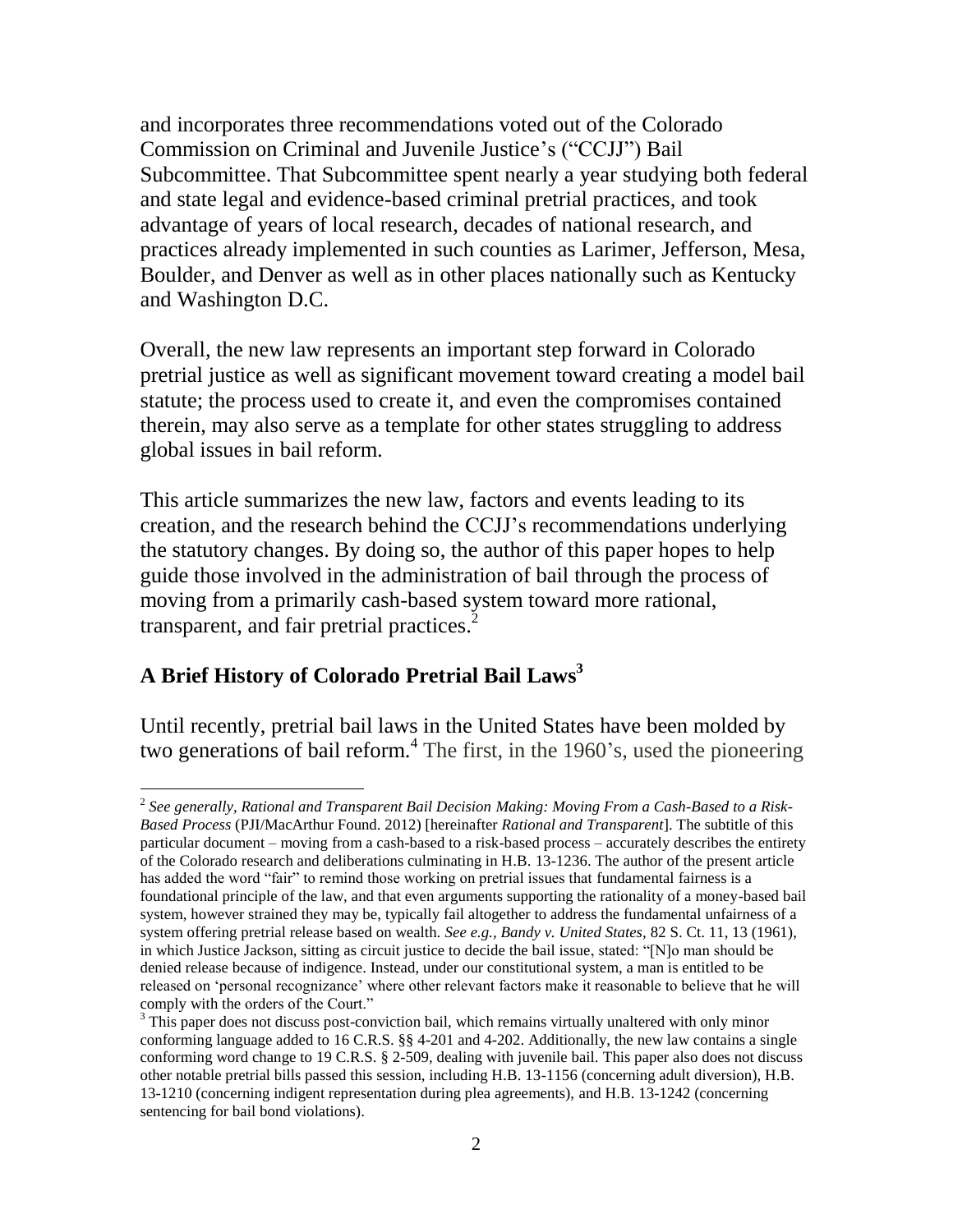work of the Vera Foundation's Manhattan Bail Project to encourage using the least restrictive, non-financial conditions of release, as well as presumptions favoring release on recognizance based on information gathered concerning the defendant's community ties to help assure court appearance. The second, in the 1970's and 1980's, focused on the need to assess the risk to public safety as a constitutionally permissible purpose of limiting pretrial freedom. Both generations resulted in radical departures from the way bail had been administered previously, and both resulted in changes in federal and state statutes, and sometimes in state constitutions. Likewise, Colorado's pretrial bail laws were changed to account for these generational reform efforts.

#### **Colorado Constitution**

When the Colorado Territory became a state in 1876, it had two constitutional provisions dealing with bail. The first, in Article II, Section 19, provided "That all persons shall be bailable by sufficient sureties, except for capital offenses, when the proof is evident or the presumption great."<sup>5</sup> The second, in Article II, Section 20, stated, "That excessive bail shall not be required, nor excessive fines imposed, nor cruel and unusual punishments inflicted."<sup>6</sup> Except for the disappearance of the word "that," Section 20 has not changed since 1876. Section 19, however, was amended in 1982 to add current provisions denying the right to bail to persons charged with certain enumerated offenses after a hearing to find both "proof evident and presumption great" as to the offense charged as well as that "the public would be placed in significant peril if the accused were released on bail."<sup>7</sup> These so-called "preventive detention" provisions were adopted widely across America after Congress passed the District of Columbia Court Reform and Criminal Procedure Act of 1970,<sup>8</sup> believed to be the first bail law in the country to make community safety an equal consideration to future court appearance in the administration of bail. The United States

<sup>4</sup> *See* John S. Goldkamp, *Judicial Responsibility for Pretrial Release Decisionmaking and the Information Role of Pretrial Services,* 57 Fed. Prob. 28, 34 n.3 (1993).

 $5$  Colo. Const. art. II, §19 (1876). As enacted, this provision was virtually identical to the Pennsylvania constitutional provision – adopted in 1682 and reincorporated after independence – which "became the model for almost every state constitution adopted after 1776." June Carbone, *Seeing Through the Emperor's New Clothes: Rediscovery of Basic Principles in the Administration of Bail,* 34 Syracuse L. Rev. 517, 532 (1983) (citing Pa. Const. ch. ii, § 28 (1776)) [hereinafter Carbone].

 $6$  Colo. Const. art. II, § 20 (1876). Presumably, this provision was modeled after the nearly identical language found in the Eighth Amendment to the U.S. Constitution.

<sup>7</sup> *See* Colo. Const. art II, § 19 (1) (a), (b).

<sup>&</sup>lt;sup>8</sup> Pub. L. No. 91-358 (July 29, 1970), 84 Stat. 473.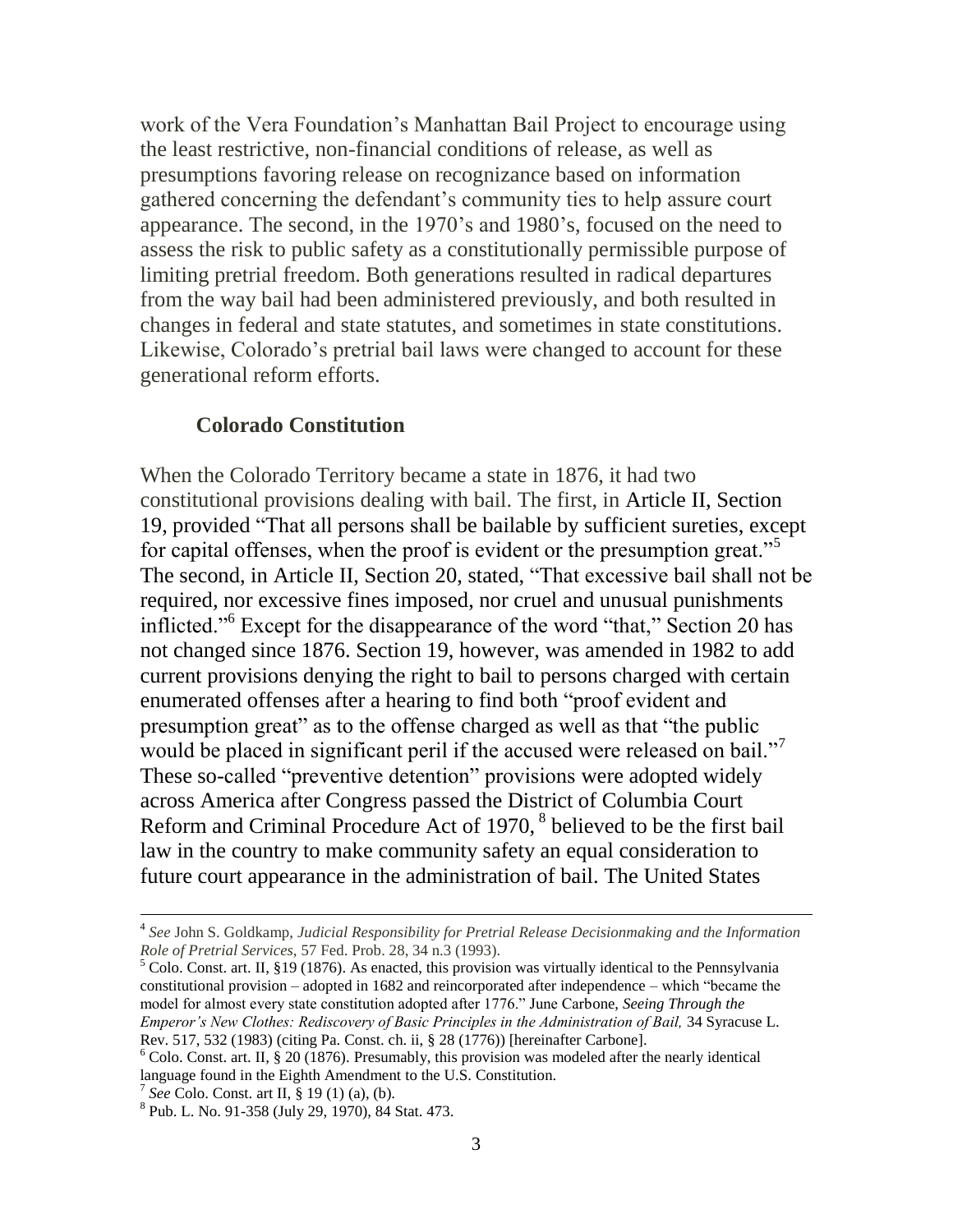Supreme Court ultimately affirmed the constitutional justification for limiting pretrial release based on public safety in *United States v. Salerno*, 9 which upheld the preventive detention provisions of the federal Bail Reform Act of 1984<sup>10</sup> against facial due process and Eighth Amendment challenges.

According to LaFave, et al., Colorado's constitutional provision dealing with the right to bail is like that found in 17 other states, which have each added amendments designed to address public safety through preventive detention provisions that deny bail for persons arrested for certain serious crimes.<sup>11</sup> Unfortunately, the Colorado Constitution does so without fully incorporating more meaningfully balanced risk-based elements into the bail/no bail determination.<sup>12</sup> State constitutional provisions providing (and denying) a right to bail without fully incorporating or balancing risk-based elements are significant in that they naturally hinder the legislature's ability to fully implement risk-based pretrial release statutes because those statutes might conflict with the constitution. Concomitantly, when neither the constitution nor the state bail statute allows for detention of certain high risk individuals, judges will feel compelled to use money as a means to detain those defendants, a practice that fosters the use of money at bail and that is of doubtful constitutional validity for use with bailable defendants.<sup>13</sup> For this

<sup>&</sup>lt;sup>9</sup> 481 U.S. 739 (1987).

<sup>&</sup>lt;sup>10</sup> The Bail Reform Act of 1984 was contained in Chapter I of the Comprehensive Crime Control Act of 1984, Pub. L. No. 98-473, 98 Stat. 1976 (1984) and was codified in 18 U.S.C. §§ 3141-3156. <sup>11</sup> See Wayne R. LaFave, Jerold H. Israel, Nancy J. King, & Orin S. Kerr, Criminal Procedure, § 12.3 (b), at 687 (5th Ed., West Pub. Co. 2009) [hereinafter LaFave 5<sup>th</sup> Edition]; Wayne R. LaFave, Jerold H. Israel, Nancy J. King, & Orin S. Kerr, Criminal Procedure, Vol. 4, § 12.3 (b), at 47 (3d Ed., West Pub. Co. 2007).  $12$  Despite the Colorado Constitution's relatively broad risk analysis, that is, whether the public would be placed in significant peril, its gateway offenses – those offenses initially triggering a consideration of the denial of bail – are relatively narrow, mostly involving crimes of violence with some precondition such as "while on bail," or "while on probation or parole" for a conviction of a crime of violence. In contrast, the federal statute includes wider gateway offenses, but a more detailed and carefully circumscribed risk

analysis. *See* 18 U.S.C. § 3142 (e), (f).

<sup>&</sup>lt;sup>13</sup> Among other things, *Stack v. Boyle*, 342 U.S. 1 (1951), has been read to stand for the proposition that bail may not be set to achieve invalid state interests, *see, e.g., Galen v. County of Los Angeles,* 477 F.3d 652, 660 (2007), and has been cited by both courts and scholars for the proposition that bail set with a purpose to detain would be invalid. *See, e.g.,* William F. Duker, *The Right to Bail: A Historical Inquiry,* 42 Alb. L. Rev. 33, 69 (citing cases) (1977) [hereinafter Duker]; Daniel J. Freed & Patricia M. Wald, Bail in the United States: 1964 at 8 ("In sum, bail in America has developed for a single lawful purpose: to release the accused with assurance he will return at trial. It may not be used to detain, and its continuing validity when the accused is a pauper is now questionable."). *Stack* held that "Bail set at a figure higher than an amount reasonably calculated to fulfill this purpose [court appearance] is 'excessive' under the Eighth Amendment." 342 U.S. at 5. In his concurrence, Justice Jackson addressed a claim that the trial court had set bail in that case with a purpose to detain as follows: "[T]he amount is said to have been fixed not as a reasonable assurance of [the defendants'] presence at the trial, but also as an assurance they would remain in jail. There seems reason to believe that this may have been the spirit to which the courts below have yielded, and it is contrary to the whole policy and philosophy of bail." *Id.* at 10. While the Court in *Salerno*  upheld purposeful pretrial detention pursuant to the Bail Reform Act of 1984, it did so only because the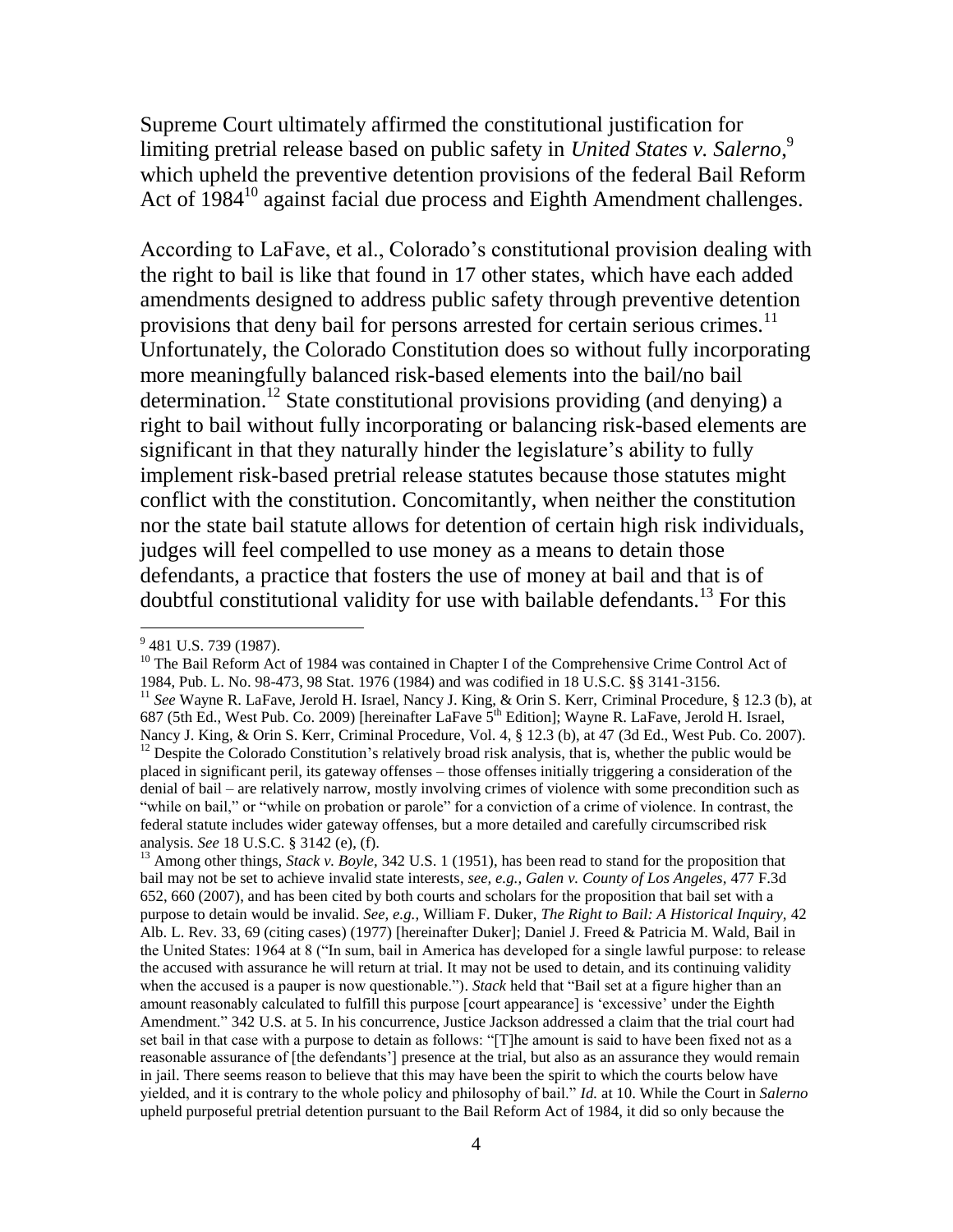reason, pretrial experts have advocated that states adopt meaningful, riskbased preventive detention provisions, such as those found in the Federal and District of Columbia statutes, when attempting to reduce the use of money at bail. $^{14}$ 

In Colorado, the current statutory preventive detention provisions found in Section 16-4-101, C.R.S., were designed to mirror the constitutional ones.<sup>15</sup> Thus, changing the statutory preventive detention provisions would necessarily require a change in the Colorado Constitution. As we will see later in this paper, however, the CCJJ Bail Subcommittee chose not to recommend changes to the constitutional preventive detention provisions. Accordingly, the new bail law is still possibly somewhat deficient in giving judges the ability to detain certain high risk defendants without using money.

# **Colorado Statutes**

 $\overline{a}$ 

Colorado's bail statute (currently found in Title 16, Article 4) has been amended several times over the years. In 1963 – before the full impact of the Vera Project was known, before the National Conference on Bail and Criminal Justice in 1964, and before the first Bail Reform Act in 1966 (i.e., essentially before the first generation of bail reform), Colorado's bail law was sparse. Specifically, it contained only the following substantive statutory bail provisions in Chapter 39:

[Judges and justices of the peace] shall have power to cause to be brought before them all persons who shall break the peace,

statute contained "numerous procedural safeguards" that are rarely, if ever, satisfied merely through the act of setting a high money bail. *See United States v. Salerno,* 481 U.S. at 742-43, 750-51 (1987). Therefore, when a state has established a lawful method for preventively detaining defendants, setting money bail to detain otherwise bailable defendants outside of that method could still be considered an unlawful purpose. <sup>14</sup> See. e.g., National Symposium on Pretrial Justice: Summary Report of Proceedings (PJI/BJA 2011) at 43 ("Ideally, the Model [Bail] Code would . . . [a]uthorize the preventive detention of certain defendants (modeled after current federal bail legislation) to provide an element of public safety protected by appropriate and required due process.") [hereinafter *National Symposium*].

<sup>&</sup>lt;sup>15</sup> Broadly, the 1982 Amendment to the Colorado Constitution allowed courts to deny bail altogether for defendants facing three categories of offenses when coupled with certain conditions precedent, such as for a crime of violence "while on probation or parole resulting from the conviction of a crime of violence." *See*  Colo. Const. Art. II, Section 19 (b) (I). In 1987, the General Assembly incorporated the constitutional language into the statute, listing, almost verbatim, those same three categories. In 2000, the General Assembly added a fourth category to the statute to deny bail for persons charged with possession of a weapon by a previous offender. However, because neither this category nor a fifth category added into H.B. 13-1236 by a floor amendment in the House, are listed in Art. II, Section 19, they are both constitutionality suspect. *See* discussion *infra* at note 124 and accompanying text.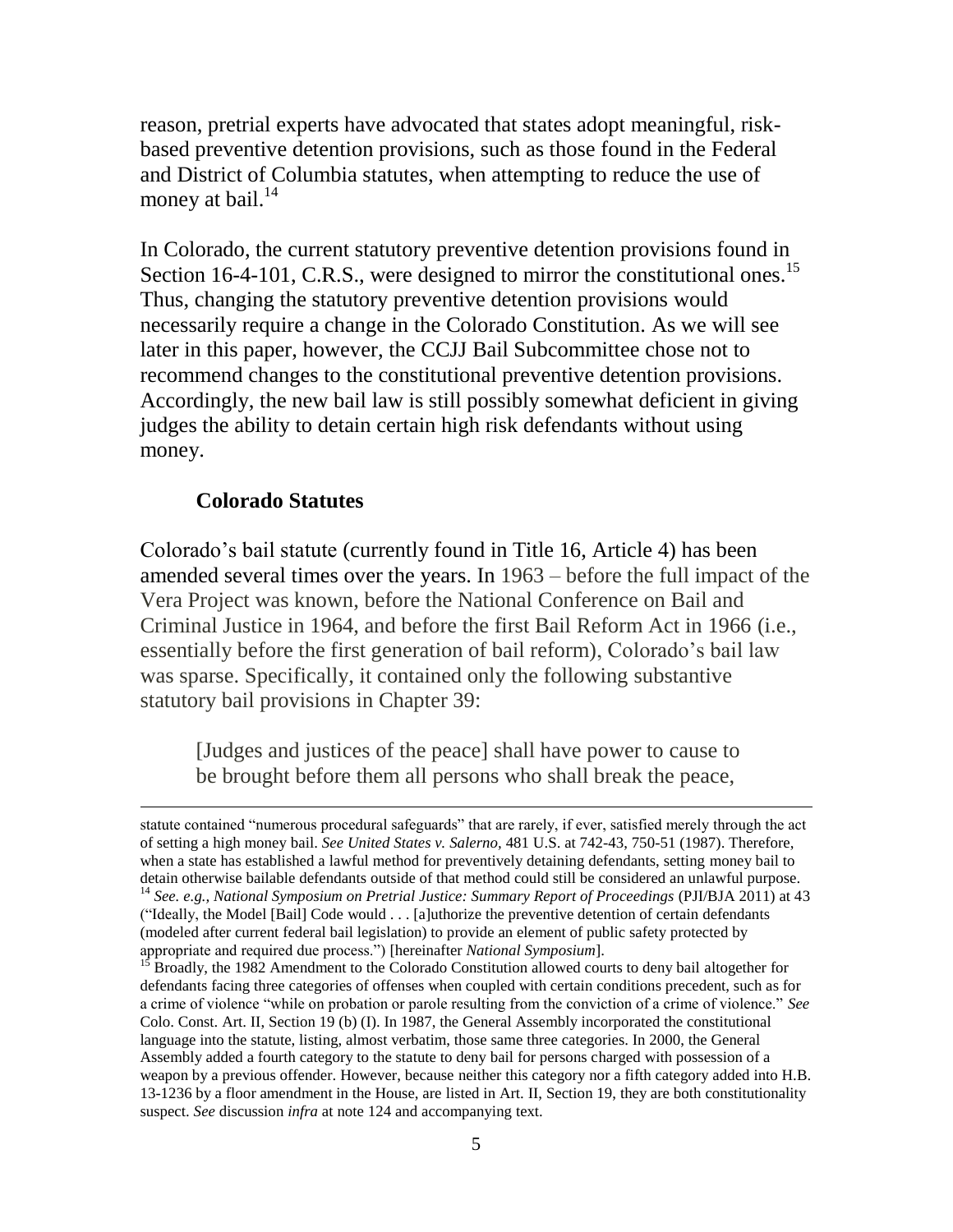and commit them to jail, or admit them to bail, as the case may require; and to cause to come before them all persons who shall threaten to break the peace, or shall use threats against any person in this state, concerning his body, or threaten to injure his property, or the property of any person whatever; and also all such persons as are not of good fame; $^{16}$  and the judge, or justice of the peace, being satisfied by the oath of one or more witnesses of his bad character, or that he had used threats aforesaid shall cause such persons to give good security for the peace or for their good behavior toward all the people of this state, and particularly toward the individual threatened.

If any person against whom such proceedings are had shall fail to give a recognizance, with sufficient security, it shall be the duty of the judge or justice of the peace before whom he shall be brought, to commit such person to the jail of the proper county until such security be given, or until the next term of the district court.

All recognizances to be taken in pursuance of this section shall be returnable to the next district court . . . and where the persons committed are in jail at the sitting of such district court, the court shall examine the witnesses, and either continue the imprisonment, bail the prisoner, or discharge him as to the court shall appear to be right, having due regard for the safety of the citizens of this state.<sup>17</sup>

<sup>&</sup>lt;sup>16</sup> The term "good fame" appears to be a reference to historic bail provisions enacted after the English Statute of Westminster in 1275, in which bailability was governed by three main criteria: (1) the nature of the offense (for example, those arrested for homicide or forest offenses were not bailable, while those arrested for larceny were); (2) probability of conviction (for example, those who confessed were not bailable, while those accused on "light suspicion" were); and (3) "ill fame," akin to criminal history. *See*  Statute of Westminster I, 3 Edward I, c. 15 (1275); *see generally* Elsa De Haas, Antiquities of Bail: Origin and Historical Development in Criminal Cases to the Year 1275, (AMS Press, 1966) [hereinafter De Haas]; *see also* Duker, *supra* note 13, at 43-50; Carbone, *supra* note 5, at 523-527.

<sup>&</sup>lt;sup>17</sup> 39 C.R.S. § 2-1 (1) - (3) (1963). The line regarding "having due regard" for public safety while released on bail preceded national recognition of public safety as a valid constitutional purpose for limiting pretrial release. In 1963, the only constitutionally valid purpose for such limitations was court appearance. *See Stack v. Boyle,* 342 U.S. 1, 5 (1951) ("Like the ancient practice of securing the oaths of responsible persons to stand as sureties for the accused, the modern practice of requiring a bail bond or the deposit of a sum of money subject to forfeiture serves as additional assurance of the presence of an accused."); *see also People v. Sanders*, 522 P.2d 735, 736 (Colo. 1974) ("the primary function of bail is to assure the presence of the accused, and that this end should be met by means which impose the least possible hardship upon the accused.").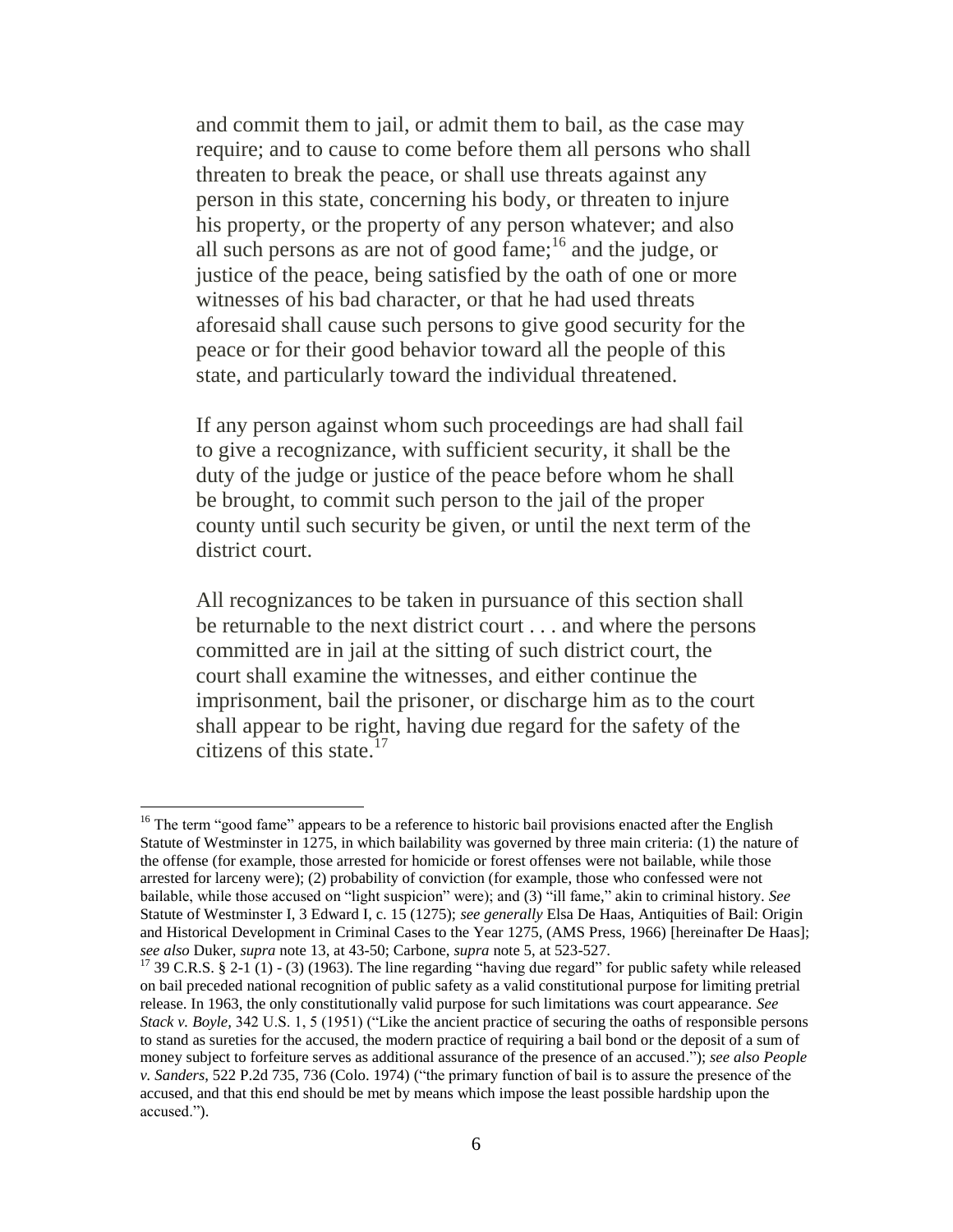Section 39-2-3 (1), C.R.S., contained a somewhat redundant and similarly succinct requirement: when a person is brought before a court with or without a warrant, the court "shall inquire into the truth or probability of the charge exhibited against such prisoner by oath of all the witnesses attending, and upon consideration of the facts and circumstances then proved, either shall commit such person so charged to jail, admit him to bail, or discharge him from custody."<sup>18</sup> Mirroring the original constitutional provisions in Article II, Section 19, Section 39-2-3 (2), C.R.S., provided that, "[w]hen the proof is evident, or the presumption is great, that a person charged with treason, murder or any offense punishable by death, is guilty of such crime, no justice of the peace shall admit such person to bail."<sup>19</sup> And finally, Section 39-2-3 (3), C.R.S., contained the only express condition of release – that the accused appear for court.<sup>20</sup>

As noted previously, during the 1960's, America went through its first generation of bail reform, culminating in the federal Bail Reform Act of  $1966<sup>21</sup>$  and the American Bar Association's Criminal Justice Standards on Pretrial Release in  $1968<sup>22</sup>$  Both that law and the Standards would influence the next substantive changes to the Colorado bail statute.

The Bail Reform Act of 1966, the first major reform of the federal bail system since the Judiciary Act of 1789, contained the following provisions: (1) a presumption in favor of releasing non-capital defendants on their own recognizance; (2) secondarily, conditional pretrial release with nonfinancial conditions imposed to reduce the risk of failure to appear; (3) restrictions on money bail bonds, which the court could impose only if non-financial release options were not enough to assure a defendant's appearance; and (4) a deposit money bail bond option, allowing defendants to post a 10% deposit of the financial condition of release with the court in lieu of the full monetary amount of a cash or surety bond.<sup>23</sup> Generally, the Act provided that a judicial officer was to release a non-capital defendant pending trial on his or her personal recognizance or on an unsecured appearance bond unless

<sup>18</sup> 39 C.R.S. § 2-3 (1) (1963).

<sup>19</sup> *Id.* § 2-3 (2).

<sup>20</sup> *Id.* § 2-3 (3).

<sup>&</sup>lt;sup>21</sup> Pub. L. 89-465, June 22, 1966, 80 Stat. 214 (codified at 18 U.S.C. §§ 3146-3152 (1966)).

<sup>22</sup> *American Bar Association Standards for Criminal Justice (3rd Ed.) Pretrial Release* (2007) [hereinafter ABA Standards].

<sup>23</sup> *See* Bail Reform Act of 1966, Pub. L. 89-465, June 22, 1966, 80 Stat. 214; Evie Lotze, John Clark, D. Alan Henry, & Jolanta Juszkiewicz, *The Pretrial Services Reference Book,* Pretrial Servs. Res. Ctr. (Dec. 1999), at 5 [hereinafter Lotze, et al.].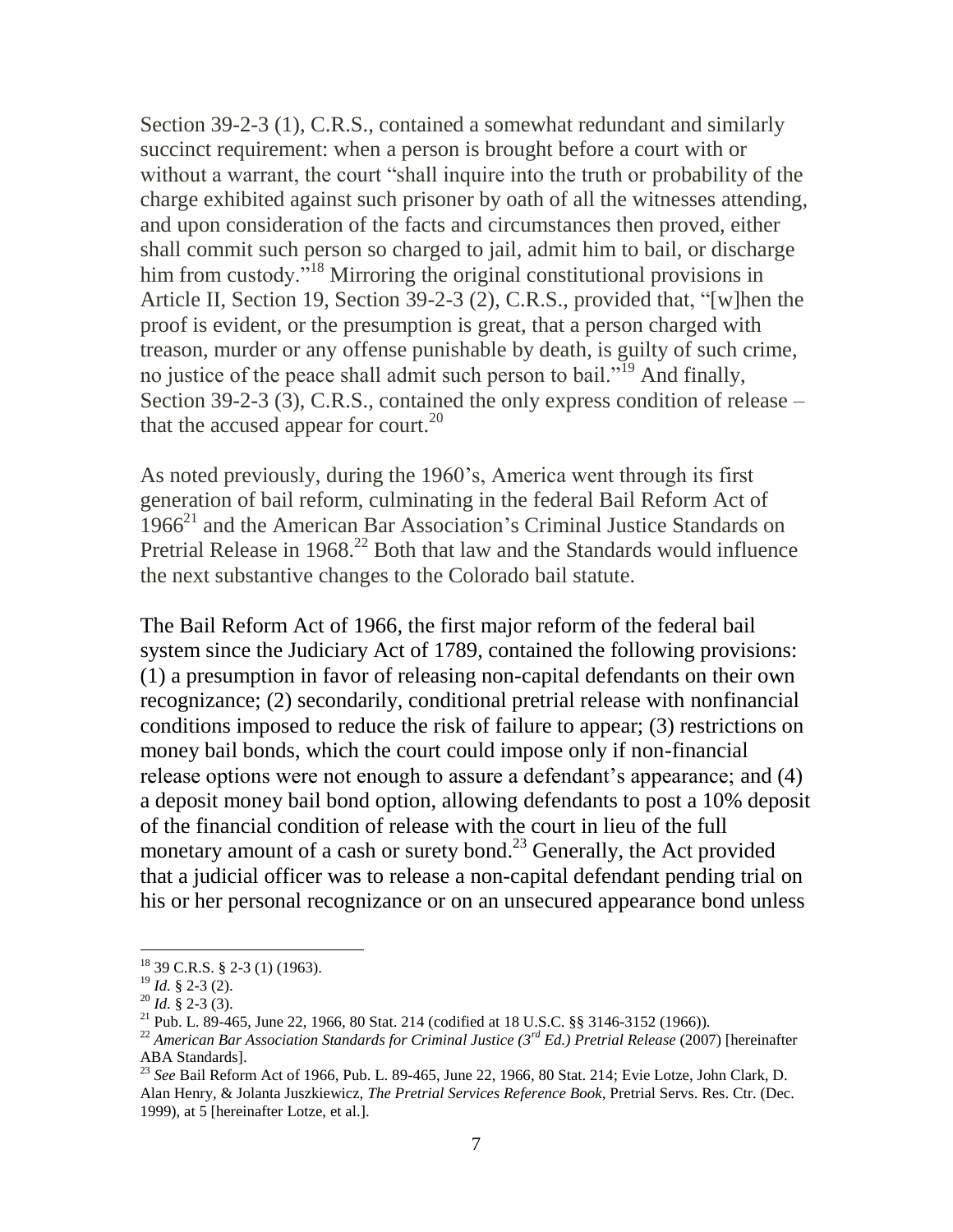that judicial officer determined that this type of release would not adequately assure court appearance. In that case, the judge was to choose the least restrictive ("the first of the following") conditions from an enumerated list of conditions designed to secure appearance. As one of the options, release on a secured money bond was intentionally placed in the statute near the end of the list as a more restrictive alternative to release on nonfinancial conditions and the deposit bond option.

The American Bar Association Standards on Pretrial Release were written concurrently to give input on relevant bail and pretrial release, detention, and supervision issues at a national level. $^{24}$  The Standards were initially based on the same research and reform efforts leading to the provisions codified in the 1966 federal act, $^{25}$  and reflected the view that the existing bail system was flawed, primarily due to its emphasis on money bail bonds and commercial sureties. In its first general expression on the topic in 1968, the ABA stated:

[t]he bail system as it now generally exists is unsatisfactory from either the public's or the defendant's point of view. Its very nature requires the practically impossible task of transmitting risk of flight into dollars and cents and even its basic premise – that risk of financial loss is necessary to prevent defendants from fleeing prosecution – is itself of doubtful validity. The requirement that virtually every defendant must post bail causes discrimination against defendants and imposes personal hardship on them, their families, and on the public which must bear the cost of their detention and frequently support their dependents on welfare. $^{26}$ 

<sup>&</sup>lt;sup>24</sup> The ABA Standards were followed by the National Advisory Commission on Criminal Justice Standards and Goals in 1973, the National District Attorneys Association's Prosecution Standards in 1977, and the National Association of Pretrial Services Agencies' Standards on Pretrial release in 1978, each reflecting the view that the traditional money bail system was flawed. Today the ABA Standards are still considered the preeminent source for statements on criminal justice (including pretrial) policy. For an article articulating compelling reasons for using the ABA standards as an important source of authority, *see*  Martin Marcus, *The Making of the ABA Criminal Justice Standards, Forty Years of Excellence,* 23 Crim. Just. (Winter 2009) [hereinafter Marcus] and *infra* note 98.

<sup>&</sup>lt;sup>25</sup> Though virtually identical to the 1966 Bail Reform Act, these Standards added recommendations on two important issues: (1) public safety as a valid rationale for limiting pretrial freedom; and (2) commercial sureties. *See* Timothy R. Schnacke, Michael R. Jones, and Claire M.B. Brooker, *The History of Bail and Pretrial Release,* (PJI 2010) found at [http://pretrial.org/1964Present/PJI-](http://pretrial.org/1964Present/PJI-History%20of%20Bail%20Revised%20Feb%202011.pdf)[History%20of%20Bail%20Revised%20Feb%202011.pdf.](http://pretrial.org/1964Present/PJI-History%20of%20Bail%20Revised%20Feb%202011.pdf)

<sup>26</sup> American Bar Association Project on Standards for Criminal Justice, *Standards Relating to Pretrial Release – Approved Draft, 1967* (New York: ABA, 1968), at 1 (reprinted in ABA Standards, *supra* note 22, at 31).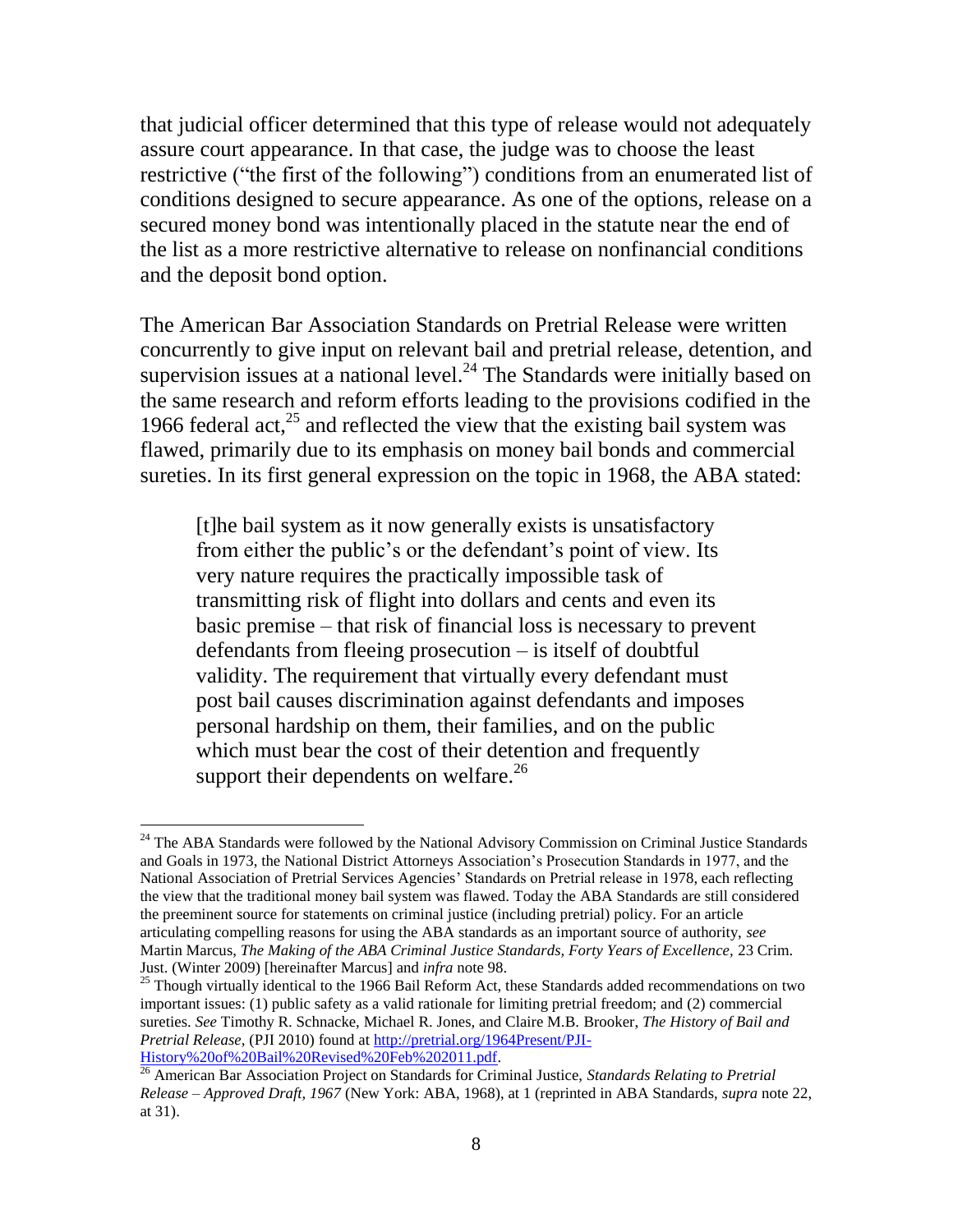This sentiment was echoed by the Colorado Supreme Court in 1971, when it characterized a state bail appeal as "condemn[ing] time-worn practices that admittedly require change," and quoted the above ABA's "unsatisfactory" statement in full. $27$ 

After passage of the Federal Bail Reform Act of 1966, many states, including Colorado, passed similar reform measures reflecting the Act and the ABA Standards. In its new 1972 Code of Criminal Procedure, the Colorado General Assembly incorporated many elements from the first generation of bail reform, including aspects of the 1966 Act and the ABA Standards, into the bail provisions.<sup>28</sup> Significantly, the 1972 law created a new type of release – "personal recognizance" – which meant that a defendant could be released without a secured (i.e., money paid up-front or promised by a commercial bail bondsman) money bond.<sup>29</sup> It also added criteria for judges to use in determining the amount of bail and type of bond, including various individualized factors in the federal law that were noted in the opinion in *Stack v. Boyle*<sup>30</sup> as well as "strong ties to the community," which had been shown by the Vera Study to be an effective criteria for use in determining whether release on recognizance could provide an adequate substitute for release under traditional bail practices using secured financial conditions.<sup>31</sup>

<sup>27</sup> *People v. Jones*, 489 P.2d 596, 598 (1971).

<sup>28</sup> *See generally, Release from Custody Pending Final Adjudication (Release on Bail),* 39 C.R.S. §§ 4-101- 205 (1972).

<sup>29</sup> *See* 39 C.R.S. § 4-104 (1972).

<sup>30</sup> 342 U.S. 1 (1951). In *Stack*, the Supreme Court wrote: "Since the function of bail is limited, the fixing of bail for any individual defendant must be based upon standards relevant to the purpose of assuring the presence of that defendant." *Id.* at 5. At the time, the federal "standards" were those found in Federal Rule of Criminal Procedure 46, which included individualized criteria for setting the amount such as the nature and circumstances of the offense charged, the weight of the evidence, the character of the defendant, and his ability to pay. *See id.* at 7 n. 3. In his concurrence, Justice Jackson observed that if the bail in *Stack* had been set in a uniform blanket amount without taking into account differences between defendants, it would be a "clear violation" of Rule 46. *Id.*at 9.

<sup>31</sup> *See* 39 C.R.S. § 4-105 (1) (l) (1972). In October of 1961, the Vera Foundation (now the Vera Institute of Justice) and the New York University Law School began the Manhattan Bail Project, a study that was designed "to provide information to the court about a defendant's ties to the community and thereby hope that the court would release the defendant without requiring a bail bond [i.e., release on the defendant's own recognizance]." Wayne H. Thomas, Jr., *Bail Reform in America* (Univ. CA Press 1976) [hereinafter Thomas] at 4. The success of the program quickly became evident: "In its first months the Project recommended only 27 percent of their interviews for release. After almost a year of successful operation, with the growing confidence of judges, the Project recommended nearly 45 percent of arrestees for release. After three years of operation, the percentage grew to 65 percent with the Project reporting that less than one percent of releases failed to appear for trial." Lotze, et al., *supra* note 23, at 4; *see also* Thomas, *supra*  at 4-6.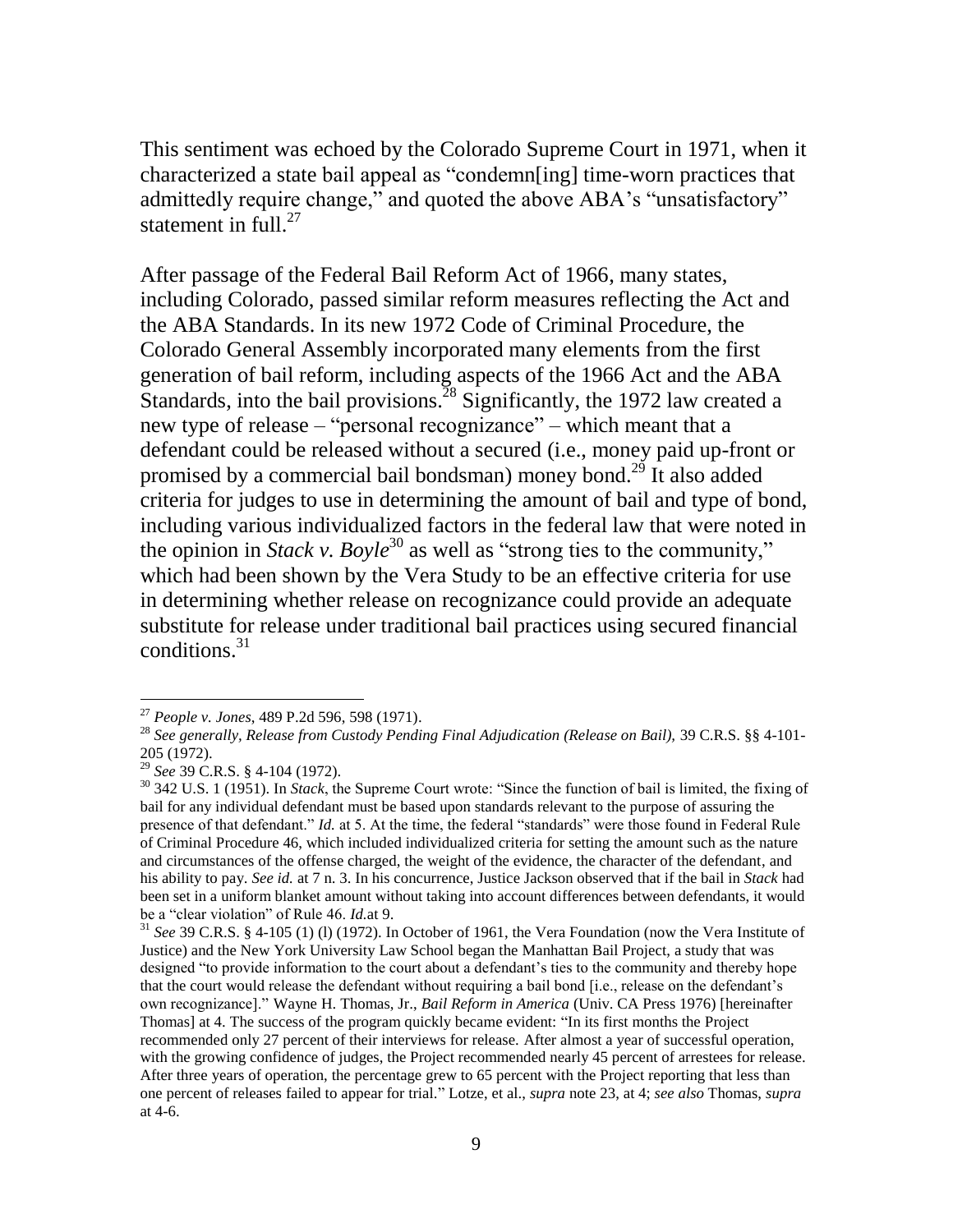The new law's connection to the ABA Standards was expressly mentioned in two contemporaneous Colorado Supreme Court opinions. In *People v. Dunbar,* the Court described the new legislative criteria as being "substantially equivalent to the *American Bar Association's Standards for Criminal Justice Relating to Pretrial Release*."<sup>32</sup> In *People v. Sanders*, the Court cited the entirety of the new bail law and stated:

These provisions follow, in the main, the *ABA Standards Relating to Pretrial Release* (Approved Draft 1968). They reflect the philosophy, articulated in *Stack v. Boyle,* and in the *Standards,* that the primary function of bail is to assure the presence of the accused, and that this end should be met by means which impose the least possible hardship on the accused.<sup>33</sup>

Practically speaking, however, the 1972 statute was far from an ideal bail law, and many of the provisions enacted in 1972 were the very provisions requiring remedy through H.B. 13-1236. For example, while the 1972 law permitted release on personal recognizance, it contained no presumption for release under that method, as articulated in the 1966 Bail Reform Act and recommended by the ABA Standards. Indeed, the 1972 law simultaneously granted prosecutors "veto power" over recognizance release for certain defendants currently on bond or with certain enumerated offenses in their criminal history.<sup>34</sup>

Most notably, however, the 1972 law did not treat money as a separate release condition; in Colorado, bail was defined as an amount of money, and thus Section 39-4-103, C.R.S., stated that "[a]t the first appearance of a person in custody . . . the amount of bail and type of bond shall be fixed by the judge." Accordingly, pursuant to the 1972 law judges were required to set financial conditions of release on literally every bail bond in Colorado. This requirement was a substantial departure from both the federal statute and the ABA Standards, which discouraged using money as a limitation on pretrial freedom, and which treated money at bail as merely one of several

<sup>32</sup> 500 P.2d 358, 359 (1972).

 $33$  522 P.2d 735, 736 (1974) (internal citation omitted).

<sup>34</sup> *See* 39 C.R.S. § 4-105 (1) (m), (n) (1972) (requiring district attorney consent before judges could release a defendant on a personal recognizance bond if that defendant was currently on bond for a felony or class 1 misdemeanor or if he or she had a record of conviction of a felony or class 1 misdemeanor within five and two years prior to the bail hearing, respectively).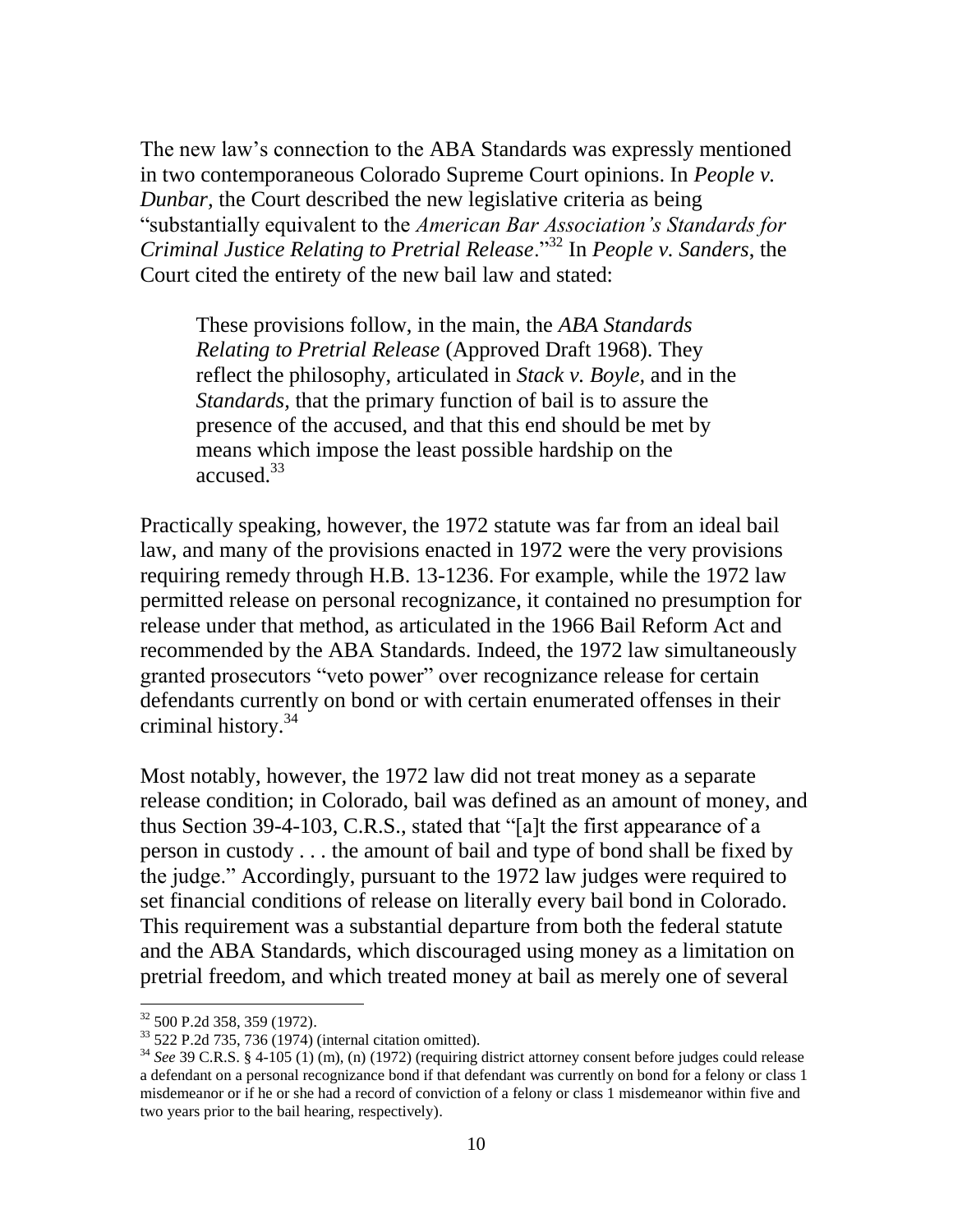possible conditions – a "financial condition" – that was more restrictive than nonfinancial conditions, and that may or may not be appropriate on any given bail bond when assessed for legality and effectiveness.<sup>35</sup> These deficiencies, in particular, likely resulted in the very thing that the 1966 Act and the ABA Standards hoped to prevent; by continuing to define bail as an amount of money, by legislatively requiring money on every bail bond, and by allowing district attorneys to block release on recognizance, the 1972 bail statute undoubtedly caused Colorado judges to impose unnecessary secured financial conditions (and thus cause unnecessary pretrial detention) in countless criminal cases over the last four decades. 36

Since 1972, the Colorado statute has undergone piecemeal amendment, with some changes that clearly have followed the pretrial field's research and best-practice standards, and with others that clearly have not. For example, in 1991, the General Assembly added provisions permitting courts to establish pretrial services programs to screen arrested persons and provide information to give courts "the ability to make a more appropriate initial

 $35$  Colorado is not alone in struggling with this fundamental point of departure from the law and standards. In previous Montana Code Annotated comments summarizing the lengthy deliberations of the Montana Commission on Criminal Procedure leading to statutory bail changes in 1991, that Commission reported that one of two key changes was to treat money – which it called the "posting of bail," and which had been previously required in every case – "in the same fashion as any other condition of release." *See* Chapter Commission Comments to § 46-9-103 (2010) (currently unpublished), available from the author.

<sup>&</sup>lt;sup>36</sup> These requirements became a major stumbling block to implementing pretrial reform in Colorado using the pre-2013 statute. In a study examining the effects of judges setting secured versus unsecured bonds on court appearance, public safety, and jail bed use, researchers in Jefferson County observed that when prosecutors did not consent to the court's use of a personal recognizance bond, the court would have to set some amount of secured money – typically, what it considered to be a "low cash" bond – so that the defendant would obtain release. Unfortunately, these "low" bonds often kept defendants in jail. In 2010, Jefferson County researchers found that thirty-five percent of defendants with cash-only bond of \$500 or less did not post their bond. In a follow-up 2011 study, those same researchers found that sixty percent of pretrial defendants still in custody after 48 hours said they had no ability to post the secured amount of their bond. See Jeffco Study Reveals All Cost and No Benefit for Cash and Surety Bonds, distributed to members of the House and Senate and available from the author [hereinafter *Jeffco Study*]. In September of 2012, approximately 100 presentenced inmates in the Jefferson County Detention Facility were held on bond amounts of \$500 or less, and over 90 additional inmates had bond amounts between \$501 and \$1,000. The notion that some defendants remain incarcerated for lack of money has been criticized by some opponents of bail reform, but has been reported in both national and statewide data. *See* Thomas H. Cohen and Brian A. Reaves, *Pretrial Release of Felony Defendants in State Courts, 1990-2004*, U.S. Dep't of Just. Office of Just. Programs, Bureau of Just. Stats. (Nov. 2007) at 2 ("Among the 38% of defendants detained until case disposition, about 5 in 6 had a bail amount set but did not post the financial bond required for release.") [hereinafter Cohen & Reaves]; Marie VanNostrand, *New Jersey Jail Population Analysis: Identifying Opportunities to Safely and Responsibly Reduce the Jail Population* (Mar. 2013) at 13 ("[J]ust over 5,000 inmates, or 38.5% of the total population, had an option to post bail but were held in custody solely due to their inability to meet the terms of bail. This means that the inmates were not serving a sentence, had no holds or detainers, and could have been released if they were able to post bail in the form of cash, cash/bond, 10% option or support arrears.") [hereinafter *New Jersey Study*].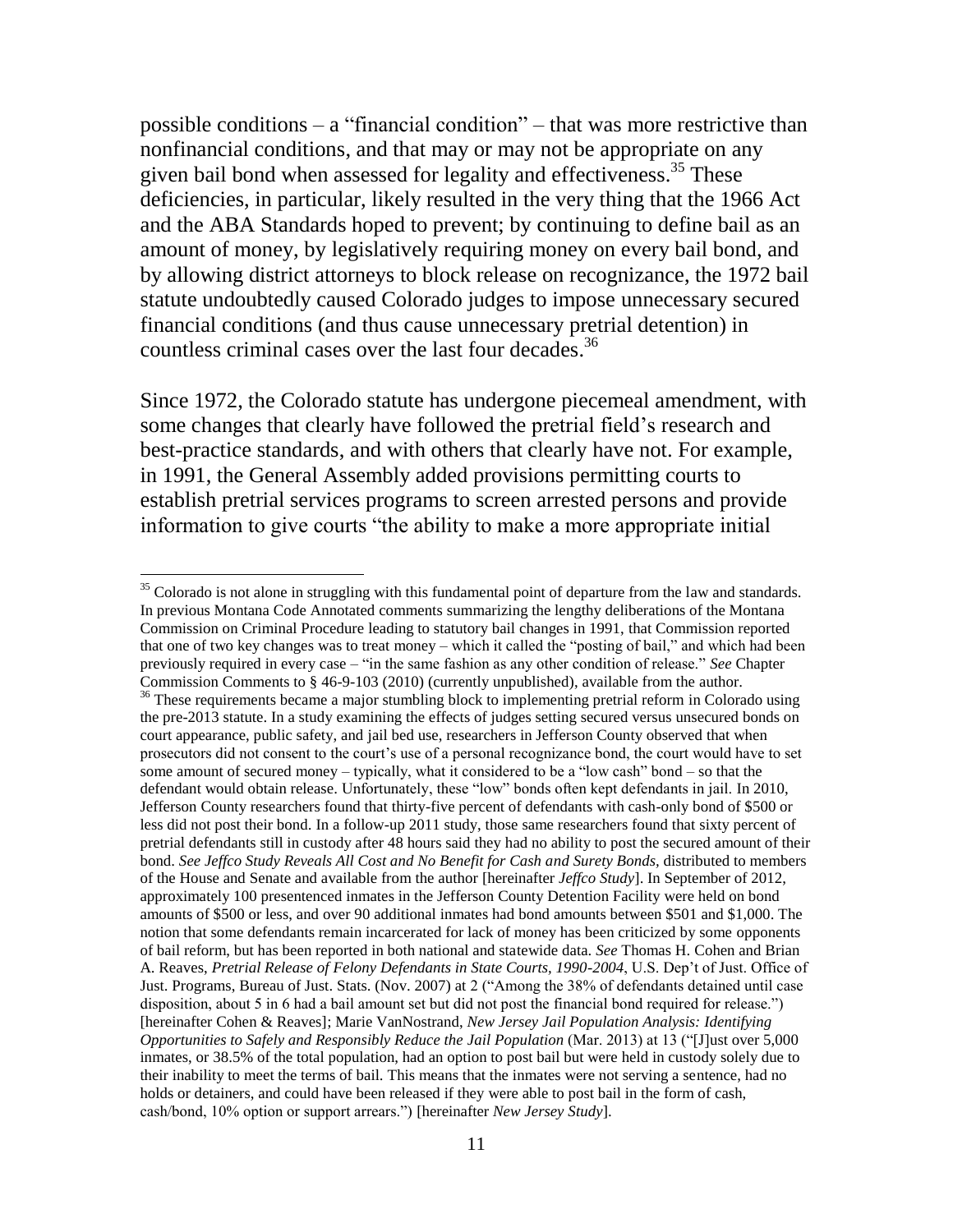bond decision which is based upon facts relating to the defendant's risk of danger to the community and  $\ldots$  risk of failure to appear for court."<sup>37</sup> While the General Assembly did not mandate them, the amendment allowing their existence has led to the creation of numerous formal pretrial programs, covering 80% of the state's population, and coming ever closer to the ABA's recommendation that they be established in every jurisdiction.<sup>38</sup> The amendment's provisions allowing for pretrial supervision using "different methods and levels of community-based supervision . . . [and] established supervision methods . . . to decrease unnecessary pretrial incarceration" furthers the purpose of bail as a mechanism of release,  $39$  is a recommended best-practice, $40$  and has been shown empirically by at least one randomized and controlled study to increase court appearance and public safety rates during pretrial release. $41$ 

 $\overline{a}$ 

<sup>40</sup> The ABA Standards "emphasize the central role of pretrial services agencies in pretrial release and detention determinations both as a matter of principle and in recognition of their growing practical importance in the judicial process." ABA Standards, *supra* note 22, Std. 10-1.10 (a) (commentary) at 56. As for their supervision function, the commentary states: "A number of pretrial services agencies have developed supervision strategies that have been effective for released defendants posing different types of risks. The Standard does not specify the elements of supervision, but rather leaves it to individual jurisdictions to experiment and develop effective strategies." *Id.* at 59 (citation omitted). Those who employ pretrial services supervision recognize that conditions of bail designed to provide reasonable assurance of public safety are typically non-financial conditions, which require supervision techniques, such as office visits, drug and alcohol testing, and electronic monitoring to effectuate them. Created in the 1960's primarily as entities able to investigate defendants for pretrial risk, and later evolving into entities capable of public safety supervision, pretrial services programs have also historically ensured that defendants came to court. Thus, unlike commercial sureties, these entities perform services going to both functions of conditions of release while on bond – court appearance and public safety.

<sup>41</sup> *See* Marie VanNostrand, Kenneth J. Rose, & Kimberly Weibrecht, *State of the Science of Pretrial Release Recommendations and Supervision* (PJI/BJA 2011) at 32 (while acknowledging the need for more research, stating that, "[t]he most recent study conducted in this area, however, does suggest that

 $37$  16 C.R.S. § 4-105 (3) (c) (I) (2012).

<sup>38</sup> *See* ABA Standards, *supra* note 22, Std. 10-1.10, at 54.

 $39$  The purpose of bail as a mechanism of release is supported by history and law. Pursuant to the 1275 English Statute of Westminster's bail/no bail dichotomy, despite all other complicating historical factors, bail was generally equated with release and no-bail was equated with detention. Moreover, throughout English history, major reforms came about primarily to eliminate abuses that interfered with the pretrial liberty that was assumed for all bailable offenses. In America, a country that largely followed the English legal model but that also expanded on its notions of liberty by removing even more vestiges of English law that hindered pretrial release of bailable defendants, the right to bail came to mean one thing  $-$  a right to release from confinement prior to trial. *See* Hermine Herta Meyer, *Constitutionality of Pretrial Detention,*  60 Geo. L. J. 1139, 1178 (1971-72) [hereinafter Meyer]; *see generally,* Duker, *supra* note 13, passim; Carbone, *supra* note 5, passim. In *Stack v. Boyle*, the United States Supreme Court expressly equated the right to bail with the "traditional right to freedom before conviction" and "[t]he right to release before trial," and the *Salerno* Court, which discussed the procedure necessary for the "no-bail" side of the dichotomy, only reinforced *Stack's* coupling of the notions of "bail" and "release" when it wrote that pretrial "liberty" is the American norm. 481 U.S. at 755 (1987). While perhaps practical, court opinions holding that defendants have no constitutional right to financial conditions that they can meet even when those conditions result in the detention of otherwise bailable defendants, are nonetheless perverse to the historic and legal principle of bail primarily meaning conditional release from confinement.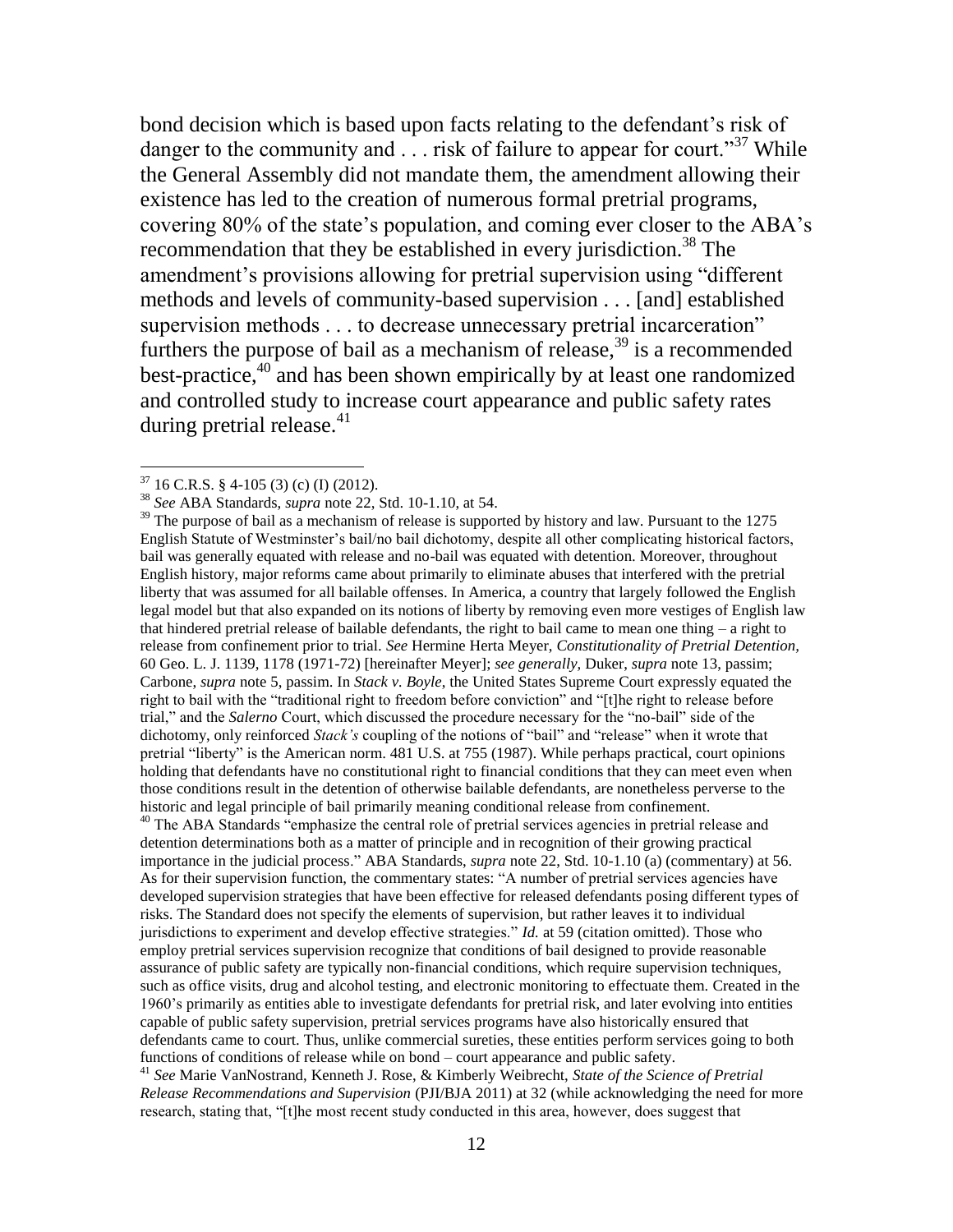On the other hand, the General Assembly has also previously amended the statute with provisions that run directly counter to the research and bestpractice standards. For example, in three places the previous bail statute set presumptive amounts for financial conditions (as high as fifty thousand dollars) based primarily on the alleged charge.<sup> $42$ </sup> These provisions: (1) limited judicial discretion to fashion appropriate conditions designed to balance the government's interest in public safety and court appearance with the constitutional rights of defendants; (2) emphasized and even encouraged financial conditions above all other conditions of release,  $43$  seemingly for purposes of public safety – a practice that is discouraged by the ABA Standards<sup>44</sup> and is without basis in the research (no empirical study has linked money with public safety) and, most importantly, the law (in Colorado, money may not be forfeited for new crime violations);  $^{45}$  (3) resembled a "statutory money bail schedule," akin to bail schedules used across America that assign money amounts to lists of charges, a practice that the ABA Standards "flatly reject" as being the antithesis of a risk-based system of bail; $46$  (4) conflicted with other statutory provisions requiring

supervision generally provided to defendants results in substantially lower rates of failure to appear and rearrest when compared to defendants released without supervision.") [hereinafter VanNostrand, *State of the Science*].

<sup>42</sup> *See* 16 C.R.S. §§ 4-103 (1) (b) (driving while license restrained due to a driving under the influence conviction), (b.5) (vehicular eluding and driving under the influence), (d) (I) (distribution of a schedule I or II controlled substance) (2012).

<sup>&</sup>lt;sup>43</sup> The ABA Standards state: "The Third Edition continues the philosophy of restricting the use of financial conditions of release. The policy reasons underlying this philosophy have been discussed above in the commentary accompanying Standards 10-1.4(c) – (f)*.* In brief, they include the absence of any relationship between the ability of a defendant to post a financial bond and the risk that a defendant may pose to public safety; the conviction that courts, not bondsmen, should make the actual decision about detention or release from custody; the unhealthy secrecy of the bondsmens' decision-making process; and the need to guard against undermining basic concepts of equal justice." ABA Standards, *supra* note 22, Std. 10-5.3 (a) (commentary) at 111.

 $44$  Standard 10-5.3 (b) states: "Financial conditions of release should not be set to prevent future criminal conduct during the pretrial period or to protect the safety of the community or any person." According to the commentary, "This Standard explicitly prohibits the setting of financial conditions of release in order to prevent future criminal conduct or protect public safety. The prohibition is based on a fundamental principle of these Standards: concerns about risks of pretrial crime should be addressed explicitly through non-financial release conditions or, if necessary, through pretrial detention ordered after a hearing-not covertly through the setting of bail so high that defendants cannot pay it." ABA Standards, *supra* note 22, Std. 10-5.3(b) (and commentary) at 110, 112.

<sup>&</sup>lt;sup>45</sup> Pursuant to 16 C.R.S. § 4-103 (2) (a) (2012), "A condition of every bail bond, and the only condition for a breach of which a surety or security on the bail bond may be subjected to forfeiture, is that the released person appear to answer the charge [at the proper time and place]." This provision was retained in H.B. 13- 1236, and is now codified in 16 C.R.S. § 4-105 (1) (2013).

<sup>&</sup>lt;sup>46</sup> Standard 10-5.3 (e) states: "Financial conditions should be the result of an individualized decision taking into account the special circumstances of each defendant, the defendant's ability to meet the financial conditions and the defendant's flight risk, and should never be set by reference to a predetermined schedule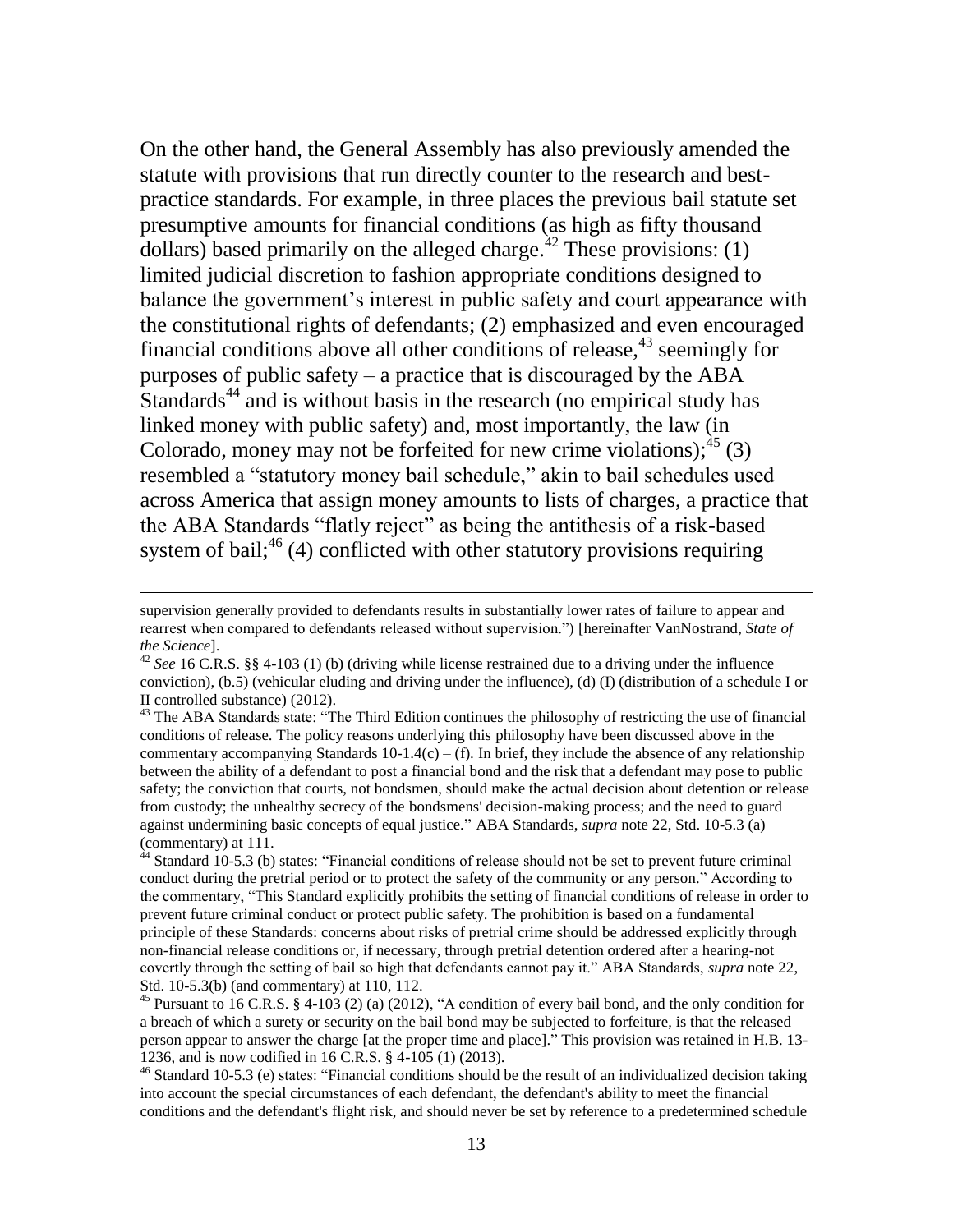judges to individualize bail settings, including consideration of the defendant's financial condition and to avoid "oppressive" bail amounts; <sup>47</sup> and (5) violated the principle of using "least restrictive conditions," a principle articulated both in the Standards<sup>48</sup> and in Colorado law.<sup>49</sup>

The list of amendments not conforming to the law<sup>50</sup> and best-practices is unfortunate, but the 2012 bail statute also suffered from a longer list of bestpractice provisions never enacted. For example, as previously mentioned, there was no presumption of release on recognizance. Moreover, there were no explicit statements articulating a presumption of pretrial liberty generally, limiting the use of money, or ensuring that money did not detain.<sup>51</sup> Finally, there were no explicit statements concerning the purpose of the bail decision or incorporating public safety into judicial decision-making. <sup>52</sup> Overall, based on the array of topics addressed in the pretrial literature, from reforming

of amounts fixed according to the nature of the charge." According to the commentary, "This Standard emphasizes the importance of setting financial conditions through a process that takes account of the circumstances of the individual defendant and the risk that the individual may not appear for scheduled court proceedings. It flatly rejects the practice of setting bail amounts according to a fixed bail schedule based on charge. Bail schedules are arbitrary and inflexible: they exclude consideration of factors other than the charge that may be far more relevant to the likelihood that the defendant will appear for court dates." ABA Standards, *supra* note 22, Std. 10-5.3 (e) (and commentary) at 110, 113.

<sup>47</sup> *See* § 16-4-105, C.R.S. (2012).

<sup>48</sup> ABA Standard 10-1.2 contains the general recommendation for release on least restrictive conditions. *See*  ABA Standards, *supra* note 22, Std. 10-1.2 and commentary at 39-40.

<sup>49</sup> *See Sanders,* 522 P.2d at 736 ("[The bail provisions] reflect the philosophy, articulated in *Stack v. Boyle* and in the *Standards*, that [assurance of court appearance] should be met by means which impose the least possible hardship upon the accused.") (internal citation omitted).

 $50$  As discussed later in this paper, 16 C.R.S. § 4-101 was amended in 2000 to add a fourth broad category of offenses for which bail may be denied for any particular defendant, an amendment directly conflicting with the Colorado Constitution.

<sup>51</sup> ABA Standard 10-5.3 (a) states: "The judicial officer should not impose a financial condition that results in the pretrial detention of the defendant solely due to an inability to pay." ABA Standards, *supra* note 22, Std. 10-5.3 (a) at 110. The federal and the District of Columbia statutes each have provisions prohibiting judges from ordering financial conditions that result in the pretrial detention of the defendant. *See* 18 U.S.C. § 3142 (c) (2); D.C. Stat. § 23-1321(c) (3).

<sup>&</sup>lt;sup>52</sup> An express statement indicating that public safety was a valid purpose of limiting pretrial freedom (apart from the "significant peril" language found in the constitutional and duplicative statutory preventive detention provisions) came only from the 1991 amendment adding Section 16-4-105 (3), which allowed for the creation of pretrial services programs designed to, among other things, "provide the court with the ability to make a more appropriate bond decision which is based upon facts relating to the defendant's risk of danger to the community and the defendant's risk of failure to appear for court." 16 C.R.S. § 4-105 (3) (c) (I) (2012). Beyond this one sentence, however, public safety had to be inferred through various statutory provisions, such as the provisions denying a right to bail for certain serious offenses, 16 C.R.S. § 4-101 (2012), the requirement that judges consider the defendant's criminal history or "any facts indicating the possibility of violations of law if the defendant is released without restrictions." 16 C.R.S. §§ 4-105 (1) (i), (j), (2012).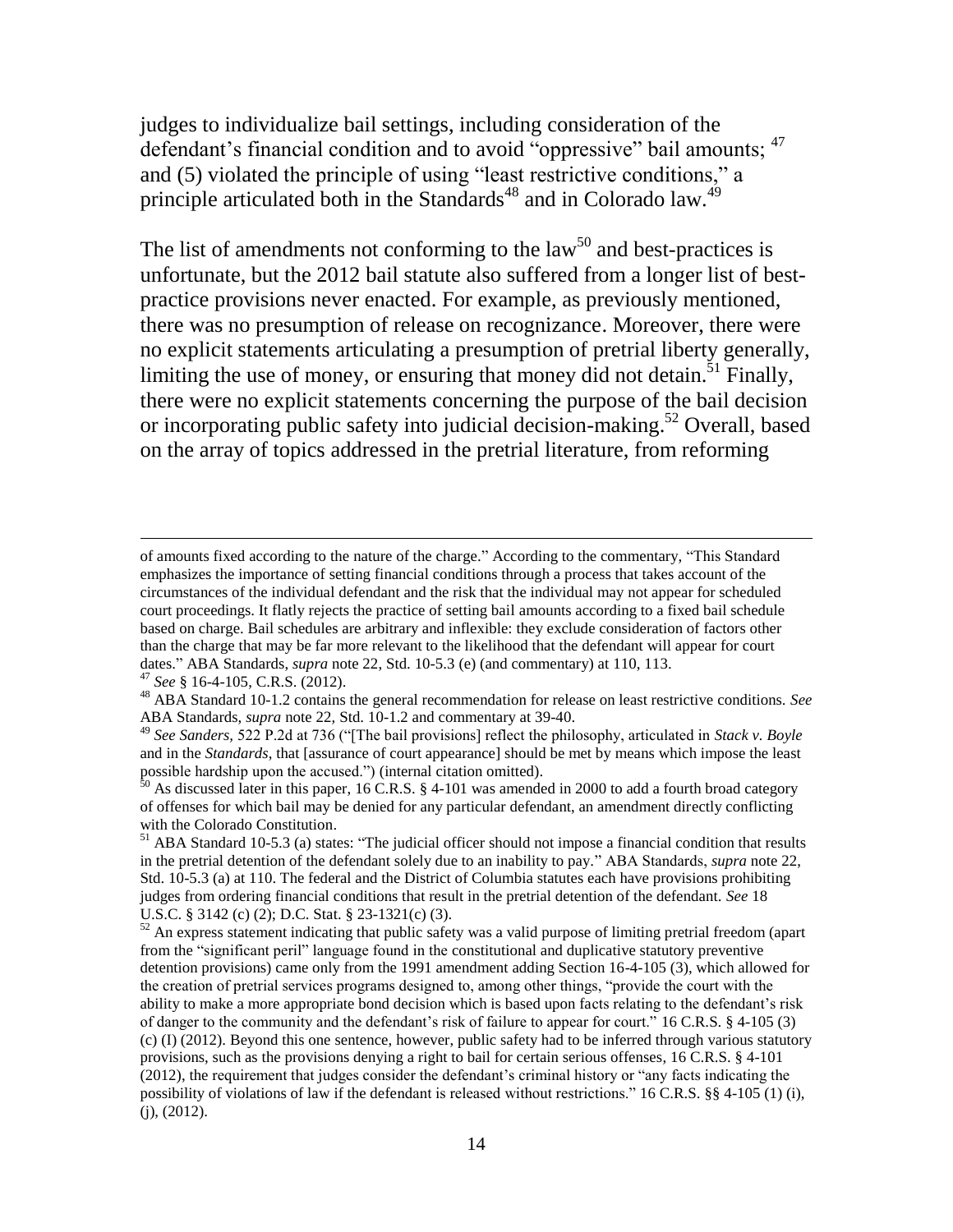arrest versus citation and summons policies $5<sup>3</sup>$  to addressing bond violations with rational responses,  $54$  Colorado's pretrial bail statute suffered from a numerous deficiencies, both from inclusion and exclusion.

#### **The Colorado Commission on Criminal and Juvenile Justice**

At least some of these statutory deficiencies were known to Colorado Commission on Criminal and Juvenile Justice ("CCJJ") members soon after its creation. The CCJJ was created in 2007 to "engage in an evidence-based analysis of the criminal justice system in Colorado," with a mission to "enhance public safety, to ensure justice, and to ensure protection of the rights of victims through the cost-effective use of public resources."<sup>55</sup> Among other things, the CCJJ was mandated to "investigate effective alternatives to incarceration, the factors contributing to recidivism, evidencebased recidivism reduction initiatives, and cost-effective crime prevention programs."<sup>56</sup> In its first annual report, the CCJJ listed six specific recommendations related to bail: $^{57}$  (1) encourage the use of summonses in lieu of arrest;<sup>58</sup> (2) create a percentage deposit bond-to-the-court system;<sup>59</sup> (3) allow courts with this deposit bond-to-the-court alternative to retain a

 $53$  The ABA Standards devote an entire section each to release by law enforcement without an arrest (Part II) and courts issuing summonses in lieu of arrests (Part III). For a number of reasons, the CCJJ Bail Subcommittee did not focus on these areas for potential improvement.

<sup>54</sup> *See* ABA Standards, *supra* note 22, Stds. 10-5.5 (willful failure to appear or to comply with conditions) at 115, and 10-5.6 (sanctions for violations of conditions of release) at 116-17.

<sup>55</sup> 16 C.R.S. §§ 11.3-101 (2); 11.3-103 (1) (2013).

<sup>56</sup> *Id.* § 16-11.3-103 (2) (b) (2013).

 $57$  Some have argued that there were seven by including CCJJ BP-41, which recommended using summonses in lieu of arrests for persons facing probation revocations. However, while that recommendation had potential implications similar to pretrial improvements on jail bed use, its application to convicted persons distinguishes it from typical reform efforts aimed at pretrial defendants.

<sup>58</sup> Colo. Comm'n on Crim. & Juv. Just., 2008 Ann. Rept., Rec. L-6, at 27 ("The implementation of this recommendation would result in a reduction in the number of pretrial detainees without compromising public safety. Poor offenders are disproportionately unlikely to bond out of jail. In those cases, bonding becomes punitive and often results in loss of job, income, housing, and child custody.") The "L" in the recommendation denotes an item requiring legislative action.

<sup>59</sup> *Id.* Rec. L-7, at 27-28. In Colorado, a deposit bond option is not allowed without statutory change due to the case of *People v. District Court*, 581 P.2d 300 (1978). In that case, a district court judge authorized the pretrial release of a defendant upon the deposit of cash equal to 10% of the money bail bond amount. The district attorney appealed to the Colorado Supreme Court, arguing that the trial court exceeded its jurisdiction by authorizing the 10% deposit. The Court agreed. Relying on the clear language of 16 C.R.S. § 4-104, which provided for the pretrial release of a defendant by either a personal recognizance or "upon execution of a bond in the full amount of the bail," the court ruled that the district court exceeded its jurisdiction, stating that "[t]he statute does not expressly or impliedly authorize courts to permit 10% cash bail deposits. Moreover, the statutory requirement that the 'full amount of bail' be secured negates the contention that courts may permit the deposit of a percentage of the full amount of the bail." *Id.* at 302 (quoting 16 C.R.S. § 4-104 (1)). H.B. 13-1236 did not substantially change that particular language, and so a deposit bond option would still require further statutory authority.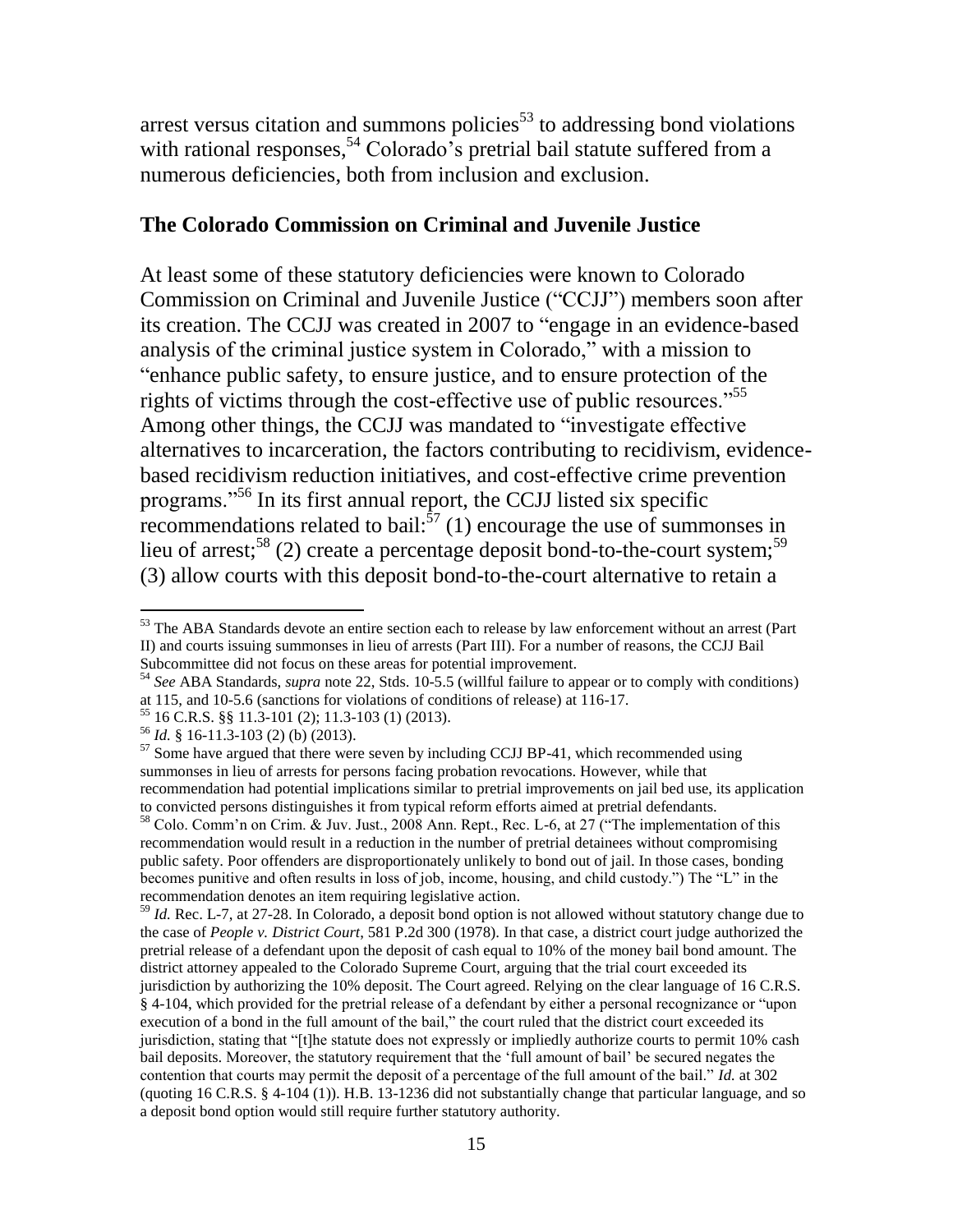percentage of the bond to pay for programs, including pretrial programs;  $60$ (4) require courts to apply cash bonds that would otherwise be returned to defendants first to outstanding costs, fees, fines, or surcharges;  $<sup>61</sup>$  (5)</sup> encourage judicial districts to create bond commissioners and systems for delegated release authority such as that being used in Larimer County at the time; $^{62}$  and (6) develop an advisory statewide monetary bond schedule.<sup>63</sup>

In terms of implementation, the first five recommendations as drafted were only partially successful.<sup>64</sup> The sixth, however, ultimately became the catalyst for H.B. 13-1236 when it was significantly re-drafted to move from creating a statewide bond schedule to creating "bonding guidelines." In 2009, the CCJJ reported on Recommendation BP-39 as follows:

Since the publication of the December 2008 report, this recommendation was revised to suggest the development of statewide advisory bonding guidelines. The Commission recognizes that some existing bonding schedules are antiquated and, in the interest of justice, recommends that these be reexamined and updated. The Supreme Court and the Chief Judges Council are encouraged to create statewide advisory bonding guidelines or give directions to jurisdictions to create such guidelines. The Commission will partner with the Judicial Branch to examine best practices in the area of advisory bonding guidelines. In addition, the Commission recognizes that the Jefferson County Criminal Justice Planning Committee has undertaken a significant study in this area and requests that

 $60$  Colo. Comm'n on Crim. & Juv. Just., 2008 Ann. Rept., Rec. L-8, at 28.

<sup>61</sup> *Id.,* Rec. L-9, at 28.

 $62$  *Id.* Rec. BP-40, at 42. The "BP" in the recommendation denotes an item requiring a change in criminal justice business practices.

<sup>&</sup>lt;sup>63</sup> *Id.* Rec. BP-39, at 41-42.

<sup>&</sup>lt;sup>64</sup> The General Assembly followed Recommendation L-6 to vote into law H.B. 09-1262, which amended 16 C.R.S. § 5-206 to allow judges to issue summonses in lieu of warrants in certain cases without the previously required prosecutor consent unless a law enforcement officer "presents in writing a basis to believe there is a significant risk of flight or that the victim or public safety may be compromised." After intense lobbying by the commercial surety industry, the General Assembly failed to pass S.B. 11-186, which encapsulated Recommendations L-7 and L-8 concerning an alternative percentage-bond-to-the-court system. The General Assembly followed Recommendation L-9 to vote into law H.B. 10-1215, which permits, but does not require, the application of cash bonds to costs and fees. According to the CCJJ's 2009 Annual Report, Recommendation BP-40 (encourage the use of bond commissioners) was only partially implemented through the creation of a research document by the Department of Criminal Justice and Larimer County officials. *See* Colo. Comm'n on Crim. & Juv. Just., 2009 Ann. Rept. at 71.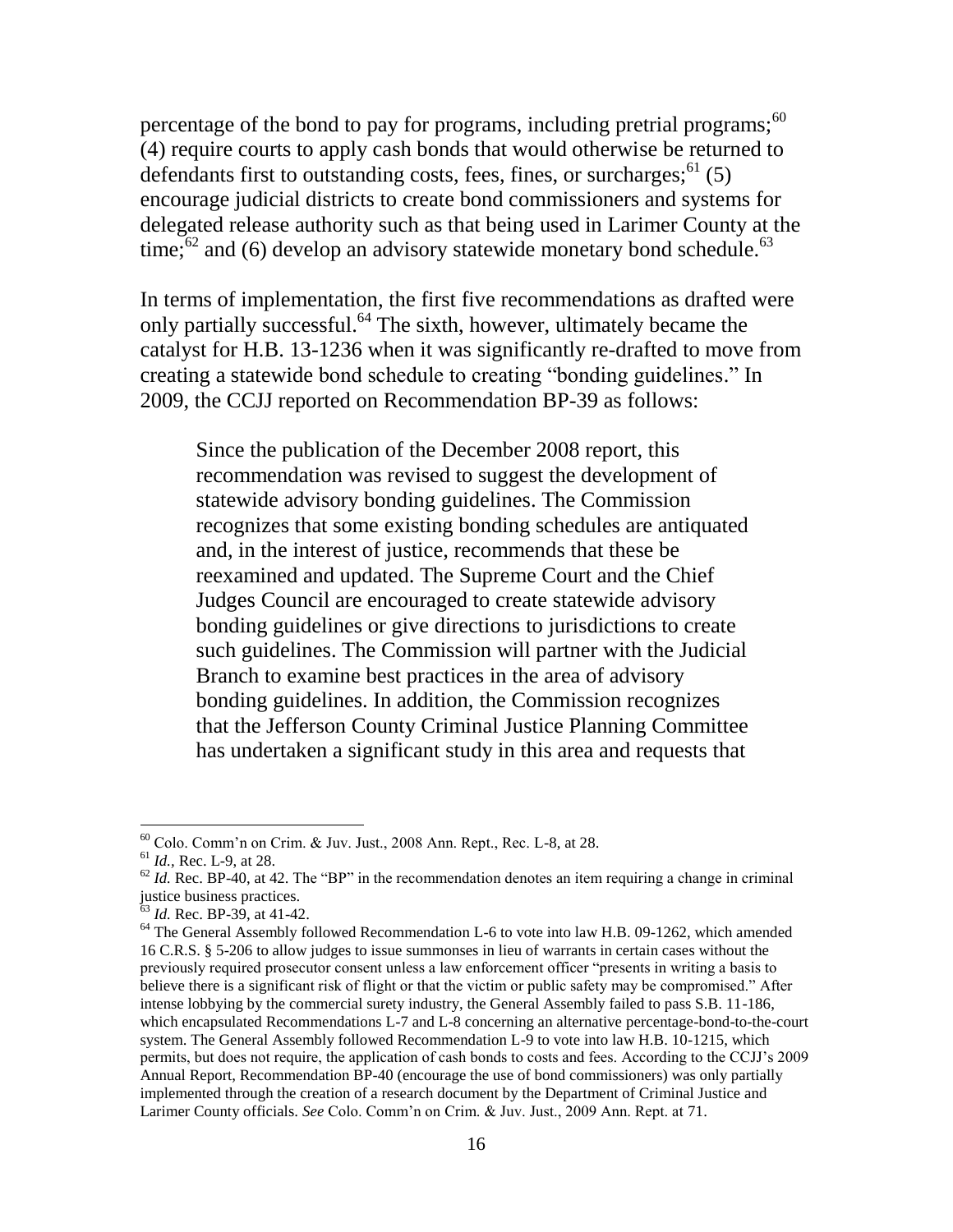representatives from this organization be included in these  $discussions$  of bond reform  $\overline{65}$ 

#### **Motivation for Reform**

This CCJJ recommendation would ultimately lead to the creation of the CCJJ's Bail Subcommittee in late 2011, which would then provide new recommendations forming the core of H.B. 13-1236. In 2009, however, Colorado still lacked the education and motivation necessary to drastically improve its bail laws. This would change over the next two years, as activity in three broad areas would significantly raise criminal justice leaders' level of bail-education as well as their desire to pursue meaningful change.

The first group of activities was initiated by commercial bail bondsmen and their insurance company lobbyists, who drafted and promoted a citizen's ballot initiative and advanced legislation to further their industry interests in 2010 and 2011.<sup>66</sup> The citizen initiative, in particular, was notable for its lack

<sup>65</sup> *Id.* at 70.

<sup>&</sup>lt;sup>66</sup> Two attempts at legislation were meant to get away from, or at least postpone, a bail industry sunset review scheduled for 2011 by the Department of Regulatory Agencies ("DORA"), the overseer of the Colorado's commercial bail industry. Leading up to 2011, DORA had been handling a significant number of enforcement actions to curb abuses by bail bondsmen in Colorado. As of 2008, DORA regulated approximately 550 bail bonding agents out of a total of 110,500 regulated insurance producers through its Division of Insurance. In 2008 alone, DORA reported 180 total enforcement actions against insurance producers doing business in Colorado. If these enforcement actions were evenly filed against all resident and nonresident insurance producers regulated by the Division of Insurance, commercial bail bondsmen would be expected to account for only .005% of the actions (or only one case). Instead, commercial bail bondsmen accounted for 99 of the 180 enforcement actions against regulated insurance entities, or 55% of all cases for that year. Information about DORA enforcement actions for companies and producers can be found through their website at [http://www.colorado.gov/cs/Satellite?c=Page&childpagename=DORA-](http://www.colorado.gov/cs/Satellite?c=Page&childpagename=DORA-DI%2FDORALayout&cid=1251625532807&p=1251625532807&pagename=CBONWrapper)[DI%2FDORALayout&cid=1251625532807&p=1251625532807&pagename=CBONWrapper.](http://www.colorado.gov/cs/Satellite?c=Page&childpagename=DORA-DI%2FDORALayout&cid=1251625532807&p=1251625532807&pagename=CBONWrapper) Moreover, in 2010, DORA began aggressively targeting bail insurance companies in a series of "market conduct examinations." In August of 2010, DORA fined New Jersey-based International Fidelity Insurance Company \$442,000 for bail bond violations, and put other bail bond insurers on notice that DORA would be conducting additional examinations. *See In Re Market Conduct Exam. of Int'l. Fidelity Ins. Co.,*  Amended Final Agency Order 0-11-024, at 6-7 (Aug. 5, 2010); *International Fidelity Fined \$442,000 for Bail Bond Violations; Other Bail Bond Insurers Put on Notice* (DORA Press Release, Sept. 7, 2010), available at: [http://insurancenewsnet.com/article.aspx?id=224427.](http://insurancenewsnet.com/article.aspx?id=224427) In October of 2010, DORA fined Los Angeles-based Pioneer General Insurance Company \$553,000 for violations of insurance law related to its Colorado bail bond business. See In Re Market Conduct Exam. of Pioneer Gen. Ins. Co, Final Agency Order O-11-053, at 6 (Oct. 15, 2010) (settlement after appeal in *In Re Market Conduct Exam. of Pioneer Gen*. *Ins. Co.,* Amended Final Agency Order O-11-171 (Jun. 7, 2011). In November of 2010, DORA fined Baltimore-based Lexington National Insurance Corporation \$332,000 for marked conduct violations. *See In Re Market Conduct Exam. of Lexington Nat'l Ins. Corp.,* Final Agency Order O-11-057 (Nov. 12, 2010) (settlement after appeal in *In Re Market Conduct Exam. of Lexington Nat'l Ins. Corp.,* Amended Final Agency Order (Jul. 19, 2011). Finally, in 2010, DORA contacted the Minnesota Surety and Trust Company, informing it of an upcoming market study examination. After numerous delays, during which time the company submitted some, but not all of the requested documents, including some that were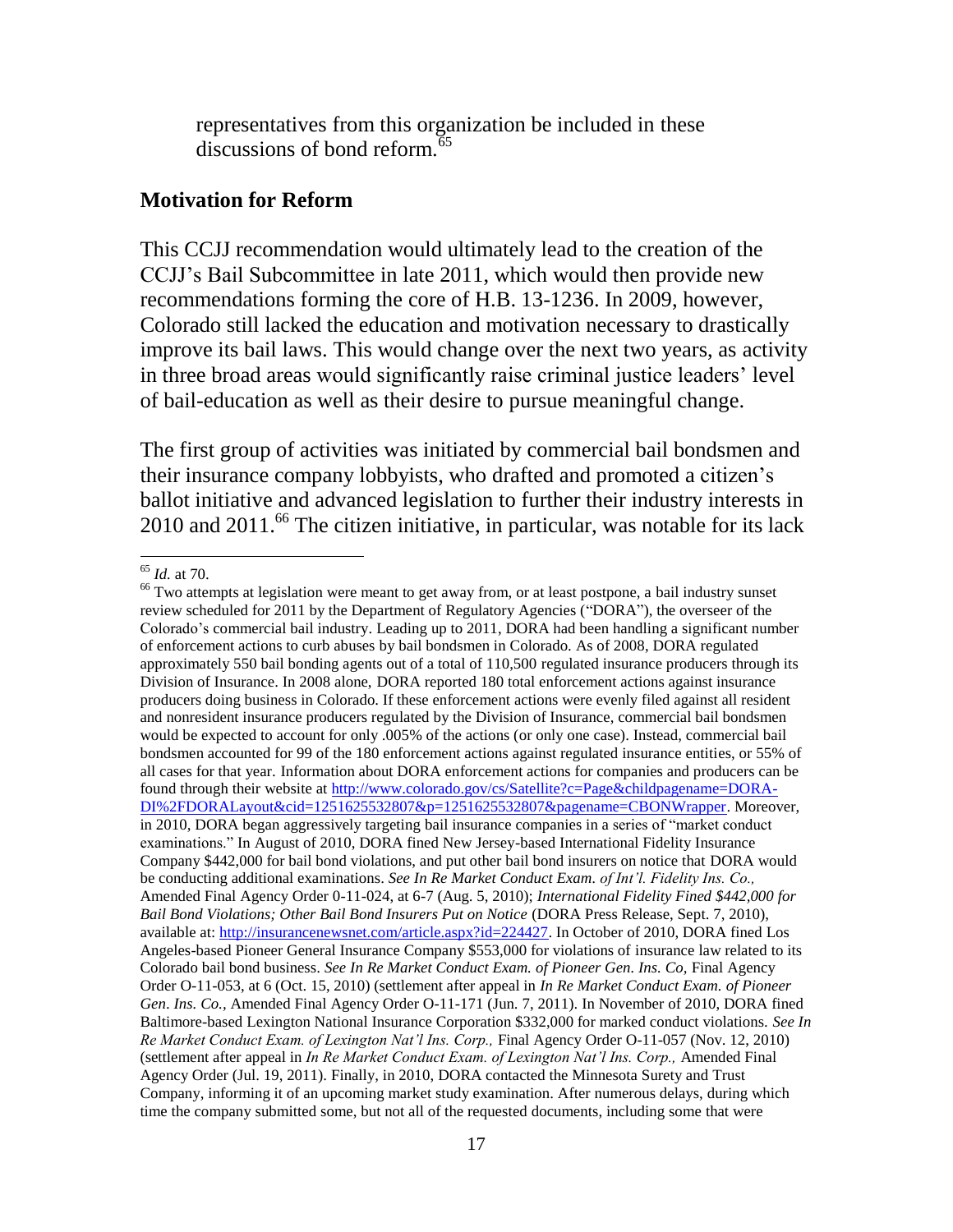of adherence to bail research and best practices. Proposition 102, as it was called, was designed to force judges wanting to authorize pretrial services supervision to also add up-front money conditions to virtually all criminal defendants' bail bonds.<sup>67</sup> Since a great number of Colorado judges liked pretrial supervision, having them add money to virtually all bonds would effectively assure that at least some defendants would not be able to afford that amount without the help of bondsmen. From those people, the bondsmen could choose who to release, based primarily on who could pay. Such a change to Colorado's bail statute was counter to the law (which favors release over detention and requires an individualized bail determination over the use of blanket conditions of release),  $68$  the research (which has yet to demonstrate that money alone provides assurance of public safety or court appearance),<sup>69</sup> and the best practice standards, which

 $\overline{a}$ 

[http://www.colorado.gov/cs/Satellite?blobcol=urldata&blobheader=application%2Fpdf&blobkey=id&blobt](http://www.colorado.gov/cs/Satellite?blobcol=urldata&blobheader=application%2Fpdf&blobkey=id&blobtable=MungoBlobs&blobwhere=1251658319927&ssbinary=true) [able=MungoBlobs&blobwhere=1251658319927&ssbinary=true.](http://www.colorado.gov/cs/Satellite?blobcol=urldata&blobheader=application%2Fpdf&blobkey=id&blobtable=MungoBlobs&blobwhere=1251658319927&ssbinary=true) 

submitted "in a duffle bag . . . in disarray, and in no logical or other order," DORA found credible evidence that the insurance company was altering some of its files. *See Stipulation for Entry of Final Agency Order Re: Notice of Show Cause Hearing,* D.O.I. Case No. 231258 (Apr. 22, 2011). DORA issued an emergency order for the insurance company to cease and desist altering or destroying various records, which included altering records after the fact to include crucial information to consumers that had been omitted from the bail bonds being examined. DORA ultimately found credible evidence showing that Minnesota Surety "should have known about the unfair business practices of its insurance producers and thus may be held financially responsible for its producers, who, while acting on behalf of the insurer, engaged in unfair business practices that violated provisions of" Colorado law. *Id.* at 11. DORA subsequently revoked Minnesota Surety's authority to do business in Colorado, and fined the company 1.2 million dollars, one million of which was stayed pending adherence to the stipulated order. As part of the stipulation, the Insurance Commissioner agreed not to exercise his authority to refer the matter to criminal law enforcement authorities unless Minnesota Surety failed to pay \$200,000 of the penalty within fourteen days. *Id.* at 11-15. Bills introduced apparently to avoid DORA's potentially harmful recommendations in the sunset review included: (1) H.B. 11-1135, which sought to replace DORA oversight with a newlycreated seven member "state bail bonding agent board," and which would be comprised of a majority (four of seven, with a quorum of four) bail agents; and (2) H.B. 11-1306, which was drafted by out-of-state bail lobbyists and introduced in April, roughly seven months after DORA began its review. That bill simply sought to extend the review until 2017, ostensibly to help DORA by streamlining it with other 2017 reviews.

<sup>&</sup>lt;sup>67</sup> See 2010 State Ballot Information Booklet (Legislative Council of the Colo. Gen. Assembly Res. Pub. 599-1), at 30, [hereinafter Blue Book] available online at

<sup>68</sup> In *United States v. Salerno,* 481 U.S. 739, 755 (1987), the Court wrote perhaps its most quoted line articulating a presumption of release: "In our society, liberty is the norm, and detention prior to trial or without trial is the carefully limited exception." In the State Ballot Blue Book, the neutral Legislative Council of the Colorado General Assembly concluded that Prop. 102's fiscal impact to local jails would instead lead to an increase in detention, driven by two main forces: "National data indicates that it takes about eight days for defendants with a secured bond to obtain financing for release as opposed to those who are released immediately on an unsecured bond. Additionally, about 30 percent of defendants with a secured bond never obtain the financing to secure release." *See Blue Book, supra* note 67, at 31.

 $69$  Attempts to ascertain the effect on public safety and court appearance rates by release type (which includes variations in the use of financial conditions) has been elusive, primarily due to the admitted limitations of the State Court Processing Statistics data, the primary data collection set used for examining felony case processing in state courts. *See* VanNostrand *State of the Science, supra* note 41, at 35-35;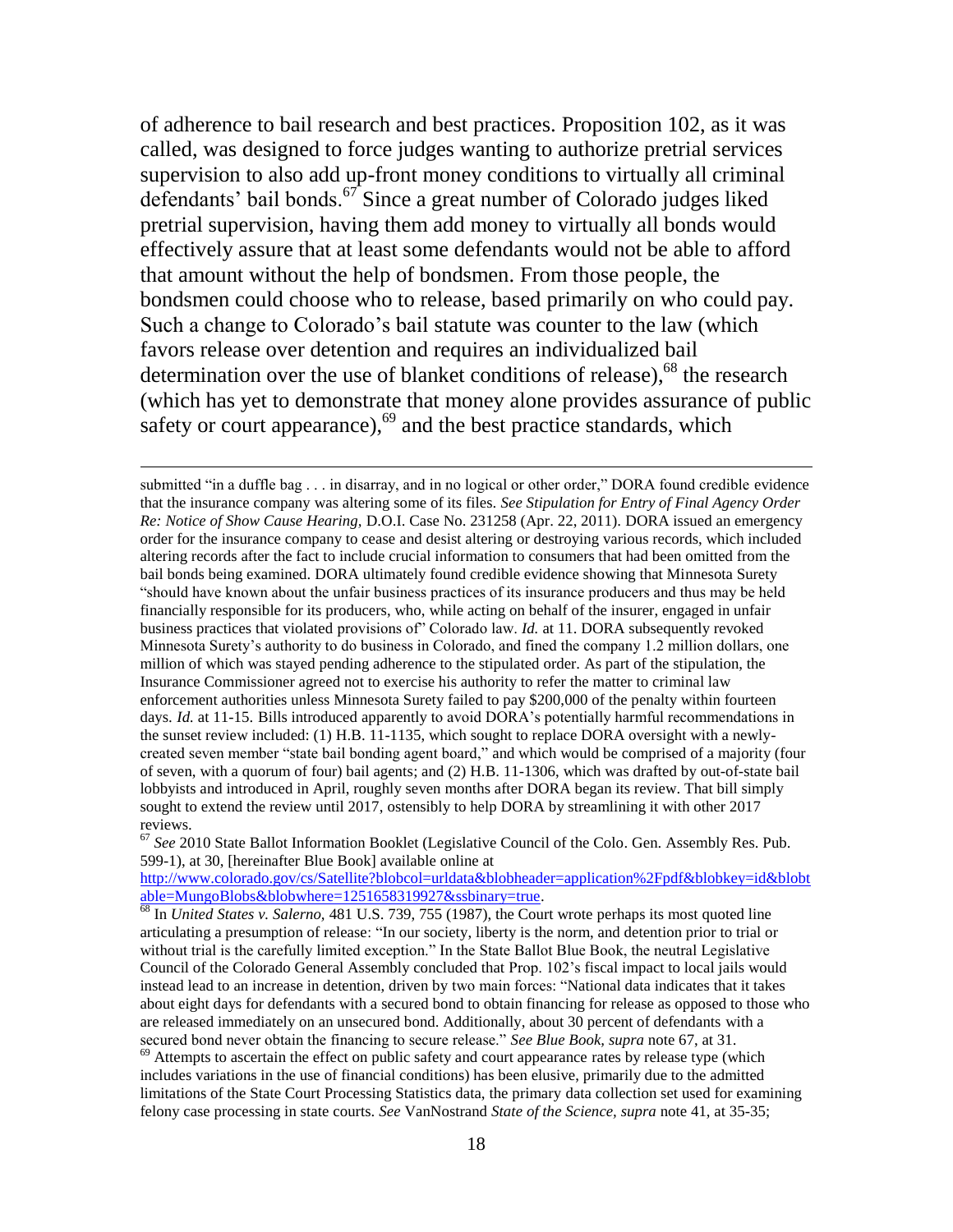recommend less reliance on money and complete abolition of commercial sureties.<sup>70</sup> The initiative failed, but only after scores of criminal justice leaders in Colorado spent over six months to defeat it.

The second group of activities involved efforts by those same criminal justice leaders in attempting to pass S.B. 11-186, the CCJJ bill designed to implement a statutory deposit bond option pursuant to 2008 CCJJ Recommendations  $L - 7$  and  $L - 8$ .<sup>71</sup> Because they tend to perpetuate the traditional money bail system, deposit bond options, or "percentage bail to the court options," as they are sometimes called, are by no means the acme of bail reform; they are, however, recommended by the national bestpractice standards on pretrial release as an appropriate way of dealing with money at bail, $72$  and they are also specifically recommended by the National Association of Counties in its criminal justice policy platform.<sup>73</sup> At the time, the option existed in approximately thirty jurisdictions in the United States – about 28 states, the District of Columbia, and the federal system, itself comprised of 94 judicial districts – and in most of those places, the for-profit bail bondsmen continued to thrive. Nevertheless, commercial surety lobbyists argued that the bill would eliminate their industry in Colorado,  $74$ and after an intense two-month campaign, for-profit bail agent and insurance company lobbyists managed to kill what many believed to be a relatively minor improvement to the law.

The third group of activities surrounded what I have previously called the Third Generation of Bail Reform, which began to flourish between 2008 and

 $71$  H.B. 11-186 (2011).

Bureau of Justice Statistics, 2010, *Data Advisory: State Court Processing Statistics Data Limitations*, Washington, DC: U.S. Department of Justice. Retrieved on April 20, 2013, available at: [http://bjs.gov/content/pub/pdf/scpsdl\\_da.pdf.](http://bjs.gov/content/pub/pdf/scpsdl_da.pdf) Accordingly, until recently, the best anyone could say about the research concerning this issue was that the lack of detail in collecting and evaluating the relevant variables meant that the studies to date were insufficient to lead to valid conclusions. Recently, however, two separate Colorado studies, using two different data sets, have each concluded that ordering secured (money paid up-front) versus unsecured (money only paid if the defendant fails to appear) bonds has no effect on public safety or court appearance rates, but leads to significant differences in pretrial jail bed use and thus detention costs. *See Jeffco Study, supra* note 36; *Evidence Supporting Pretrial Improvement: Data from Colorado Courts* (Jan. 2013) [hereinafter *Evidence*] distributed to members of the House and Senate and available from the author.

<sup>70</sup> *See* ABA Standards, *supra,* note 22, Std. 10-5.3, at 110-11; 10-1.4 (f), at 42.

<sup>72</sup> *See* ABA Standards, *supra* note 22, Std. 10-5.3, at 110.

<sup>73</sup> *See The American County Platform and Resolutions 2012-2013 (Justice and Public Safety)* at 99, found a[t http://www.naco.org/legislation/policies/Documents/Justice%20and%20Public%20Safety/JPS12-13.pdf.](http://www.naco.org/legislation/policies/Documents/Justice%20and%20Public%20Safety/JPS12-13.pdf)

<sup>74</sup> *See Proposed 'Alternative Bond Program' Threatens to Eliminate Colorado Bail Industry,* Collateral Magazine (AboutBail March 14, 2011) found at [http://www.aboutbail.com/articles/723/sb-11-186](http://www.aboutbail.com/articles/723/sb-11-186-threatens-colorado-bail-bonds) [threatens-colorado-bail-bonds.](http://www.aboutbail.com/articles/723/sb-11-186-threatens-colorado-bail-bonds)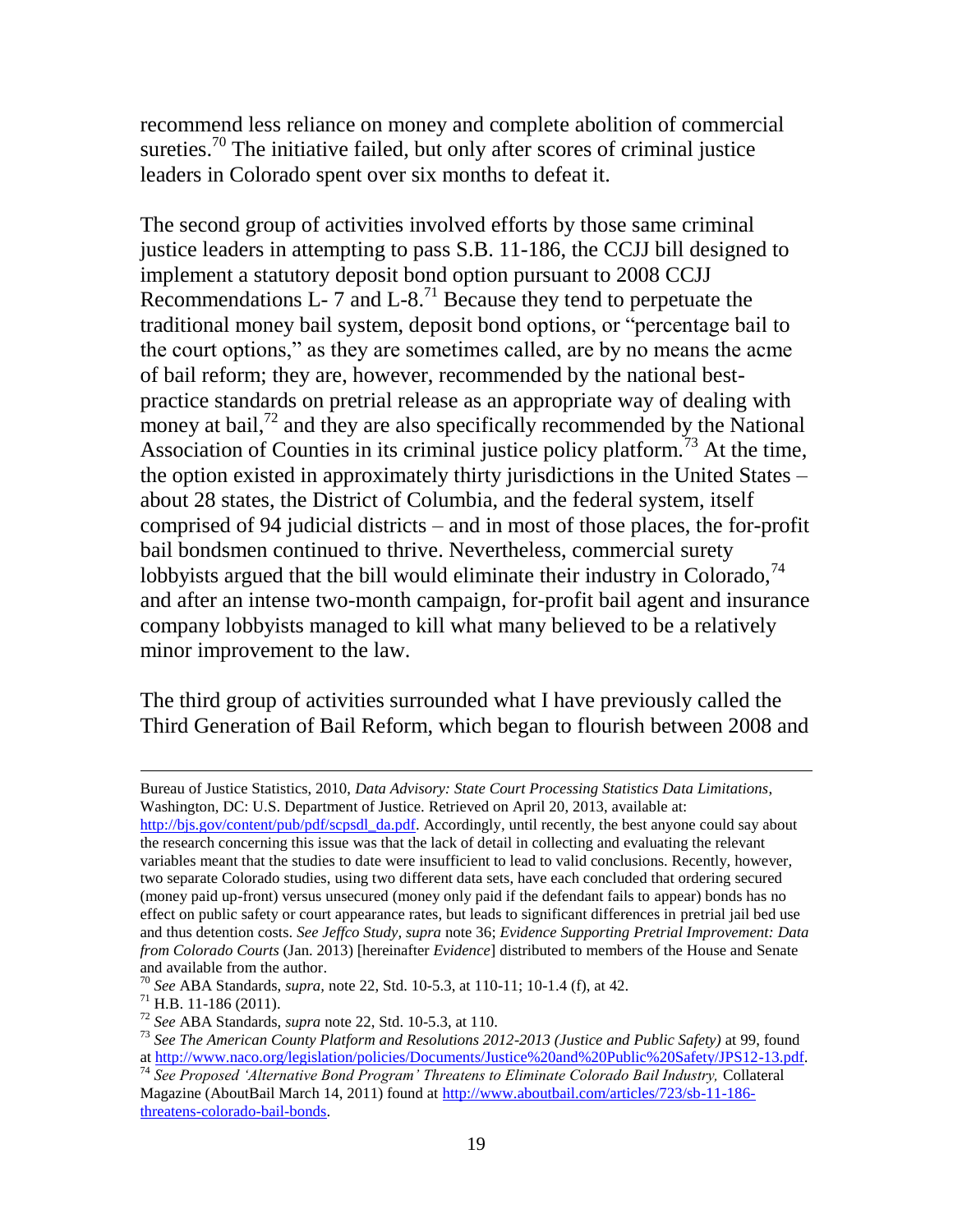2011, and which has been highlighted by the Attorney General's National Symposium on Pretrial Justice beginning in May of the latter year.<sup>75</sup> Previous generations of American bail reform, which I have mentioned earlier in this paper, came about when years of research culminated in broad consensus on improvements to pretrial justice, which, in turn, manifested into changes to bail policies, statutes and court rules, and occasionally state constitutions. This current generation is best defined as one that aims primarily to reduce the deleterious effects of money at bail and to focus more on transparent and rational processes, such as assessment and supervision to address a particular defendant's pretrial risk. It has been summed up and explained most recently in the 2012 document by the Pretrial Justice Institute and MacArthur Foundation entitled *Rational and Transparent Bail Decision Making: Moving from a Cash-Based to a Risk-Based Process*. <sup>76</sup> Like previous generations of bail reform, this generation is the result of decades of research culminating in broad consensus over improvements, $^{77}$  and it is now leading to significant change.

Overall, the wealth of information and consensus toward meaningful pretrial improvement crated by this generation of reform, coupled with the unfortunate experiences of both promoting and fending off piecemeal changes to the pretrial bail statute, likely led CCJJ leaders to pursue a more global endeavor – one that would examine the entire system of administering bail in Colorado. It would do so through CCJJ Recommendation BP-39, which called for a CCJJ/Judicial Department partnership to create bonding guidelines.

<sup>75</sup> *See* Timothy R. Schnacke, Claire M.B. Brooker, & Michael R. Jones, *The Third Generation of Bail Reform,* (Univ. Denver L. Rev. Online), found at: [http://www.denverlawreview.org/online](http://www.denverlawreview.org/online-articles/2011/3/14/the-third-generation-of-bail-reform.html)[articles/2011/3/14/the-third-generation-of-bail-reform.html.](http://www.denverlawreview.org/online-articles/2011/3/14/the-third-generation-of-bail-reform.html) 

<sup>76</sup> *Rational and Transparent, supra* note 2.

 $77$  National groups that are expressly behind the latest movement toward pretrial justice include the American Bar Association, the National Association of Pretrial Services Agencies, the National Association of Counties, the Association of Prosecuting Attorneys, the American Council of Chief Defenders, the International Association of Chiefs of Police, the American Jail Association, the National Sheriff's Association, and the National Association of Criminal Defense Lawyers. Most recently, the Conference of State Court Administrators ("COSCA") issued a policy paper on evidence-based pretrial practices in which it calls for pretrial reform (including changes to state law) based on the legal and empirical research, and the Conference of Chief Justices (made up of the highest judicial officers in all American jurisdictions) has expressly endorsed the COSCA position. *See 2012-2013 Policy Paper: Evidence-Based Pretrial Release*, (COSCA 2012); *Conference of Chief Justices Resolution 3: Endorsing the COSCA Policy Paper on Evidence-Based Pretrial Release* (2013) ("The Conference of Chief Justices . . . joins with [COSCA] to urge that court leaders promote, collaborate and accomplish the adoption of evidence-based assessment of risk in setting pretrial release conditions and advocate for the presumptive use of non-financial release conditions to the greatest degree consistent with evidence-based assessment of flight risk and threat to public safety and to victims of crimes.").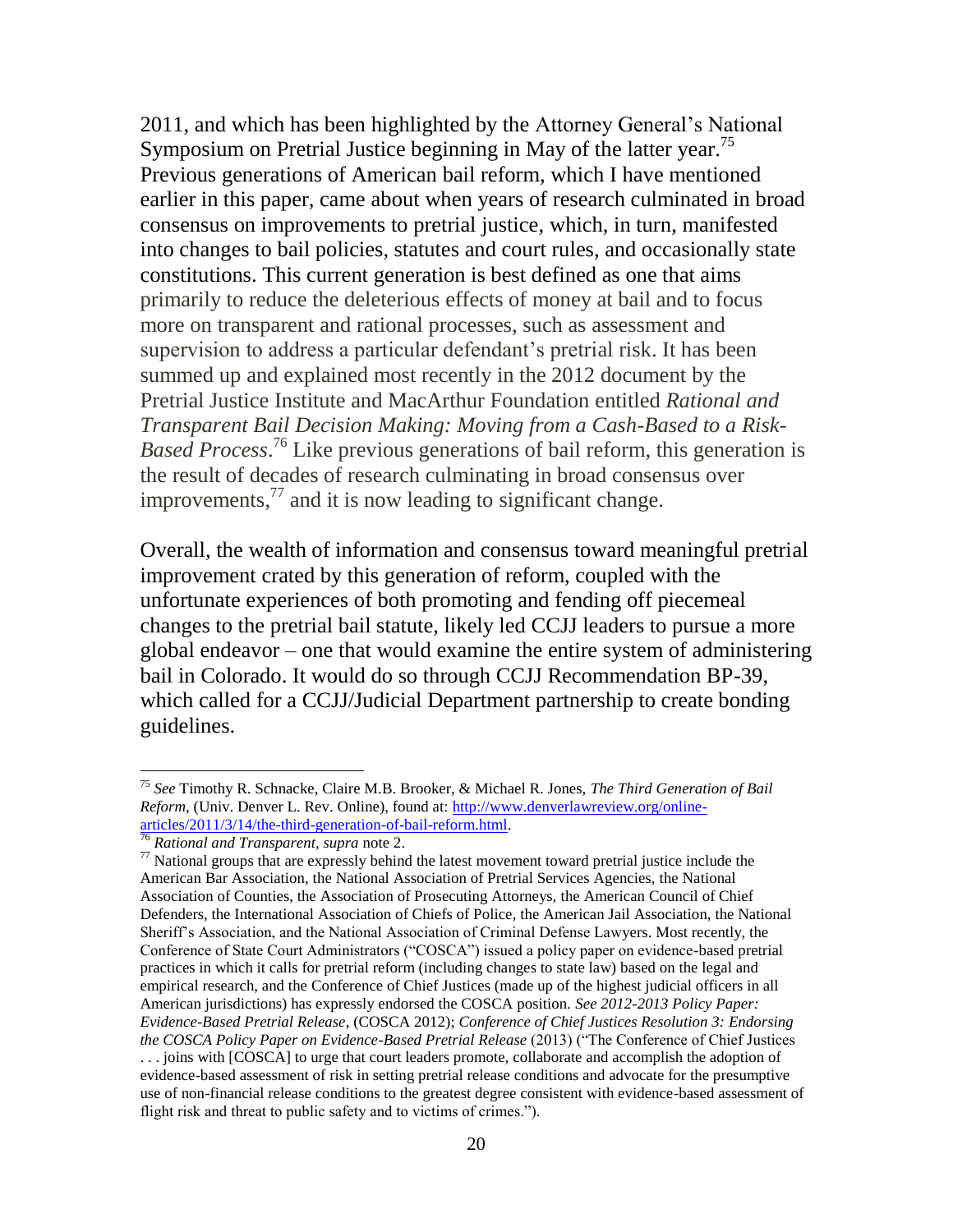#### **CCJJ Bail Subcommittee/Recommendations**

In late 2011, CCJJ members asked a sitting district court judge to co-chair its new Bail Subcommittee. According to that judge, the Subcommittee was tasked with "(1) examining evidence-based practices in pretrial release and detention, and (2) assessing whether the current [CCJJ] recommendations were sufficient or appropriate given the examination of those practices."<sup>78</sup> The Subcommittee was made up of several pretrial experts, including judges, prosecutors and defense attorneys, sheriffs, a police chief and a county commissioner, pretrial services and community corrections officials, bail bondsmen, and a victim's representative. In a process described as both "thorough and fair,"<sup>79</sup> these persons spent months studying research on the history of bail, state and federal legal foundations of bail, model bail laws and research-driven practices from Colorado as well as other states, and national standards on bail and pretrial justice.<sup>80</sup> At the end of its investigation, the Bail Subcommittee voted on four recommendations that "accurately reflected the members' discussions, viewpoints, and concerns" of the Subcommittee.<sup>81</sup> The recommendations were then passed favorably by the full CCJJ, $^{82}$  and three of the four recommendations ultimately became the basis for the improvements drafted in H.B.  $13\n-1236$ .<sup>83</sup>

<sup>78</sup> *Best Practices in Bond Setting: Hearing on H.B. 13-1236 Before the Senate Jud. Comm.*, 2013 Leg., 1st Sess. (Colo. Apr. 10, 2013) (Statement by Judge Margie Enquist) [hereinafter Enquist Statement]. The formal mission statement adopted by the Subcommittee was "to conduct a comprehensive review and analysis of the Colorado bail system. This review and analysis should include, but not be limited to: the purpose of bail: current practice; strengths and weaknesses; evidence based practice/emerging best practice locally and nationally; and, identifying gaps between the current system and the preferred system for Colorado. Upon the completion of the analysis, develop recommendations (policy and/or legislative) for submission to the Commission by September 30, 2012, that will enhance the efficiency and effectiveness of the Colorado bail system." Colo. Comm'n on Crim. & Juv. Just., 2012 Ann. Rept. at 10. <sup>79</sup> Enquist Statement, *supra* note 78.

<sup>&</sup>lt;sup>80</sup> Some of the research/resources presented to the Bail Subcommittee are found on the CCJJ website, at [http://www.colorado.gov/cs/Satellite/CDPS-CCJJ/CBON/1251623050482.](http://www.colorado.gov/cs/Satellite/CDPS-CCJJ/CBON/1251623050482) Much of the first full meeting was spent discussing the various deficiencies in Colorado's pretrial bail statutes.

<sup>81</sup> Enquist Statement, *supra* note 78.

<sup>82</sup> *See* Minutes of CCJJ meeting on October 12, 2012, found at

[http://www.colorado.gov/ccjjdir/Resources/Meetings/2012/1012\\_Minutes.pdf.](http://www.colorado.gov/ccjjdir/Resources/Meetings/2012/1012_Minutes.pdf)

<sup>&</sup>lt;sup>83</sup> Legislation drafted pursuant to CCJJ recommendations must be reviewed and approved by its Legislative Subcommittee, made up of persons chosen from CCJJ membership and appointed by the CCJJ Chair. Language concerning the fourth recommendation, which was to "[i]mplement a standardized data collection instrument in all Colorado jurisdictions and jails that includes, but is not limited to, information on total jail population, index crime, crime class, type of bond, bond amount, if any, length of stay, assessed risk level, and the proportion of pretrial, sentenced and hold populations," was not included in H.B. 13-1236 due to logistical issues surrounding creation of the instrument. Work on that particular recommendation is ongoing.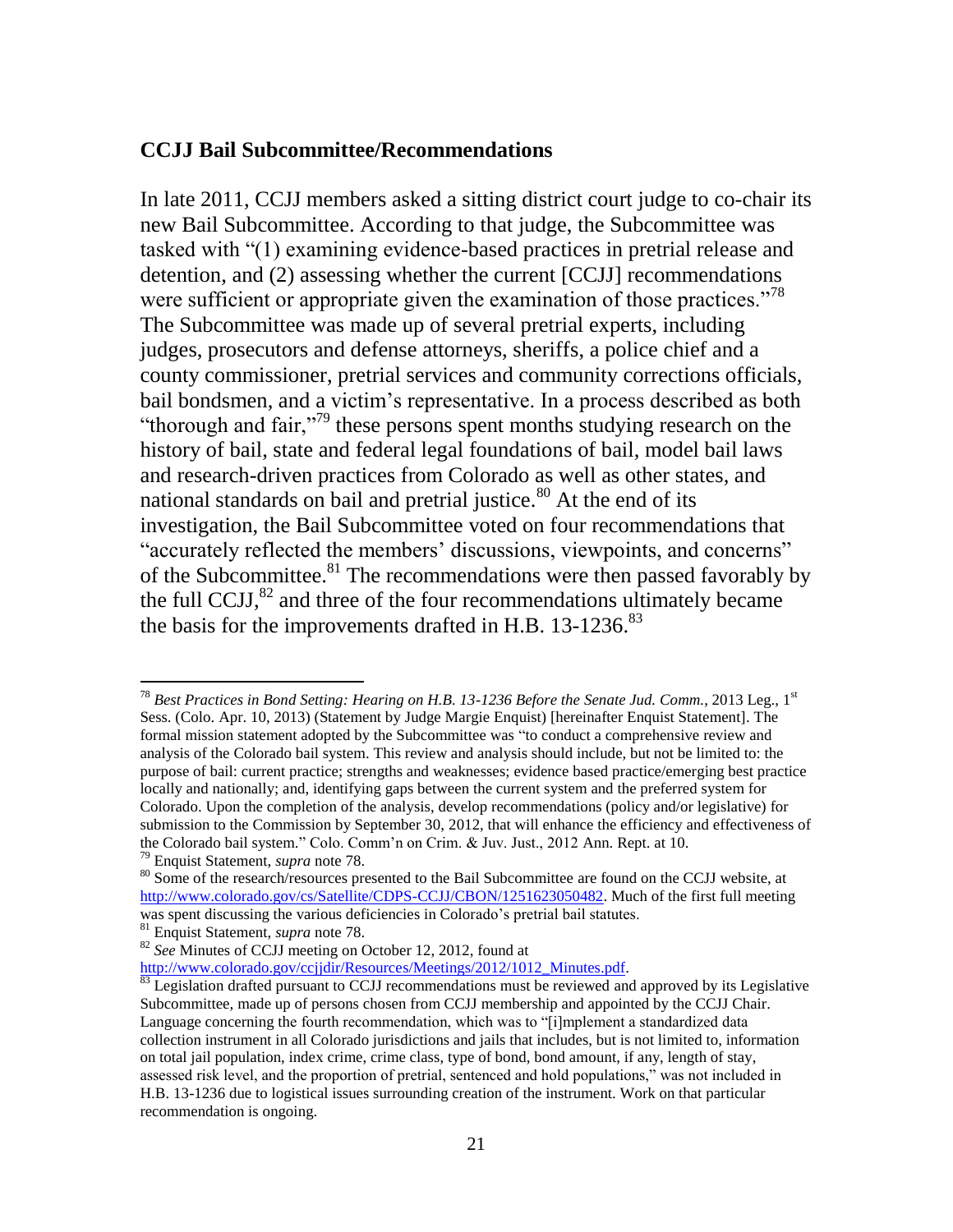Those three recommendations, which were included in packets distributed to General Assembly members throughout the bill's passage, are as follows:

1. "Implement Evidence Based Decision Making Practices and Standardized Bail Release Decision Making Guidelines."<sup>84</sup>

A fairly broad recommendation, and one that potentially could subsume all others as research and evidence continue to point away from using money and toward using nonfinancial conditions of release and traditional pretrial services program functions at bail, this recommendation primarily focuses on establishing a statutory basis for implementing the Colorado Pretrial Assessment Tool, or "CPAT." The CPAT is "an empirically derived multijurisdiction pretrial risk assessment instrument for use in Colorado" designed to improve on the various risk assessment procedures currently used across Colorado.<sup>85</sup> The previous Colorado bail statute (as in most states) listed criteria judges must use in making pretrial decisions, but the factors listed in the statute were not necessarily predictive of pretrial failure, and, for those that were predictive, did not tell judges how to define or weigh them to more accurately assess risk to public safety or for court appearance. The CPAT does both of those things and represents a state-ofthe-art predictive tool that is currently only used in a handful of states and in the federal system.<sup>86</sup> It is the result of years of data collection and analysis by both local and national pretrial experts, it has been evaluated and endorsed by the Colorado Department of Criminal Justice, and most of the larger Colorado jurisdictions (primarily those with pretrial services programs) are already in the process of implementing it.<sup>87</sup>

[http://www.pretrial.org/Setting%20Bail%20Documents/CO%20PAT%20Manual%20v1%20-](http://www.pretrial.org/Setting%20Bail%20Documents/CO%20PAT%20Manual%20v1%20-%20PJI%202013.pdf)

[http://pretrial.org/Setting%20Bail%20Documents/CO%20Pretrial%20Assessment%20Tool%20Report%20](http://pretrial.org/Setting%20Bail%20Documents/CO%20Pretrial%20Assessment%20Tool%20Report%20Rev%20-%20PJI%202012.pdf) [Rev%20-%20PJI%202012.pdf](http://pretrial.org/Setting%20Bail%20Documents/CO%20Pretrial%20Assessment%20Tool%20Report%20Rev%20-%20PJI%202012.pdf) [hereinafter *CPAT Joint Partnership*].

<sup>84</sup> Recommendation FY13-BL01, *available at* [http://www.colorado.gov/ccjjdir/Resources/PM/FY13-](http://www.colorado.gov/ccjjdir/Resources/PM/FY13-BL01.pdf) [BL01.pdf.](http://www.colorado.gov/ccjjdir/Resources/PM/FY13-BL01.pdf) A slightly different summary is provided directly below the recommendation: "Judicial districts should implement evidence based decision making practices regarding pre-release decisions, including the development and implementation of a standardized bail release decision making process."

<sup>85</sup> *See Colorado Pretrial Assessment Tool (CPAT): Administration, Scoring, and Reporting Manual, Version* 1, at 3 (PJI 2013), available at

[<sup>%20</sup>PJI%202013.pdf;](http://www.pretrial.org/Setting%20Bail%20Documents/CO%20PAT%20Manual%20v1%20-%20PJI%202013.pdf) *The Colorado Pretrial Assessment Tool(CPAT): A Joint Partnership among Ten Colorado Counties, the Pretrial Justice Institute, and the JFA Institute, Revised Report* (PJI/JFA Oct. 19, 2012), at 5, found at

<sup>86</sup> *See id.* at 5.

<sup>87</sup> *See e.g., Best Practices in Setting: Hearing on H.B. 13-1236 Before the House Judiciary Comm.*, 2013 Leg.,  $1<sup>st</sup>$  Sess. (Colo. Mar. 12, 2013) (Statement of Greg Mauro, Denver, Colo.).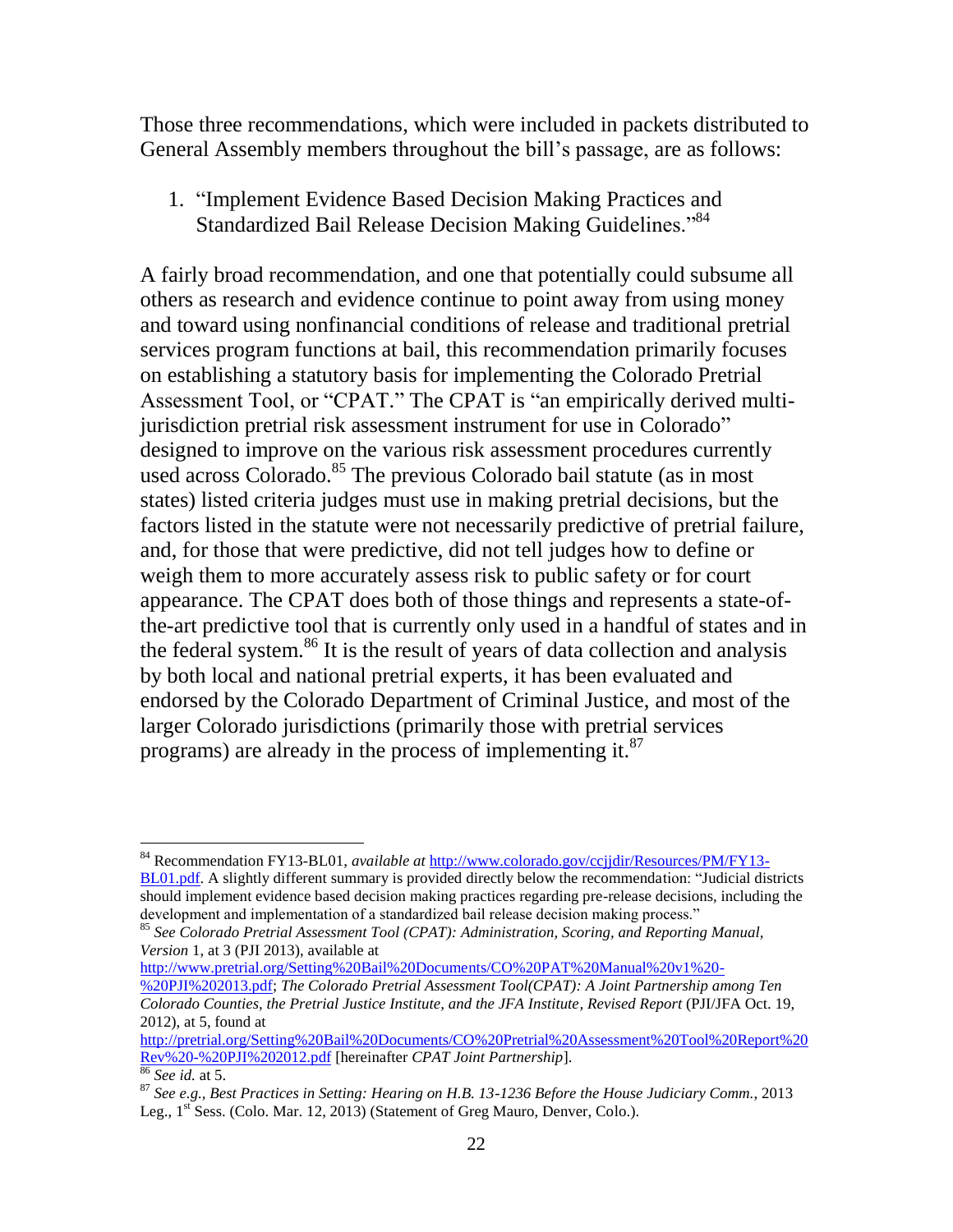The more interesting part of this recommendation concerns the implementation of "standardized" bail decision making guidelines or processes. This part of the recommendation refers to the rather delicate subject of guiding judges toward more rational and transparent pretrial release and detention decisions once they know a particular defendant's risk profile. In creating such a process, the law, the research, and the national standards would suggest the use of a "bail/no bail" (release/no release) dichotomy, which would likely closely resemble either the District of Columbia or federal bail statute.<sup>88</sup> And, indeed, H.B. 13-1236 was drafted by modeling the federal statute, which guides judges through a decision-making process that starts with presumptions of release on recognizance for lower risk defendants, includes release on various least restrictive conditions for medium to higher risk defendants, and ends with detention (i.e., "no bail") for those defendants who are so high risk that "no condition or combination of conditions" will suffice to provide reasonable assurance of public safety or court appearance.<sup>89</sup>

2. "Discourage the use of financial bond for pretrial detainees and reduce the use of bonding schedules." More particularly, "Limit the use of monetary bonds in the bail decision making process, with the presumption that all pretrial detainees are eligible for pretrial release unless [a] due process hearing is held pursuant to Article 2, Section 19 of the Colorado Constitution and C.R.S. 16-4-101 [the statutory "mirror" of the constitutional provisions]."<sup>90</sup>

In the discussion accompanying this recommendation, the CCJJ expressly disagrees with its much earlier recommendation to create a statewide money

 $\overline{a}$ <sup>88</sup> A "bail/no bail" dichotomy recognizes that some defendants will be unbailable due to public safety and court appearance concerns and thus detained, but that bailable defendants will likely be released. Virtually every state sets up this dichotomous process either through its constitution ("all persons shall be bailable except") or through statutory preventive detention provisions. In a model statutory scheme, such as the federal statute as reviewed by the United States Supreme Court in *United States v. Salerno,* 481 U.S. 739 (1987), the detention provisions are transparent, contain due process safeguards, and are considered to be a "carefully limited exception" to the "norm" of pretrial liberty. Bailable defendants are presumed to be released under the least restrictive conditions necessary to reasonably assure court appearance and public safety. Conditions placed on otherwise bailable defendants that lead to detention are clues that the detention process is either proceeding carelessly or that it has not been crafted to adequately address a given jurisdiction's notions of risk. It is within this first recommendation that jurisdictions can view an example of a bail "guidelines matrix," which is designed to infuse risk elements into a traditional bail schedule format, while re-enforcing a bail/no bail, release/no release structure based on best practices. <sup>89</sup> *See* 18 U.S.C. § 3142 (a) – (e).

<sup>90</sup> Recommendation FY13-BL02, *available at* [http://www.colorado.gov/ccjjdir/Resources/PM/FY13-](http://www.colorado.gov/ccjjdir/Resources/PM/FY13-BL02.pdf) [BL02.pdf.](http://www.colorado.gov/ccjjdir/Resources/PM/FY13-BL02.pdf)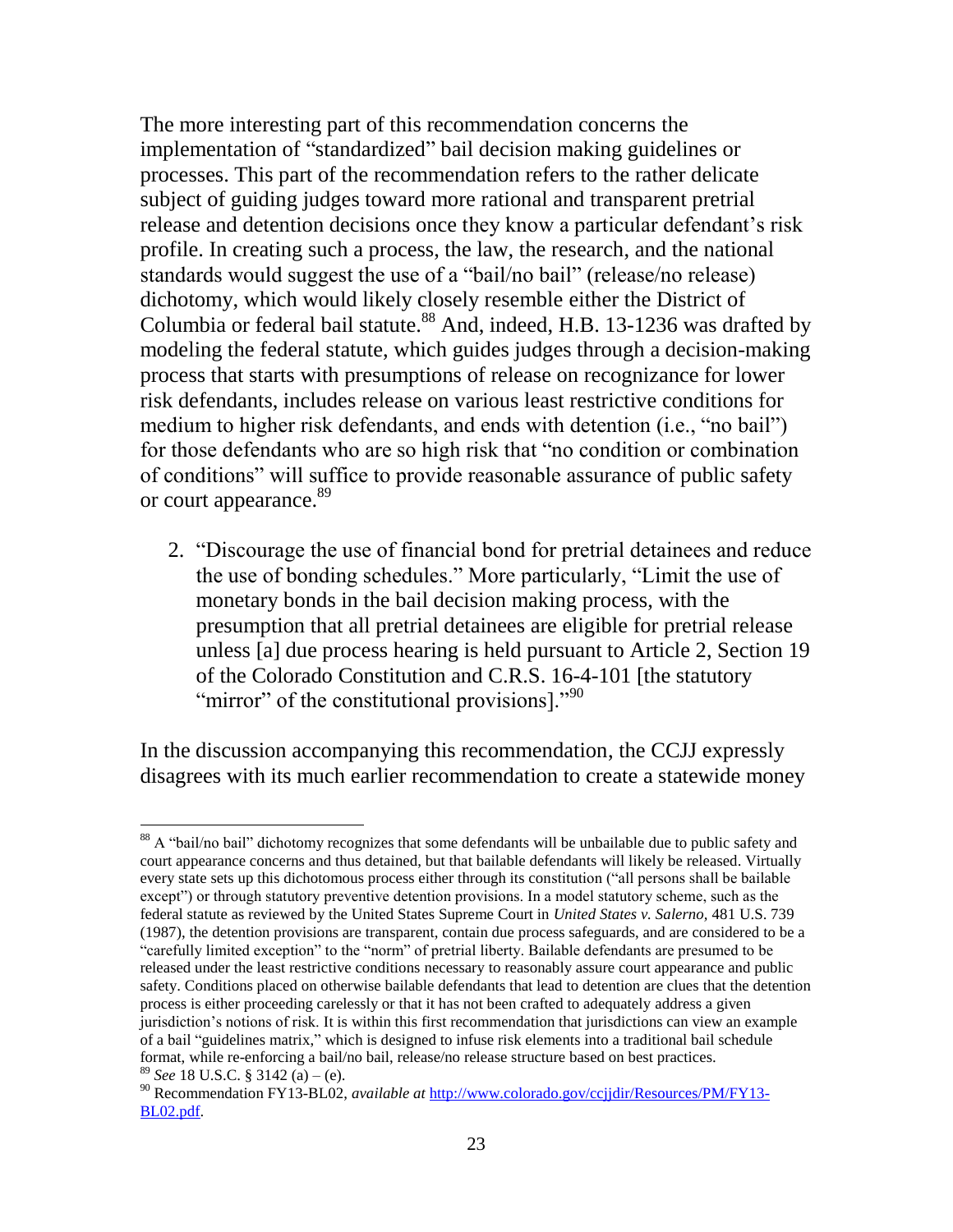bail bond schedule due to its emphasis on money: "[U]pon further study, the research shows that monetary conditions do not ensure court appearance or improve public safety."<sup>91</sup> Citing the ABA Standards as well as local and national research, it continues:

Other studies have found that financial conditions do not ensure public safety, ensure court appearance, or guarantee people will not reoffend while on pre-trial release, nor do they guarantee safety for victims. These facts have been known for nearly 50 years, as noted by Robert F. Kennedy when, as attorney general, he addressed the American Bar Association in 1964. Kennedy stated, 'Repeated recent studies demonstrate that there is little – if any – relationship between appearance at trial and the ability to post bail,' citing research by the Vera Foundation in New York. The Commission supports the opinion of the current United States Attorney General, who stated in the matter of individuals being detained pretrial as a result of bond they cannot afford that '(a)lmost all of these individuals could be released and supervised in their communities – and allowed to pursue and maintain employment and participate in educational opportunities and their normal family lives – without risk of endangering their fellow citizens or fleeing from justice.'

Further, bond schedules do not allow for consideration of actuarial risk factors or individualized conditions of release, both of which are considered evidence-based practices.<sup>92</sup>

Understandably, this recommendation received opposition, including from the commercial surety industry, which feared that it might lead to more drastic statutory changes to reduce the use of money at bail. As a result, the final draft of H.B. 13-1236 contains a good deal of compromise. As we will see, the new law does not eliminate money at bail or even bail schedules; however, it includes much language designed to drastically reduce their use.

3. "Expand and improve pretrial approaches and opportunities in Colorado."<sup>93</sup>

 $\overline{a}$ <sup>91</sup> *Id.* 

<sup>&</sup>lt;sup>92</sup> *Id.* at 2 (further citation and quotations omitted).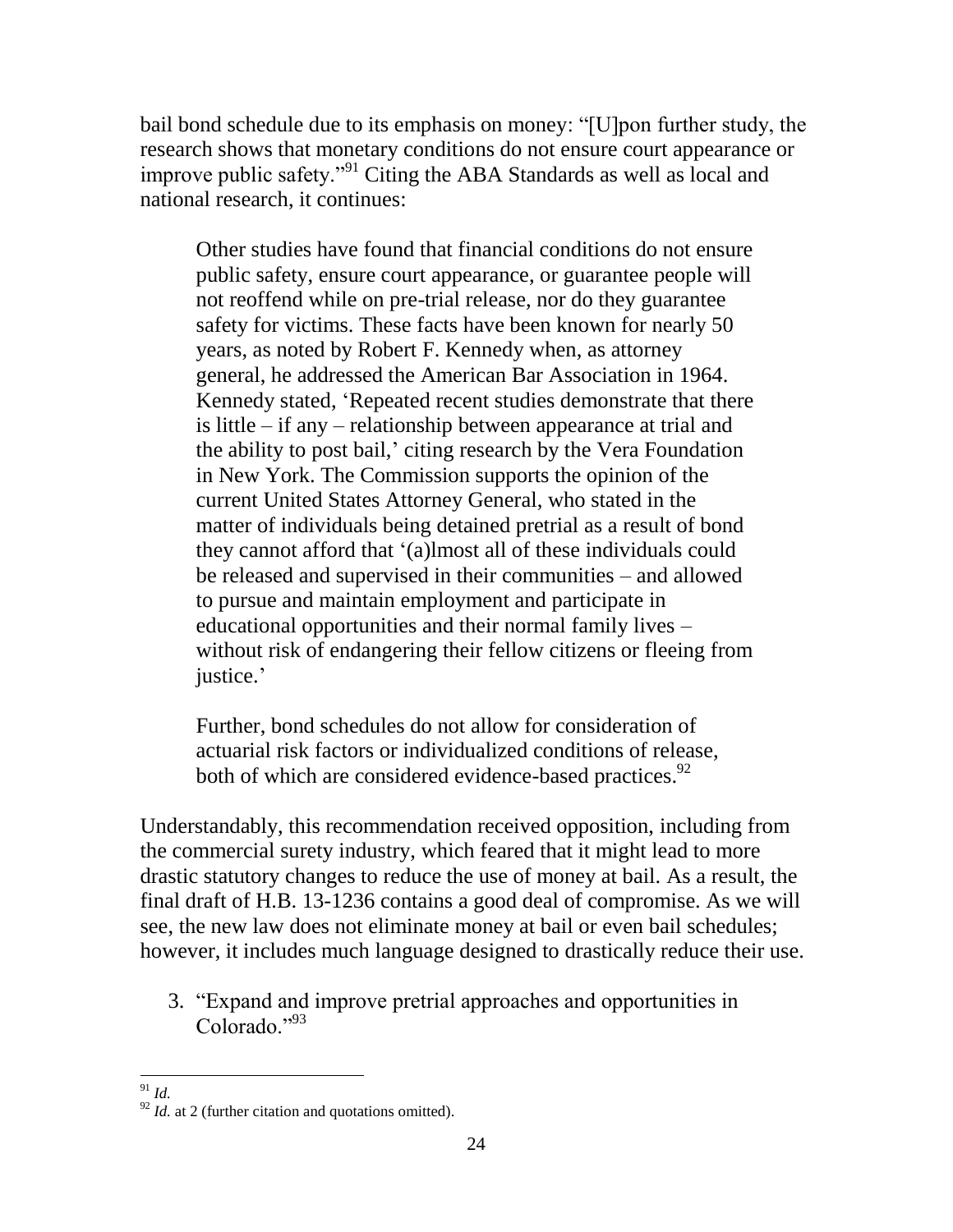Recognizing that many jurisdictions have not necessarily budgeted for formal pretrial programs as they are known today, the Bail Subcommittee correctly examined and focused on the primary functions of pretrial services programs, which are (1) gathering information, especially for use in pretrial risk assessment; (2) providing objective pretrial release and detention recommendations to the court; and (3) providing community monitoring or supervision for both court appearance and public safety concerns. These functions, wherever they are housed and by whomever they are performed, are vitally important to criminal justice systems and, when they are performed well, the benefits are significant: "jurisdictions can minimize unnecessary pretrial detention, reduce jail crowding, increase public safety, ensure that released defendants appear for scheduled court events, and lessen the invidious discrimination between rich and poor in the pretrial process."<sup>94</sup> This recommendation seeks to encourage jurisdictions with pretrial programs to improve those programs using best-practices, and to encourage jurisdictions without those programs to develop the functions. As we will see, H.B. 13-1236 implements this recommendation through language urging judges and counties to discuss the development of these program functions.

In addition, this recommendation's rationale includes two lines about conditions of release, many of which, it says, are "unrelated to the offense, unrelated to the individual defendant, and lack clarity and specificity. Neither bail amounts nor the conditions of bond should be used to punish defendants." These statements correctly recognize a significant issue both nationally and locally, which is that all release conditions, both financial and nonfinancial, are potentially unlawful when they are ordered for invalid purposes, when they are arbitrary or unreasonable, when they lead to detention without appropriate due process safeguards, and when they are excessive under state or federal constitutional analysis.

Overall, judges following Colorado's new pretrial bail law should recognize the relationship between these recommendations, and thus the new statutory provisions, to the ABA's best-practice standards. The Bail Subcommittee reviewed those Standards in detail at its first meeting, and they remain listed

<sup>93</sup> Recommendation FY13-BL03, *available at* [http://www.colorado.gov/ccjjdir/Resources/PM/FY13-](http://www.colorado.gov/ccjjdir/Resources/PM/FY13-BL03.pdf) [BL03.pdf,](http://www.colorado.gov/ccjjdir/Resources/PM/FY13-BL03.pdf)

<sup>94</sup> Barry Mahoney, Bruce D. Beaudin, John A. Carver III, Daniel B. Ryan, & Richard B. Hoffman, *Pretrial Services Programs: Responsibilities and Potential,* Nat'l Inst. of Just. (Washington D.C. 2001), at 1.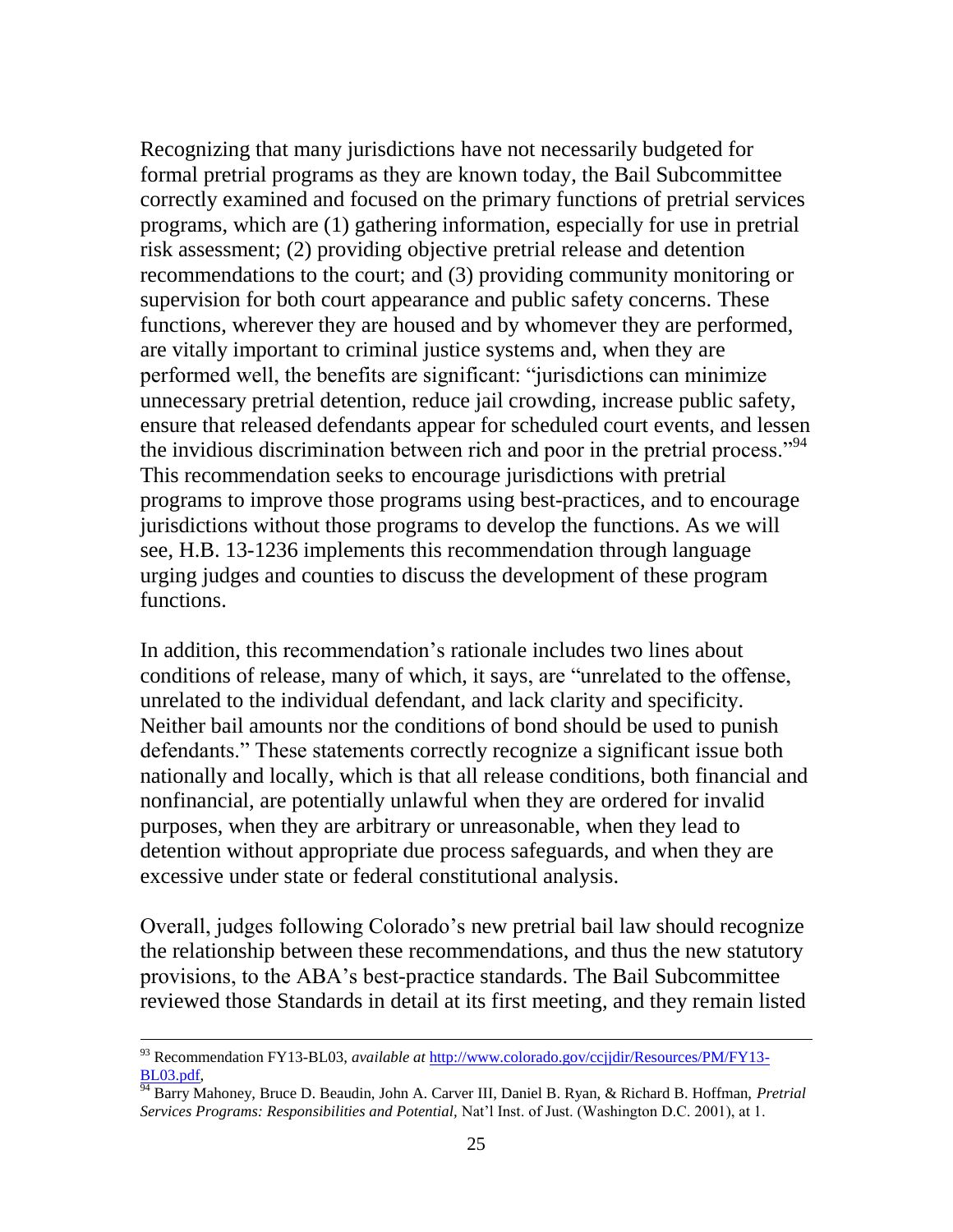as a primary source of its resource material. All three recommendations are foundational principles of the Standards, which, in turn, incorporate fundamental legal principles and empirically sound social science research into their own suggestions specifically designed to: (1) improve pretrial decision making;  $\frac{55}{3}$  (2) reduce the use of financial conditions of release;  $\frac{96}{3}$ and (3) expand and improve upon the core functions of pretrial services programs.<sup>97</sup> Just as the Colorado Supreme Court did in the early 1970's, state courts today may confidently acknowledge that the ABA Standards served as an important source of authority for the improvements to our bail statute.<sup>98</sup>

Nevertheless, judges should also recognize the rapid pace of pretrial research in America, and the implications of that research on best-practices. As only one example, the Third Edition of the ABA Standards on Pretrial Release was approved by the House of Delegates in 2002, but the first empirically derived state pretrial risk assessment instrument was completed in Virginia in 2003.<sup>99</sup> The CPAT, Colorado's equivalent to the Virginia instrument, is one of the nation's most recently created tools, completed only a year ago. Judges should be grateful, though, that H.B. 13-1236 was written to provide flexibility to accommodate future research as well as to avoid legal mandates that might later prove to be unsupported by the evidence.

### **Legislative Debate**

Looking broadly at the House and Senate testimony as well as statements from the floor of each body, one can see three main themes.<sup>100</sup> First, the

<sup>95</sup> *See generally,* ABA Standards, *supra* note 22, Stds. 10-1.1 through 10-10.9; 10-5.1 through 10-5.6.

<sup>96</sup> *See id,* Stds. 10-1.2; 10-1.4; 10-5.3.

<sup>97</sup> *See id.* Std. 10-1.10.

<sup>&</sup>lt;sup>98</sup> The ABA's Criminal Justice Standards are often used as important sources of authority. They have been either quoted or cited in more than 120 U.S. Supreme Court opinions, approximately 700 federal circuit court opinions, over 2,400 state supreme court opinions, and in more than 2,100 law journal articles. By 1979, most states had revised their statutes to implement some part of the Standards, and many courts, including the Colorado Supreme Court, have used the Standards to implement new court rules. According to Judge Martin Marcus, Chair of the ABA Criminal Justice Standards Committee, "[t]he Standards have also been implemented in a variety of criminal justice projects and experiments. Indeed, one of the reasons for creating a second edition of the Standards was an urge to assess the first edition in terms of the feedback from such experiments as pretrial release projects." Marcus, *supra* note 24, at 13 (internal quotation omitted).

<sup>99</sup> Marie VanNostrand, *Assessing Risk Among Pretrial Defendants In Virginia: The Virginia Pretrial Risk Assessment Instrument.* (Va. Dept. of Criminal Just. Servs. 2003).

<sup>&</sup>lt;sup>100</sup> A fourth theme, which is more structural to the bill itself and evident from its clear language, was to enact provisions accomplishing the three CCJJ recommendations without mandating them and without in any way diminishing judicial discretion granted under the previous statute.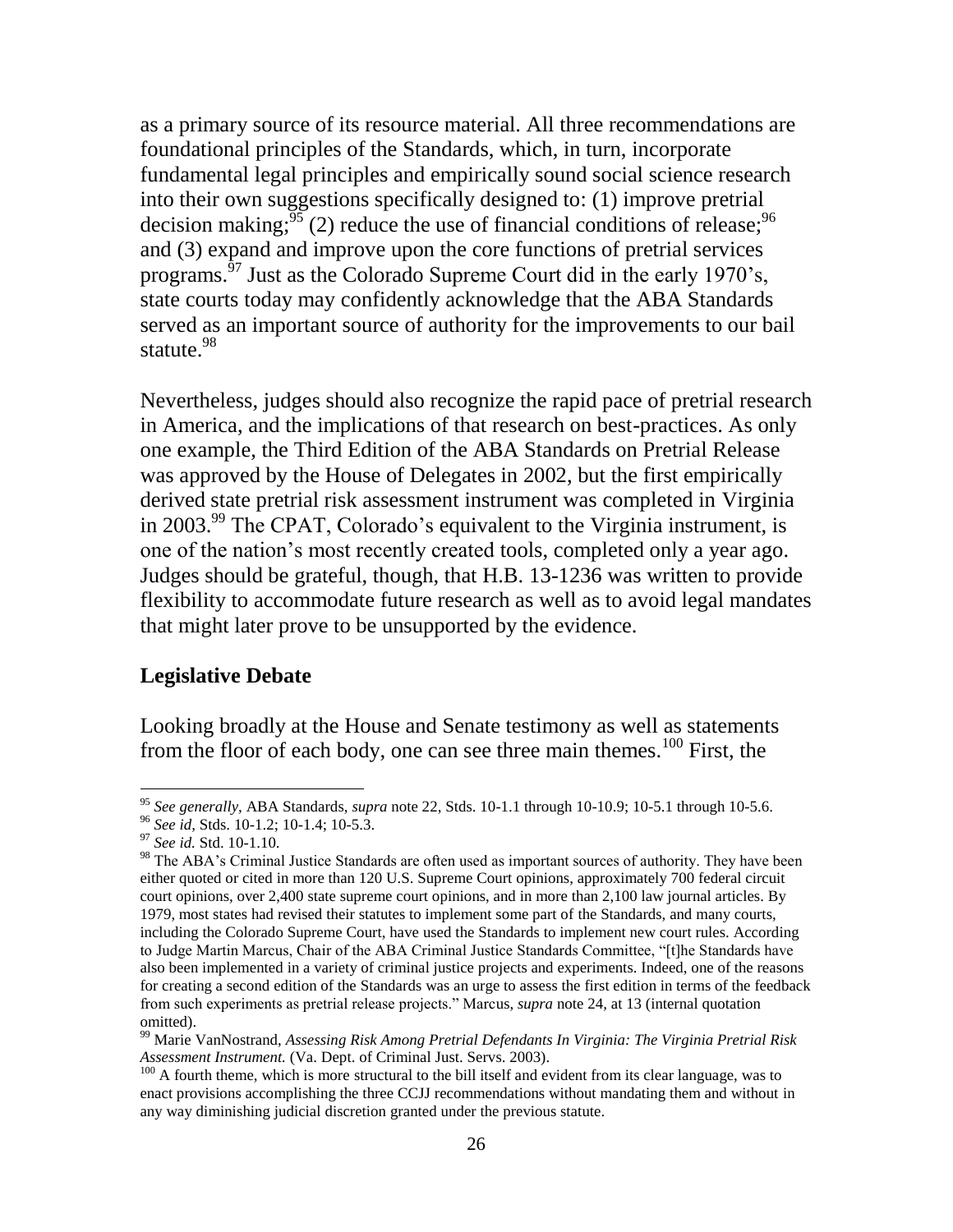overall concern for which the bill was drafted was clearly a perception that current bail-setting practices had led to the unnecessary incarceration of an unacceptable number of relatively low risk pretrial inmates who simply could not afford the financial condition of their bail bonds.<sup>101</sup> This theme was articulated both by members of the CCJJ Bail Subcommittee<sup>102</sup> as well as the bill's sponsors.<sup>103</sup> Second, the way to address this concern was to reduce the use of money at bail, including monetary bail bond schedules. Bill sponsor Representative Claire Levy stated that "[t]he main focus of the bill is to limit the use of money bonds in the bail decision-making process with the presumption that all pretrial detainees are eligible for pretrial release unless they are ineligible under existing law or the constitution."<sup>104</sup> Moreover, she said, the bill does not eliminate money bonds, "but it does

 $\overline{a}$ 

 $101$  This has been a primary flaw of the commercial surety system since its inception in America near 1900. While the previous personal surety system showed failures in the early to mid-1800s due to a decrease in the number of sureties willing to take on the responsibilities without remuneration, the commercial surety replacement has never been able to replicate a fully-functioning personal surety system, which had, until the 1800's, resulted in the release of virtually all bailable defendants. *See* Tabolowsky, P. & Quinn, J., *Pretrial Release in the 1990s: Texas Takes Another Look at Nonfinancial Release Conditions,* 19 New Eng. J. on Crim. & Civ. Confinement 273, 274, n. 38 (1993) ("Although courts initially welcomed the emergence of this commercial surety system as a means to fill the void left by the erosion of the personal surety system, the commercial system's inability to duplicate the benefits of the personal surety system and the abuses that arose in the administration of the system were increasingly apparent."); Ronald Goldfarb, *Ransom: A Critique of the American Bail System* (New York: John Wiley & Sons, 1968) at 95 (noting that "[the bondsman's] purpose was to help the poor and the friendless. In fact that is not the case today."); Carbone, *supra* note 5, at 540, n. 105 (noting that at least one study of colonial bail practices showed that the personal surety system worked to release most defendants, despite the relatively high financial conditions imposed). For discussions of the transition between the personal to commercial surety systems in America, *see generally* Duker, *supra* note 13; De Haas, *supra* note 16; Meyer, *supra* note 39; and James V. Hayes, *Contracts to Indemnify Bail in Criminal Cases,* 6 Fordham L. Rev. 387 (1937).

<sup>102</sup> *See, e.g., Best Practices in Bond Setting: Hearing on H.B. 13-1236 Before the House Jud. Comm.*, 2013 Leg., 1<sup>st</sup> Sess. (Colo. Mar. 12, 2013) (Statement by Doug Wilson, CCJJ Bail Sucomm. Co-Chair) ("It is a problem when people are sitting in custody, often times with bail amounts or bond amounts that they cannot meet."); *id.* (Statement by Sheriff Stan Hilkey, Mesa County, Colorado) (urging the wise use of jail beds for high risk people, and not for people who simply cannot make the financial conditions of bond). <sup>103</sup> *See, e.g., Best Practices in Bond Setting: Hearing on H.B. 13-1236 Before the House Jud. Comm.*, 2013

Leg.,  $1^{st}$  Sess. (Colo. Mar. 12, 2013) (Statement by Rep. Levy) (noting that current bail practices and the use of bail schedules had led to a national pretrial inmate population of over 60%, made up of persons who are "not being held there to protect the public or to assure that they appear for court dates, [but] because they cannot afford to post bond."); Colo. Sen. Journal (Apr. 17, 2013) (Statement by Sen. Ulibarri) ("[O]ur jails are full of folks who are low risk . . . but who can't get out of jail before their court hearing because they don't have the financial means to do so even with the very low level bond condition.").

<sup>&</sup>lt;sup>104</sup> Best Practices in Bond Setting: Hearing on H.B. 13-1236 Before the House Jud. Comm., 2013 Leg., 1<sup>st</sup> Sess. (Colo. Mar. 12, 2013) (Statement by Rep. Claire Levy). In her statement, Rep. Levy referenced work done in both Mesa and Jefferson Counties, the latter of which implemented practices to reduce its use of money at bail, and to presume that more people would be released on bond through the use of personal recognizance bonds with nonfinancial conditions set to protect the public and to provide reasonable assurance of court appearance. *See id.,* (Written testimony of Judge R. Brooke Jackson). *See also id.,*  (statement by Doug Wilson, CCJJ Bail Subcomm. Co-Chair) ("The concept of the bill was to encourage less use of monetary bonds, encourage less reliance upon strict bail schedules.").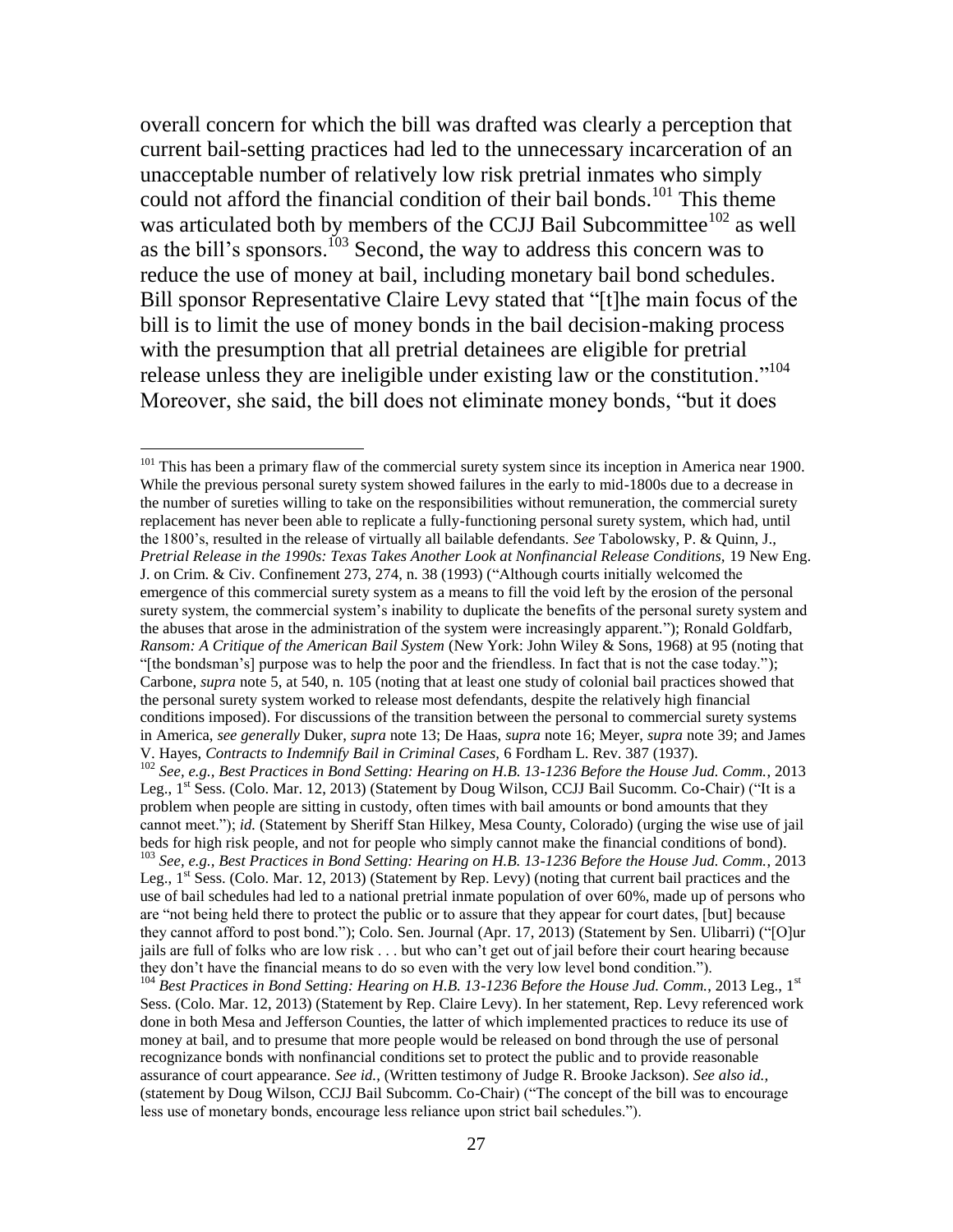express a preference for least restrictive conditions that are consistent with public safety." <sup>105</sup> And third, limiting money at bail was a part of an overall legislative strategy to infuse research driven, best-practices into the administration of bail. As stated by Representative Levy, "These new provisions place greater emphasis on research and empirically-based decision making during the bond setting process and encourages best practices in pretrial justice."<sup>106</sup> According to co-sponsor Senator Ulibarri, the bill "incorporates best practices," and "ensures that as we look at methods for pretrial release . . . that we're looking at evidence-based practices based on risk." $^{107}$ 

These three themes – reducing unnecessary pretrial detention by limiting the use of money and using other research-driven best practices in the administration of bail – should be important considerations whenever arguments arise over whether a particular practice is furthering the goals of the legislation.

#### **Colorado's New Pretrial Bail Provisions**

The principal drafter of H.B. 13-1236 testified that the bill significantly simplified the title 16 bail provisions,  $108$  which is seen generally by changing passive to active voice wherever possible, clarifying certain sentences, and removing a great deal of legalese. Additionally, the bill rearranged various parts of the old law to increase the statute's readability by providing a more logical flow. Over time, various amendments to the 1972 law had created a somewhat confused arrangement, which included a long list of statutory conditions of bond before foundational statements concerning setting and selecting types of bond, and which included pretrial services program provisions embedded in the section on bond selection criteria. Now the statute is structured as follows: (1) eligibility and the right to bail; (2) broad foundational statements on the setting and selection of bond, including bail-setting criteria for setting types of bonds and for conditions of release; (3) the four main types of release (dictated primarily

<sup>&</sup>lt;sup>105</sup> *Id.* (Statement by Rep. Claire Levy).

<sup>&</sup>lt;sup>106</sup> Colo. House Journal (Mar. 19, 2013) (Statement by Rep. Levy).

<sup>&</sup>lt;sup>107</sup> Colo. Senate Journal (Apr. 17, 2013 (Statement by Sen. Ulibarri). At bail, of course, we look at both legal and evidence-based practices, because the law provides an overarching boundary for practices, no matter what the evidence. For example, while the evidence might support incarcerating 100% of defendants to attain higher court appearance and public safety rates, the law would not allow it.

<sup>&</sup>lt;sup>108</sup> Best Practices in Bond Setting: Hearing on H.B. 13-1236 Before the House Jud. Comm., 2013 Leg., 1<sup>st</sup> Sess. (Colo. Mar. 12, 2013) (Statement by Maureen Cain).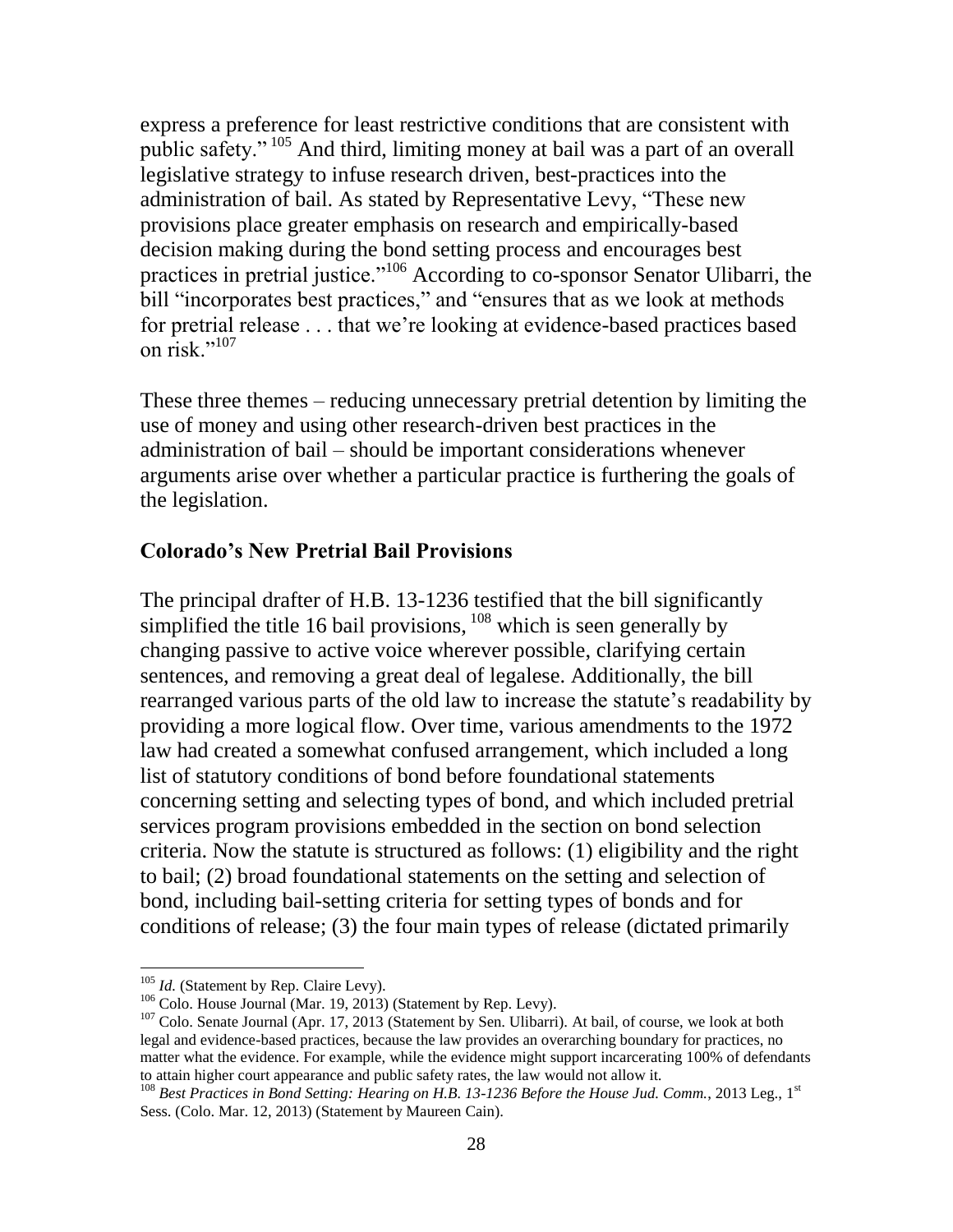by the conditions of release associated with them) as well as any limitations on judges in selecting them; (4) conditions of release, which include existing mandatory statutory conditions as well as conditions associated with courts employing the use of pretrial services programs; (5) pretrial services programs; (6) hearings to re-consider unattainable monetary conditions of bond; and (7) conforming amendments to existing statutory sections.<sup>109</sup>

More substantive changes primarily reflect the three main recommendations passed by the CCJJ, which include encouraging evidence-based bail decisions, discouraging financial conditions of release and monetary bail bond schedules, and expanding and improving pretrial services functions across Colorado. To a great extent, these recommendations are interconnected: evidence-based practices at bail point to using objective risk assessment instruments, nonfinancial conditions of release to better protect public safety as well as to provide reasonable assurance of court appearance, and community supervision to maximize pretrial release while making sure the conditions are met; pretrial services program functions are designed to effectuate these practices. As noted in the House and Senate testimony, language reflecting the recommendations is largely permissive.<sup>110</sup> Nevertheless, because of how it is worded, even this permissive language, when combined with the more mandatory provisions left alone from prior law, show a clear legislative intent for jurisdictions to carry out the recommendations passed by the CCJJ.

#### **Definition of Bail – § 16-1-104 C.R.S. (2013)**

 $\overline{a}$ 

Like many bail statutes across America, Colorado's statute was initially written at a time when money was the only means of release. Suffice it to say that because bail has been linked with money for so long (over 1,000 years),<sup>111</sup> many states, including Colorado, have actually defined bail to be an amount of money. Despite some continuing inconsequential disagreement on certain details of the proper definition of bail, both CCJJ members and

 $109$  There was a purposeful effort to retain as much prior law as possible, to add only that language necessary to effectuate the CCJJ recommendations, and to remove only that language clearly conflicting with them. Nevertheless, because the recommendations necessarily led to changes in many foundational aspects of the law, there was some need for conforming language, re-ordering, and re-numbering throughout the statute. *See id.*

<sup>110</sup> *See generally, Best Practices in Bond Setting: Hearing on H.B. 13-1236 Before the House Jud. Comm.*, 2013 Leg., 1st Sess. (Colo. Mar. 12, 2013) (passim).

<sup>111</sup> *See* Timothy R. Schnacke, Michael R. Jones, & Claire M.B. Brooker, *Glossary of Terms and Phrases Relating to Bail and the Pretrial Release or Detention Decision,* at 2 (PJI 2011).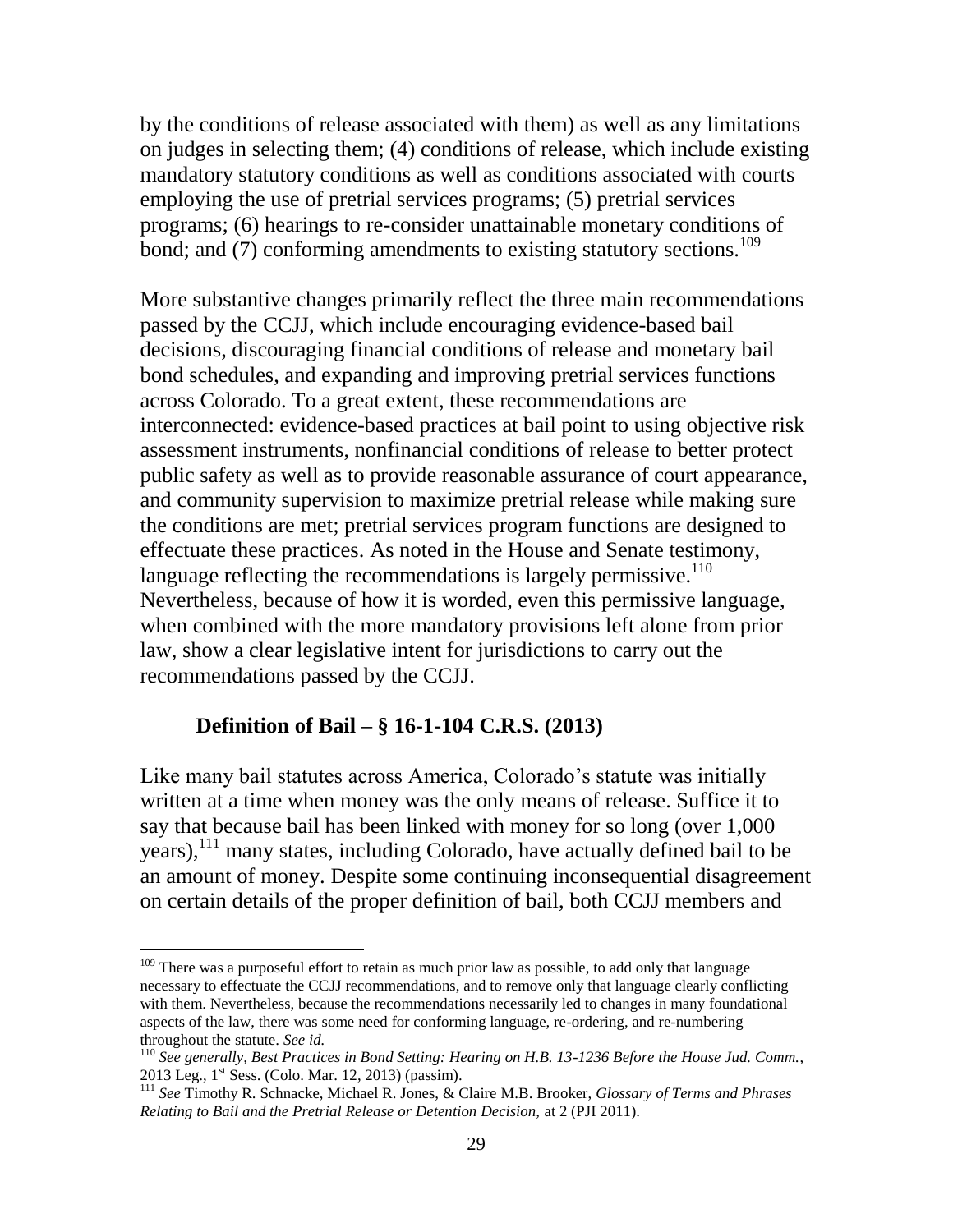the General Assembly now agree that bail is not money; money, instead, is a financial condition of release. Thus, the new statutory definition of bail, loosely following one of Black's  $9<sup>th</sup>$  Edition definitions,  $1<sup>12</sup>$  is that bail is "a security, which may include a bond with or without monetary conditions, required by a court for the release of a person in custody set to provide reasonable assurance of public safety and court appearance."<sup>113</sup> "Security," in this sense, is used broadly, as in some pledge of assurance. To avoid confusion with other areas of the statute using "security" to mean an amount of money, drafters of the statute intentionally included the words "which may include a bond with or without monetary conditions."<sup>114</sup>

This new definition of bail is not simply academic. Indeed, it sets the tone for a statute that correctly places money on par with (if not less than, in terms of desirability) other conditions of pretrial release. Moreover, it provides the first clear statement of constitutionally valid purposes for limiting pretrial freedom – court appearance and public safety – which were lacking in the prior statute. $^{115}$ 

Finally, the new definition naturally leads to additional global changes in the wording of the statute. Because bail equaled money under the old statute, it

<sup>&</sup>lt;sup>112</sup> As a noun, Black's defines bail first as security required for release and secondarily as the process of release. Although Black's mentions cash in addition to a bond as an example of "security" in the first definition, the statute drafters were determined to eliminate all reference to money in the definition. *See*  Black's Law Dictionary 160 (9th ed. 2009).

 $113$  16 C.R.S. § 1-104 (3) (2013).

<sup>&</sup>lt;sup>114</sup> The new definition of "bond," which was urged primarily by the bail industry, is "a bail bond which is an undertaking, with or without sureties or security, entered into by a person in custody by which he binds himself to comply with the conditions of the undertaking and in default of such compliance to pay the amount of bail or other sum fixed, if any, in the bond." *Id.* § 1-104 (5) (2013).

<sup>&</sup>lt;sup>115</sup> The need for some statutory expression of the purpose of limitations on pretrial freedom has been evidenced by court opinions that have not kept up with changes in the bail statute. In *People v. Sanders,* the Colorado Supreme Court stated that "the primary function of bail is to assure the presence of the accused, and that this end should be met by means which impose the least possible hardship upon the accused." 522 P. 2d 735, 736 (Colo. 1974). This seminal statement, however, was uttered before the 1984 Bail Reform Act, before the United States Supreme Court's decision in *Salerno,* and before state legislation was enacted that specifically concerned danger to the community or public safety. The statement was based, instead, on the philosophy originally reflected in the 1968 ABA Standards that the primary function of conditions of bail was to prevent flight, as well as language in *Stack v. Boyle* that "[b]ail set at a figure higher than an amount reasonably calculated [to ensure the defendant's presence at trial] is 'excessive' under the Eighth Amendment." *See id.* (citing ABA Standards (1968) and *Stack,* 342 U.S. 1, 3). Nevertheless, despite the General Assembly's passage of numerous amendments implicating public safety in addition to court appearance as a valid purpose for limiting pretrial freedom, some recent Colorado Court of Appeals decisions have continued to mechanically cite *Sanders* to articulate the purpose of bail, thus failing to acknowledge these statutory provisions. *See, e.g., Fullerton v. County Ct.,* 124 P.3d 866, 870 (Colo. App. 2005); *People v. Rickman,* 155 P.3d 399, 401 (Colo. App. 2006) (*aff'd in part, rev'd in part, People v. Rickman,* 178 P.3d 1202 (Colo. 2008)).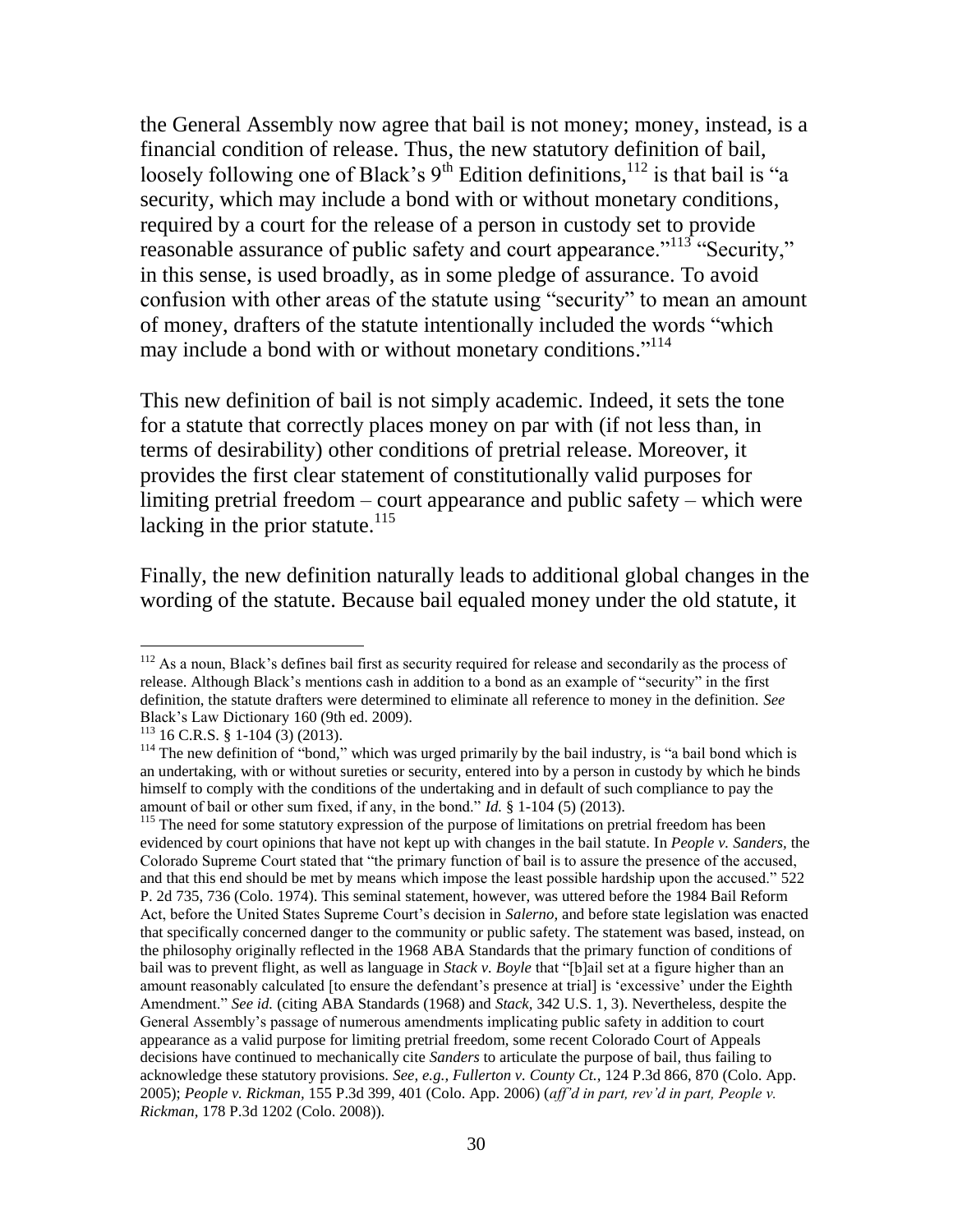perhaps made some sense to essentially require money on all bail bonds through statements such as, "[a]t the first appearance of a person in custody ... the amount of bail and type of bond shall be fixed by the judge."<sup>116</sup> Statements like these, however, forced judges to include financial conditions of release on all bail bonds, whether they were supported by research, the law, or even the facts of any particular case. Readers of the new statute will note that in virtually every instance the phrase "amount of bail and type of bond" has been replaced with "type of bond and conditions of release." When speaking specifically of the use of money at bail, the statute now correctly uses the terms "financial condition" or "monetary condition."

#### **Eligibility/Bailable Offenses – § 16-4-101 C.R.S. (2013)**

Several CCJJ Bail Subcommittee discussions focused on creating a "bail/no bail" dichotomy that would lead to bailable defendants having a presumption of release and nonbailable defendants being detained through a due process hearing pursuant to Section 16-4-101 and Article II, Section 19 of the Colorado Constitution. Such a process is recommended generally by the ABA Standards, and is modeled through the federal bail statute, which was reviewed by the United States Supreme Court in *United States v. Salerno.*<sup>117</sup> Accordingly, this notion of a dichotomous bail process was expressly added to the new Colorado statute in Section 16-4-103, which states that "When the type of bond and conditions of release are determined by the court, the court shall: (a) presume that all persons in custody are eligible for release on bond with the appropriate and least-restrictive conditions . . . unless a person is otherwise ineligible for release pursuant to the provisions of Section 16-4- 101 and Section 19 of Article II of the Colorado Constitution."<sup>118</sup>

Unfortunately, though, compared to the federal statute, Colorado's preventive detention provisions (the "no-bail" side of the dichotomy) are somewhat lacking. Like the federal statute, Colorado's constitutional preventive detention provisions "operate[] only on individuals who have been arrested for a specific category of extremely serious offenses."<sup>119</sup> Unlike the federal statute, however, detention in Colorado is only triggered by serious offenses coupled with certain conditions precedent, such as the defendant being on probation, parole, or bail for another crime of violence,

 $116$  16 C.R.S. § 4-103 (1) (a) (2012).

 $117$  481 U.S. 739 (1987).

 $118$  16 C.R.S. § 4-103 (4) (a) (2013).

<sup>119</sup> *Salerno,* 481 U.S. at 750 (1987).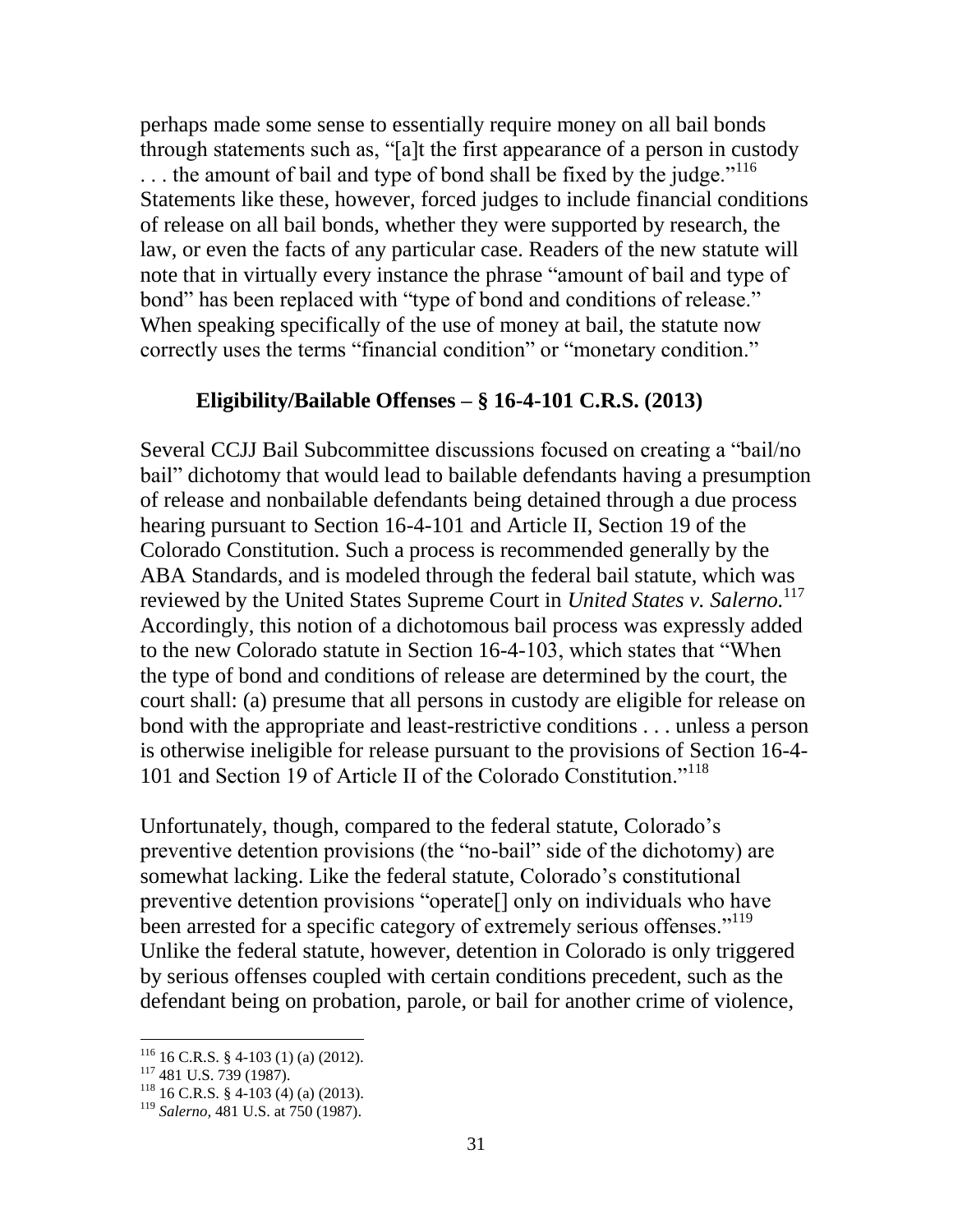or having certain violent crimes in his or her criminal history. While perhaps laudable to those advocating a strong right to bail, these provisions inevitably preclude the detention option for high risk defendants who have committed extremely serious offenses but who do not meet the conditions precedent. Only one example is sufficient. In February 2010, Bruco Eastwood walked onto the grounds of Deer Creek Middle School in Littleton, Colorado, and shot two students. At his bail hearing, there was a great deal of discussion of his extreme risk both to public safety and for flight if he were to be released. Under the Colorado preventive detention provisions, Eastwood did not fit into any of the categories triggering a detention hearing.<sup>120</sup> Under federal law, he did.

Once the federal detention provisions are triggered, the government must not only show probable cause for the arrest, but also, through a "full-blown adversary hearing" that includes the right to counsel, to testify, to crossexamine witnesses, and to proffer evidence, must show "clear and convincing evidence" that "no condition or combination of conditions will reasonably assure the appearance of the person as required and the safety of any other person and the community."<sup>121</sup> Colorado law requires the court to hold a hearing, but it does not expressly articulate procedures. The burden of proof at the hearing is "proof evident or presumption great"<sup>122</sup> for the crime alleged and a finding that the public will be placed in "significant peril" if the accused were released on bail. The law does not require the court to consider whether other conditions will suffice.

<sup>&</sup>lt;sup>120</sup> Because he was not on probation, parole, or bail at the time of the offense, and because he did not have the requisite criminal history, Eastwood was technically "bailable" under Colorado law. Accordingly, the judge issued an order of release with a secured financial condition of \$1 million cash, essentially assuring his detention. The ABA Standards emphasize that a fundamental premise of its preventive detention recommendations is to create "an open process that provides due process to the defendant." ABA Standards, *supra* note 22, Std. 10-1.6 (commentary) at 49-50. In their recommendations concerning money at bail, the Standards further state, "This Standard explicitly prohibits the setting of financial conditions of release in order to prevent future criminal conduct or protect public safety. The prohibition is based on a fundamental principle of these Standards: concerns about risks of pretrial crime should be addressed explicitly through non-financial release conditions or, if necessary, through pretrial detention ordered after a hearing – not covertly through the setting of bail so high that defendants cannot pay it. If it appears that it may not be possible to address risks of dangerousness through other conditions of release, the judicial officer hold [sic] a pretrial detention hearing pursuant to Standard 10-5.9 to decide whether the defendant should be detained pending adjudication of the charges." *Id.* Std. 10-5.3 (b) (commentary) at 112. <sup>121</sup> *Salerno*, 481 U.S. at 742, 750; 18 U.S.C. §§ 3142 (e) (f).

<sup>&</sup>lt;sup>122</sup> While cases discussing bail in Colorado are infrequent, several courts have at least said that the constitutional standard is greater than probable cause. *See, e.g., Orona v. Dist. Ct.*, 518 P.2d 839, 840 (Colo. 1974) ("By definition, the standard which the constitution requires before bail may be denied is greater than probable cause – though less than that required for a conviction.").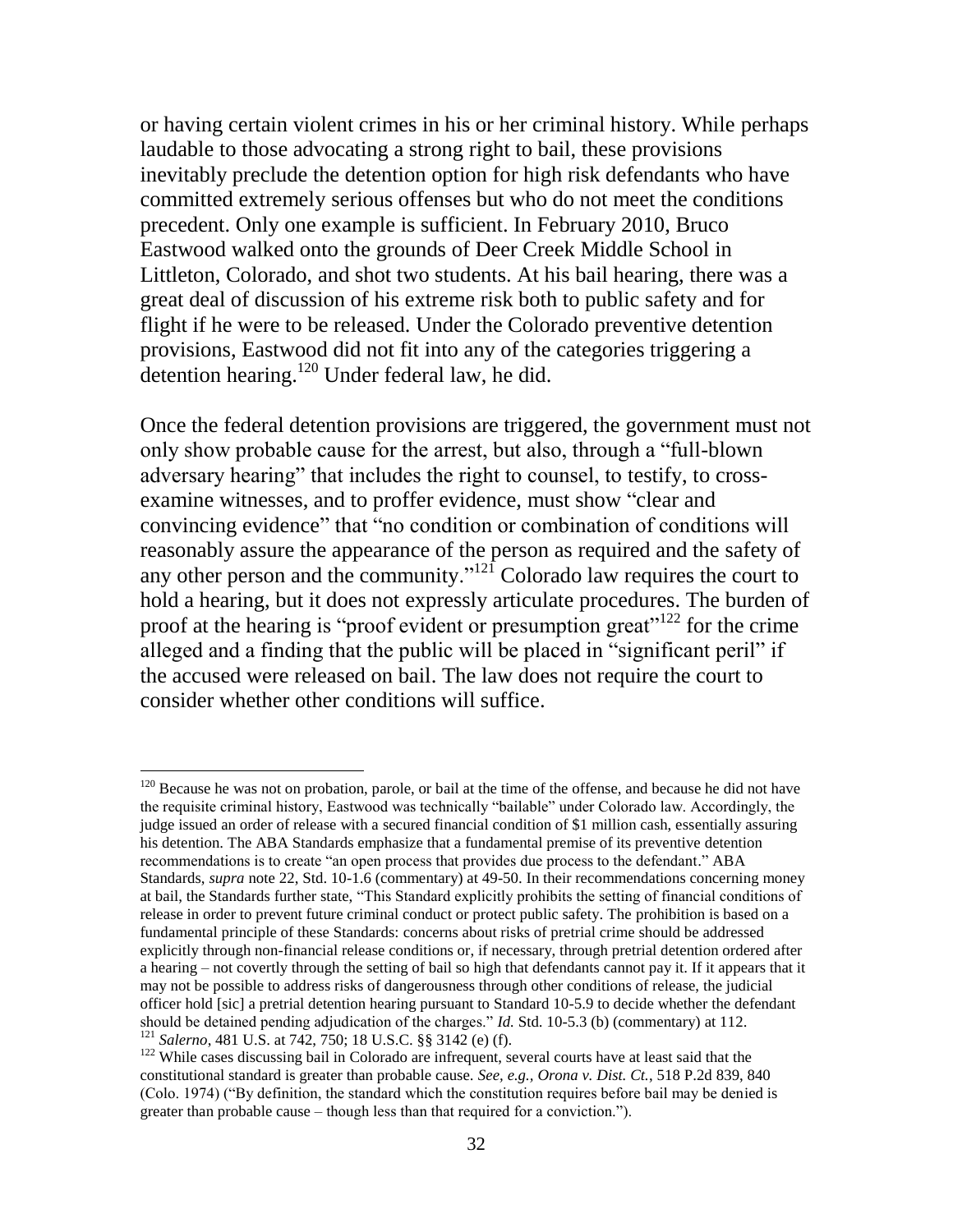Perhaps because changes to the preventive detention statute would also require changes to the Constitution, the CCJJ chose not to recommend altering any of the bail eligibility provisions. The impact of this choice will soon be seen; a continuation of objectively high cash-only bonds set without a meaningful due process hearing should be an indicator of the need for additional reform in this area. As in 1974, however, when the Colorado Supreme Court read the various sections of the new criminal code as a reflection of the current law and the ABA Standards, it is hoped that judges today will likewise follow *Salerno's* and the Standard's overall philosophy of transparent detention by following the constitutional provisions of Article II, Section 19, in all cases to which it applies, and by using money bail as a substitute only when absolutely necessary. $123$ 

Unlike the CCJJ, however, the General Assembly did choose to alter the statutory preventive detention provisions, albeit without the requisite changes to the Constitution, thus creating an unfortunate situation of having passed what is likely to be viewed as an obviously unlawful provision. As noted previously, the statutory preventive detention provisions found in Section 16-4-101, C.R.S., were initially designed to mirror the constitutional ones, which denied bail for three broad categories of defendants besides those facing capital crimes. In 2000, however, the General Assembly added a fourth broad category to the statute – persons charged with possession of a weapon by a previous offender – that didn't exist in the Colorado Constitution. And in H.B. 13-1236, on the floor of the House, Section 16-4- 101 was amended yet again to add a fifth broad category of non-bailable defendants – persons charged with certain sex offenses – that also does not exist in the Constitution.<sup>124</sup> These additions are almost certainly unconstitutional,  $125$  and their inclusion in the statute is regrettable. Because

 $123$  There was some Bail Subcommittee discussion surrounding the relative infrequency of Colorado detention hearings. Of course, the provisions can be effectively avoided by instead setting high financial conditions. Using high money bail to detain, however, is potentially unlawful under both Due Process Clause and 8th Amendment analysis, as previously noted in note 13 to this paper, *supra.* Nevertheless, the author of this paper believes that judges in many jurisdictions might avoid these constitutional issues if they conduct due process detention hearings for any defendant who is not eligible for detention under the constitution, but who has nonetheless been flagged by the pretrial services program as someone for whom no condition or combination of conditions will provide reasonable assurance of appearance or public safety. <sup>124</sup> *See* 16 C.R.S. § 4-101 (1) (b) (V) (2013).

<sup>&</sup>lt;sup>125</sup> At the Senate Judiciary Committee Hearing, a representative from the Attorney General's Office testified that both provisions are "constitutionally suspect." *See Best Practices in Bond Setting: Hearing on H.B. 13-1236 Before the Senate Jud. Comm.*, 2013 Leg., 1<sup>st</sup> Sess. (Colo. Apr. 10, 2013) (Statement by Deputy A.G. David Blake). Apparently, Section 16-4-101 (1) (b) (IV) has never been challenged in the appellate courts. Given the ease with which money bail detains in Colorado, it is also likely that it has never been used. It is noted that in 2012, the General Assembly also changed the language requiring speedy trial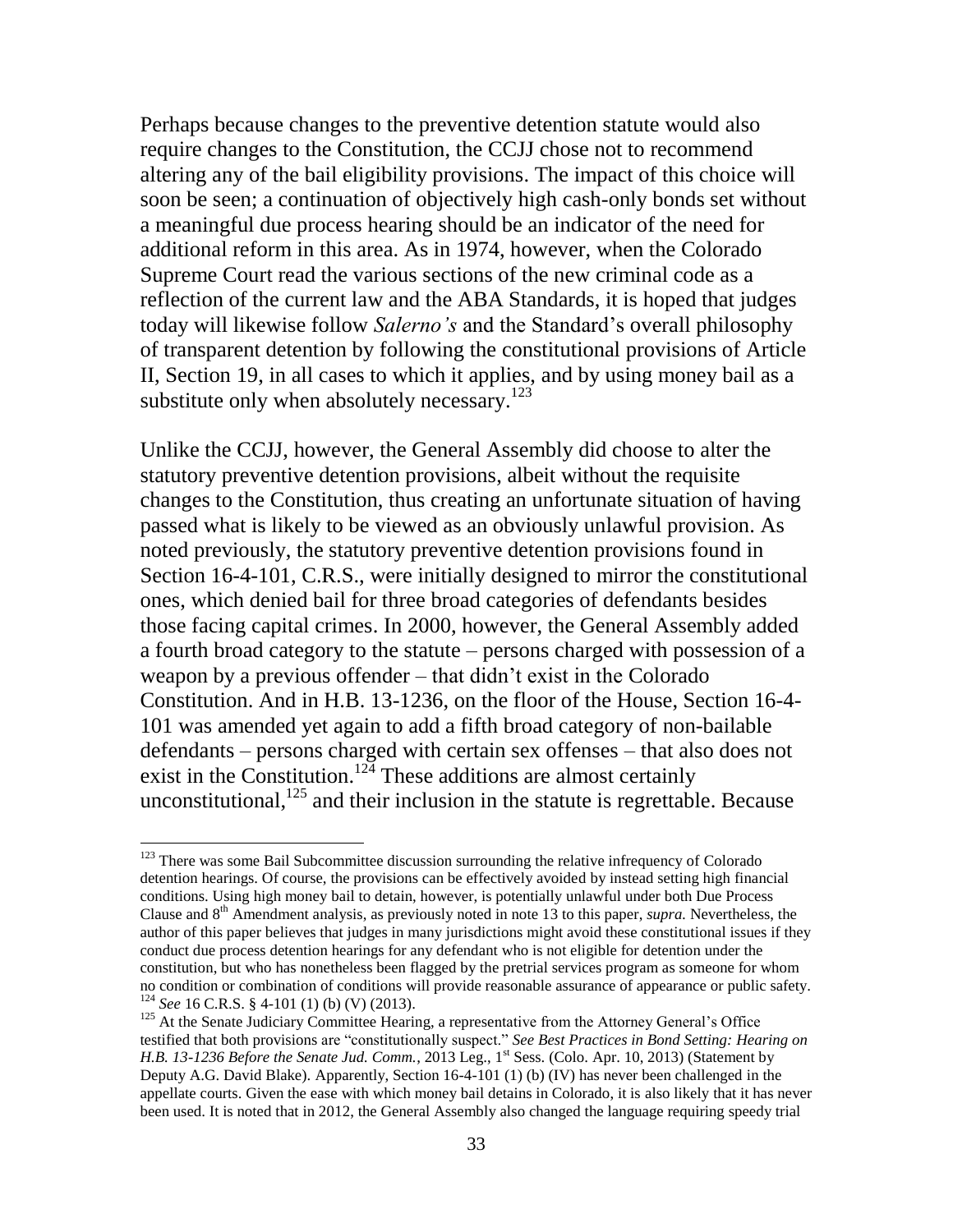of this, however, the bill's sponsor added a severability clause to minimize the effect on other parts of the statute in the event of a court ruling against the offending provisions. $^{126}$ 

## **Right to Bail – § 16-4-102 C.R.S. (2013)**

This Section is substantially the same as prior law, with only minor changes for clarity. Essentially, the Section mandates courts to set bail for defendants accused of bailable offenses. Though never construed in this way, the Section is entirely compatible with a bail/no bail dichotomy that also encourages the actual *release* of constitutionally bailable defendants.

# **Setting and Selection Type of Bond/Criteria – § 16-4-103 C.R.S. (2013)**

New Section 16-4-103 is substantially different from the old provision, and contains the language meant primarily to implement the three CCJJ recommendations as well as housing various parts of old Section 16-4-105, which articulate the criteria for setting bond conditions. Only the first paragraph of the old provision has been retained in current Section 16-4-103. Paragraphs setting presumptive bail amounts for certain charges (as well as accompanying language requiring the amounts for one of the charges to be adjusted for inflation) have been deleted as not following research and bestpractices that favor a risk-based over a charge-based system.<sup>127</sup> Paragraphs

for non-capital offenses to begin from "not more than ninety days" after the denial of bail to "not more than ninety-one days" after the denial of bail, creating an additional, albeit somewhat less significant, discrepancy with the Colorado Constitution.

<sup>126</sup> *See* 16 C.R.S. § 4-115 (2013).

<sup>&</sup>lt;sup>127</sup> In many ways, these provisions (16 C.R.S. §§ 4-103 (1) (b), (b.5), and (d) (I) (2012)) were the antithesis of a risk-based bail system, with only their presumptive nature saving them from being deemed unlawful under Colorado's otherwise mandatory individualized bail scheme. Presumptive bail amounts based on charge alone suffer from the following additional flaws: (1) the amounts are arbitrary, with no rational basis given for why one amount, such as \$50,000, was chosen over any other; (2) they are apparently based, at least partially, on concerns for public safety, and yet money has never been shown to protect public safety and, indeed, is not even forfeitable for breaches in public safety; (3) they raise an inference of punishment at bail for certain serious crimes, a constitutionally invalid purpose for limiting pretrial freedom; (4) they are counter to ABA best-practices, as articulated in the Standards, not to give inordinate weight to the nature of the charged offense, *see* Std. 10-1.7, to reject setting predetermined, arbitrary amounts of money to charges (such as in bail schedules) without including more relevant pretrial risk factors, *see* Std. 10- 5.3(e), and to generally restrict the use of financial conditions of release, *see* Std. 10-5.3 (a); (5) they are counter to the most current research, which demonstrates that money at bail does not increase public safety or court appearance rates, but does increase unnecessary detention, *see Jeffco Study, supra* note 36; *Evidence, supra* note 69; *New Jersey Study, supra* note 36; *cf.* Tara Boh Klute & Mark Heverly, *Report on Impact of H.B. 463: Outcomes, Challenges and Recommendations*, at 4-10 (KY Pretrial Servs. 2012) [hereinafter *H.B. 463 Impact*], available at: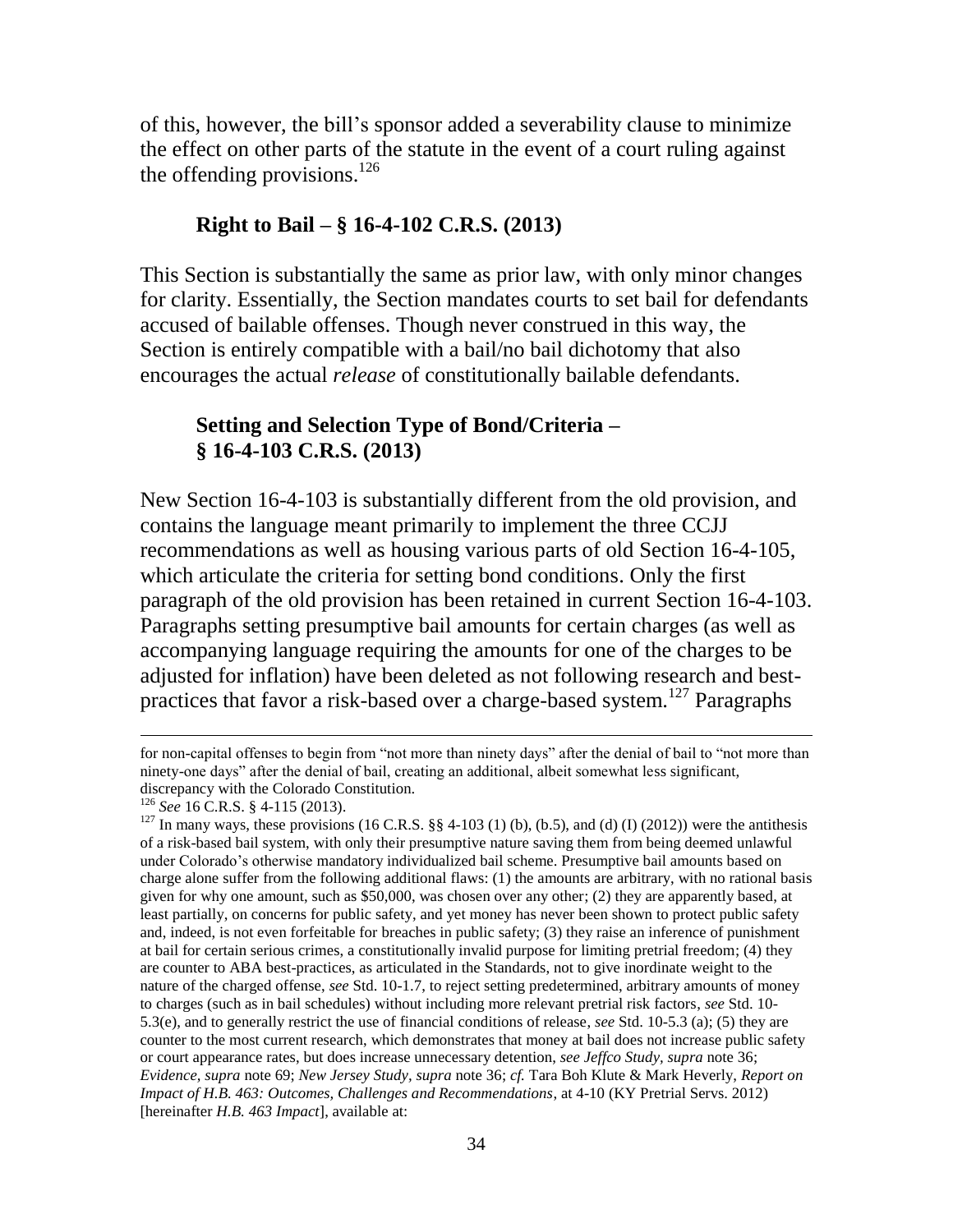from the old Section creating statutory conditions have been moved to Section 16-4-105, the provision now dedicated to conditions of release. And finally, other miscellaneous paragraphs (such as paragraphs keeping intoxicated defendants from bail hearings and requiring notices of forfeitures) have been moved to sections more relevant to those issues.

In new Section 16-4-103, readers should note the important interaction between provisions mandating action through the use of "shall" and "must," and those that are merely permissive. For example, a broad reading of this Section reveals that the statute does not necessarily require courts to use either an empirically developed risk instrument<sup>128</sup> or to consider the previously mandatory bail setting criteria.<sup>129</sup> However, the statute is clear that judges "shall" take into consideration the individual characteristics of each defendant,<sup>130</sup> that conditions "must" be tailored to address specific concerns, <sup>131</sup> and that even bond schedules, if used, "shall" incorporate factors that consider the defendants' individualized risk profile.<sup> $132$ </sup> Clearly, in addition to making the most logical sense, the least arbitrary and subjective way to follow these latter requirements concerning individualization while making effective bail determinations is through using the non-mandated CPAT.

As noted previously, the requirement in prior Subsection (1) that a judge fix the "amount of bail and type of bond" has been changed to mandate courts to determine the "type of bond and conditions of release,"<sup>133</sup> a phrase designed to move away from presuming that secured money will be set for

Assessment Tool, which studied the impact of charge on risk and yet "failed to show that the nature (e.g., person or property crime) or severity (felony, misdemeanor) of the defendant's current charge was statistically significantly related to pretrial misconduct," a finding that, while somewhat counterintuitive, is "consistent with the finding that some items appear on some risk assessment instruments but not on others, or that the same item is scored differently (and sometimes in the opposite direction) on different instruments." *CPAT Joint Partnership*, *supra* note 85, at 20; *see also generally* Cynthia A. Mamalian, *State of the Science of Pretrial Risk Assessment* (PJI/BJA 2011).

 $\overline{a}$ [http://www.pretrial.org/Docs/Documents/Kentucky%20Pre%20Post%20HB%20463%20First%20Year%20](http://www.pretrial.org/Docs/Documents/Kentucky%20Pre%20Post%20HB%20463%20First%20Year%20Pretrial%20Report.pdf) [Pretrial%20Report.pdf;](http://www.pretrial.org/Docs/Documents/Kentucky%20Pre%20Post%20HB%20463%20First%20Year%20Pretrial%20Report.pdf) and (6) they are counter to the research used to generate the Colorado Pretrial

 $1^{28}$  16 C.R.S. § 4-103 (3) (b) (2013) (stating "[i]n determining the type of bond and conditions of release, *if practicable and available in the jurisdiction*, the court shall use an empirically developed risk assessment instrument") (emphasis added).

<sup>&</sup>lt;sup>129</sup> *See id.*  $\hat{\mathbf{g}}$  4-103 (5) (2013) (stating that the court "may" consider the criteria).

<sup>130</sup> *See id.* § 4-103 (3) (a) (2013). This Section follows the mandate of *Stack v. Boyle,* 342 U.S. 1, 5 (1951), in which the Court wrote: "Since the function of bail is limited, the fixing of bail for any individual defendant must be based upon standards relevant to the [constitutionally valid purposes for limiting pretrial freedom]."

<sup>131</sup> *Id.* § 4-103 (4) (a) (2013).

<sup>132</sup> *Id.* § 4-103 (4) (b) (2013).

<sup>133</sup> *Id.* § 4-103 (1) (2013).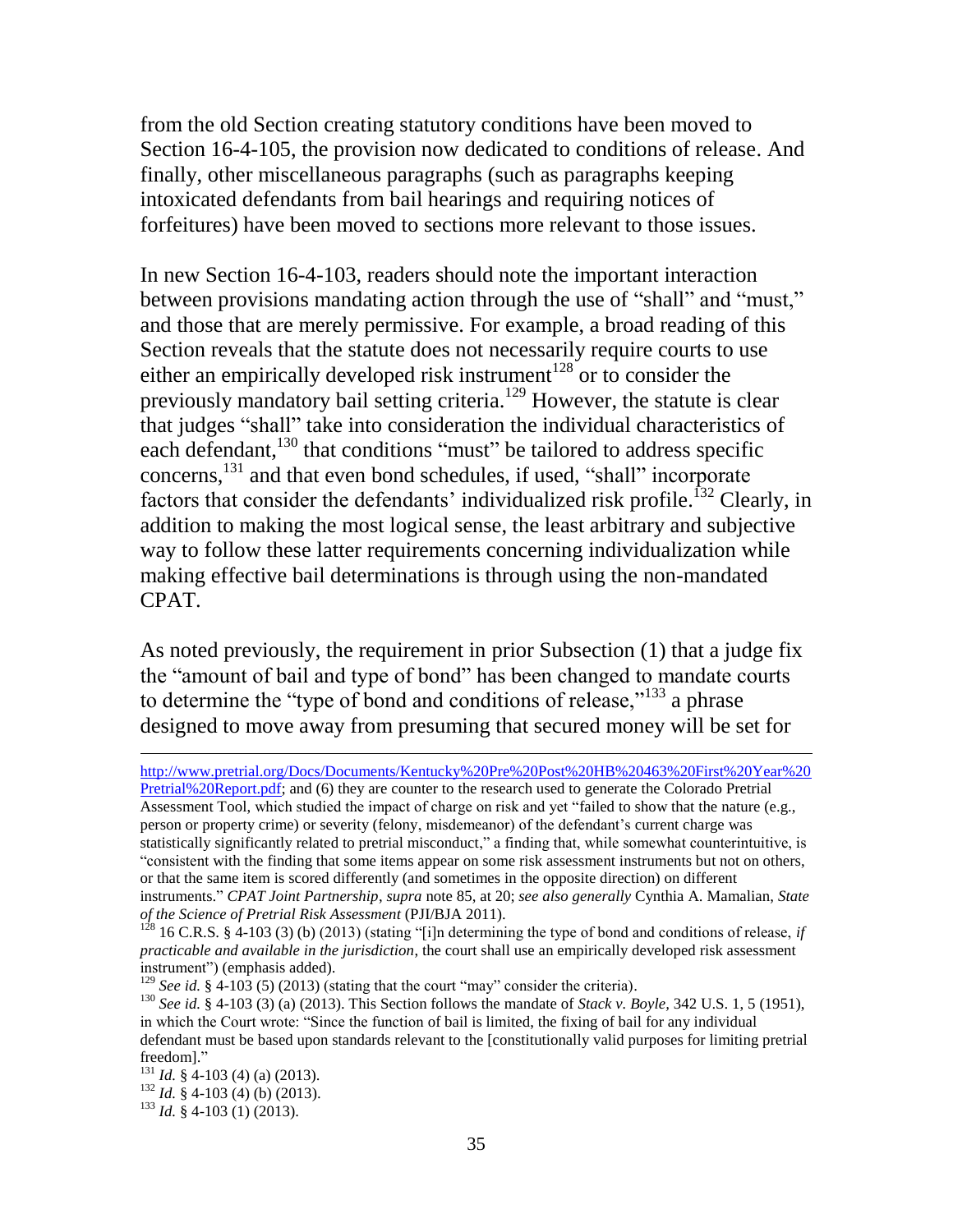most bonds and toward thinking about bail as a process of release with appropriate and least restrictive conditions.

The language in new Subsection (2) has been separated from the old law's first paragraph and slightly re-worded to more forcefully emphasize that judges "shall review the propriety of the type of bond and conditions of release" when those elements were fixed upon return of an indictment or the filing of an information or complaint.<sup>134</sup> The notion of reassessing bond and conditions of release is especially important whenever the initial setting did not have the benefit of an objective and individualized risk assessment (as is often the case with warrants),which is encouraged through the rest of the statute. $^{135}$ 

New Subsection (3) (a) states: "The type of bond and conditions of release shall be sufficient to reasonably assure the appearance of the person as required and to protect the safety of any person or the community, taking into consideration the individual characteristics of each person in custody, including the person's financial condition." In addition to mandating an individualized bail setting, this Subsection again reiterates the two constitutionally valid purposes for limiting pretrial freedom – court appearance and public safety – the latter purpose being less than explicit in the old statute.

This Subsection is also important, however, because it clearly mandates that courts take into consideration a defendant's financial condition, and the importance of this mandate requires some background information. The previous statute, like many other state statutes, included certain mandatory bond-setting criteria that helped guide judges through an individualized bail setting. As mentioned previously, when those criteria were enacted, their empirical predictive nature for risk to public safety and court appearance were largely unknown and the statute provided no guidance on how much weight to assign any particular factor. Moreover, judges and others operating in the pretrial field could never be sure if the statute was leaving out more predictive criteria. With the development of the CPAT, researchers have

<sup>134</sup> *Id.* § 4-103 (2) (2013).

<sup>&</sup>lt;sup>135</sup> For example, in Jefferson County, Colorado, researchers noted that advisement judges saw numerous defendants brought in on warrants with financial conditions set by another judge, and would often decline to re-assess the propriety of the financial condition even though that condition was set based only the charge and affidavit. *See The Jefferson County Bail Impact Study: Initial Report on Process Data for the System Performance Subcommittee* (July 23, 2010) at 22-24, available from the Jefferson County Criminal Justice Planning Unit.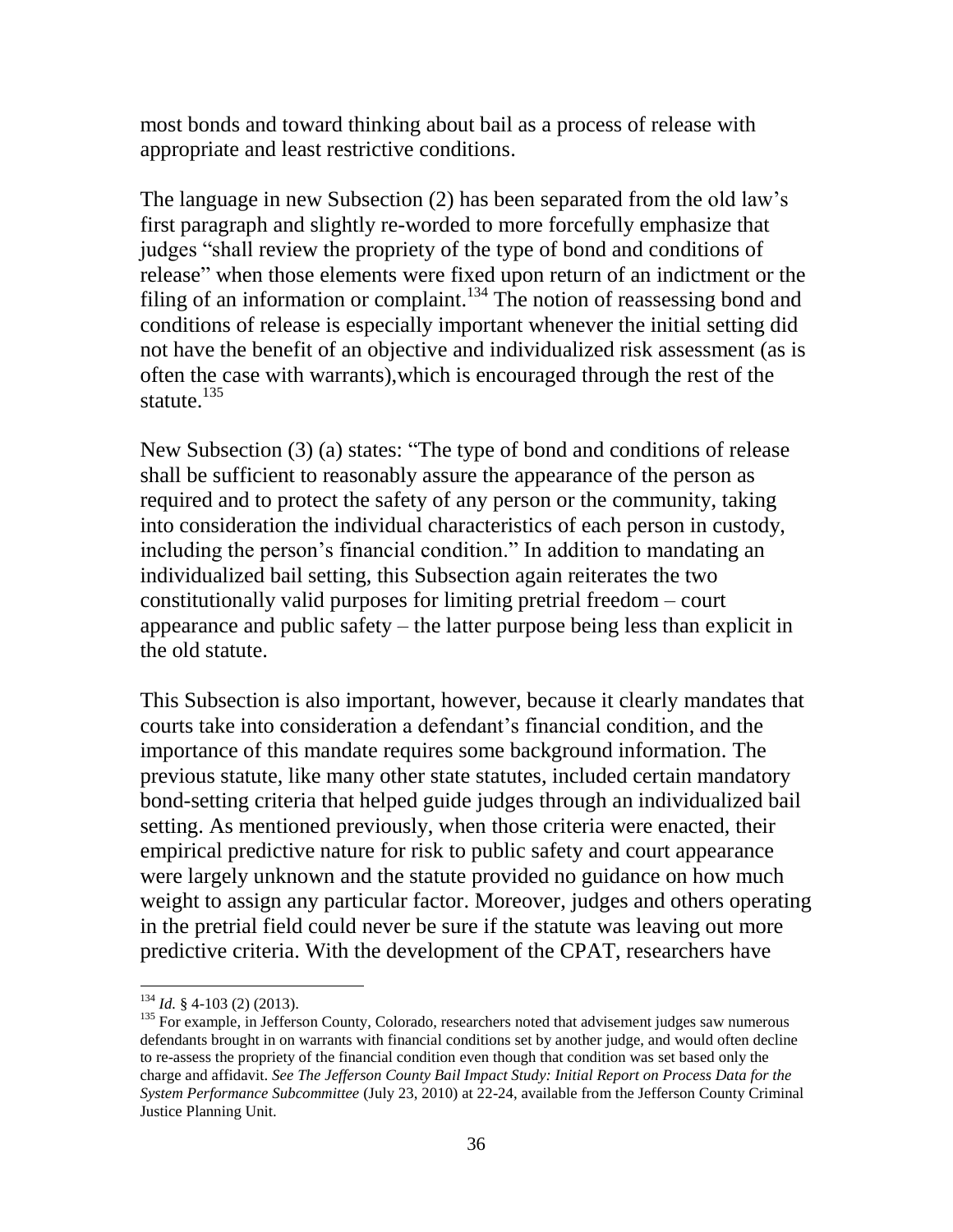found 12 weighted factors to be collectively predictive of pretrial failure, and thus the assessment tool provides a superior method for judges attempting to evaluate the old criteria. Because the CCJJ chose not to mandate the use of the CPAT, however, <sup>136</sup> statute drafters altered the old criteria by making it equally permissive; it simply made no sense to continue to mandate statutory factors that were inferior to empirically demonstrated criteria that were only permissive. Nevertheless, there is one notable exception to the General Assembly's overall reluctance to dictate specific bail setting criteria: the defendant's financial condition.

In the new statute, the General Assembly has intentionally removed consideration of financial condition from the now permissive criteria provision found in Subsection (5) and has placed it into Subsection (3) (a), which mandates it. Indeed, it is the only specific individualized criteria that judges are required to consider for at least four good reasons: (1) considering a defendant's financial condition necessarily removes at least one level of arbitrariness from money amounts at bail; (2) sometimes judges set secured financial conditions intending to release a defendant, but the conditions become a barrier to release for defendants who cannot afford them; (3) secured financial conditions of release can never become motivational for court appearance until they are met – until then, they merely detain and consideration of the defendant's financial condition will help reduce unnecessary pretrial detention;  $137$  and (4) appellate courts will be better able to assess money bail amounts for due process, excessive bail, and other law violations when there is some record concerning the judge's knowledge of a particular defendant's ability to pay.

<sup>&</sup>lt;sup>136</sup> It was not mandated primarily to allay the concerns of persons advocating for local control and against unfunded state mandates. The trend toward creating permissive statutory provisions simply to avoid these objections is unfortunate, however, when, as here, a statewide instrument has been developed that is clearly superior to existing instruments and personal judgment and that would bring standardization and effectiveness to an area of the law in need of statewide reform. Indeed, at least three states (Kentucky, Hawaii, and Delaware) have recently mandated statewide empirical pretrial risk assessment. *See* Ky. Rev. Stat. Ann. §431.066 (2012) (providing that "the court shall consider the pretrial risk assessment for a verified and eligible defendant," as defined by *Order Approving Judicial Guidelines for Pretrial Release and Monitored Conditional Release*, Ky. Sup. Ct. 2011-12); Haw. Rev. Stat. § 353.10 (3) (2012) (providing that reentry intake service centers "shall . . . provide pretrial assessments [using an 'objective, researchbased validated assessment tool'] on adult offenders within three days of admission"); Del. Code Ann., tit. 11 § 2104 (a) (3) (2012) (providing that "the court shall employ an objective risk assessment instrument to gauge the person's risk of flight and re-arrest").

 $<sup>137</sup>$  On this topic, the ABA Standards state: "This Standard prohibits the imposition of financial conditions</sup> that the defendant cannot meet. The intent behind this limitation is to ensure that financial bail serves only as an incentive for released defendants to appear in court and not as a subterfuge for detaining defendants." ABA Standards, *supra* note 22, Std. 10-1.4 (e) (commentary) at 44.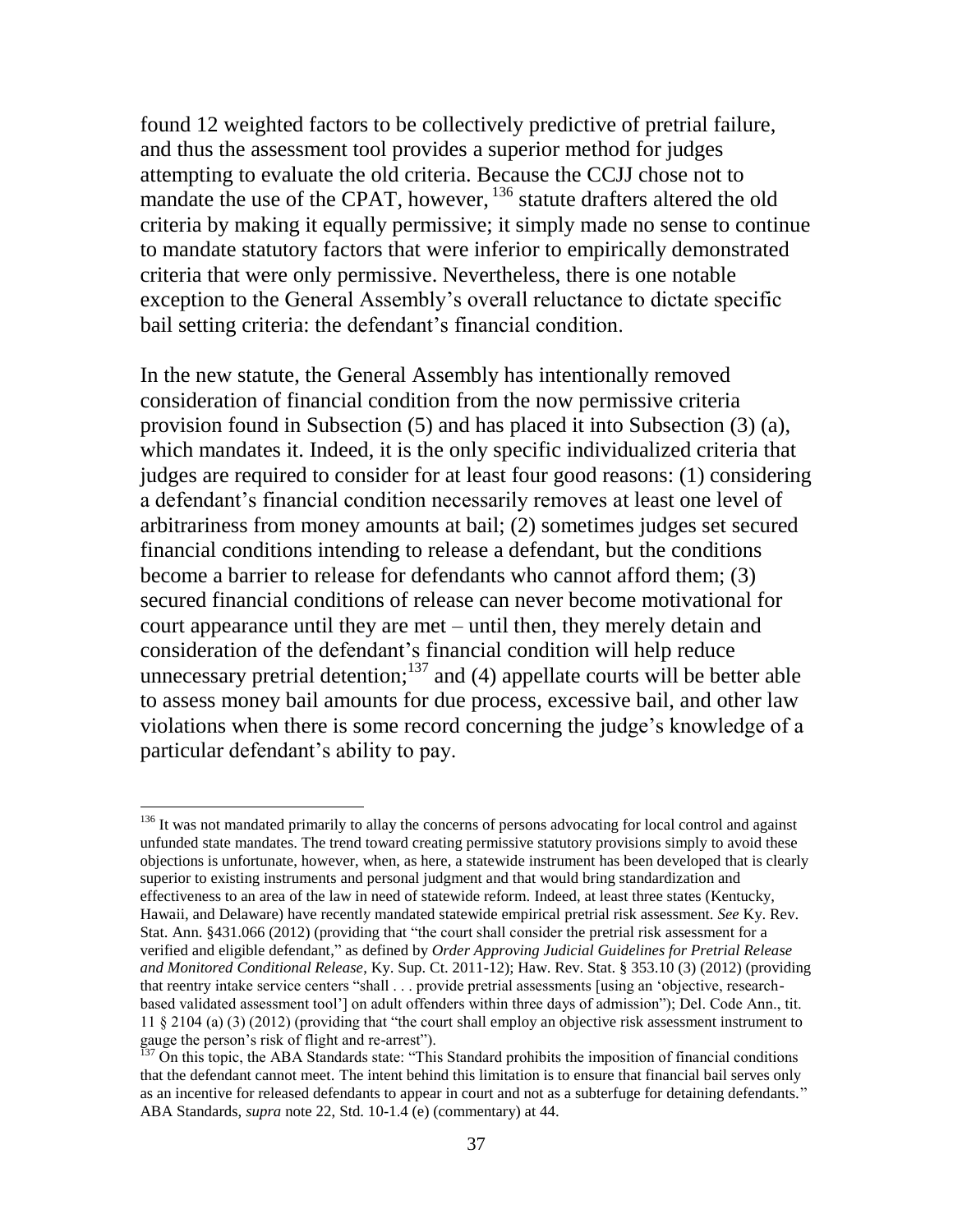Subsection (3) (b) creates the language encouraging jurisdictions to use objective risk instruments. It states as follows:

In determining the type of bond and conditions of release, if practicable and available in the jurisdiction, the court shall use an empirically developed risk assessment instrument designed to improve pretrial release decisions by providing to the court information that classifies a person in custody based on predicted level of risk and pretrial failure.<sup>138</sup>

Note that the Subsection does not recommend any particular risk instrument, but it would certainly make sense for courts to use the CPAT, currently the only empirically developed risk instrument designed for use on Colorado defendants<sup>139</sup>

Subsection (4) contains language specifically addressing the CCJJ recommendations dealing with money and bail schedules. As noted previously, Subsection (4) (a) contains the requirement that courts:

[p]resume that all persons in custody are eligible for release on bond with the appropriate and least-restrictive conditions . . . unless a person is otherwise ineligible for release pursuant to the provisions of Section 16-4-101 and Section 19 of Article II of the Colorado Constitution. A monetary condition of release must be reasonable and any other condition of conduct not mandated by statute must be tailored to address a specific concern. 140

In addition to the line requiring judges to presume defendants are eligible for release unless detainable pursuant to the constitutional preventive detention provisions – a line that should cause judges to seriously reconsider any casual use of financial conditions – this Section adds the language "leastrestrictive conditions" to Colorado law, a common phrase used both in the ABA Standards as well as in other state's statutes based on those Standards. Because of some apparent confusion over this phrase, however, and because

 $138$  16 C.R.S. § 4-103 (3) (b) (2013).

<sup>&</sup>lt;sup>139</sup> "Borrowing" another jurisdiction's pretrial risk assessment instrument is typically only recommended as a short-term measure while working toward validating it for the borrower's county. *See, e.g.,* Stephanie J. Vetter & John Clark, *The Delivery of Pretrial Justice in Rural Areas: A Guide for Rural County Officials,*  (PJI/NACo, Jan. 2013) at 16.

 $140$  16 C.R.S. § 4-103 (4) (a) (2013).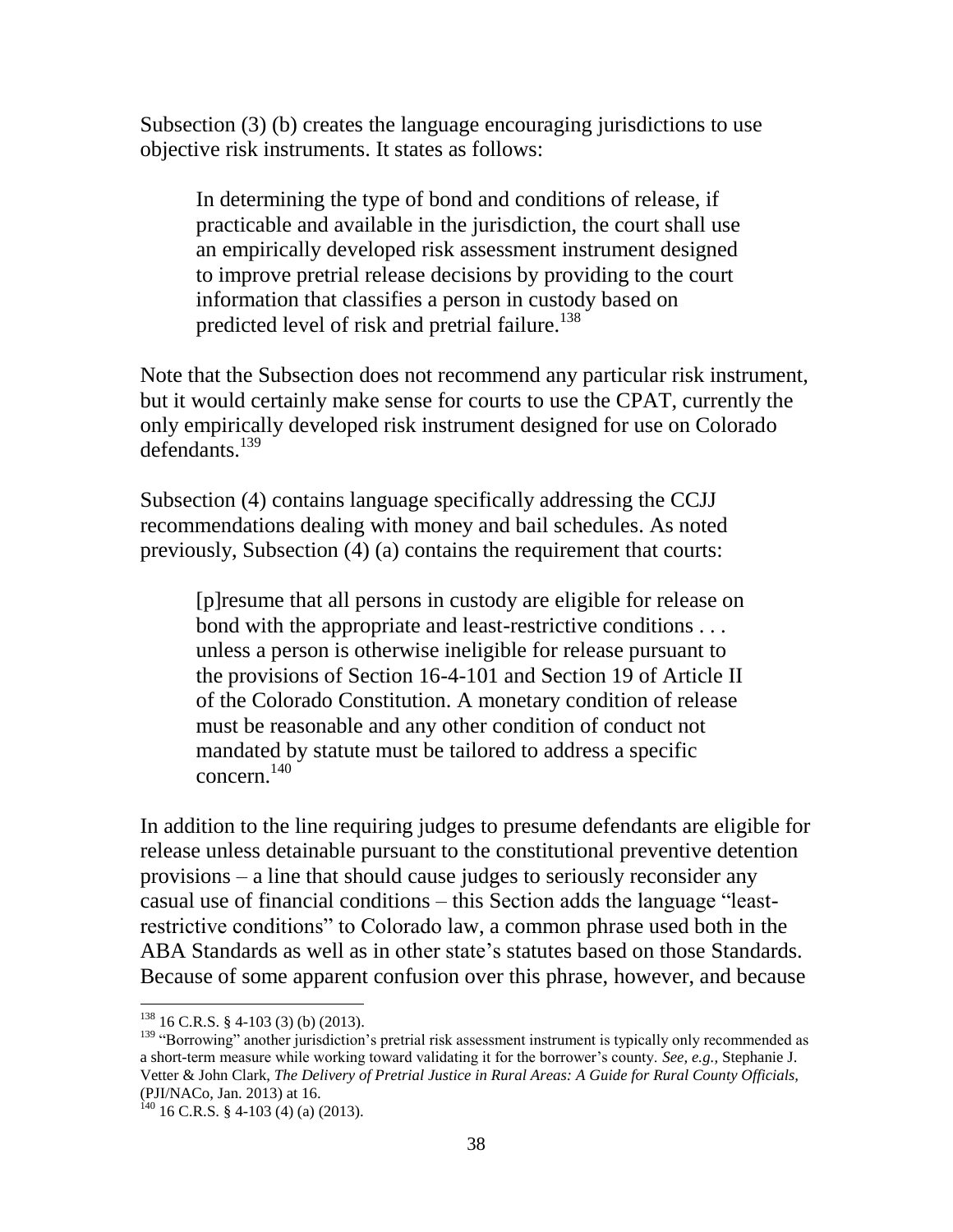the commercial surety industry has incorrectly argued that money at bail should be considered a "least-restrictive condition," it requires some discussion. $141$ 

Commentary to the ABA Standard recommending release under the "least restrictive conditions" states as follows:

This Standard's presumption that defendants should be released under the least restrictive conditions necessary to provide reasonable assurance they will not flee or present a danger is tied closely to the presumption favoring release generally. It has been codified in the Federal Bail Reform Act and the District of Columbia release and pretrial detention statute, as well as in the laws and court rules of a number of states. The presumption constitutes a policy judgment that restrictions on a defendant's freedom before trial should be limited to situations where restrictions are clearly needed, and should be tailored to the circumstances of the individual case. Additionally, the presumption reflects a practical recognition that unnecessary detention imposes financial burdens on the community as well as on the defendant. $^{142}$ 

This principle is foundational, and is expressly reiterated throughout the Standards when, for example, those Standards recommend citation release or summonses versus arrest  $143$  and the use of unsecured over secured bonds.<sup>144</sup> Moreover, the Standard's overall scheme creating a presumption of release on recognizance,<sup>145</sup> followed by release on nonfinancial conditions,  $146$  and finally release on financial conditions<sup> $147$ </sup> is directly tied to this foundational premise. Indeed, the principle of least restrictive conditions transcends the Standards and flows from even more basic understandings of criminal justice, which begins with presumptions of innocence and freedom, and which correctly imposes increasing burdens on the government to

<sup>141</sup> *See HB13-1236: The Professional Bail Agents of Colorado Oppose the Introduced Version of HB 1236 Because it Restricts Judicial Discretion and Will Result in the Over-Supervision of People Charged With But Not Convicted of Crimes,* available at [http://www.thekylegroup.com/pdf/PBAC%20oppose%20HB13-](http://www.thekylegroup.com/pdf/PBAC%20oppose%20HB13-1236%20(final).pdf) [1236%20\(final\).pdf.](http://www.thekylegroup.com/pdf/PBAC%20oppose%20HB13-1236%20(final).pdf)

<sup>142</sup> ABA Standards, *supra* note 22, Std. 10-1.2 (commentary) at 39-40 (internal citations omitted). <sup>143</sup> *See id.*, Std. 10-1.3, at 41.

<sup>144</sup> *See id.,* Stds. 10-1.4 (commentary) at 43, 44; 10-5.3 (commentary) at 111-14.

<sup>145</sup> *Id.* Std. 10-5.1 at 101.

<sup>&</sup>lt;sup>146</sup> *Id.* Std. 10-5.2 at 106-107.

<sup>&</sup>lt;sup>147</sup> *Id.* Std. 10-5.3 at 110-111.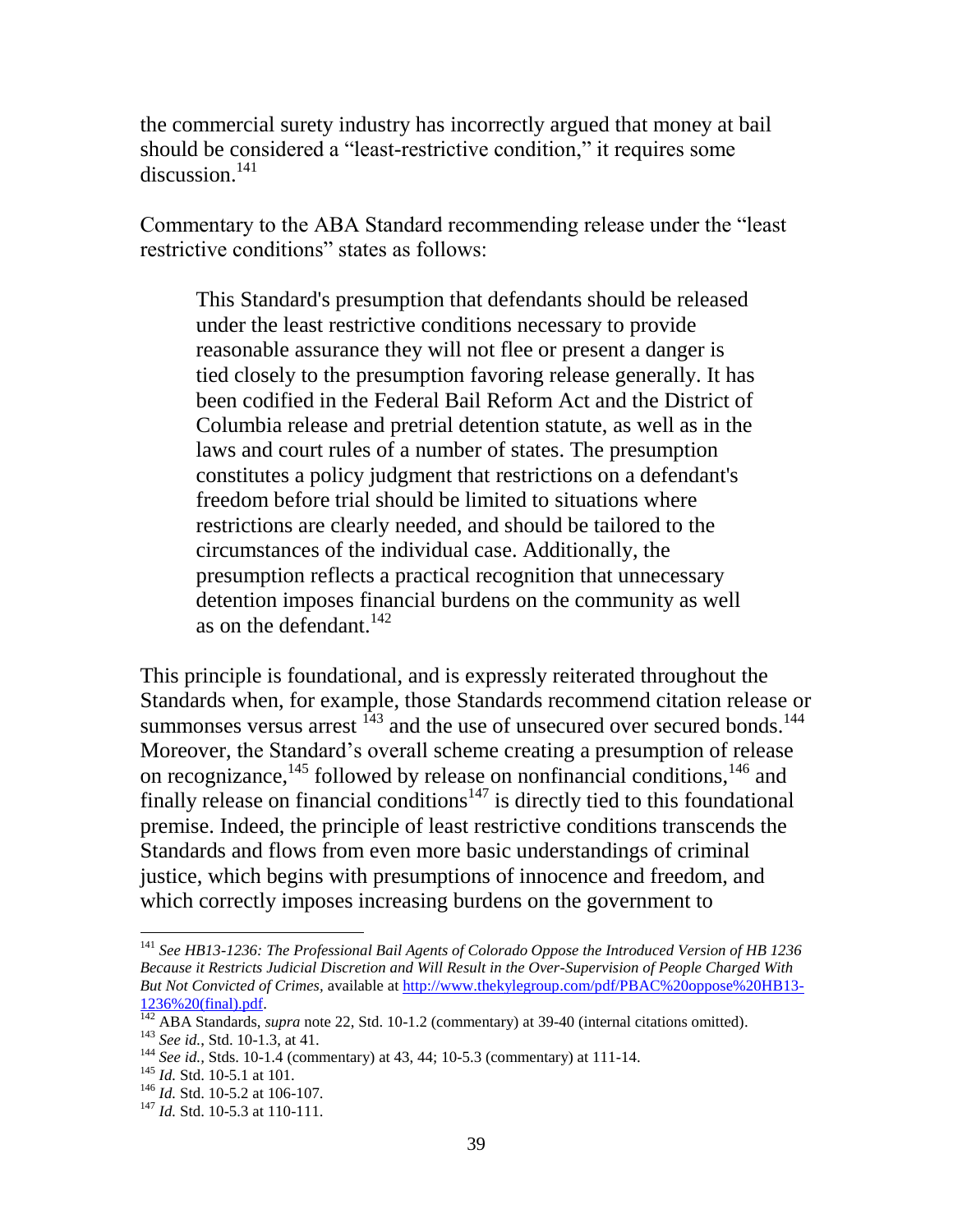incrementally restrict one's liberty. The principle is now rightly contained in the bail statute; however, it has clearly been a part of Colorado law through the Supreme Court's statement that the function of bail "should be met by means which impose the least possible hardship upon the accused."<sup>148</sup>

More specifically, however, the ABA Standard's commentary on financial conditions makes it clear that the Standards consider secured money bonds to be a more restrictive alternative to both unsecured bonds and nonfinancial conditions: "When financial conditions are warranted, the least restrictive conditions principle requires that unsecured bond be considered first."<sup>149</sup> Moreover, the Standards state, "Under Standard 10-5.3(a), financial conditions may be employed, but only when no less restrictive non-financial release condition will suffice to ensure the defendant's appearance in court. An exception is an unsecured bond because such a bond requires no 'up front' costs to the defendant and no costs if the defendant meets appearance requirements."<sup>150</sup> These principles are well founded in logic: setting aside, for now, the argument that money at bail might not be of any use at all, it at least seems reasonably clear that secured financial conditions (requiring upfront payment) are always more restrictive than unsecured ones, even to the wealthiest defendant. Moreover, in the aggregate, we know that secured financial conditions, as the only condition precedent to release,  $^{151}$  are highly restrictive compared to all nonfinancial conditions and unsecured financial conditions in that they tend to cause pretrial detention.<sup>152</sup> Like detention itself, any condition causing detention should be considered highly restrictive.

Thus, the new law's inclusion of the phrase "least restrictive conditions" may not be read in a vacuum. Instead, it must be read in conjunction with the legislative history, summarized above, which indicates the General Assembly's desire specifically to reduce secured financial conditions of bail, to reduce unnecessary pretrial detention, and to generally follow bestpractices, as embodied in the ABA Standards, which consider secured

<sup>148</sup> *People v. Sanders*, 522 P.2d 735, 736 (1974).

<sup>149</sup> ABA Standards, *supra* note 22, Std. 10-1.4 (c) (commentary) at 43-44.

<sup>150</sup> *Id.* Std. 10-5.3 (a) (commentary) at 112.

<sup>&</sup>lt;sup>151</sup> Most conditions of release are conditions subsequent – that is, release is obtained, but if the condition occurs (or fails to occur, depending on its wording) it will trigger some consequence, and sometimes bring pretrial freedom to an end. Secured money at bail is the quintessential, and typically the only condition precedent; unlike other conditions, some or all of a secured financial condition often must be paid first in order to initially gain release from jail.

<sup>&</sup>lt;sup>152</sup> See Cohen & Reaves, *supra* note 36, at 3 ("There was a direct relationship between the bail amount and the probability of release . . . [t]he higher the bail amount the lower the probability of pretrial release.").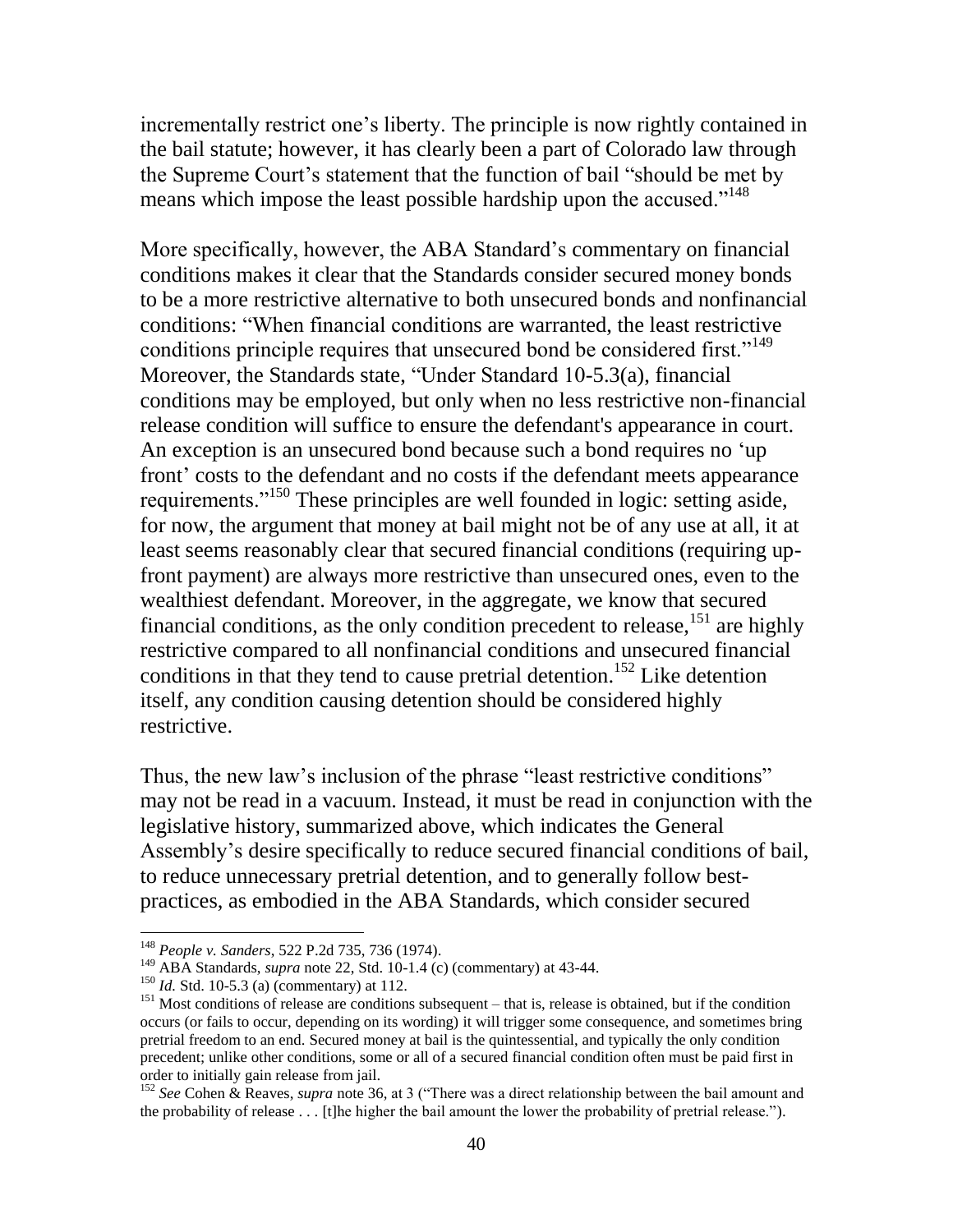financial conditions to be highly restrictive as compared to other nonmonetary or unsecured money conditions.

In theory, of course, some defendants (especially wealthy ones) would gladly trade telephone check-ins, drug and alcohol testing, electronic monitoring, stay-away orders, or other nonfinancial conditions of bail simply by paying a bondsman a small percentage of the financial condition or depositing the full amount with the court. Unfortunately, however, most of these nonfinancial conditions are set by judges hoping to reduce the risk to public safety; because money is not forfeitable for breaches in public safety, however, it is irrelevant to a discussion of least restrictive conditions designed to protect the public. As far as defendants who pose *only* risk of flight, judges must weigh whether the particular pretrial services supervision for that defendant, which might be fairly minimal for a defendant posing no risk to public safety, would be less restrictive than money. In virtually every case involving only a risk of flight, the minimal supervision necessary to provide reasonable assurance of court appearance (or in some cases, virtually no supervision at all, such as with highly effective court date reminders)<sup>153</sup> will be objectively less-restrictive than a secured financial condition.<sup>154</sup> In cases in which the defendant poses a dual risk for public safety and flight, the supervision already in place for public safety purposes will likely be sufficient to also provide adequate assurance of court appearance because the interventions with the defendant are the same (e.g., face to face visits, continually verifying residence and employment, meetings to test for drug and alcohol use). In those cases, money will not only be more restrictive, but also unnecessary and possibly irrational. In sum, money is a highly restrictive condition, and even more so when combined with other conditions that serve the same purpose.<sup>155</sup>

<sup>153</sup> *See generally* VanNostrand, *State of the Science, supra* note 41, at 15-20.

<sup>&</sup>lt;sup>154</sup> There are probably exceptions to this rule, and theoretically a defendant could pose no risk to public safety, an enormous risk for flight, appear unlikely to cooperate or be responsive to nonfinancial conditions designed to reduce the risk of flight, and yet be motivated by losing money paid up-front (and not necessarily motivated by losing money on the back-end through an unsecured bond) to such a degree that losing that money would be more motivational than following court orders setting alternative conditions. <sup>155</sup> The Supreme Court in *Salerno* explained that in determining Eighth Amendment excessiveness, one must compare the proposed conditions of release or detention against the government interest: "when the Government has admitted that its only interest is in preventing flight, bail must be set by a court at a sum designed to ensure that goal, and no more." 481 U.S. 739, 754 (1987). Presumably, money bail set to ensure a goal that has already been met by other less-restrictive conditions would run afoul of this statement.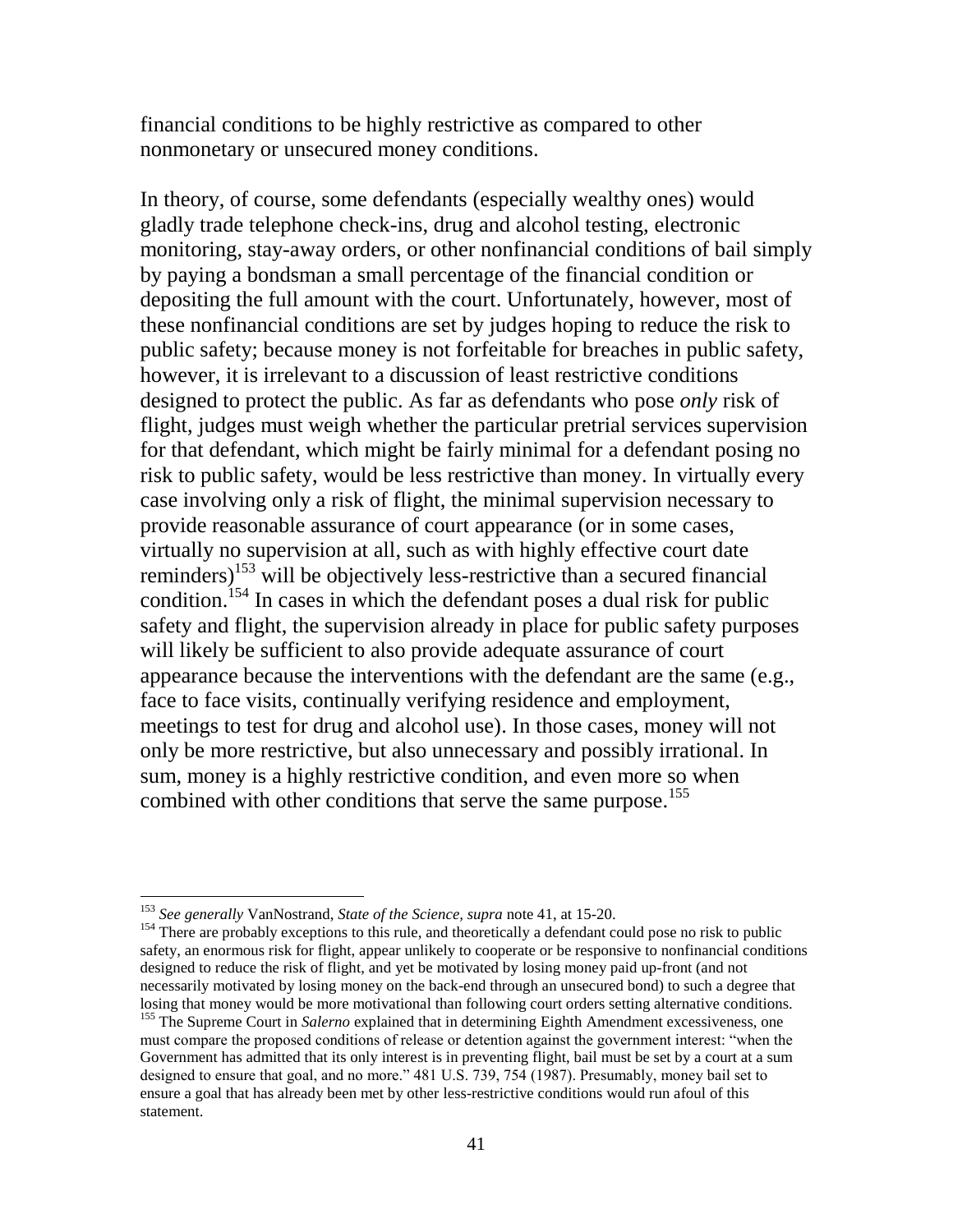The line in Subsection (4) (a) that monetary conditions be "reasonable" is merely a shorthand statement representing 100 years of Colorado law concerning excessive bail, $156$  although the perception of an unreasonable amount might also trigger due process analysis. However, reasonableness, in the broader sense, also goes to whether the monetary condition furthers the purpose for which it is set. As noted previously, researchers are increasingly determining empirically that using money at bail does not increase either public safety or court appearance rates, and only leads to increased detention. If so, attorneys should be quick to object to a condition that serves no valid constitutional purpose for limiting pretrial freedom.

Subsection (4) (b) deals with monetary bail bond schedules and states as follows: "To the extent a court uses a bond schedule, the court shall incorporate into the bond schedule conditions of release and factors that consider the individualized risk and circumstances of a person in custody and all other relevant criteria and not solely the level of offense."<sup>157</sup>

To fully comprehend the complexity of the debate surrounding bond schedules, one must first understand that most, if not all of them are created with good intentions, often to help defendants gain their release from jail. Thus, advocating for either their elimination or a reduction in their use often means arguing with judges, prosecutors, and others who have lent a benevolent hand in creating them for well-intentioned purposes. Unfortunately, however, bail schedules tend to grow almost organically into unmanageable beasts, sometimes over one hundred pages long,<sup>158</sup> which

<sup>156</sup> *See In Re Losasso,* 24 P. 1080, 1082 (Colo. 1890) (stating that bail must be "reasonably sufficient" to secure the prisoner's presence at trial); *People v. Lanzieri,* 25 P.3d 1170, 1175 (Colo. 2001) ("The right to reasonable bail . . . following arrest lessen[s] the impact of an unlawful arrest."). *Compare Stack v. Boyle,*  342 U.S. 1, 5 (1951) ("Bail set at a figure higher than an amount reasonably calculated to [provide adequate assurance of court appearance] is excessive.").

<sup>&</sup>lt;sup>157</sup> 16 C.R.S. § 4-103 (4) (b) (2013). Other sections provide additional authority for limiting the use of a traditional money bail bond schedule. Section 16-4-104 requires all courts, not just courts of record at a first advisement, to determine bond types, and requires judges only to set a secured money bond type (a Subsection (1) (c) type) when the money is "reasonable and necessary to ensure the appearance of the person in court or the safety of any person or persons or the community." This limitation is new to the law, and must be considered whenever a secured financial condition is set. Likewise, Section 16-4-105 sets forth all discretionary and nondiscretionary conditions of release, a section that must be followed even when a jurisdiction is using a bond schedule not at the first appearance before a court or record. That section allows judges to set financial conditions, but only when they comply with  $\S 16-4-104$  (1) (c), which, in turn, requires the amount to be reasonable and necessary for a particular defendant. Most, if not all traditional bail schedules, which have financial conditions of release set in advance and are addressed to all defendants of like charge, would likely run afoul of these two sections in addition to § 16-4-104 (4) (b).

<sup>&</sup>lt;sup>158</sup> The 2013 San Diego County bail schedule is 132 pages in length, having grown from 128 pages in 2011. See Superior Court of California, County of San Diego Bail Schedule (Jan. 1, 2013) available at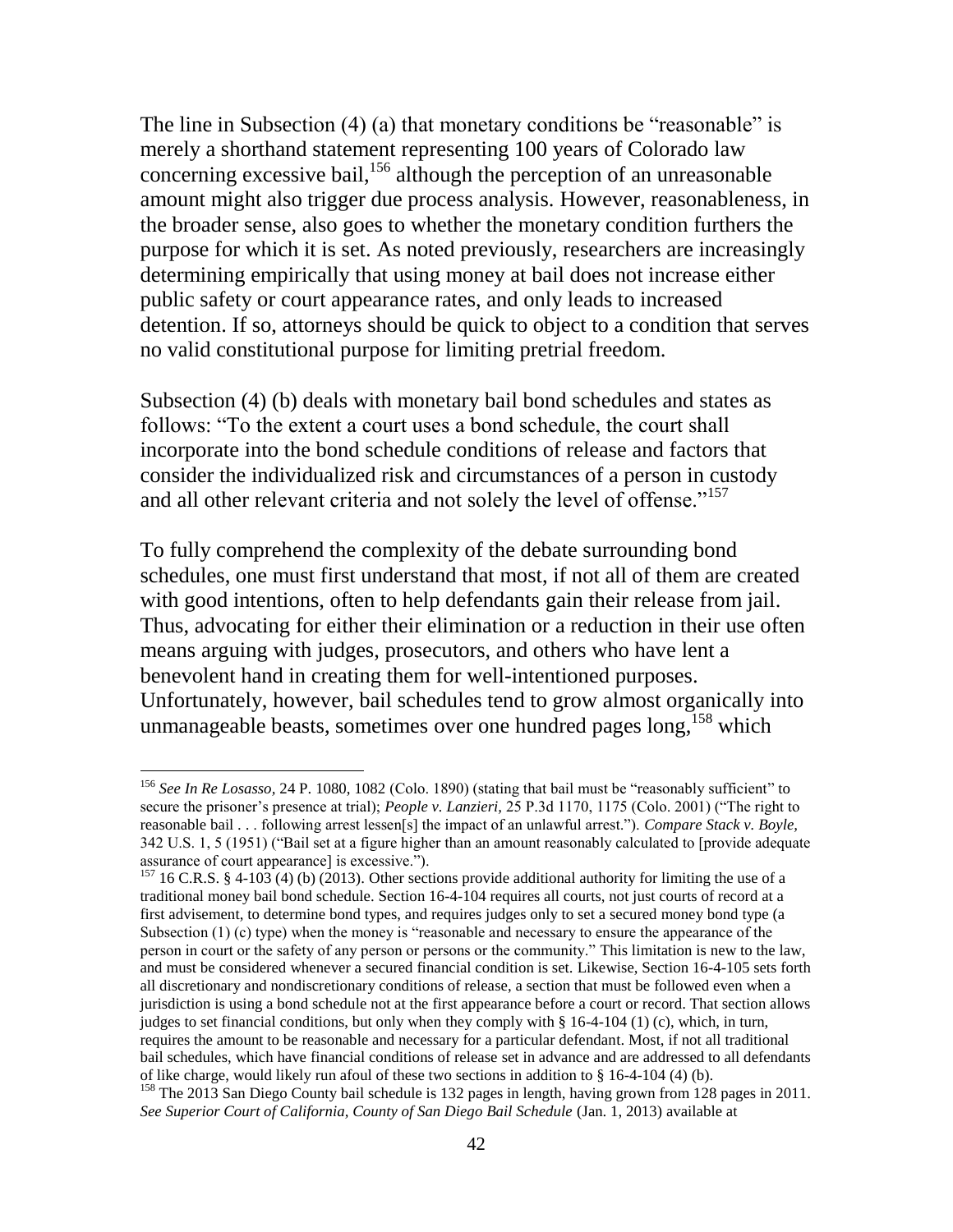then typically serve as the first and last word on the financial condition of bond. Accordingly, as noted by the CCJJ,

Regular use of bail schedules often unintentionally fosters the unnecessary detention of misdemeanants, indigents, and nondangerous defendants because they are unable to afford the sum mandated by the schedule. Such detentions are costly and inefficient, and subject defendants to a congeries of often devastating and avoidable consequences, including the loss of employment, residence, and community ties.<sup>159</sup>

There are many reasons for recommending that jurisdictions reduce their use of bail schedules,<sup>160</sup> but the most common reason is the schedules' inherent lack of individualization for particular defendants. In *Stack v. Boyle,* the United States Supreme Court admonished the bail-setting court for not following the individualized criteria found in existing Federal Rule of Criminal Procedure 46 when it set blanket, identical bail amounts for twelve defendants with differing backgrounds and, presumably, different risk profiles. The Court wrote:

Since the function of bail is limited, the fixing of bail for any individual defendant must be based upon standards relevant to the purpose of assuring the presence of that defendant [at the time, the only constitutionally valid purpose for limiting pretrial freedom]. The traditional standards, as expressed in [Federal Rule 46, which included the nature and circumstances of the offense, the weight of the evidence, the financial security of the defendant, and the character of the defendant] are to be applied in each case to each defendant.<sup>161</sup>

[http://www.sdcourt.ca.gov/pls/portal/docs/PAGE/SDCOURT/CRIMINAL2/CRIMINALRESOURCES/BA](http://www.sdcourt.ca.gov/pls/portal/docs/PAGE/SDCOURT/CRIMINAL2/CRIMINALRESOURCES/BAIL_SCHEDULE.PDF) [IL\\_SCHEDULE.PDF.](http://www.sdcourt.ca.gov/pls/portal/docs/PAGE/SDCOURT/CRIMINAL2/CRIMINALRESOURCES/BAIL_SCHEDULE.PDF)

<sup>159</sup> CCJJ Recommendation FY13-BL02 (quoting Lindsey Carlson, *Bail Schedules, A Violation of Judicial Discretion?* 26 Crim. Just. 1 (ABA 2011) at 6). In the article, the quote continues, "On the other hand, bail schedules permit dangerous or risky defendants to purchase release without judicial review or other conditions tailored to prevent danger or flight."

<sup>&</sup>lt;sup>160</sup> For example, in addition to allowing the release of higher risk defendants who have money while tending to detain lower risk defendants who have no money (often without any procedural hearing, implicating due process in addition to equal protection principles), they are arbitrary, inflexible, typically inexplicably inconsistent between jurisdictions, place inordinate weight on the current charge (which, in Colorado, is not predictive of pretrial failure), and foster an unhealthy focus on only one condition of bond – the financial condition – the usefulness of which is currently in doubt.

<sup>161</sup> *Stack v. Boyle,* 342 U.S. 1, 5 (1951).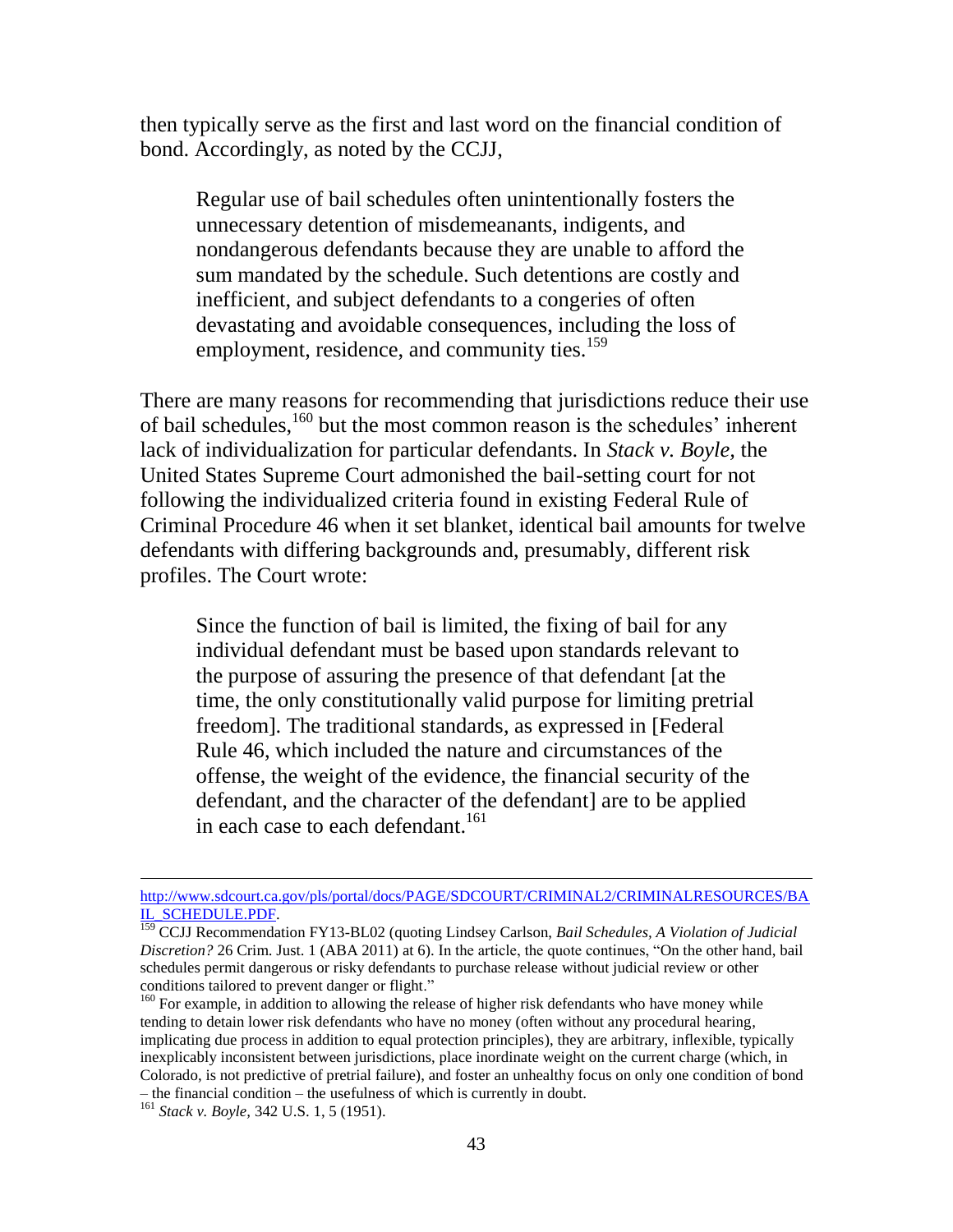In his concurring opinion, Justice Jackson opined that, at a minimum, ordering a blanket financial condition based on charge alone violated Rule 46 because "[e]ach defendant stands before the bar of justice as an individual," and to presume without inquiry that each defendant is identical pursuant to the relevant factors "violates the law of probabilities." <sup>162</sup>

*Stack's* requirement that judges be guided by standards when making bail determinations, bolstered by research indicating the usefulness of certain additional information on release, detention, and pretrial failure, led states to enact lists of individualized bail-setting criteria (such as those created in 1972 in Section 16-4-105, C.R.S.) mandating judges to consider an array of factors applicable to each defendant. These standards, when enacted, typically became the hallmark of any particular state's individualized bailsetting scheme. Unfortunately, setting financial conditions through bail schedules is no different than the blanket bail-setting practice deemed unlawful in *Stack*, <sup>163</sup> and too often violates a particular state's constitutional provisions or any state law creating the individualized scheme. <sup>164</sup>

It was for these reasons that the CCJJ changed its initial recommendation for a statewide bond schedule to a more general recommendation to create bail bonding guidelines. Bail schedules are the antithesis of an individualized bail-setting scheme and foster an unwarranted focus on only one bail-setting criterion (charge) and only one condition (money). Any thoughtful discussion of pretrial risk, of individualization, and of the proper role of money as only one of numerous less-restrictive bond conditions naturally leads to recommendations advocating the decreased use of such a widespread practice.

<sup>162</sup> *Id.* at 9.

<sup>&</sup>lt;sup>163</sup> According to LaFave, et al., because the nature of the offense is not the only relevant factor in Eighth Amendment analysis, *Stack* would indicate that "the use of a bail schedule, wherein amounts are set solely on the basis of the offense charged, violates the Eighth Amendment except when resorted to as a temporary measure pending prompt judicial appearance for a particularized bail setting." Lafave Fifth Edition, *supra*  note 11, at 681.

<sup>164</sup> *See e.g., Clark v. Hall,* 53 P.3d 416, 417 (Ok. Ct. Crim App. 2002) (holding that "We find the [bail schedule statute] is unconstitutional because it violates the due process rights of citizens of this State to an individualized determination of bail."); *Pelekai v. White,* 861 P. 2d 1205, 1210-11 (Haw. 1993) (ruling that the trial judge abused her discretion when she rigidly followed a bail schedule without also considering the statutorily mandated personal characteristics of the defendant.); *Demmith v. Wisc. Jud. Conf.,* 480 N.W. 2d 502, 507 (Wis. 1992) (concluding that the state court's Uniform Misdemeanor Bail Schedule based solely on the alleged charge failed to comply with state statutes requiring that cash bail guidelines "relate primarily to individuals."); *Cf.* Op. Tex. Att'y Gen. No. DM-57 (1991), at 2-3 ("Bail amounts must be determined on a case-by-case basis, not pursuant to a pre-set schedule of amounts."); Op. Tex. Att'y Gen. No. H.-856 (1976), at 4 ("The amount of bond must be determined by the Constitution and rules set out in [the statute], rather than any arbitrary 'schedule of amounts.'").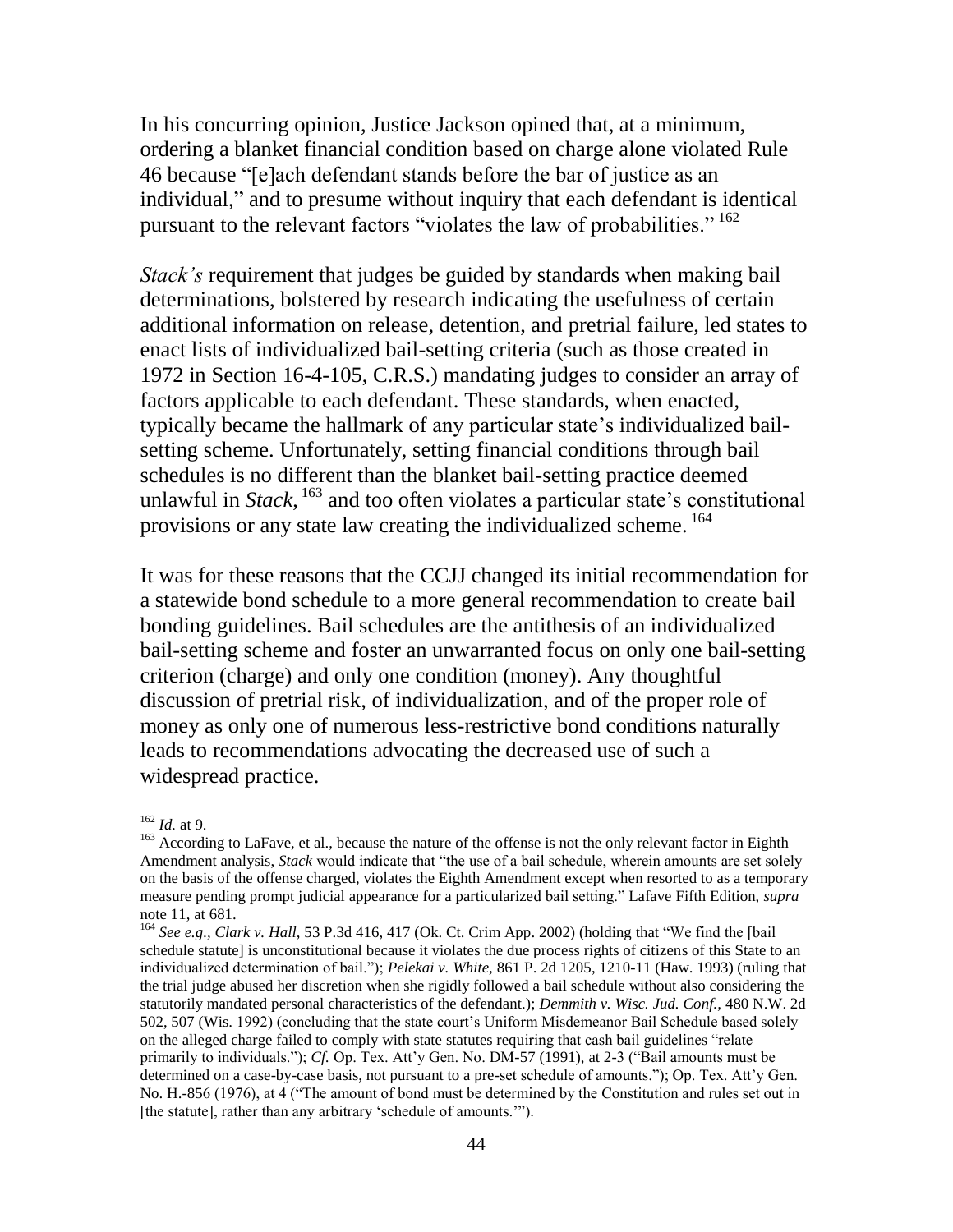Nevertheless, the new statute does not abolish bail schedules. It does, however, require courts to incorporate individualized elements into whatever new iteration of a "bail schedule" they attempt to use. This will not be easy, and courts may find that such an endeavor is likely more difficult than simply assessing each defendant for risk and determining conditions at advisement based on those assessments.<sup>165</sup>

Subsection (4) (c) states that judges "shall . . . consider all methods of bond and conditions of release to avoid unnecessary pretrial incarceration and levels of community-based supervision as conditions of pretrial release." Although worded somewhat awkwardly, this Subsection elevates avoiding unnecessary pretrial incarceration to a foundational consideration at bail; the previous statute only made passing reference to the notion as a function of pretrial services programs.<sup>166</sup> In the field of pretrial justice, unnecessary pretrial detention is epitomized by incarcerating defendants, typically through the use of secured financial conditions, when other less restrictive conditions or combinations of conditions would suffice to manage those defendants in the community.

Subsection (5) contains a reformatted and slightly re-worded version of the previous statute's bond-setting criteria found in Section 16-4-105 (2012). They were previously mandatory, and now they are permissive. The subsection requiring the financial condition not to be "oppressive" has been deleted, primarily because it adds little to a statute already requiring judges to use least restrictive conditions, to consider bond types that will avoid unnecessary pretrial detention, and to use financial conditions only when they are "reasonable" (i.e., not excessive, and presumably not arbitrary or

<sup>&</sup>lt;sup>165</sup> Jefferson County, Colorado, successfully eliminated its use of a bail schedule, and although some believe it to cause slightly more work among justice officials (by requiring universal risk assessment, weekend advisements, and a more thoughtful consideration of bond conditions) the process better follows the law, has reduced the pretrial jail population, and has not led to any notable decreases in court appearance or public safety rates. There was a great deal of discussion in the CCJJ Bail Subcommittee of jurisdictions using "matrixes" or guided-discretion documents that list risk levels (not charge) and presumptive non-financial conditions (not money) to be associated with risk. These types of documents appear to have some of the well-intentioned benefits of money bail schedules without their negative aspects, and a skeletal version of one was attached to CCJJ Rec. FY 13-BL #1, reproduced in the CCJJ's October 12 meeting minutes, available at

[http://www.colorado.gov/ccjjdir/Resources/Resources/Handout/2012/101212\\_BLRec\\_FY13-BL1-4.pdf.](http://www.colorado.gov/ccjjdir/Resources/Resources/Handout/2012/101212_BLRec_FY13-BL1-4.pdf) <sup>166</sup> *See* 16 C.R.S. § 4-105 (3) (d) (2012) (allowing pretrial services programs to use "established supervision methods for defendants who are released prior to trial in order to decrease unnecessary pretrial incarceration").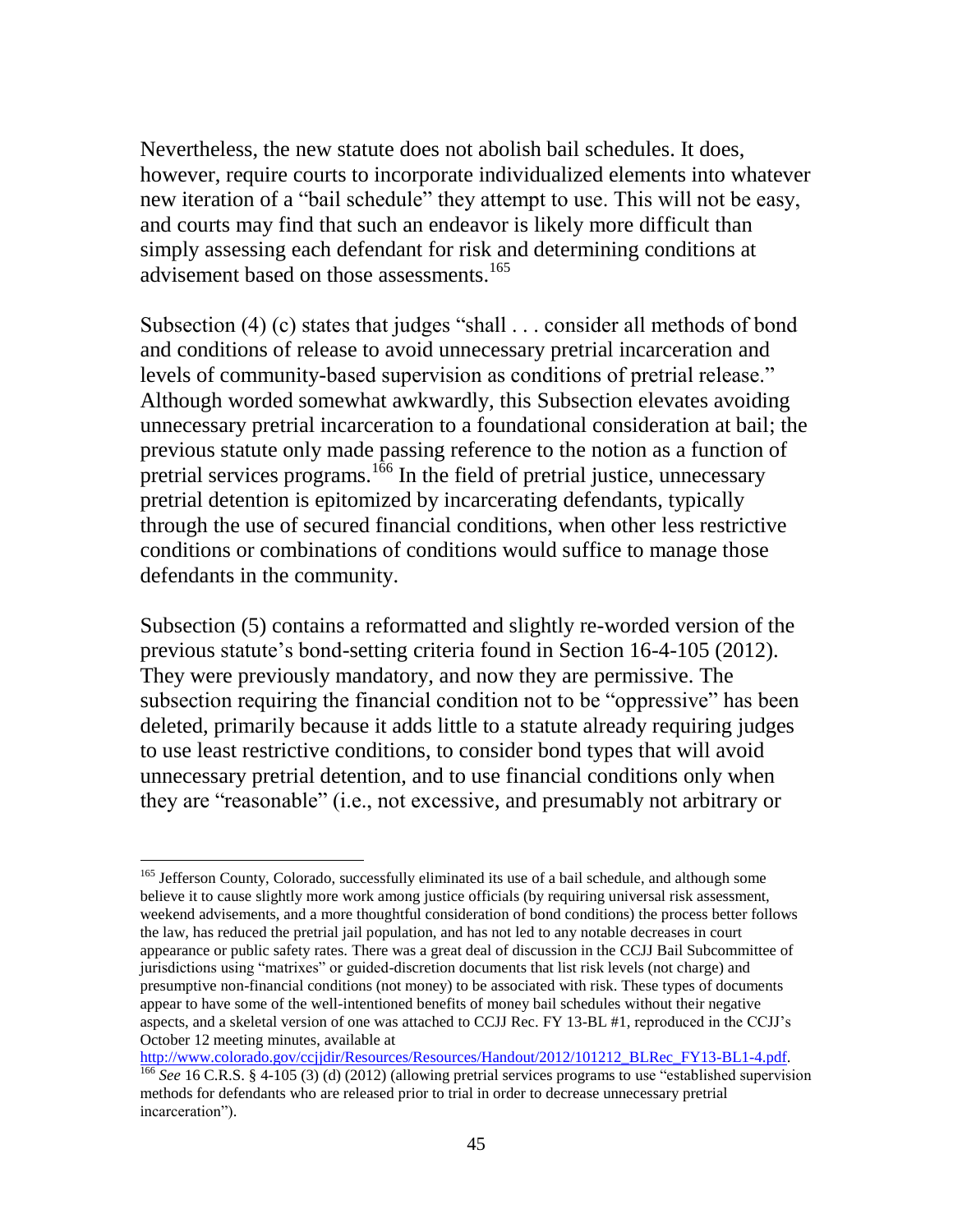$irrational)$  and "necessary"<sup>167</sup> in relation to their alternatives. Likewise, previous criteria found in Subsections (k.5) and  $(k.7)$ , <sup>168</sup> which required judges to place an emphasis on particular charges rather than on factors traditionally used to assess risk, have been deleted.

In sum, Section 16-4-103 is important to understand. It *requires*: (1) the court to determine the type of bond and conditions of release; (2) review of any bond and conditions fixed upon return of an indictment or filing of the information or complaint (including on warrants issued after the filing of charging documents); (3) a presumption of release under least-restrictive conditions unless the defendant is unbailable pursuant to the Constitutional preventive detention provisions; (4) individualization of conditions of release (including in "bond schedules") and express mandatory consideration of a defendant's financial condition or situation; (5) "reasonable" financial conditions, and non-statutory conditions to be "tailored to address a specific concern;" and (6) consideration of ways (including changing bond types) to avoid unnecessary pretrial detention. In making the individualized determination, it *strongly encourages* using an empirically developed risk assessment instrument, and it *allows* consideration of various pre-existing bail setting criteria.

# **2014 Legislative Changes**

**In 2014, the General Assembly passed Senate Bill 14-212 ("Concerning Clarifying Changes to the Provisions Related to Best Practices in Bond Setting"), which further amended Section 16-4-103 (1) by removing the words "a court of record" and replacing them with "any court or any person designated by the court to set bond." The bill also added the words "or person" after "the court" when describing who or which entity shall determine the type of bond and conditions of release.** 

**Before the amendment, the entire Section began, "At the first appearance of a person in custody before a court of record, the** 

<sup>167</sup> *See* discussion of 16 C.R.S. § 4-104 (1) (c) (2013), *infra.* 

<sup>&</sup>lt;sup>168</sup> *See* 16 C.R.S. § 4-105 (1) (k.5) (2012) (requiring judges to consider the fact that a defendant is accused of using or distributing drugs on the grounds or near any school or other nearby public place); § 16-4-105 (1) (k.7) (2012) (requiring judges to consider the fact that a defendant is accused of "soliciting, inducing, encouraging, intimidating, employing, or procuring a child to act as his agent to assist in the unlawful distribution, manufacture, dispensing, sale, or possession for the purposes of sale of any controlled substance").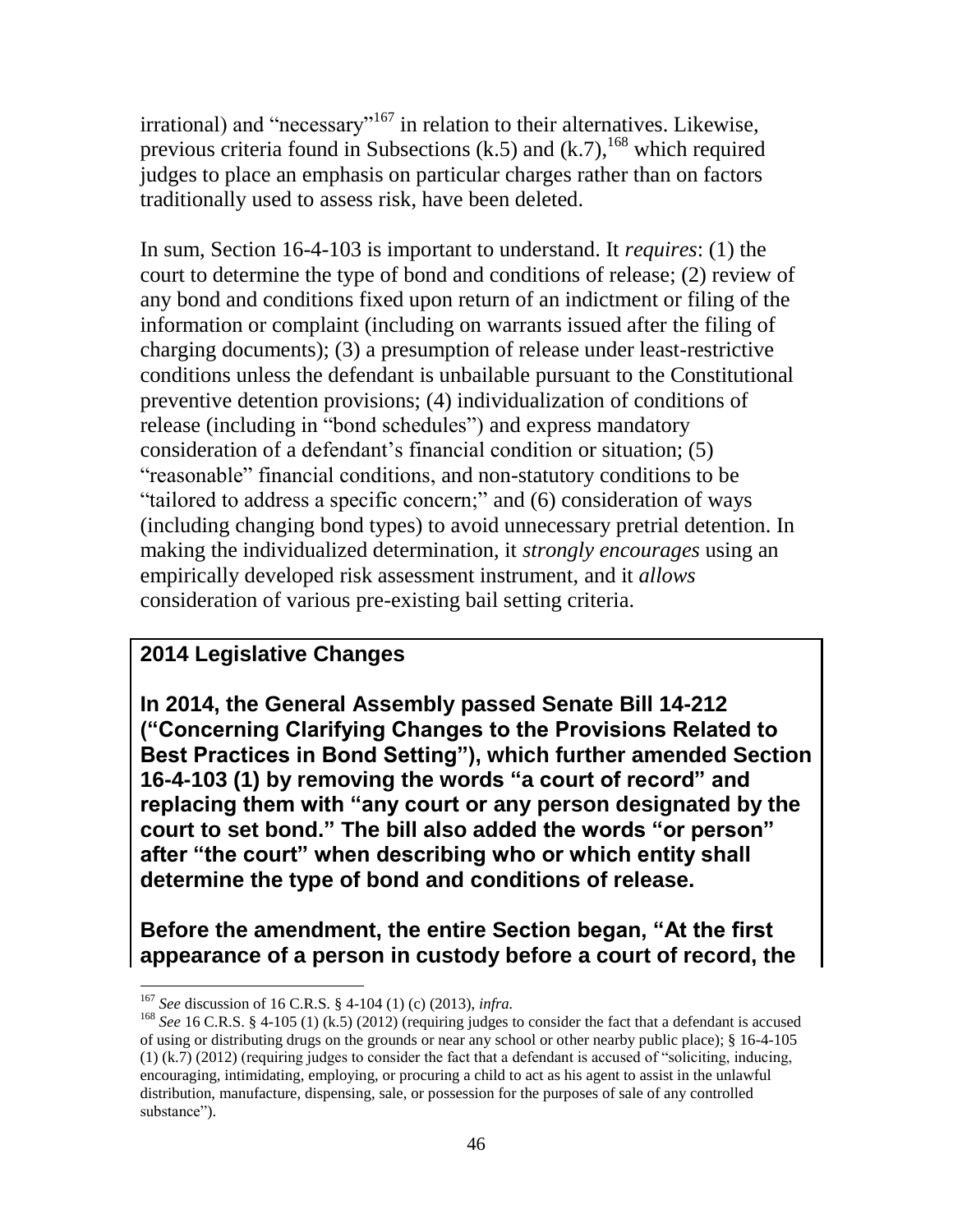**court shall determine the type of bond and conditions of release unless the person is subject to the provisions of section 16-4- 101." Unfortunately, the phrase "court of record" was already defined in Section 16-1-104 (8) as "any court except a municipal court unless otherwise defined by a particular section." This definition, coupled with the retention of the phrase itself, led municipal judges to think, reasonably, that they had been excluded from the requirements of 16-4-103. This was not an intended outcome of the 2013 law, however, and so the phrase "court of record" was changed to the amended language. Accordingly, the change intends first to make clear that municipal courts and judges should be subject to the same bonding requirements as state courts and judges under the new law.** 

**In addition, certain Colorado judges had been given misleading information premised on the argument that because Section 16- 4-103 began by speaking only of "courts of record," the remainder of the section only applied to events or decisions happening in actual courtrooms. More particularly, some argued that because many charge-based monetary bail bond schedules were being used outside of an actual courtroom (and thus not in a "court of record"), those bond schedules did not need to be individualized for risk as required by 16-4-103 (4) (b). Relying on this mistaken interpretation of the statute, some judges were continuing to use charge-based money bond schedules, which assign mostly random amounts of money to charges without defendant individualization. This was not the intent of the Colorado Commission on Criminal and Juvenile Justice (CCJJ) or the General Assembly, both of which were clear in their decision to craft legislative language that was designed to reduce the use of money and traditional money bond schedules, and to mandate consideration of individual defendant risk whenever bond schedules are used. Thus, the change in language from this Section of the 2014 bill is also meant to make clear that all of Section 16-4-103 applies to all aspects of bail setting, whether done in a courtroom, or outside of a courtroom through any lawful process of delegated authority such as through bond commissioners or bond schedules.**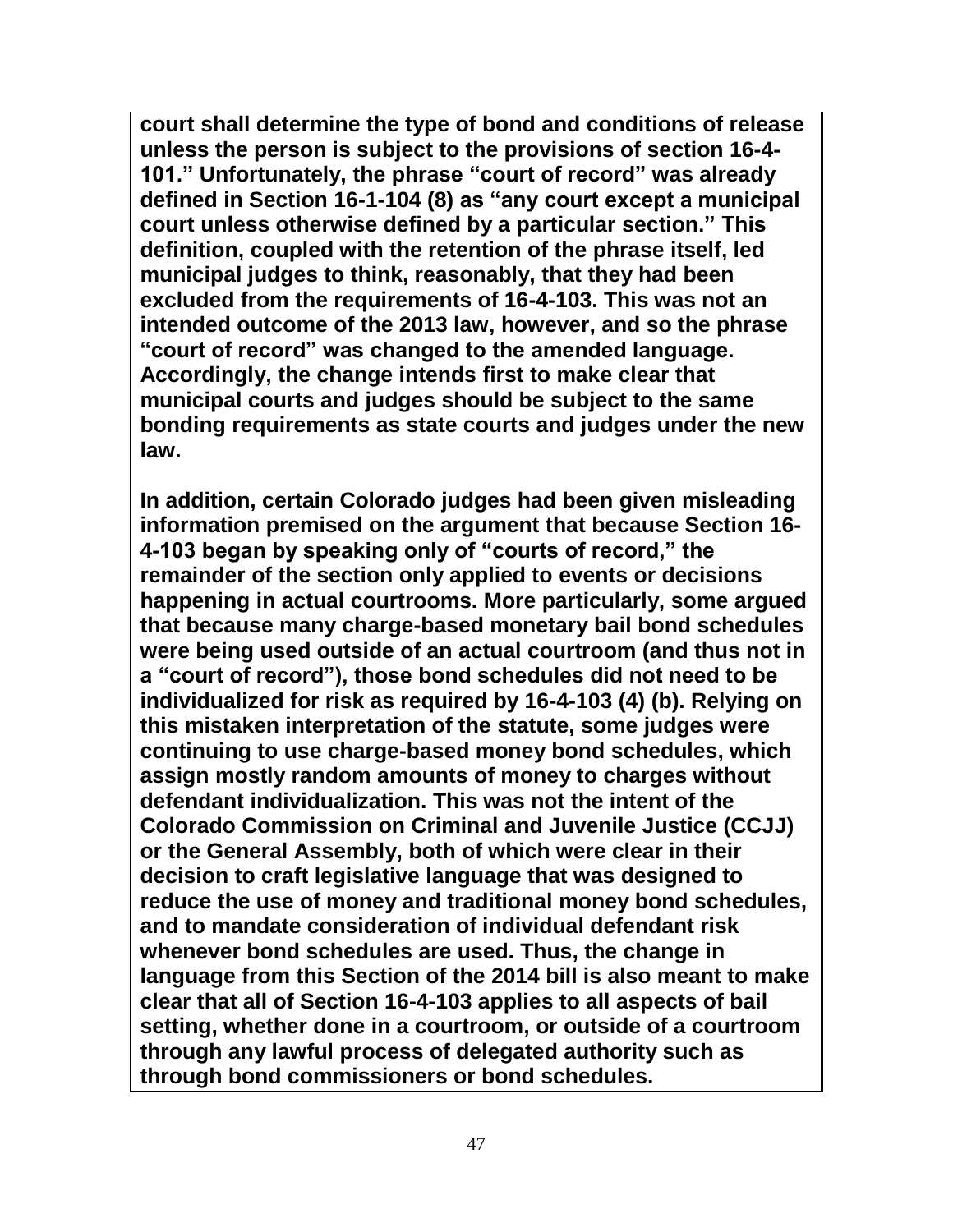#### **Types of Bond – § 16-4-104 C.R.S. (2013)**

Because historically money has been the only means for release at bail, bond types were typically labeled based on how they used money as a condition. For example, "personal recognizance" bonds required no money, "surety" bonds required the money to be backed by some surety – typically a commercial surety but sometimes non-commercial ones – and "cash-only" bonds required the money to be paid up-front and in full in advance of release. With the advent of nonfinancial conditions, however, jurisdictions have begun to correctly view bail as a release/no release process, with a hierarchy of possible release options based on their restrictiveness, from release with no conditions, $169$  to release with nonfinancial conditions, to release with financial conditions (unsecured and secured), and finally, to detention. The ABA Standards are built upon this hierarchy, and the federal and District of Columbia "model" statutes emulate it. Likewise, the new Colorado bail law has been written to more closely resemble this hierarchical process.

Whereas the previous statute created two broad bond types – personal recognizance and "cash-property-surety" types, <sup>170</sup> which were characterized by their unsecured versus secured money bases – the new statute creates four categories of bond types, each more appropriately defined by its restrictive nature. The first, found in Subsection (a), is an "unsecured personal recognizance bond," which is intended to be used for those defendants whose risk profile indicates that the current mandatory, statutory conditions of bond are sufficient to provide reasonable assurance of public safety and court appearance.<sup>171</sup> Note that this type of bond still requires an unsecured amount to be set ("in an amount specified by the court"). This is unlike many states, which have so-called "pure" personal recognizance bonds with no financial requirement whatsoever. Nevertheless, because it is unsecured, the amount should not hinder the release of any particular defendant, and yet

<sup>&</sup>lt;sup>169</sup> Of course, all bail bonds have at least one condition, which is to appear for court. In the broadest possible definition of bail, citation release is a form of bail that typically only has this one condition. <sup>170</sup> Over the years, Colorado judges and others have begun to think of cash, property, and surety bonds as three separate types of bonds. Technically, however, they are more accurately described as three separate ways of satisfying the secured financial condition component of the second type of bond, which simply required payment of the "full amount of the bail." *See* 16 C.R.S. § 4-104 (1) (b) (2012).

 $171 \n16$  C.R.S. § 4-104 (1) (a) (2013). Mandatory conditions are listed in new § 4-105 (2013), and include appearing for court, executing a waiver of extradition (for felony defendants), not committing any new felonies, acknowledging the protection order in domestic violence cases, not driving (when arrested for driving while under certain license restraint cases), and various conditions mandated for certain driving under the influence cases.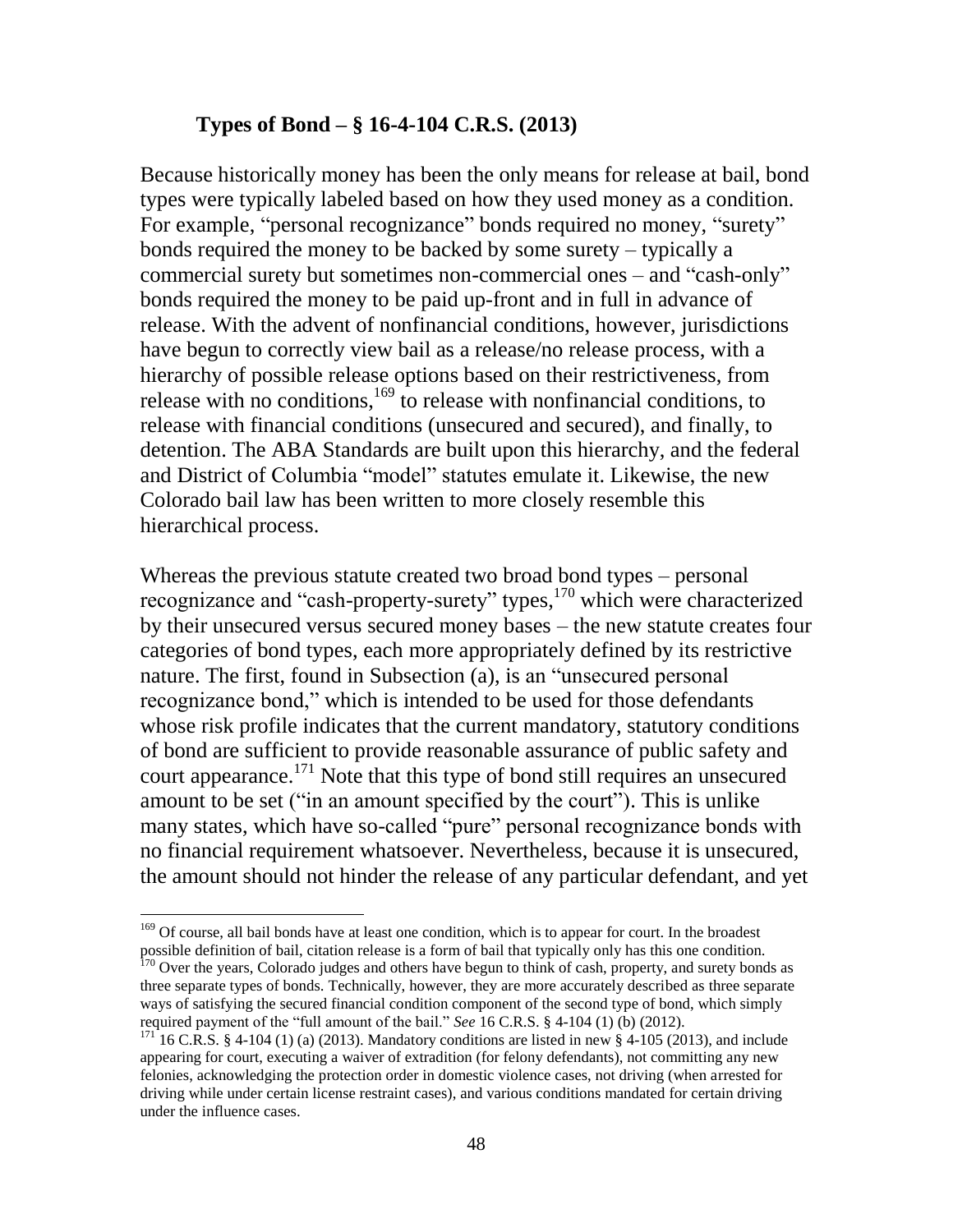it can be set to appropriately account for both risk of flight and the defendant's financial condition.<sup>172</sup> As before, this bond type specifically permits the use of co-signors, who would also be responsible for the unsecured amount should the defendant fail to appear for court.

The second bond type, found in Subsection (b), is an "unsecured personal recognizance bond with additional non-monetary conditions of release designed specifically to reasonably ensure the appearance of the person in court and the safety of any person or persons or the community."<sup>173</sup> Presumably, the word "unsecured" means that this bond type, too, will always contain some financial condition, albeit an unsecured one, in addition to the other non-monetary ones. The phrase "additional non-monetary conditions of release" means in addition to the statutory ones listed in new Section 16-4-105, most of which were previously codified in Section 16-4- 103 of the old law. These nonfinancial conditions would include pretrial supervision as well as any conditions associated with that supervision.<sup>174</sup>

The third bond type was the source of much compromise in the bill. As originally introduced, the Subsection contained an express presumption for release on recognizance by allowing secured money conditions only "when it is determined that release on an unsecured personal recognizance bond with additional conditions but without monetary conditions does not reasonably assure the appearance of the person in court or the safety of any person or persons or the community."<sup>175</sup> As mentioned previously, such an express presumption follows the law, which favors release, the research, which recognizes that secured money conditions cause unnecessary pretrial detention, and the ABA's best-practice standards, which state:

The presumption that defendants are entitled to release on personal recognizance is one of the core principles of these Standards. It is closely linked to the principle that an accused person is presumed innocent until proven guilty and to basic

 $172$  Requiring a financial condition, even when that condition is unsecured, on all personal recognizance bonds is not necessarily in line with best-practices at bail as it somewhat limits judicial discretion to assess individualized risk, assumes that money is effective as a condition generally, and fosters the notion that all bail bonds require some financial condition. This part of the statute, as well as the retention of other blanket statutory conditions that may not be supported by best-practices, is unexplainable except as the result of the perhaps inevitable compromise occurring on any particularly politicized piece of legislation.

 $173$  16 C.R.S. § 4-104 (1) (b) (2013).

<sup>174</sup> *See id.* § 4-105 (8) (2013).

 $175$  H.B. 13-1236 (as introduced, page 8, lines 23-27).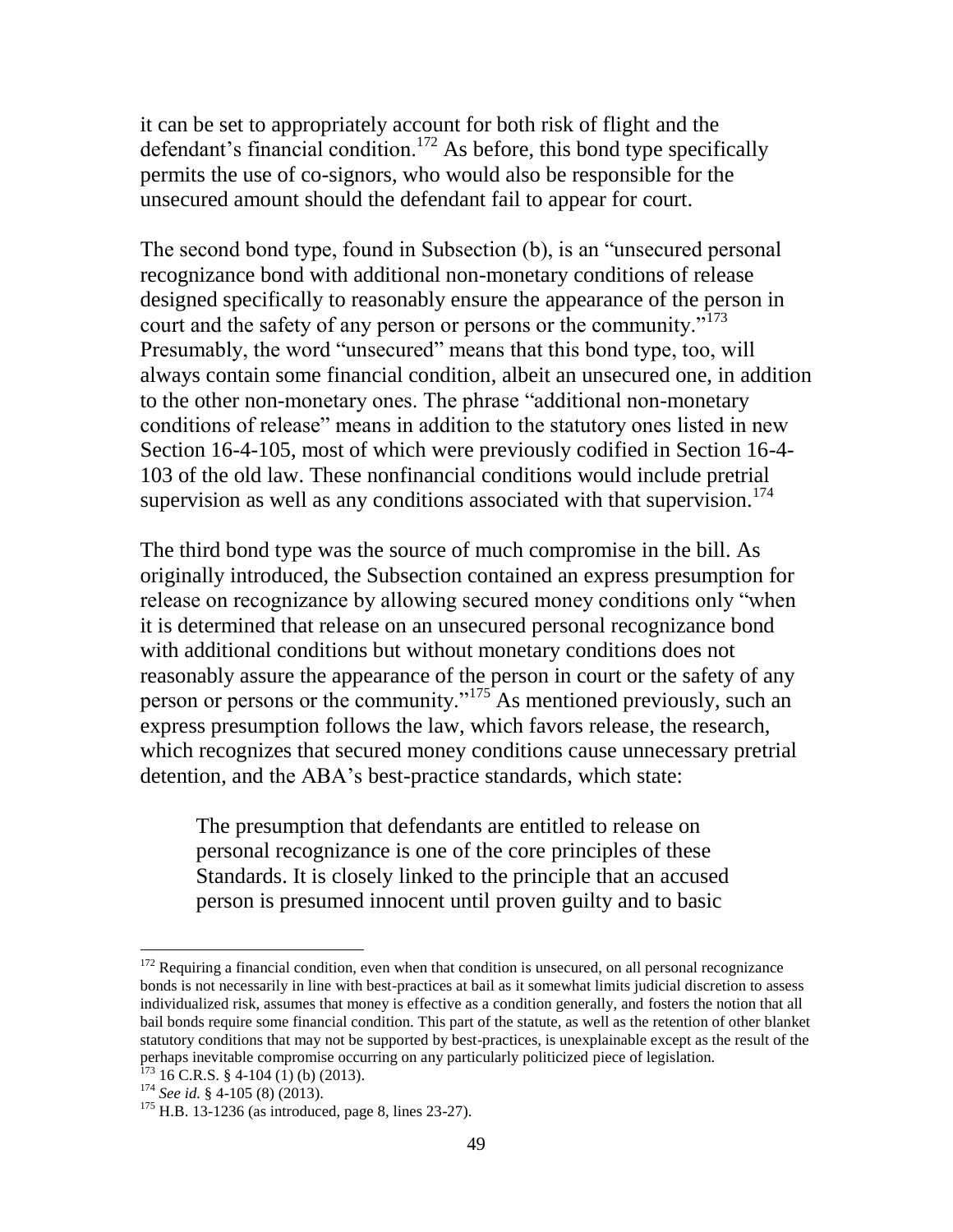notions of due process – a decision to restrict liberty should be made only after a judicial officer has determined that there is probable cause to believe that the defendant has committed the offense charged and that there is evidence justifying any restriction on liberty.

It makes the presumption a starting point for release/detention decision-making while also providing that the presumption may be rebutted by evidence that there is a substantial risk of nonappearance or danger to public safety that requires additional conditions or secure detention. 176

Due to opposition by the commercial surety industry, however, that express presumption is no longer there. Nevertheless, the presumption is clearly implied by the remaining language, other statutory provisions, and a general understanding of the legislative history of the bill.

The statute now reads that a defendant may be released on "a bond with secured monetary conditions when reasonable and necessary to ensure the appearance of the person in court or the safety of any person or persons in the community." <sup>177</sup> When the express presumption was deleted, the bill's drafters intentionally added the word "necessary" to place a higher level of judicial scrutiny over using secured financial conditions – scrutiny that inevitably requires judges to question whether nonfinancial conditions and unsecured financial conditions are insufficient by themselves to provide reasonable assurance of public safety or court appearance (recognizing, of course, that the secured money amounts cannot be forfeited for new crimes or other breaches in public safety). This additional scrutiny is entirely consistent with a statute enacted to address concerns over unnecessary pretrial detention by reducing judges' reliance on money and through using best-practices, which, in turn, recommend a presumption of release on recognizance as better following the law and the research. Moreover, by

 $\overline{a}$ 

<sup>177</sup> Theoretically, because the secured portion of a bail bond cannot be forfeited for public safety reasons, and because there is no empirical link between money and public safety, using a secured financial condition for public safety purposes cannot be considered reasonable unless it is used to detain. In that event, the practice is vulnerable to constitutional attack. *See Galen v. County of Los Angeles,* 477 F.3d 652, 660 (2006) ("The state may not set bail to achieve invalid interests, *see Stack,* 342 U.S. at 5, 72 S. Ct.

<sup>176</sup> ABA Standards, *supra* note 22, Std. 10-5.1 (commentary) at 102-03 (internal citations omitted).

<sup>1;</sup> *Wagenmann v. Adams,* 829 F.2d 196, 213 (1st Cir.1987) (affirming a finding of excessive bail where the facts established the state had no legitimate interest in setting bail at a level designed to prevent an arrestee from posting bail), nor in an amount that is excessive in relation to the valid interests it seeks to achieve, *see Salerno,* 481 U.S. at 754, 107 S.Ct. 2095.").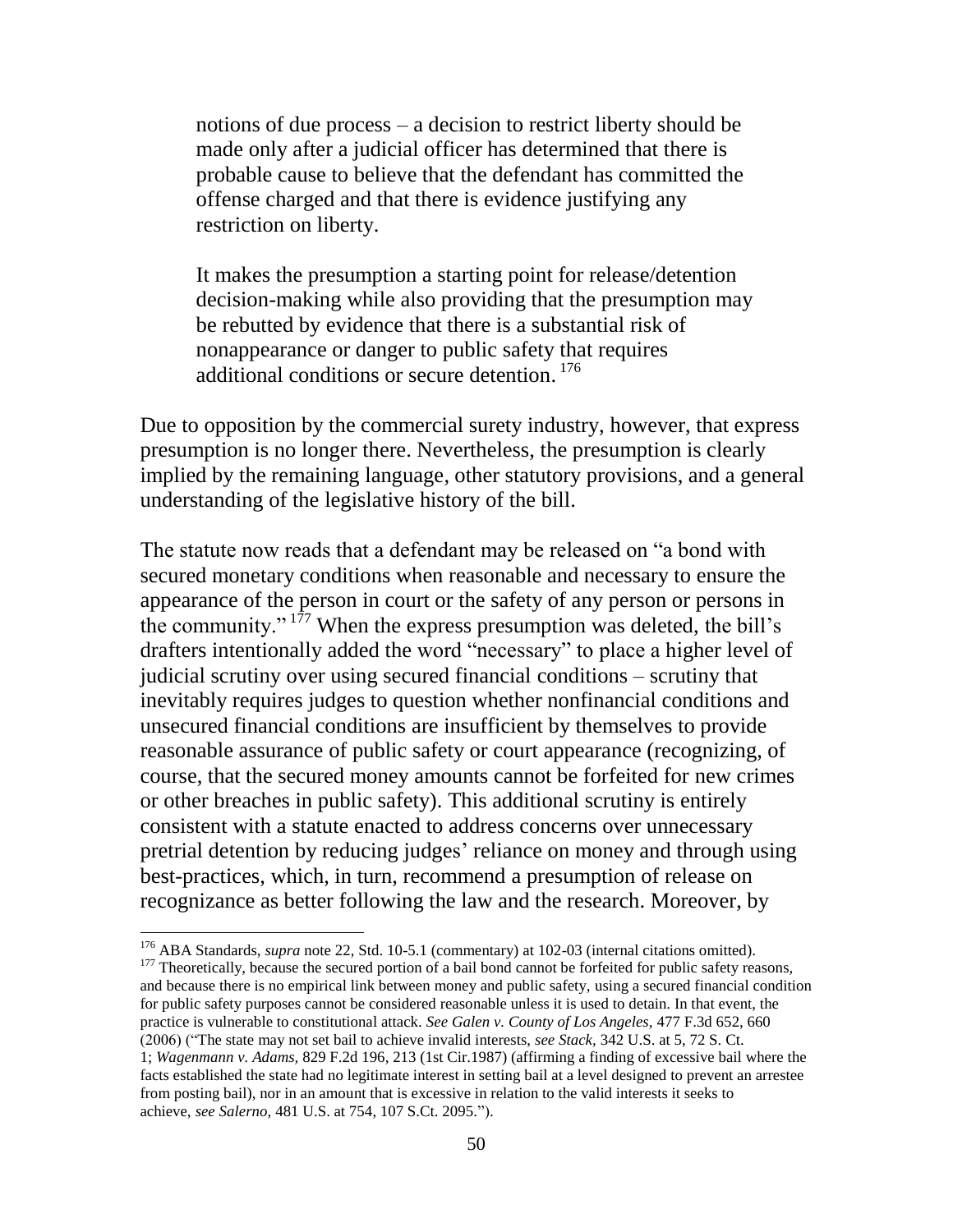adding a new provision to Colorado law requiring judges to presume pretrial release with "least restrictive conditions," the General Assembly has clearly indicated its continued desire for judges to impose secured financial conditions only when release through a less-restrictive methods – typically nonfinancial conditions or unsecured monetary conditions – will not suffice. $178$ 

The General Assembly's structuring bond type alternatives in this Section from least to most restrictive also continues to suggest legislative intent to use Subsection (c) only as a last resort. It is a logical structuring scheme that is used by both the ABA Standards as well as the federal pretrial release statute, which are only slightly more explicit than the Colorado statute in creating a presumption against secured money bonds. Finally, as we will see in Section 16-4-107, the General Assembly has separated and emphasized a mechanism for defendants to move to request relief from an unattainable secured financial condition, further indicating a legislative intent to avoid financial conditions that unnecessarily detain.<sup>179</sup>

Overall, judges who have already considered the statute's provisions requiring a presumption of release under least-restrictive conditions, who have noted other statutory provisions attempting to model principles embodied in the ABA Standards, who have been made aware of the research showing that secured money does not necessarily increase public safety rates or court appearance rates but instead causes unnecessary pretrial detention (which the statute seeks to avoid), and who understand the overall legislative intent to reduce financial bonds and to use best-practices at bail settings, should naturally consider secured financial conditions to be "necessary" only when no other less-restrictive condition or combination of conditions suffice to provide adequate assurance of court appearance.<sup>180</sup> At the very least, it should drastically reduce the use of so-called "double supervision," which is caused by judges coupling surety bonds with pretrial program supervision.<sup>181</sup>

<sup>178</sup> *See* discussion on "least restrictive conditions," *supra* note 141 and accompanying text.

<sup>&</sup>lt;sup>179</sup> *See* discussion *supra*, at note 228 and accompanying text.

<sup>&</sup>lt;sup>180</sup> This statute should go far in reducing secured financial conditions that judges believe to be "low" but that are, in fact, prohibitive and thus lead to unnecessary pretrial detention. Therefore, objectively unattainable secured financial conditions set for public safety purposes pursuant to this statute should evidence a need for continued examination into the adequacy of Colorado's preventive detention provisions.

<sup>&</sup>lt;sup>181</sup> National Association of Pretrial Services Standards expressly discourage coupling surety bonds with pretrial supervision. *See Standards on Pretrial Release (3rd Ed),* Nat'l Assoc. of Pretrial Servs. Agencies Std. 1.4 (g) (commentary), at 19 (Oct. 2004). The current ABA Standards do not contain an express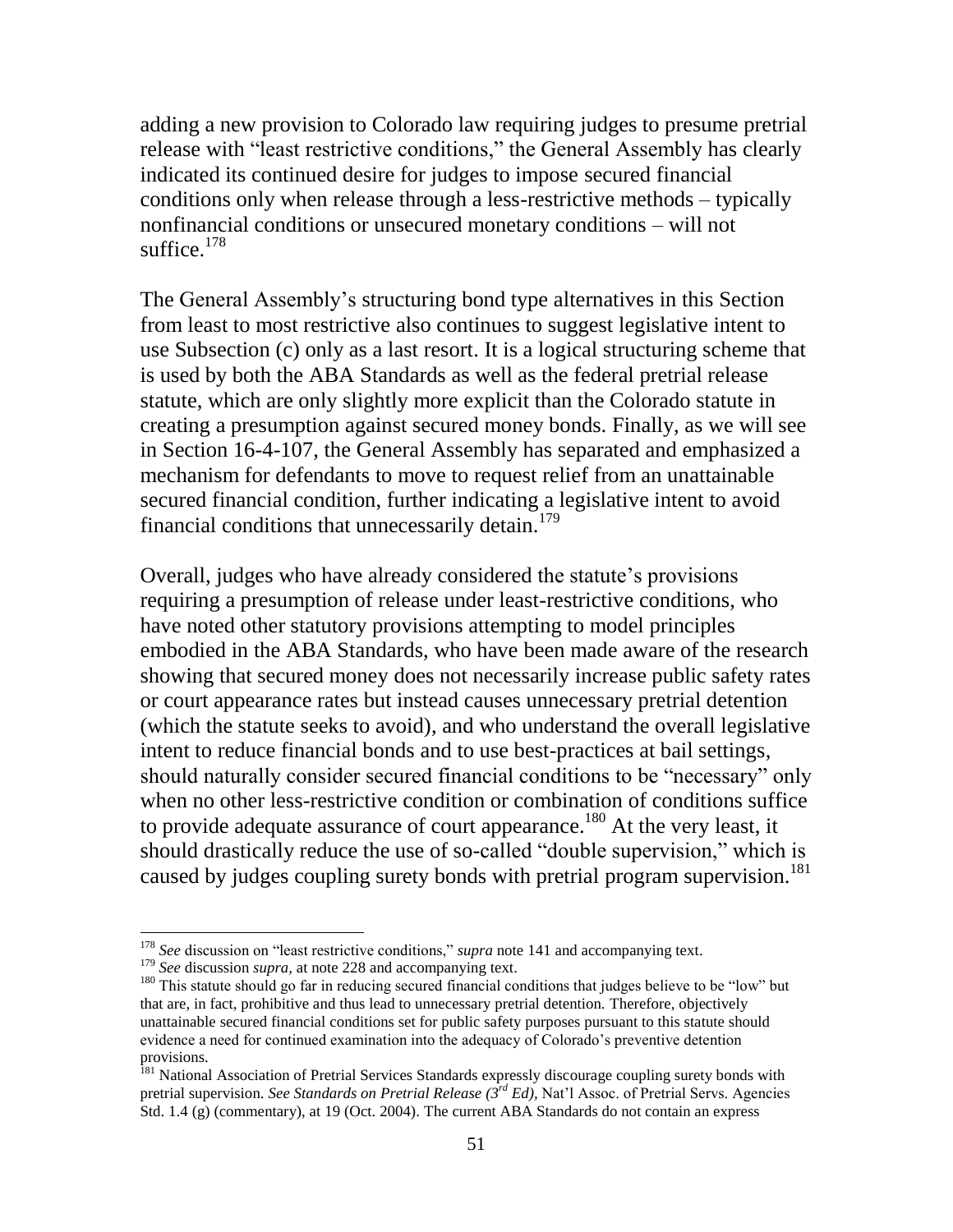The fourth type of bond is one with "secured real estate conditions." This section was not subject to any compromise and thus retains the language as introduced in H.B. 13-1236 that judges consider it only "when it is determined that release on an unsecured personal recognizance bond without monetary conditions will not reasonably ensure the appearance of the person in court or the safety of any person or persons in the community.<sup>"182</sup> The creation of a separate bond type secured by real estate in Subsection (d) thus conflicts slightly with Subsection (c), which does not expressly require judges to consider personal recognizance alternatives, and which allows a defendant to satisfy that particular secured bond type through real estate. Moreover, the real-estate bond type found in Subsection (d) is slightly different than a Subsection (c) bond in that Subsection (d) does not require the real estate to be worth one and one-half times the amount of the financial condition. Presumably, however, these differences will prove inconsequential. In the extremely rare instances in which real estate will be used, judges will have already considered less-restrictive alternatives for the numerous reasons articulated above, and will also have considered the financial condition of the defendant, therefore satisfying both sections of the statute.

When ordered, defendants may pay secured money conditions in the ways previously allowed by statute, except that payment through stocks and bonds has been eliminated.<sup>183</sup> An interesting alteration in the statute involves a slight change to the line introducing the allowable options for payment. The previous statute read, "The defendant may be released from custody upon execution of bond in the full amount of the bail to be secured in any one or more, or any combination of, the following ways."<sup>184</sup> The new language reads, "The person may be released from custody upon execution of bond in the full amount of money to be secured in any one of the following ways."<sup>185</sup> Read in isolation, the elimination of the words "or more, or any combination" would indicate that the practice of setting so-called "splitbonds," in which the judge allows the defendant the option of paying, for example, one amount in cash and another through a surety, has been eliminated. But unlike the old statute, the first line of new Subsection (c)

recommendation on this issue, choosing instead to re-emphasize its position that commercial sureties be abolished. *See* ABA Standards, *supra* note 22, Std. 10-1.4 (f) (commentary), at 45.

 $182$  16 C.R.S. § 4-104 (1) (d) (2013).

<sup>183</sup> *Compare id.* § 4-104 (c), (d) (2013) *with* §§ 4-104 (1) (b) (I), (2) (2012).

 $184$  *Id.* § 4-104 (1) (b) (2012).

 $185$  *Id.* § 4-104 (1) (c) (2013).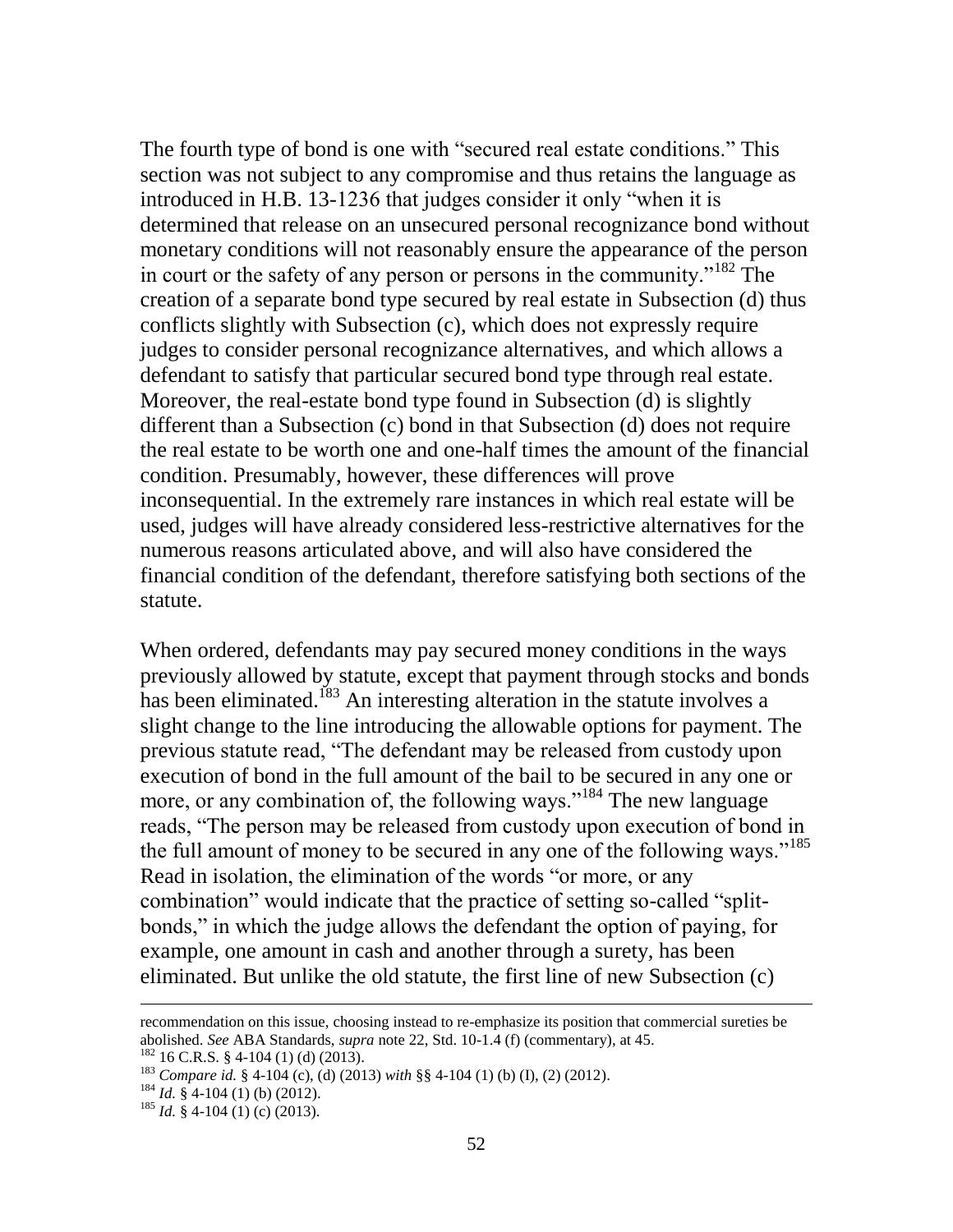clearly provides that judges may order "secured monetary conditions," plural, and the second line provides that "the financial conditions shall state an amount of money." Accordingly, the new statute's express allowance of judges to set multiple financial conditions on a bail bond thus actually provides more explicit authority for split-bonds than existed under the previous statute.<sup>186</sup>

Despite arguments to the contrary,  $187$  there is nothing in the new statute to limit a judge's ability to order a financial condition to be paid in a particular way, such as through a cash-only bond. Judges are given broad authority over setting types of bond and conditions of release, which includes the ability, as before, to set a condition that the secured money portion of a bond be satisfied through one of the allowable methods.<sup>188</sup>

 $\overline{a}$ 

<sup>188</sup> *See* 16 C.R.S. § 4-103 (1) (2013) ("At the first appearance . . . the court shall determine the type of bond and conditions of release unless the person is subject to the provisions of Section 16-4-101."); *Id,* § 4-105 (8) (2013) ("In addition to the conditions specified in this Section, the court may impose any additional conditions on the conduct of the person released that will assist in obtaining the appearance of the person in court and the safety of any person or persons and the community."); *see also People v. Rickman,* 178 P.3d 1202, 1206-07 (2008) ("The trial court has the authority to make bail bond decisions, subject to limitations imposed by statute. . . . Taking bail and setting the amount of a bail bond are incident to the court's power to hear and determine cases. Necessarily, the discretion to set conditions of a bail bond is also a part of the court's judicial function.") (internal citations omitted). The only Colorado court opinion to discuss "cashonly" bonds, *Fullerton v. County Court,* 124 P.3d 866 (Colo. Ct. App. 2005), would appear to add at least some authority for the practice. While *Fullerton* involved a money bail bond for a defendant awaiting extradition, a division of the Colorado Court of Appeals remarked on the constitutional propriety of cashonly pretrial bonds under the "sufficient sureties" clause of the Colorado Constitution. After surveying other states' relevant case law on the issue, the court concluded: "we agree with the majority of jurisdictions considering the issue that, in reference to bail, the term 'sureties' refers to a broad range of guarantees used for the purpose of securing the appearance of the defendant. Such guarantees include, but are not limited to, bonds secured by cash." *Id.* at 870. The court continued: "[i]nterpreting the word 'sureties' broadly to encompass multiple bond forms satisfies [the goal of court appearance]. When bail may be secured by a court in a variety of ways, the court's ability to assure the presence of the accused at trial is strengthened." *Id.*

<sup>&</sup>lt;sup>186</sup> Under the new law, a judge could now clearly order two financial conditions pursuant to his or her authority to set a bond with "secured monetary conditions," order the payment of each condition through separate means pursuant to his or her authority generally to set conditions of release, and the defendant will be released when one of those options has been met pursuant to the language that the "the person may be released upon execution of bond in the full amount of money to be secured in any one of the following ways."

 $187$  At a May 14, 2013, presentation before the First Judicial District Bar Association, bail industry representatives argued that the statute eliminated judicial discretion to set cash-only bonds by limiting those judges to setting only the amount of the financial condition and giving defendants the statutory ability to choose the method of meeting that condition. However, the statute contains no language to support that argument. As before, the section limits the allowable options for payment, not the judicial authority to order one or more of those options as a condition of release. Moreover, during the drafting of the statute, there was a strong emphasis on retaining judicial discretion over all aspects of bail-setting, something the bail industry insisted upon in order to avoid drastic limitations on money and/or surety bonds. The primary drafter of the bill has confirmed that there was no intent to eliminate cash–only bonds, and there is also no indication of that intent anywhere in the legislative history.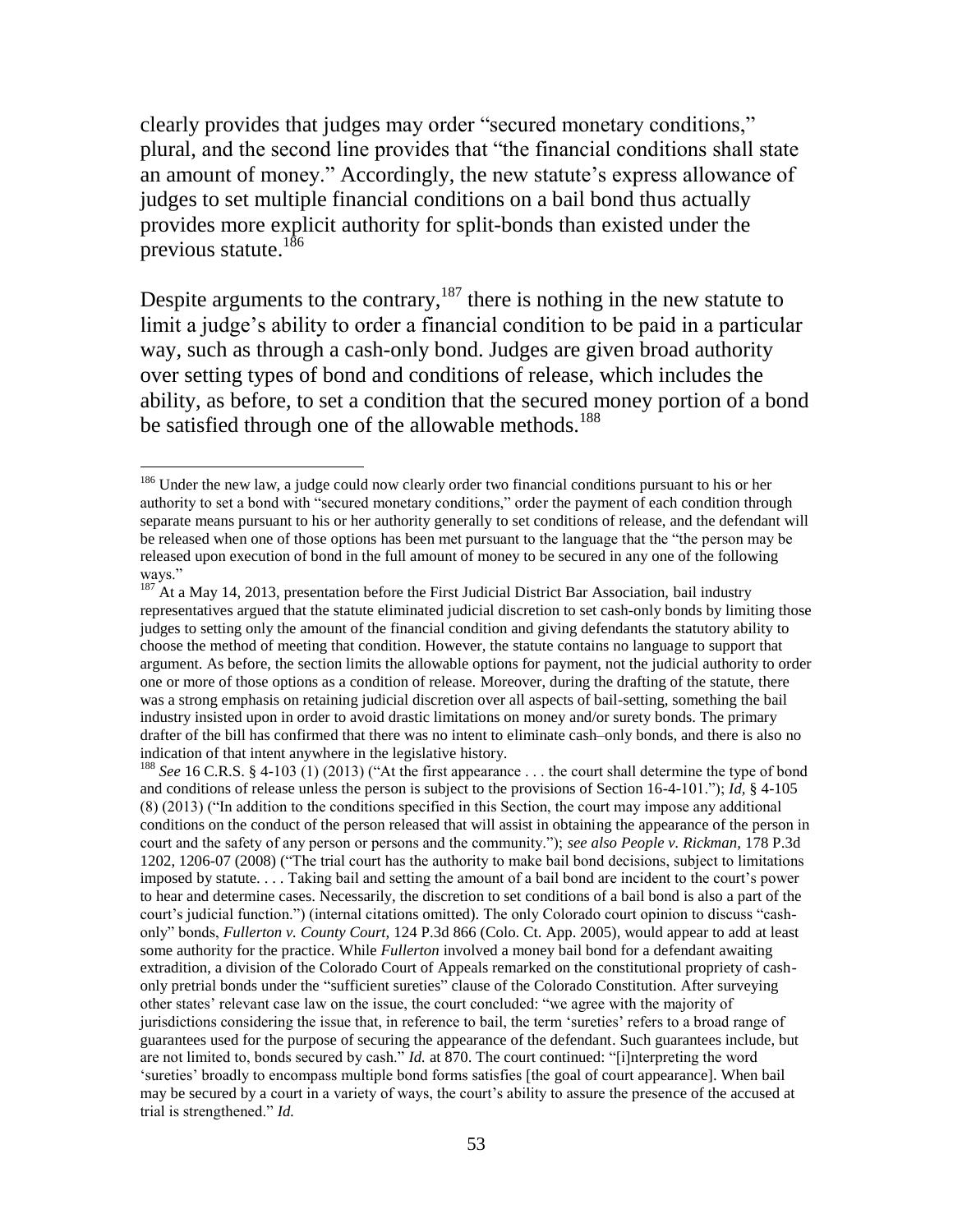Portions of the old law articulating bondsmen requirements when dealing with real estate have been moved to Title 10. Other provisions dealing with real estate as security have been slightly altered for clarity.

As noted above, the statute still retains language requiring that secured financial conditions be executed "in the full amount of money" through cash, real estate, noncommercial or commercial sureties.<sup>189</sup> The Colorado Supreme Court has held that the prior language, which required that the bond be executed "in the full amount of the bail," meant that courts could not, without statutory change, release defendants upon the deposit to cash equal to 10% of the financial condition.<sup>190</sup> The new language likely precludes that practice as well.

Due to additional compromise, Section 16-4-104 retains some limitations on personal recognizance bonds, including what have been called the "district attorney vetoes" for those types of bonds. $191$  These provisions were first enacted in 1972 when personal recognizance bonds were introduced as lawful options. In 1972, judges could not order a defendant released on a personal recognizance bond without district attorney consent when the defendant was already on bond in another criminal matter for a felony or class one misdemeanor, or when the defendant had been previously convicted of a class one misdemeanor within two years or a felony within five years of the current case.<sup>192</sup> Additionally, Subsection (o) of the 1972 law provided that judges could not release a defendant on a personal recognizance bond until the judge had "reliable information concerning the accused, prepared or verified by a person designated by the court, or substantiated by sworn testimony at a hearing before the judge, from which an intelligent decision based on the [bond] criteria  $\dots$  can be made.<sup> $193$ </sup> In 1981, the General Assembly passed Subsection (p), which kept judges from releasing a defendant on a personal recognizance bond when that defendant was already on a surety bond for a felony or class one misdemeanor without

<sup>189</sup> *Id.* § 4-104 (c) (2013).

<sup>&</sup>lt;sup>190</sup> See People *v. Dist. Ct.*, 581 P.2d 300, 302 (1978) (stating that "[t]he statute does not expressly or impliedly authorize courts to permit 10% Cash bail deposits. Moreover, the statutory requirement that the 'full amount of bail' be secured negates the contention that courts may permit the deposit of a percentage of the full amount of the bail.").

<sup>191</sup> *See* 16 C.R.S. §§ 4-104 (2), (3) C.R.S. (2013).

<sup>192</sup> *See* 39 C.R.S. §§ 4-105 (1) (m), (n) (1972).

<sup>193</sup> *Id.* § 4-105 (1) (o) (1972).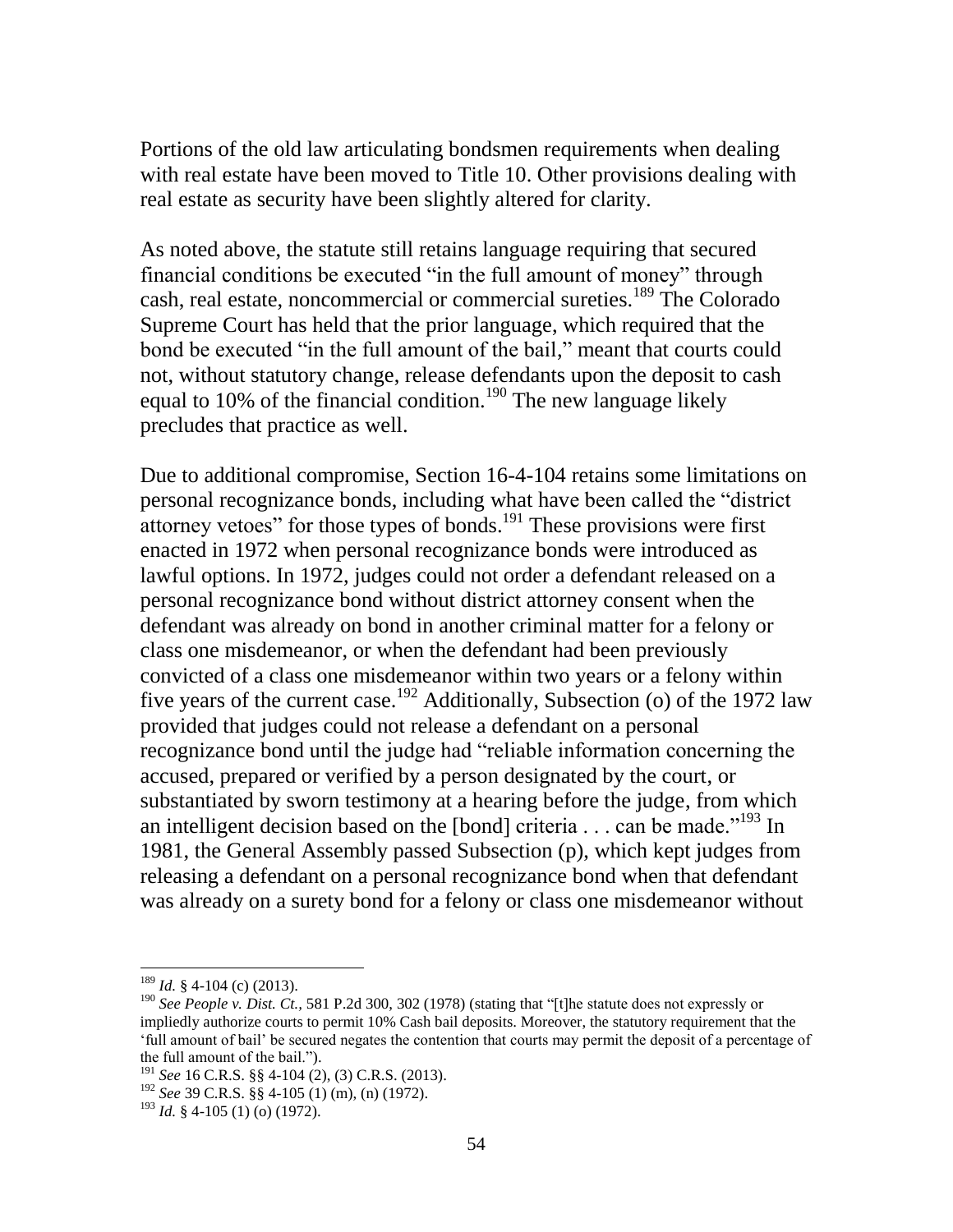surety notification and a chance for the surety to surrender the defendant.<sup>194</sup> In 1992, the General Assembly enacted Subsection (p.5), which kept judges from releasing a defendant on a personal recognizance bond if he or she was arrested for failing to appear for the present case (if the charge was a class 1 misdemeanor or felony) and could not provide evidence that the failure to appear was beyond his or her control.<sup>195</sup> In 1997, the General Assembly enacted Subsection (n.5), which kept judges from releasing a defendant on a personal recognizance bond without district attorney consent when the defendant had any failure to appear on any felony or class one misdemeanor case in the preceding five years.<sup>196</sup>

Restrictions like these are not unheard of, but they are not as prevalent in other state statutes.<sup>197</sup> Generally, restrictions on recognizance release reflect a misunderstanding of the role of conditions of release in the administration of bail, in which release with numerous nonfinancial conditions can provide adequate assurance of court appearance *and* public safety and need not be thought of as a lenient response to crime.<sup>198</sup> Best practices at bail encourage criminal justice leaders and the general public to reconsider their assumptions of both secured and unsecured financial conditions of bail bonds as valid indicators of the system's notions about crime severity. Accordingly, the new statute somewhat alters these limitations.

Under the prior law, when district attorneys did not consent to a personal recognizance bond, the court had no choice but to order a secured financial condition, thus virtually ensuring that some defendants would remain detained for lack of money. Under the new statute, the district attorneys may still withhold their consent in appropriate cases, but only to preclude release under new Subsection 16-4-104 (1) (a). Accordingly, even without district

<sup>194</sup> *See* 16 C.R.S. § 4-105 (1) (p) (2012).

<sup>195</sup> *See id.* § 4-104 (1) (p.5) (2012).

<sup>196</sup> *See Id.* § 4-104 (1) (n.5) (2012).

<sup>&</sup>lt;sup>197</sup> In my own research of state bail statutes, I considered restrictions on personal recognizance bonds to be somewhat aberrational, and certainly so to the degree that they have existed in Colorado. In the last several years, however, they have become more prevalent as the commercial bail industry has drafted and backed legislation designed to limit release on personal recognizance bonds often to force judges to use more surety bonds.

<sup>&</sup>lt;sup>198</sup> The notion that release without secured financial conditions is a lenient response to crime is perpetuated by the media, which focuses primarily on the amount of money in articles describing release through bail, but also by some judges, who similarly focus on the amount and who fail to adequately explain on the record how their use of nonfinancial conditions provides reasonable assurance of court appearance and public safety. *See* Timothy R. Schnacke, *Ten Things the Media Needs to Know About Bail* at 9-11 (2012) (discussing the tendency of the media and criminal justice leaders to focus primarily on the amount) available at http://thecrimereport.s3.amazonaws.com/2/7b/c/1468/what\_the\_media\_needs\_to\_know.pdf.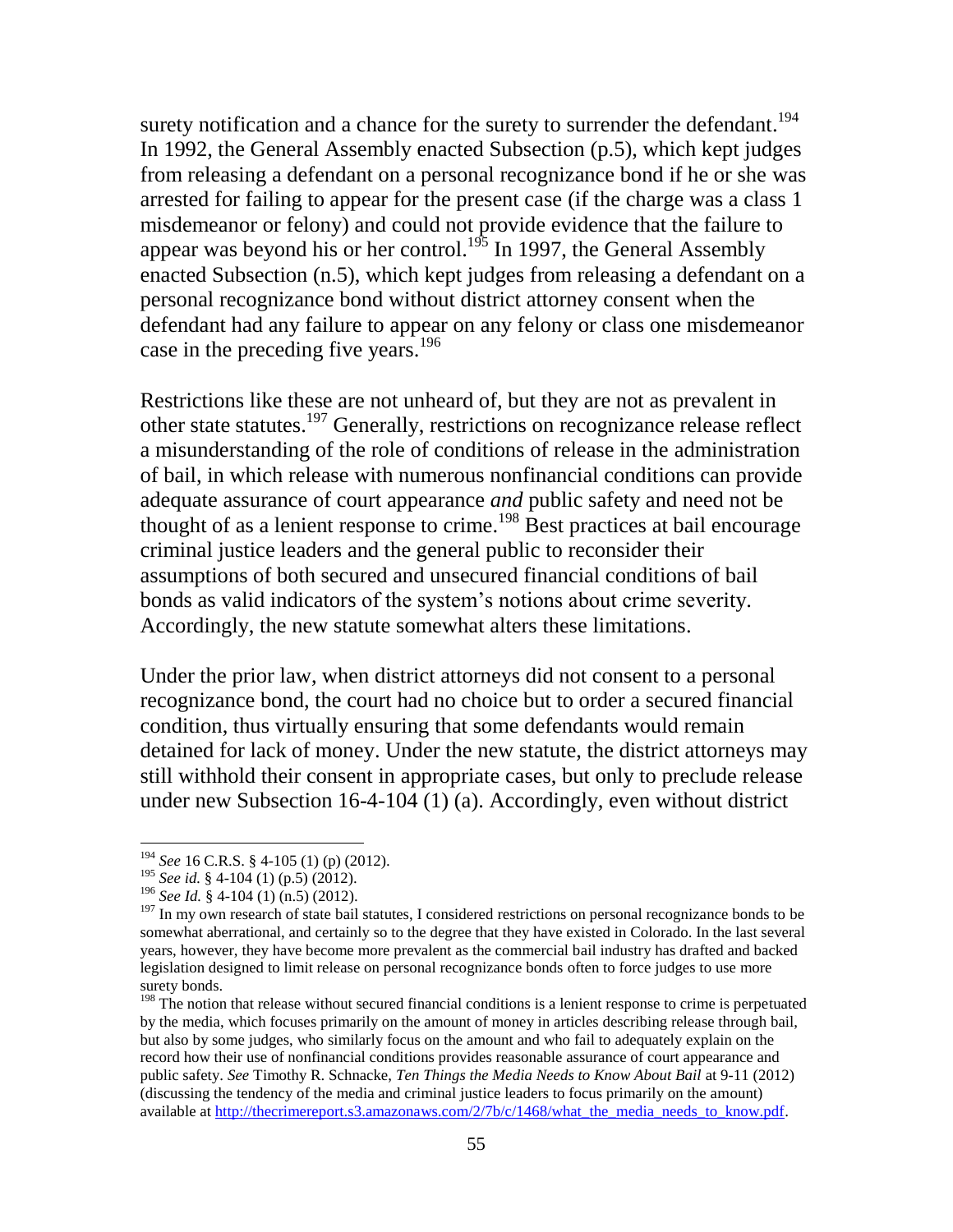attorney consent, a judge may order the release of a defendant on an unsecured personal recognizance bond "with additional non-monetary conditions" pursuant to new Subsection 16-4-104 (1) (b).

Of equal significance is the change in wording in prior Subsection 4-105 (1) (n.5). Under the previous law, a judge could not order a defendant released on personal recognizance without district attorney consent "if the person's criminal record indicate[d] that he or she failed to appear on bond in any case involving a felony or class 1 misdemeanor charge in the preceding five years."<sup>199</sup> Under the new statute, the person must have "willfully failed to appear."<sup>200</sup> Those who have worked with criminal histories in Colorado know that the term "failure to appear" is used in many instances that cannot be deemed willful, including instances when the defendant is incarcerated in another jurisdiction.<sup>201</sup> Criminal justice actors perhaps overemphasize prior failures to appear for court in bail hearings, and for that reason alone jurisdictions should take care in how they are entered and reviewed.<sup>202</sup> Adding the word "willful" follows best practice standards<sup>203</sup> as well as the most current Colorado research concerning the predictive value of prior failures to appear.  $204$  Finally, in addition to these important changes, prior Subsections (o) and (p.5), summarized above, have been eliminated.

 $199$  16 C.R.S. § 4-105 (1) (n.5) (2012).

<sup>200</sup> *Id.* § 4-104 (2) (c) (2013).

<sup>&</sup>lt;sup>201</sup> Even in my earlier bail research, I questioned the fairness of overreliance on prior FTAs in Colorado. In 2009, I wrote: "FTAs in the criminal histories raise particular concerns, as their accuracy is often questioned by defendants, they appear to differ from jurisdiction to jurisdiction, and they typically are not purged from the system." I recommended that criminal histories "should be scrutinized to make sure that they include only accurate and statutory relevant information." *Summary and Analysis of Bail Administration During Seven Weeks of Duty Division* at 7 (Jefferson Cty. Crim. Just. Planning, Oct. 21, 2009). Indeed, the proliferation of seemingly non-willful failures to appear in Jefferson County led to an earlier pilot project designed to remind defendants of their court dates so that they could avoid altogether an FTA entry on their criminal histories. One premise of that pilot project was that a large number of defendants failed to appear for court for reasons other than willful flight, and indeed, the pilot showed that simply reminding defendants of their upcoming court dates significantly increased the court appearance rate on the cases studied. *See* Timothy R. Schnacke, Michael R. Jones, & Dorian M. Wilderman, *Increasing Court Appearance Rates and Other Benefits of Live-Caller Telephone Court Date Reminders,* 48 Court Review 87 (2013). Given the statutory change, the Judicial Department should reassess and possibly improve its policy and current practices for entering failures to appear into court databases.

<sup>&</sup>lt;sup>202</sup> Research in Jefferson County showed that when prosecutors spoke at bail settings, they discussed the defendant's criminal history (including prior FTAs) and/or the police affidavit in 84% of cases, but discussed the various other risk components of the Pretrial Services Unit's assessment in only 17% of cases. *See The Jefferson County Bail Impact Study: Initial Report on Process Data for the System Performance Subcommittee* at 41 (Jefferson Cty. Crim. Just. Planning, July 23, 2010).

<sup>&</sup>lt;sup>203</sup> See ABA Standards, *supra* note 22, Std. 10-5.5 at 115 and 10-5.6 at 116-17 (recommending responses and sanctions only for willful failures to appear).

<sup>&</sup>lt;sup>204</sup> Research used to complete the CPAT concluded that no variable measured concerning prior failures to appear had significant predictive value on pretrial failure. At least one researcher creating a state instrument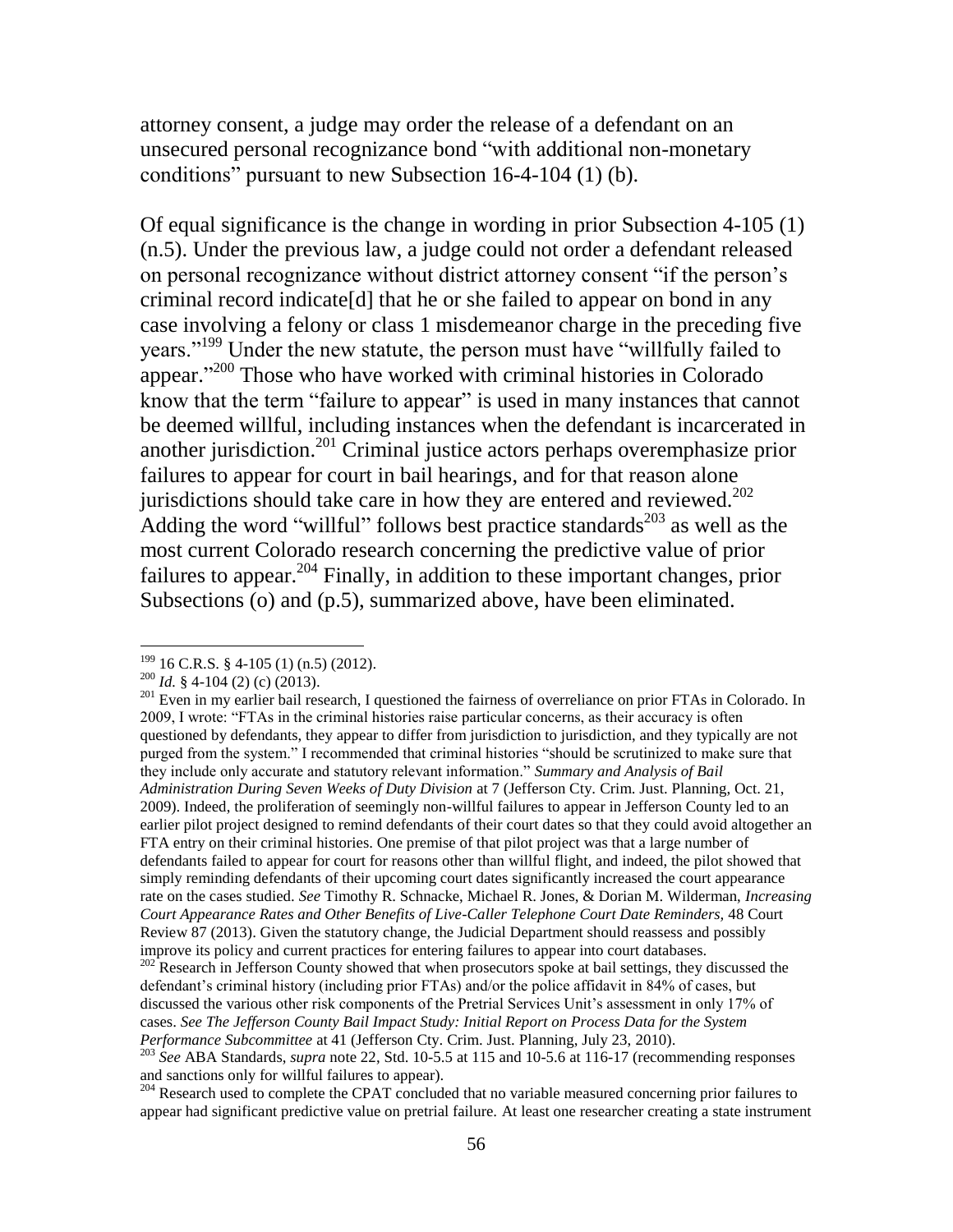**2014 Legislative Changes**

 $\overline{a}$ 

**In 2014, the General Assembly passed Senate Bill 14-212 ("Concerning Clarifying Changes to the Provisions Related to Best Practices in Bond Setting"), which further amended Section 16-4-104 (1) (c) to: (1) allow a presumption for defendant choice in how to post a secured financial condition; and (2) provide an express statutory articulation allowing a judge to nonetheless require a defendant to post a secured financial condition pursuant to a particular method, such as through a "cash-only" bond, so long as the judge makes findings on the record for the need to require the defendant to post the bond through that particular method.**

**Before the amendment, the Section read: "The person may be released from custody upon execution of bond in the full amount of money to be secured by any one of the following ways," with the statute then listing cash, real estate, noncommercial and commercial sureties as the ways in which the secured bond might be satisfied. Now, the Section reads, "The person may be released from custody upon execution of bond in the full amount of money to be secured by any one of the following methods, as selected by the person to be released, unless the court makes factual findings on the record with respect to the person to be released that a certain method of bond, as selected by the court, is necessary to ensure the appearance of the person in court or the safety of any person, persons, or the community."** 

**The changes in this Section are directly related to judicial bailsetting behavior since the passage of the 2013 law. Many persons who worked on that law hoped that judges would be guided toward using more personal recognizance bonds (i.e., unsecured financial conditions) through the various limitations on secured financial conditions that were passed and that are discussed throughout this paper. Unfortunately, there were** 

has found significance in prior FTAs when measured by formal FTA convictions. *See* Marie VanNostrand & Kenneth Rose, *Pretrial Risk Assessment in Virginia,* at 8 (Va. Dept. of Crim. Just. 2009).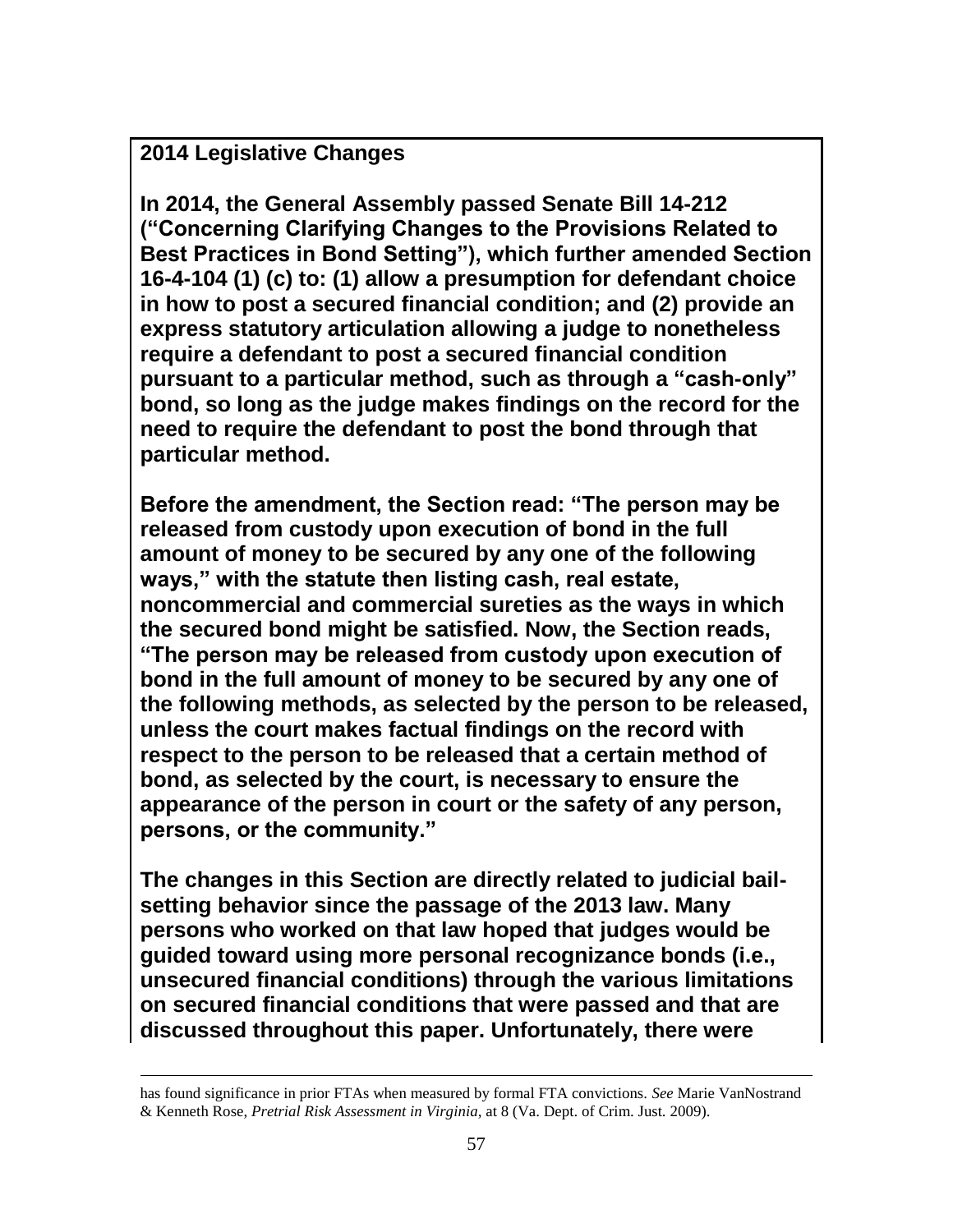**many reports of judges setting secured financial conditions that were still leading to the unnecessary detention of bailable defendants (i.e., according to Colorado law, persons not detainable pursuant to the process articulated by the Colorado Constitution), a problem that the 2013 law sought specifically to remedy. The changes to this Section should be read primarily as a further attempt to persuade judges to make sure that bailable defendants are actually released when the judge determines that they can be safely managed within the community through conditions that are less restrictive than secured money.**

**For the most part, the changes to this Section may be considered mere "clean up" to the 2013 law, but some changes represent more than simple clarification. For example, the 2013 law did not intend to limit judicial discretion to order defendants to post secured bonds in any particular way, such as through a "cash-only" bond. Thus, the express articulation of a judge's ability to do that in this amendment eliminates arguments to the contrary. However, the 2013 law was not meant to diminish judicial discretion at all, and so the new provision requiring judges to make express findings on the record is a significant change from prior law.** 

**As another example, the 2013 law was also designed to help release bailable defendants and to reduce unnecessary pretrial detention. Thus, to the extent that allowing a defendant to choose how he or she can post a particular bond more often results in his or her release, then that allowance could be viewed as merely cleaning up the 2013 law by helping bailable defendants obtain actual release. Unfortunately, there is some possibility that the changes to this Section will actually increase the detention of bailable defendants if judges begin setting high single amounts to account for the ability of defendants to choose how they post the bond.** 

**History and experiences in other states have shown significant unintended consequences from changing statutory language dealing with bond types, conditions, and money, and states across the country have realized that "defendant choice" does not always lead to increased release of bailable defendants.**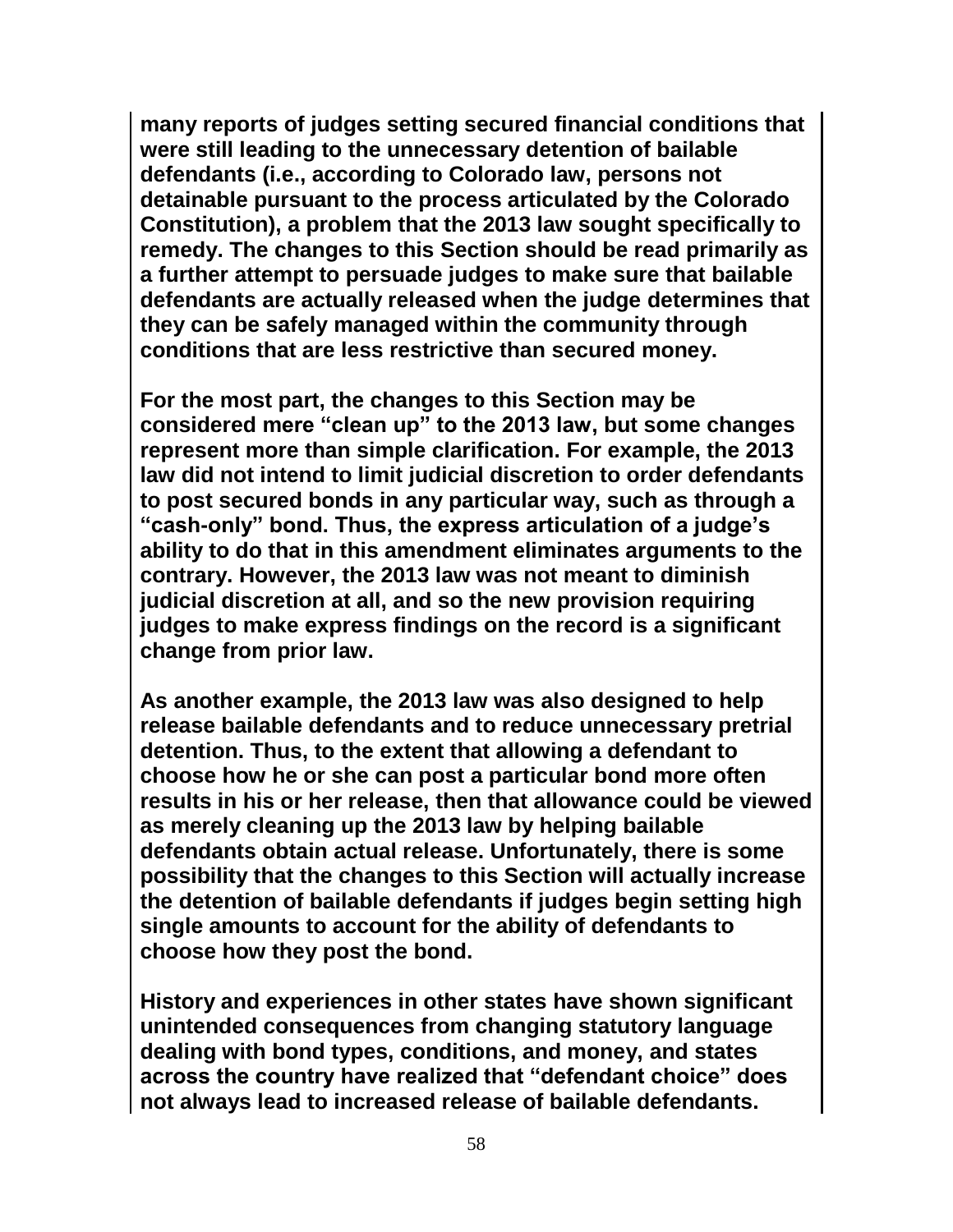**Indeed, there is a possibility that these changes will lead some judges to set amounts that are unattainable in cash form so as to avoid making a record, and while thinking, perhaps erroneously, that the defendant will "choose" a commercial surety bond. Unfortunately, even if the defendant chooses a commercial surety bond, the commercial surety may not choose to help the defendant – for any reason, including caprice. Accordingly, it is not completely clear that the Colorado Commission on Criminal and Juvenile Justice (CCJJ) would necessarily have agreed to these changes due to the delicate and complicated nature of Colorado law surrounding this Section. Unlike the 2013 changes, the 2014 "clean up" bill was not a CCJJ bill, and the CCJJ never discussed the ramifications of a presumption of defendant choice for posting secured financial conditions of bond.** 

**In fact, the "defendant choice" provision was first introduced in 2014 by Representative Jared Wright and backed by commercial bail bondsmen (H.B. 14-1261). That bill, which also sought to undo several other provisions of the 2013 law, included a section that would require judges merely to set an amount of a financial condition and then allow the defendant to choose how to pay it. Although bail industry lobbyists argued that the provision was intended to help get bailable defendants out of jail, it is more likely that their support was due to the fact that the provision (as worded) would have stopped the existing practice of judges setting cash-only bonds, a practice that has the potential to eliminate defendants' use of commercial bail bondsmen altogether. However, the use of surety bonds is currently a primary cause of unnecessary pretrial detention in America, and thus any argument that defendant choice would necessarily foster the release of bailable defendants (at least without mechanisms to control amounts or to force sureties to contract with defendants) is untenable.** 

**Although H.B. 14-1261 died, the idea of "defendant choice" remained intriguing to defense attorneys, who, over the past year, saw defendants detained on relatively low cash-only bonds and considered surety bonds to be a better alternative to detention. Nevertheless, prosecutors and sheriffs were adamant**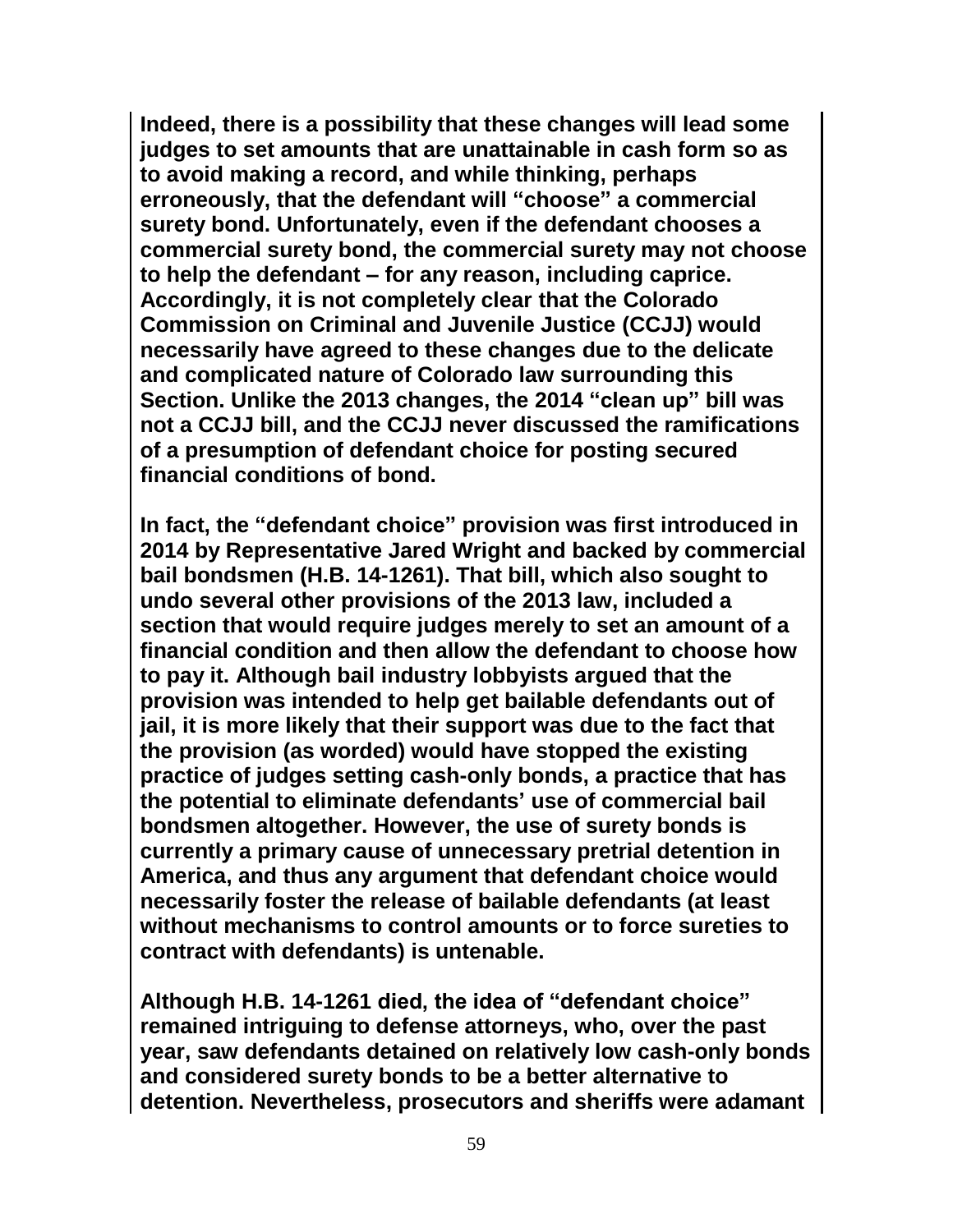**about retaining judicial authority to set cash-only bonds, as those types of bonds are often the only way judges can detain high risk defendants when they are not eligible for detention through the Colorado constitutional detention provisions. In the end, the compromise that virtually everyone (including most bondsmen) supported was a presumption of defendant choice but with express allowance of cash-only bonds upon a factual finding.** 

**For reasons articulated throughout this paper, this requirement for a factual finding presents hazards that could potentially cause significant problems for judges on appeal. For example, if a judge sets a cash-only bond and articulates on the record that he or she has done so to protect the public, an appellate court might rule that the condition is irrational, given that the money may not even be legally forfeited for breaches in public safety under Colorado law. As another example, if a judge sets a cashonly bond and articulates on the record that he or she has done so to detain the accused, an appellate court might find that the judge's decision was unlawfully avoiding the proper constitutional mechanism for detaining defendants pretrial in Colorado. Too general a record may lead to remand; too specific a record may lead to reversal.** 

**Judges can avoid many of these pitfalls by simply relying more on unsecured bonds (through subsections (a) and (b) of Section 16-4-104 (1)) – a practice that would follow the research showing that unsecured bonds can increase release rates while not diminishing public safety or court appearance rates in Colorado (***see* **Michael R. Jones,** *Unsecured Bonds: The As Effective and Most Efficient Pretrial Release Option* **(PJI 2013)***,* **found at: [http://www.pretrial.org/download/research/Unsecured%20Bonds](http://www.pretrial.org/download/research/Unsecured%20Bonds,%20The%20As%20Effective%20and%20Most%20Efficient%20Pretrial%20Release%20Option%20-%20Jones%202013.pdf) [,%20The%20As%20Effective%20and%20Most%20Efficient%20Pr](http://www.pretrial.org/download/research/Unsecured%20Bonds,%20The%20As%20Effective%20and%20Most%20Efficient%20Pretrial%20Release%20Option%20-%20Jones%202013.pdf) [etrial%20Release%20Option%20-%20Jones%202013.pdf\)](http://www.pretrial.org/download/research/Unsecured%20Bonds,%20The%20As%20Effective%20and%20Most%20Efficient%20Pretrial%20Release%20Option%20-%20Jones%202013.pdf). Alternatively, courts could simply set cash-only bonds that are attainable to the defendant (the factual finding could merely be that the judge believes the motivation from the cash-only financial condition for court appearance to be superior to any other type of financial condition, such as one backed by a commercial surety, through which a defendant loses money**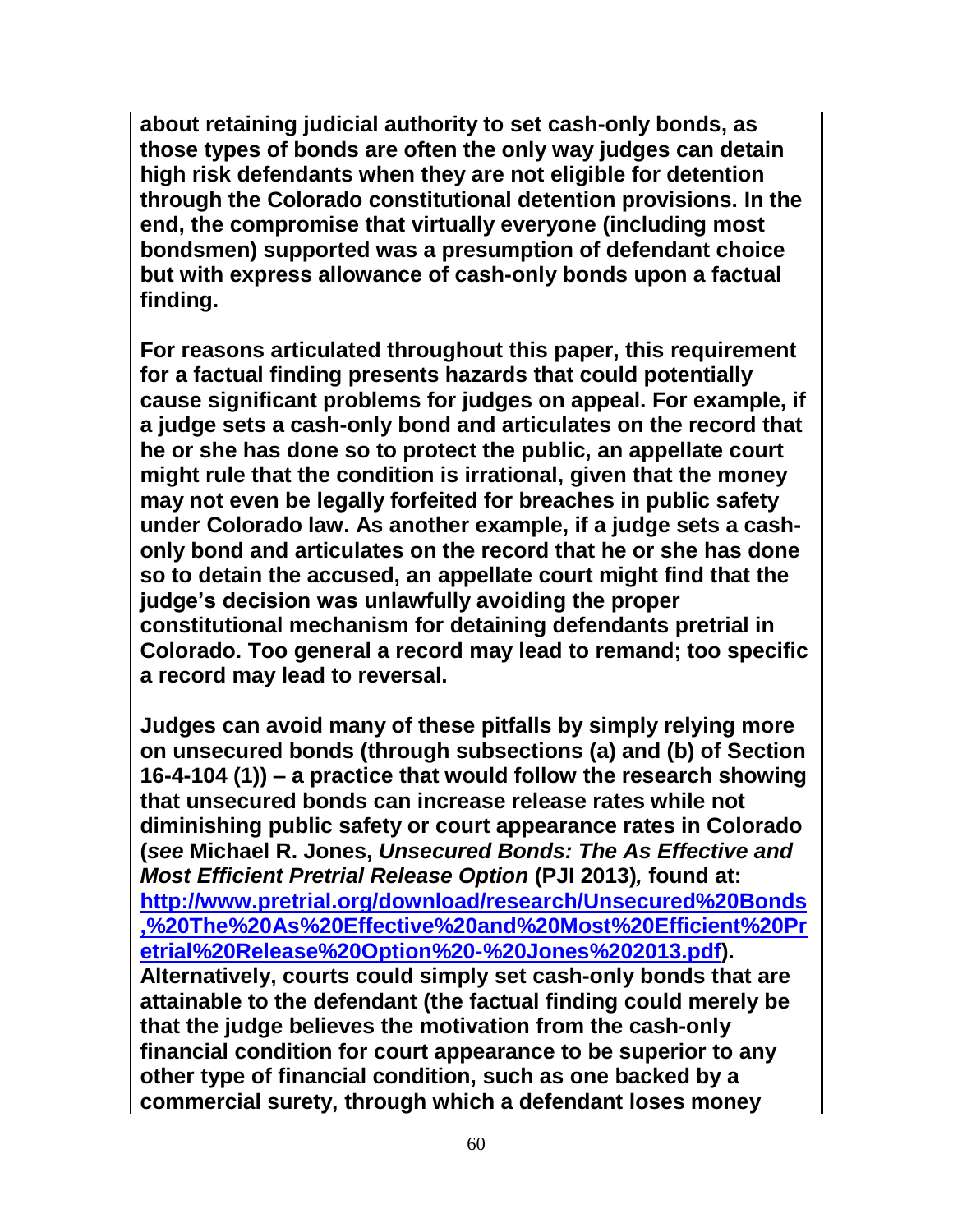**whether he shows up for court or not). Finally, courts could set so-called "split bonds," which would entail the judge setting an amount for each type of bond and then allowing the defendant to choose the method and thus the bond amount. As the body of this paper indicates, it appears that split bonds are still lawful after the 2013 enactment, and the 2014 amendment did nothing to change that.**

**This author emphasizes the negative consequences associated with release through commercial surety bonds. On the one hand, lower risk defendants are often denied the assistance of for-profit bail bondsmen when they or their families cannot pay the fee or collateralize the bond. This is directly contrary to the spirit of the 2013 law, which sought, more than anything, to reduce the unnecessary pretrial detention of bailable defendants. On the other hand, for-profit bail bondsmen have also been known to fashion various "deals," whereby higher risk defendants are allowed out of jail with little or no money down and on payment plans. Most puzzling, of course, is that the money these bondsmen make by helping release these higher risk defendants can only be lost if the defendant fails to appear for court – the money cannot be lost due to breaches in public safety. To the extent that any particular judge is concerned about a defendant's risk to public safety – whether manageable or unmanageable – then that judge should use alternatives to commercial surety bonds.** 

**Overall, even after passage of H.B. 13-1236 and S.B. 14-212, bail setting in Colorado can be challenging. The 2013 legislation went far toward helping bailable defendants actually obtain release, but the statute did not address the equally important issue of preventive detention, or "no bail," based on risk. We are thus only partially through the journey toward true bail reform in Colorado. Until the day that both release and detention are properly addressed, judges must maneuver through the perils of deciding release and detention pursuant to a scheme that is still somewhat deficient.**

**In this author's opinion, however, there is an effective way to maneuver through Colorado's current bail laws in a manner that**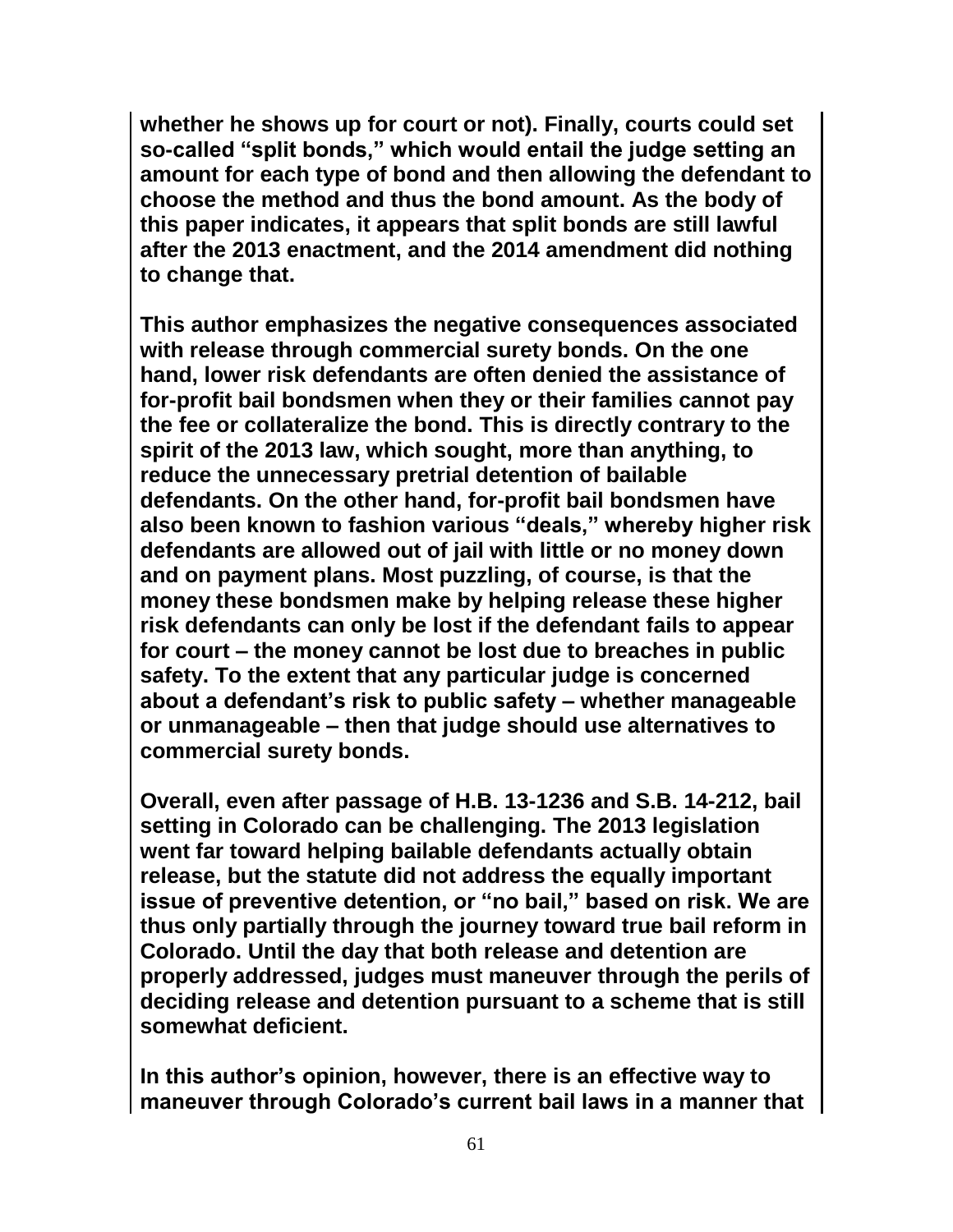**protects public safety and enhances court appearance while remaining consistent with legislative intent. In any case in which a defendant is deemed to be low to medium risk (and perhaps even in some cases involving high risk defendants), the judge should set an unsecured financial condition (i.e., personal recognizance or "PR" bond) with appropriate nonfinancial conditions, when necessary, to provide reasonable assurance of public safety and court appearance. When a defendant is deemed so high risk that the judge determines that no condition or combination of conditions suffice to protect the public or provide reasonable assurance of court appearance, then that judge has two alternatives. If the defendant is eligible for detention under our current state constitutional detention provisions, then the judge should detain that defendant pursuant to that enacted process. If not, the judge should set a secured cash-only bond designed to detain the defendant. To avoid a constitutional objection (because setting a high money bond designed to detain is likely to be successfully appealed on constitutional grounds), the judge should first hold a due process laden hearing, much like the federal pretrial detention hearing that was approved by the United States Supreme Court in** *United States v. Salerno***, before setting that amount. In the event of an appeal, the judge can then at least point to a de facto due process procedure in the particular case leading to detention.** 

### **Conditions of Release – § 16-4-105 C.R.S. (2013)**

The new Section on conditions of release contains all mandatory and discretionary conditions. The previous statutory bond conditions -- return to court,<sup>205</sup> consent to extradition for felony offenses,<sup>206</sup> don't commit a felony,<sup>207</sup> acknowledge the protection order in domestic violence cases, $^{208}$  $\frac{1}{209}$  don't drive if arrested for driving under restraint,<sup>209</sup> and monitored sobriety in certain DUI cases<sup>210</sup> – have been retained. As previously mentioned,

 $^{205}$  16 C.R.S. § 4-103 (2) (a) (2012); § 4-105 (1) (2013).

<sup>206</sup> *Id.* § 4-103 (2) (b) (2012); § 4-105 (2) (2013).

<sup>207</sup> *Id.* § 4-103 (2) (c) (2012); § 4-105 (3) (2013).

<sup>&</sup>lt;sup>208</sup> *Id.* § 4-103 (2) (d) (2012); § 4-105 (4) (2013). However, the previous statute's inclusion of persons arrested for stalking for purposes of this Subsection has been eliminated.

 $209$  *Id.* § 4-103 (2) (e) (2012); § 4-105 (5) (2013).

<sup>&</sup>lt;sup>210</sup> *Id.* § 4-103 (1) (e) (2012); § 4-105 (6) (2013).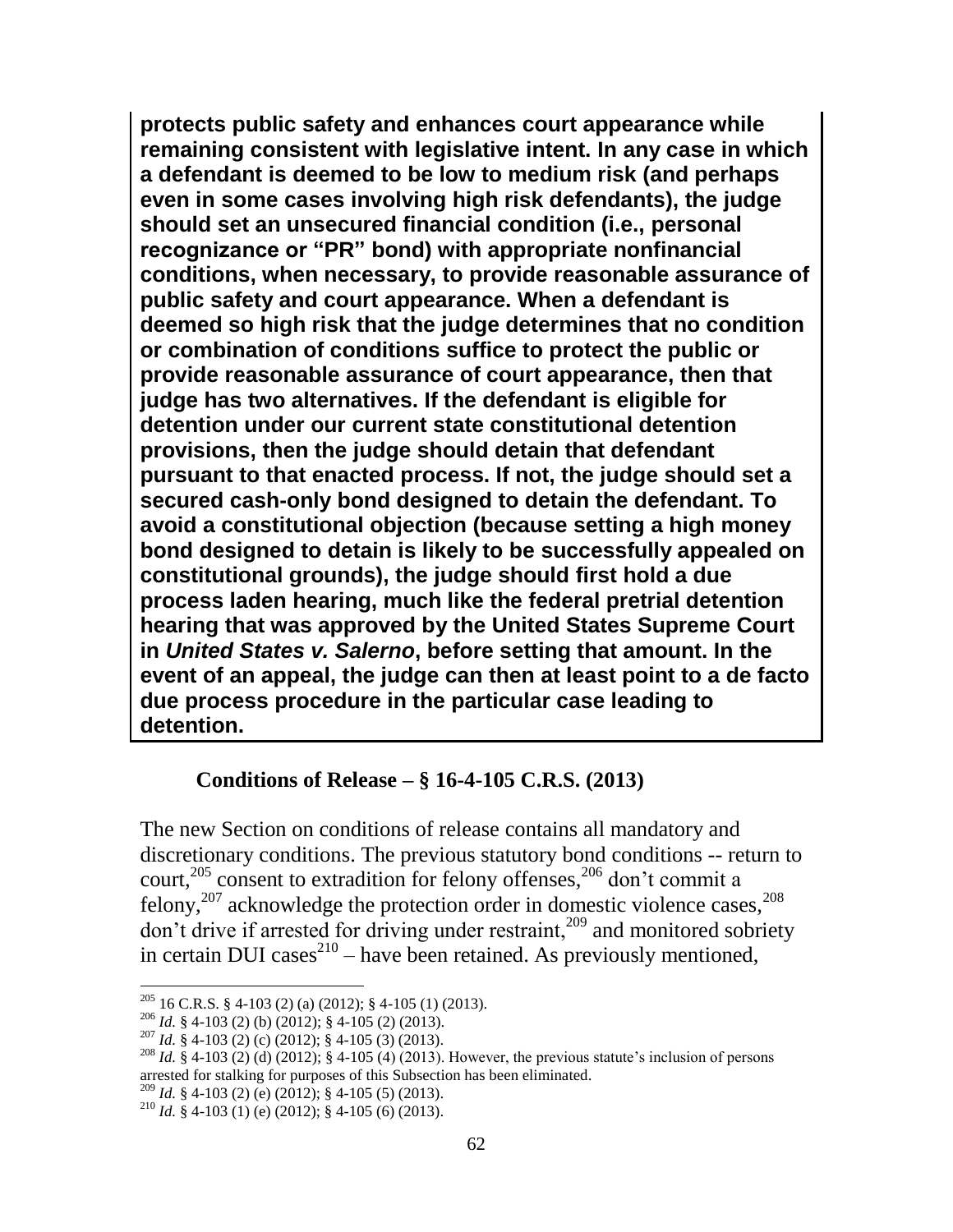however, prior provisions setting presumptive financial conditions for certain crimes (e.g., \$50,000 for persons arrested for distribution of schedule I or II drugs) have been eliminated as not following best practices designed to emphasize risk over money, reducing judge's discretion to set appropriate conditions of release, placing undue emphasis on the alleged charge, and suggesting arbitrary amounts.<sup>211</sup> Additionally, by adding new Subsection  $(7)$ , which allows judges to release a person "on a bond with monetary condition" of bond, when appropriate, as described in Section 16-4-104 (1) (c)," the statute reinforces the idea that money at bail is merely a condition of release that must be separately assessed for legality, effectiveness, and its comparatively restrictive nature in any particular case.  $2^{12}$ 

Finally, where the previous statute allowed judges to condition release upon the "supervision of some qualified person or organization,"<sup>213</sup> the new statute expands this statement by adding, "or supervision by a pretrial services program established pursuant to Section 16-4-106," and then lists a variety of conditions of release that judges may impose while the defendant is on pretrial supervision, such as telephone contacts, office visits, drug testing, etc.<sup>214</sup> Under the prior law, although called "conditions for pretrial release," this list was a part of the provision allowing pretrial services programs to include "different methods and levels of community based supervision as a condition of pretrial release," causing some confusion as to whether judges should articulate each condition in the list versus simply ordering "pretrial supervision" as a broad, umbrella condition. The new statute clears up this confusion by correctly placing the list in the section articulating all discretionary and non-discretionary conditions of release.<sup>215</sup>

<sup>&</sup>lt;sup>211</sup> Those Sections were contained in prior Sections 16-4-103 (1) (b), (b.5), and (d) (I), C.R.S. (2012). Section 16-4-105 (6), C.R.S. (2013), which was enacted in 2011, and which mandates monitored abstinence for defendants arrested for DUI or DWAI who have previous convictions under Section 42-4- 1301, C.R.S., suffers from similar defects as other statutorily mandated conditions based on charge – primarily, that it does not necessarily reflect the true risk to public safety or for flight that might be assessed through an objective risk assessment instrument. This particular Section, however, was endorsed by the CCJJ, *see* Colo. Comm'n On Crim., & Juv. Just. 2011 Ann. Rept. at 2, 15, and appears originally to have been designed to steer defendants into early treatment. *See Addendum to November report from the Commission on Criminal and Juvenile Justice* (CDPS, Dec. 23, 2009) Rec. DUI-9, at 8 ("On a 3rd and subsequent alcohol-related driving arrest, if the defendant is granted bond, the conditions of the bond must include participation in a treatment program and regular monitoring such as electronic monitoring, alcohol testing and/or vehicle disabling devices.").

<sup>212</sup> *See id.* § 4-105 (7) (2013).

<sup>213</sup> *Id.* § 4-103 (2) (f) (2012).

<sup>214</sup> *Id.* § 4-105 (8) (2013).

<sup>&</sup>lt;sup>215</sup> Moving this list to  $\S$  16-4-105 concerning conditions or release follows, in the main, the Colorado Supreme Court's opinion in *People v. Rickman,* 178 P.3d 1202, 1207 (Colo. 2008), in which the court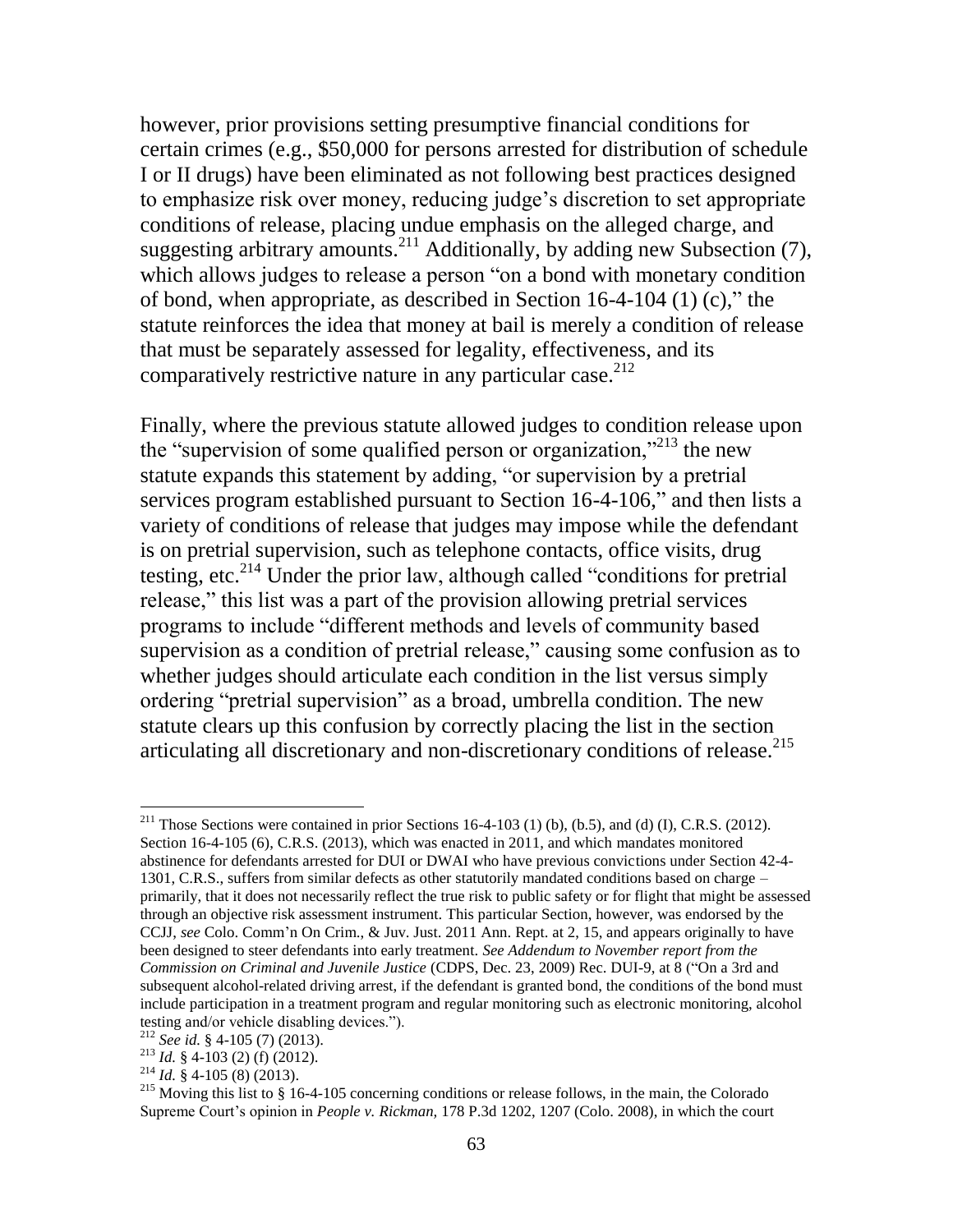For the most part, this list is the same, albeit with: (1) slight differences in wording; (2) the addition of language indicating that mental health treatment or domestic violence counseling may only be ordered with defendant consent; and (3) the inclusion of a catch-all statement that judges may condition release using "other supervision techniques shown by research to increase court appearance and public safety rates for persons released on bond." 216

As with the previous statute, possibly the most important subsection dealing with conditions for judges and others to fully understand is Subsection  $(1)$ , which permits forfeiture of secured money amounts only for failing to appear for court.<sup>217</sup> This provision, like similar laws across America, makes setting attainable financial conditions for public safety somewhat irrational.<sup>218</sup> In research going back decades, no single study has found an empirical link between money and public safety. Thus, ever since the U.S. Supreme Court recognized public safety as a valid constitutional purpose for limiting pretrial freedom, the best-practices for addressing public safety concerns have focused on using nonfinancial conditions for lower risk defendants and secure detention for extremely high risk ones. The research and best practices alone should cause judges to question using money for public safety concerns, which are often perceived primarily through reading the alleged charge and affidavit; the fact that such financial conditions cannot be forfeited for anything but failure to appear should lead conclusively to a discontinuation of the practice.<sup>219</sup>

### **2014 Legislative Changes**

**In 2014, the General Assembly passed Senate Bill 14-212 ("Concerning Clarifying Changes to the Provisions Related to Best Practices in Bond Setting"), which further amended Section 16-4-105 (4) to reinstate the requirement that defendants must** 

<sup>216</sup> *See* 16 C.R.S. §§ 4-105 (8) (d), (f), (i) (2013).

stated that "a court may not delegate its authority to set bond conditions," and serves to caution judges to, whenever possible, articulate individualized conditions of release from the bench.

<sup>217</sup> *Id.* § 4-105 (1) (2013).

<sup>218</sup> The law, of course, places limits on unattainable amounts, no matter how rational they may seem. *See Stack v. Boyle*, 342 U.S. 1, 5 (1951); *United States v. Salerno,* 481 U.S. 739 752-54 (1987).

<sup>&</sup>lt;sup>219</sup> The General Assembly and the people of Colorado have previously declared which class of defendants should be held without bail. *See* Colo. Const. Art. II, Section 19. Because this categorization has not been altered, it must be assumed that judges who intend defendants to be detained will follow the provisions outlined in that Section, or, at least, follow a due-process procedural hearing, such as that reviewed by the U.S. Supreme Court in *Salerno,* 481 U.S. 739 (1987), before setting any condition that leads to detention.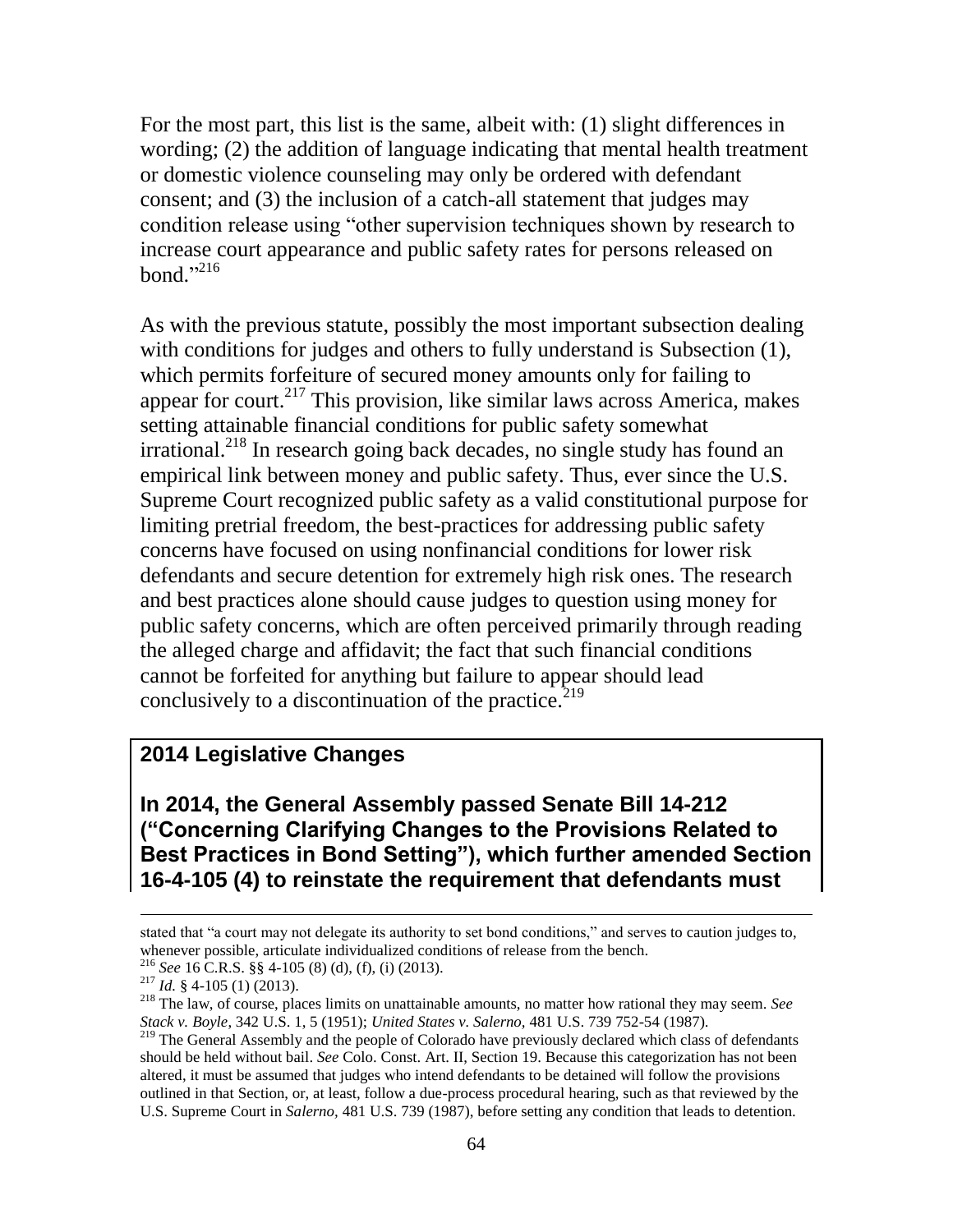**acknowledge the protection order in stalking cases under Section 18-3-602.** 

**The 2013 bill eliminated the statutory reference to stalking in the mandatory conditions provision (***see* **footnote 208 in this paper), but the elimination was apparently an oversight.** 

## **Pretrial Services Programs – § 16-4-106 C.R.S. (2013)**

Once buried in the statutory provisions dealing with bond type and criteria, $^{220}$  pretrial services programs now have a separate section, which retains much of the prior language, clarifies other language, and strongly encourages judicial districts to create and support pretrial services functions, which it does through the following provisions:

The chief judge of any judicial district shall endeavor to consult, on an annual basis, with the county or counties within the judicial district in an effort to support and encourage the development by the county or counties, to the extent practicable and within available resources, of pretrial services programs that support the work of the court and evidence-based decisionmaking in determining the type of bond and conditions of release.

To reduce barriers to the pretrial release of persons in custody whose release on bond with appropriate conditions reasonably assures court appearance and public safety, all counties and cities and counties are encouraged to develop a pretrial services program in consultation with the chief judge of the judicial district in an effort to establish a pretrial services program that may be utilized by the district court of such county or city and county.<sup>221</sup>

Other notable alterations to the previous statute include changing the generic statement that pretrial programs "shall make a recommendation regarding whether there should be a pretrial release of any particular defendant," $^{222}$  to a more particularized statement that the program "may advise the court if the

 $\overline{a}$ <sup>220</sup> *See* 16 C.R.S. § 4-105 (3) (2012).

 $^{221}$  *Id.* §§ 4-106 (2), (3) (2013).

<sup>222</sup> *Id.* § 4-105 (3) (a) C.R.S. (2012).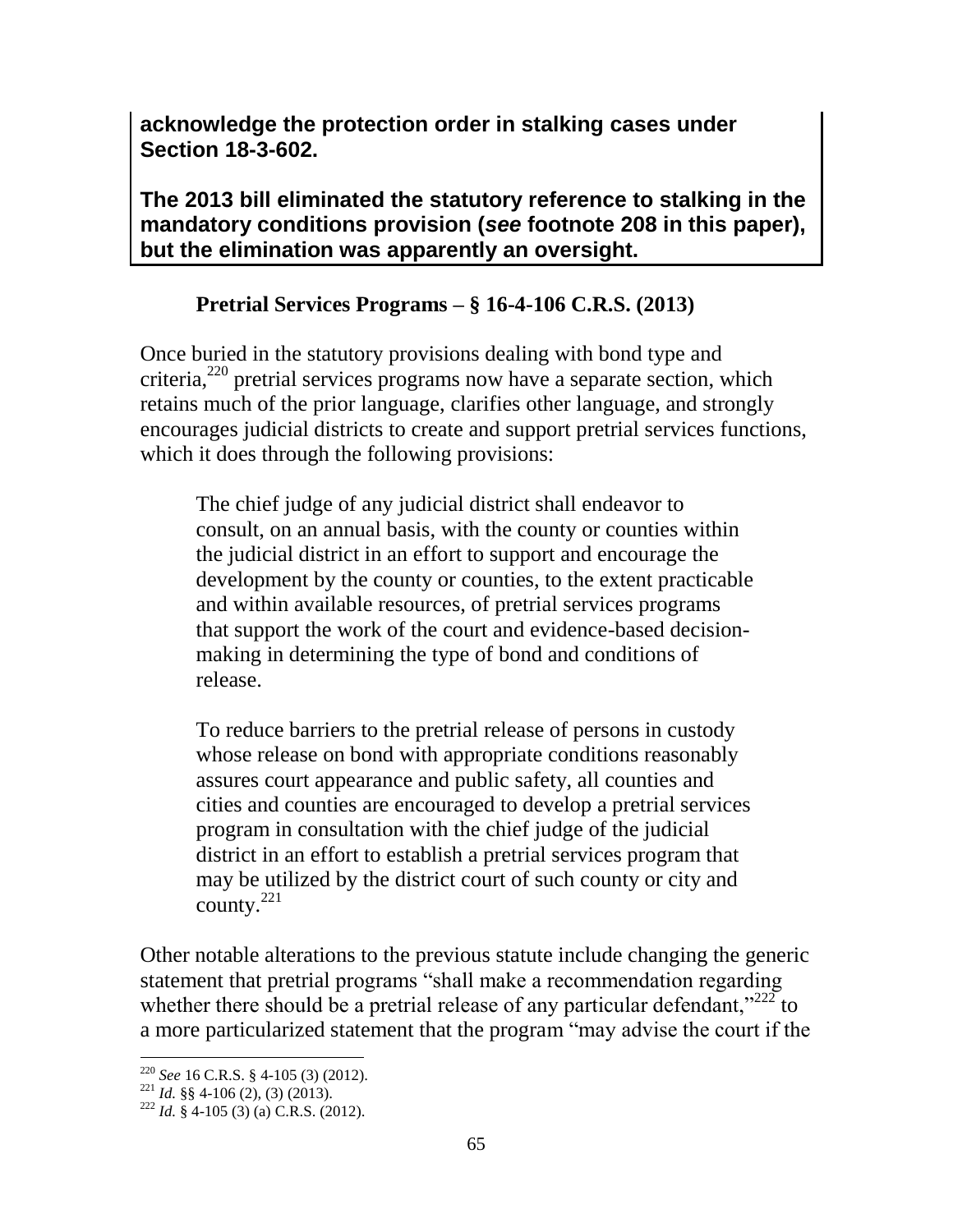person is bond eligible, may provide information that enables the court to make an appropriate decision on bond and conditions of release, and may recommend conditions of release consistent with this Section."<sup>223</sup>

Like before, programs established under this Section must be done "pursuant to a plan formulated by a community advisory board" with certain mandatory membership.<sup>224</sup> A late amendment to H.B. 13-1236 added a line encouraging judges to include a representative of the bail bond industry, but that membership position is not mandatory. 225

Subsection (4) (c) includes an important new provision reiterating the General Assembly's intent to encourage the use of research-based risk assessment instruments. It requires the pretrial services program, in conjunction with the community advisory board, to "make all reasonable efforts to implement an empirically developed pretrial risk assessment tool and a structured decision-making design based on the person's charge and the risk assessment score."<sup>226</sup> Moreover, new Subsection (4) (d) includes language designed to assure pretrial services program compliance with laws surrounding victim's rights.<sup>227</sup> Finally, as noted previously, the list of conditions/supervision methods and techniques has been moved to the general provision on conditions but that provision is referenced in Subsection (5) in its allowance of "different methods and levels of community based supervision." The rest of the Section, including the core functions of the programs and reporting requirements enacted in 2012, is essentially the same as prior law.

## **2014 Legislative Changes**

**In 2014, the General Assembly passed Senate Bill 14-212 ("Concerning Clarifying Changes to the Provisions Related to** 

<sup>223</sup> *Id.* § 4-106 (1) (2013).

<sup>224</sup> *Id.* § 4-106 (3) (2013).

<sup>&</sup>lt;sup>225</sup> *Id.* Judges should weigh a decision to include commercial bail bondsmen or their designates with the knowledge that many persons in that industry continue to actively oppose and promote the elimination of pretrial services programs, publishing such documents as "Taxpayer Funded Pretrial Release: A Failed System," available at [https://www.aiasurety.com/home/pretrialtruth.aspx.](https://www.aiasurety.com/home/pretrialtruth.aspx) While inclusion of bondsmen, insurance companies, and their lobbyists was perhaps crucial to the CCJJ's attempt to perform an exhaustive examination of bail practices in Colorado, their inclusion on the community advisory board creating and overseeing pretrial services programs may be counterproductive.

 $226$  16 C.R.S. § 4-106 (4) (c) (2013).

<sup>&</sup>lt;sup>227</sup> *Id.* § 4-106 (4) (d) (2013) ("The program must work with all appropriate agencies and assist with all efforts to comply with Sections 24-4.1-302.5 and 24-4.1-303, C.R.S.").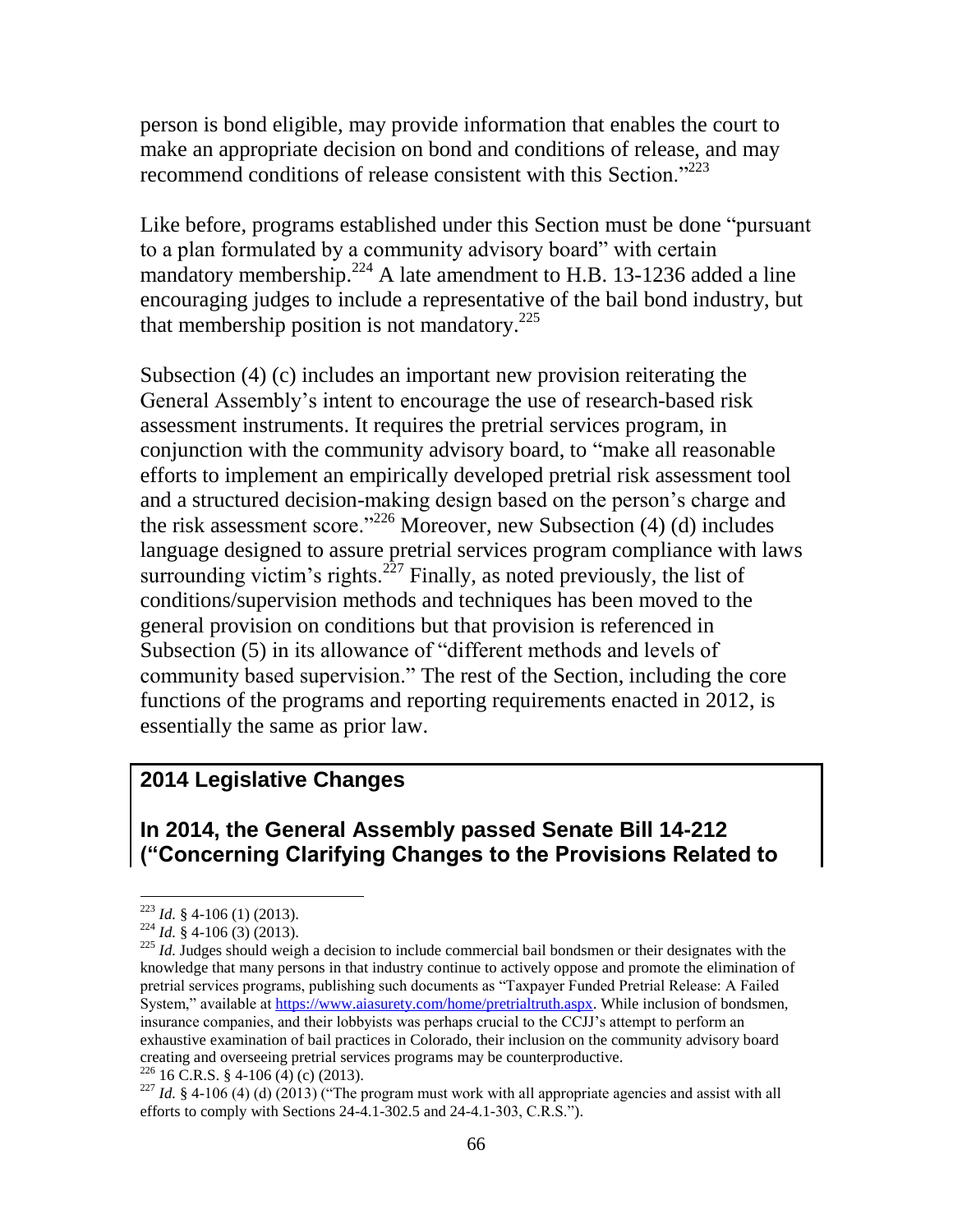**Best Practices in Bond Setting"), which further amended Section 16-4-106 (4) (c) to add the requirement that the empirically developed risk assessment tool "be used by the [pretrial services] program, the court, and the parties to the case solely for the purpose of assessing pretrial risk."** 

**Pretrial risk assessment instruments are created solely to help determine the risk of pretrial misbehavior so as to aid in the decision to release or detain a defendant during the pretrial phase of the case. During the past year, however, there were reports from various jurisdictions that pretrial risk assessment scores were also being used when considering such things as whether to offer a plea bargain, screening for various other programs unassociated with pretrial release, and even during sentencing. These are improper uses of pretrial risk assessment instruments in general and the Colorado Pretrial Assessment Tool in particular, and thus the statute was amended to make clear that the score can lawfully be used only for gauging a defendant's** *pretrial* **risk.**

## **Hearing After Setting of Monetary Conditions – § 16-4-107 C.R.S. (2013)**

Previous Subsection 16-4-105 (2), enacted in 1972, allowed a defendant who could not furnish security for a bond within two days to make a written motion for reconsideration setting forth evidence "not heard or considered by the [bail-setting] judge." Under that Section, the judge had the option of holding a hearing or summarily denying the motion.<sup>228</sup> New Section 16-4-107 includes a similar mechanism for relief from secured financial conditions, albeit with four important changes.<sup>229</sup> First, defendants must wait seven days instead of two before filing the motion. Second, rather than presenting evidence "not heard or considered," the defendant need only present evidence "not fully considered" by the bail setting judge. This distinction is crucial, as judges may already have considered the financial condition of the defendant or even research concerning the appropriate use of money at bail, but not fully considered those things given the resulting pretrial detention. Third, in deciding the motion, the new Section requires

 $\overline{a}$ <sup>228</sup> *Id.* § 4-105 (2) (2012).

<sup>229</sup> *See* 16 C.R.S. § 4-107 (2013).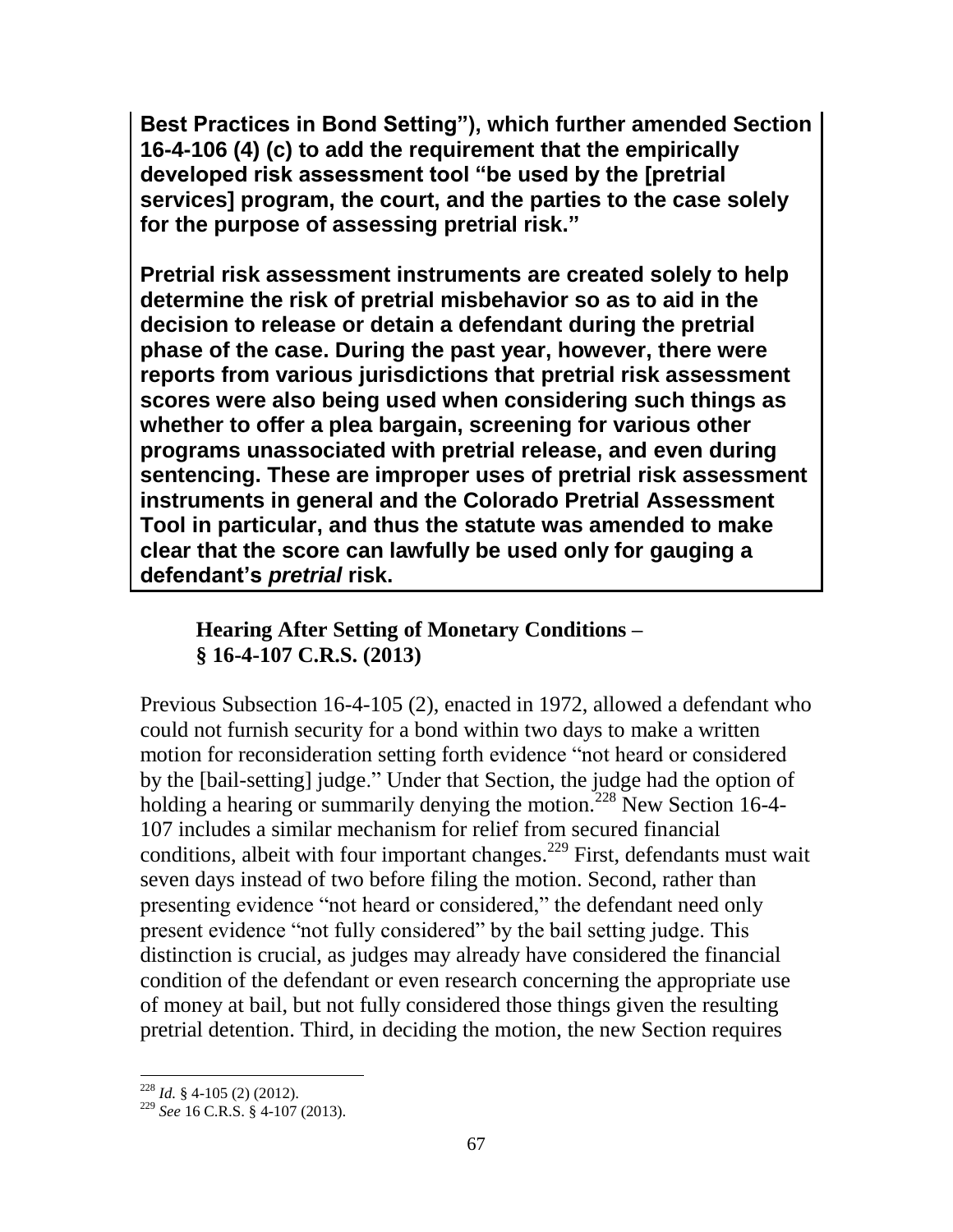judges to "consider the results of any empirically developed risk assessment instrument," a requirement that should help guide those judges toward consideration of more meaningful and research-based conditions designed to provide reasonable assurance of court appearance and public safety short of secured detention. And fourth, the new Section requires that if a hearing on the motion is held (the law still allows summary disposition), it must be held "promptly," but in all cases within 14 days of the motion. $230$ 

# **2014 Legislative Changes**

**In 2014, the General Assembly passed Senate Bill 14-212 ("Concerning Clarifying Changes to the Provisions Related to Best Practices in Bond Setting"), which further amended Section 16-4-107 primarily to clarify the interplay between this Section and Section 16-4-109, which also allows defendants to move to modify financial conditions of bond. Section 107 now makes it clear that the defendant may only file a written motion pursuant to that Section one time, but also that the 107 filing does not preclude making a motion pursuant to Section 109 at any time during the pendency of the case.** 

**In addition to reports of confusion with the interplay between the two Sections in various judicial districts, there were also reports that because of the seven-day waiting period for filing the motion under Section 107, some judges were not allowing any motions regarding bond amounts, even pursuant to Section 109, until the seven day period had passed. The significance of Section 107 has not changed. It was intended to further emphasize the need for judges to set the type of bond and conditions of release in ways that does not cause the unnecessary or unintentional pretrial detention due to a defendant's lack of money. If money is the cause of unnecessary pretrial detention, Section 107 provides one path toward rectifying the situation. Section 109 provides another path, albeit with different procedural requirements.** 

<sup>&</sup>lt;sup>230</sup> *Id.* Previous law contained no explicit time limits for conducting the hearing.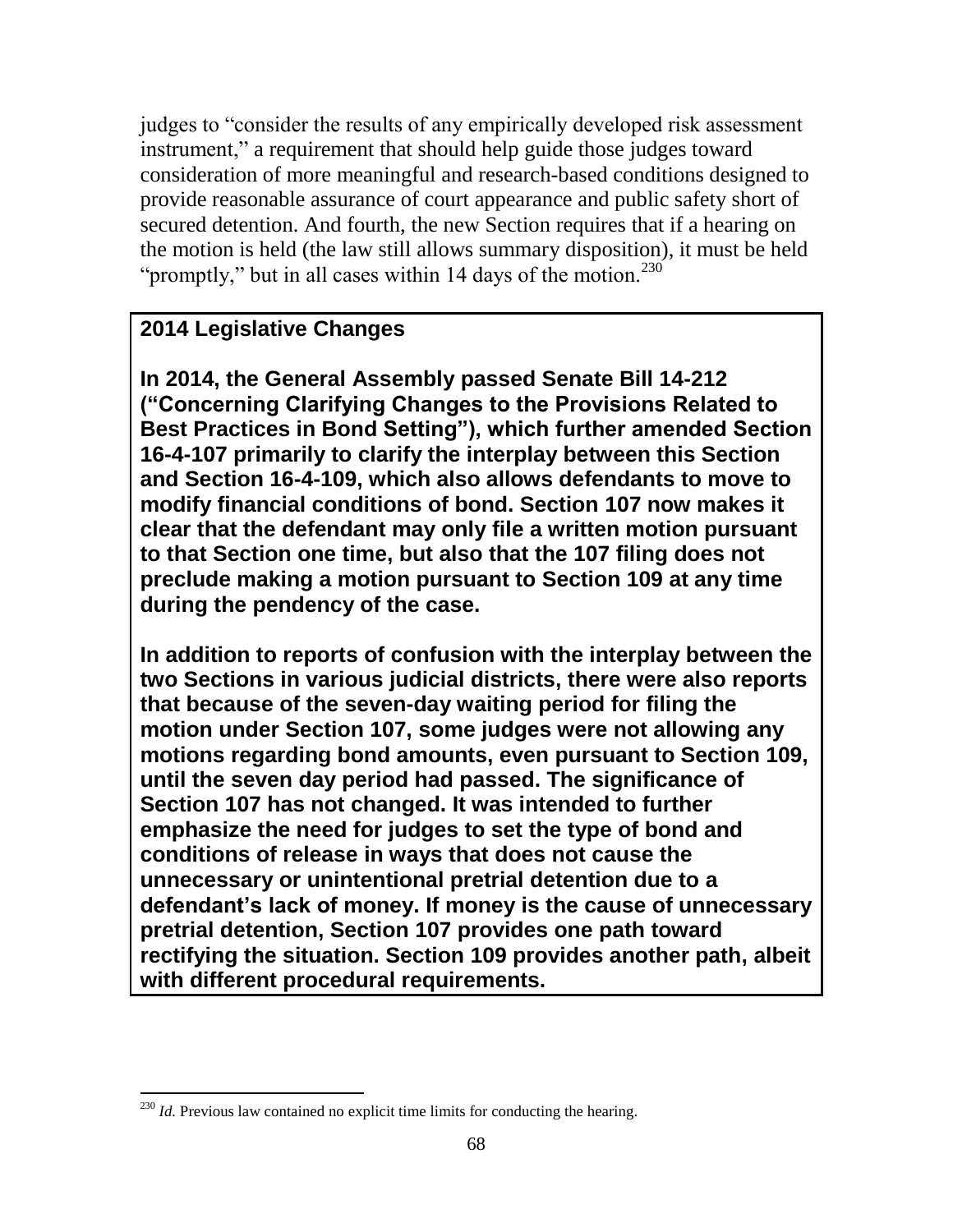#### **Additional Provisions**

Except for minor word changes for clarity (such as changing the word "bail" to "monetary conditions"), making slight modifications to surety notification requirements, and, as previously mentioned, moving sections dealing with real estate to more relevant provisions), prior Sections 16-4-106 (when original bond continued, re-numbered to be 108), 16-4-107 (reduction or increase in bail – change in bond type, re-numbered to be 109), and 16-4- 108 (exoneration from bond liability, re-numbered to be 110) are virtually unchanged. New Section 16-4-111 (disposition of security deposits upon forfeiture or termination of bond, prior number 109) now correctly includes the disposition of real estate provisions that were once housed in prior Section 16-4-104 dealing with bail bond alternatives; otherwise, that Section, along with new Section 16-4-112 (enforcement when forfeiture not set aside, prior number 110) are virtually unchanged from prior statutory provisions.

Prior Section 16-4-111, "type of bond in certain misdemeanor cases," has been re-numbered as Section 16-4-113 and continues to require judges to release defendants on personal recognizance bonds for class 3 misdemeanor, petty, or other offenses for which the maximum penalty does not exceed six month's imprisonment, unless certain enumerated facts are present. Those facts, which include indications of risk to public safety or for court appearance, really make the core mandate in this section merely a presumption of recognizance release for these levels of offenses. Moreover, Subsection (c), which states that that the presumption might fail if "the continued detention or posting of a surety bond is necessary to prevent imminent bodily harm to the accused or to another" has serious flaws in that detention is only allowable pursuant to the preventive detention provisions expressed in the Colorado Constitution and, as mentioned previously, an attainable financial condition has no legal or empirical link to public safety. Finally, although this Section of the statute does not refer to it, judges will be able to best assess defendant risk for purposes of these cases by also using an empirically developed risk assessment tool, such as the CPAT.

Finally, the Section dealing with enforcement procedures for compensated sureties (prior Section 16-4-112, new Section 16-4-114) remains unchanged,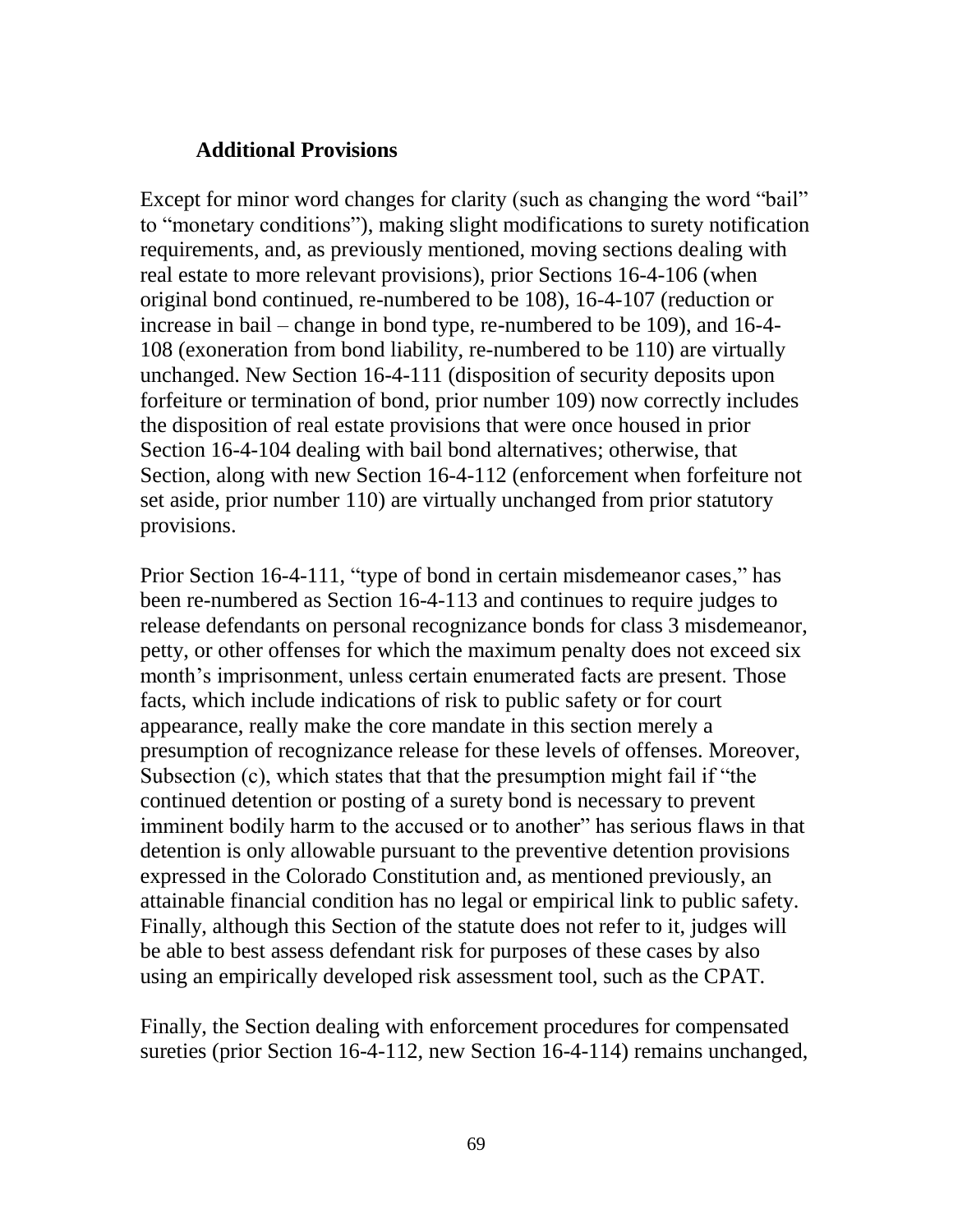and there slight, mostly conforming, changes to various parts of the insurance title dealing with commercial sureties. $^{231}$ 

# **2014 Legislative Changes**

**In 2014, the General Assembly passed Senate Bill 14-212 ("Concerning Clarifying Changes to the Provisions Related to Best Practices in Bond Setting"), which further amended Section 16-4-111 to expressly articulate the courts' ability to declare forfeitures of unsecured financial conditions equal to their ability to declare forfeitures of secured financial conditions.** 

**Despite the statutory scheme's use and, indeed, emphasis on unsecured financial conditions of bond, there were reports of persons in some jurisdictions who believed that the statute did not allow courts to declare a forfeiture of those unsecured amounts. This change to Section 111 puts unsecured financial conditions on par with secured financial conditions by requiring the judge to declare a forfeiture of the unsecured amount if the defendant does not appear for court. By making the change, it is hoped that judges will make more use of unsecured financial conditions, which is consistent with the intent of the broader 2013 legislation. Moreover, the statutory mandate to declare forfeitures in no way requires judges to enter judgments on the forfeited amounts.** 

## **Conclusion**

 $\overline{a}$ 

The Summary Report from the 2011 National Symposium on Pretrial Justice ends with the following recommendation for legislators:

Review proposed pretrial bills for their compatibility with the policies and practices for pretrial release decision-making outlined by the American Bar Association in its Standards on Pretrial Release.

 $^{231}$  A hallmark of any jurisdiction's reliance on money bail is the amount of statutory space dedicated to forfeitures, judgments, exonerations, stays, sanctions, and other rules and regulations dedicated to the commercial surety industry. States that have eliminated the industry have found no need for the massive regulatory infrastructure that Colorado has retained in Titles 16, 12, and 10.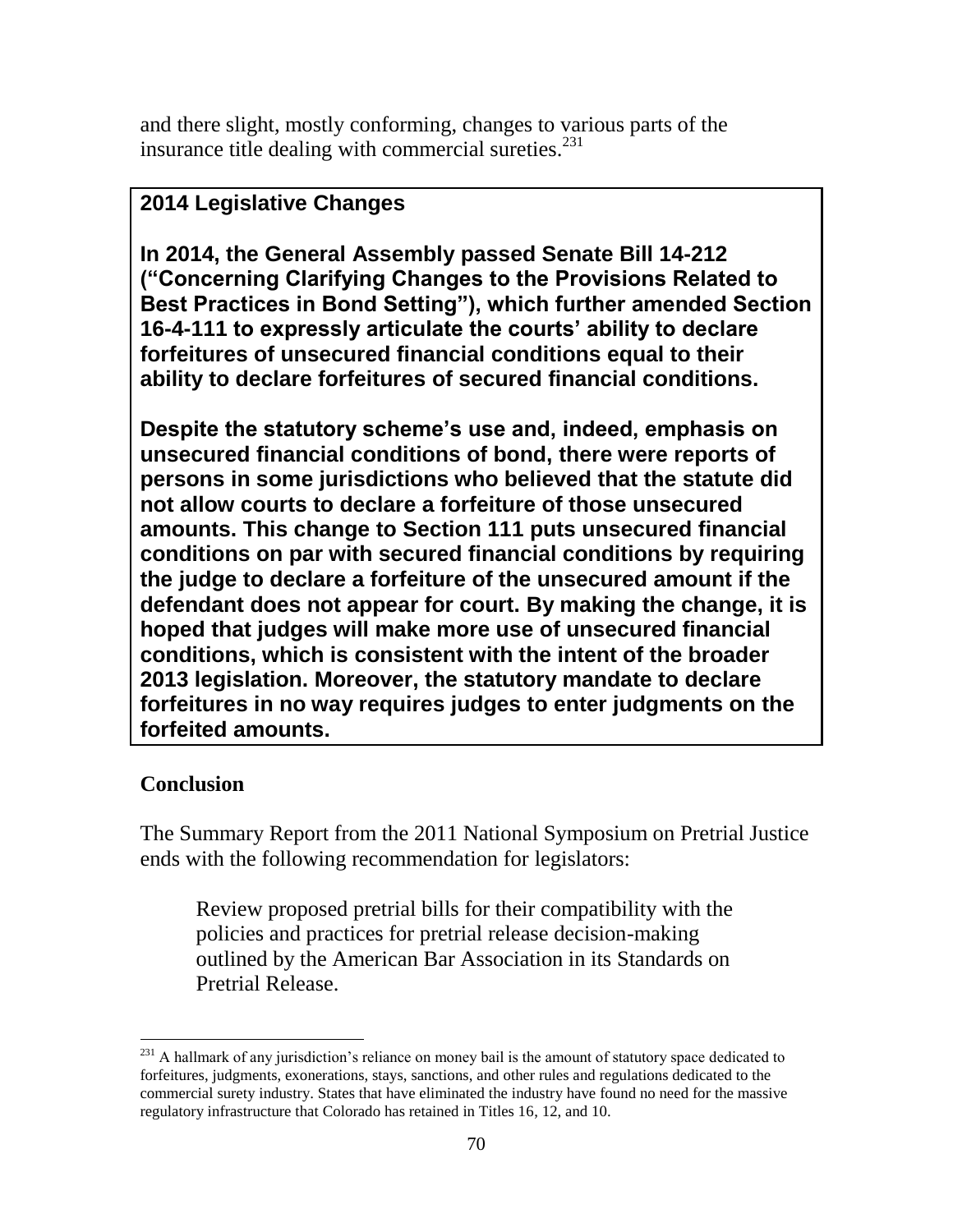The law, professional standards, and science have demonstrated pretrial release decisions should be guided by risks, not the defendant's access to money, that money bail is not designed to and does nothing to address concerns for community safety, and that jurisdictions should establish a pretrial services function to provide information and viable options to the court in every case. 232

With the enactment of H.B. 13-1236, the General Assembly has diligently followed this recommendation by creating a new law that focuses on risk, reduces the use of money bail, and encourages the creation and continued functioning of valuable pretrial services functions.

At various times during the drafting process, H.B. 13-1236 was officially called "Best-Practices in Bond Setting," <sup>233</sup> and though this name ultimately gave way to the more prosaic "Concerning Pretrial Release from Custody," the new statute overflows with best practices. Concomitantly, by promoting those best-practices, the statute benefits judges, lawyers, court officials, victims and their representatives, defendants, and the community at large, who now operate under a pretrial statutory scheme that is more rational, transparent, and fair.

For decades, Colorado judges have been forced to rely on inadequate criteria and charge-based money bail bond schedules to determine which defendants will be released pretrial and under which conditions. However, research and common sense tells us that if judges use empirical assessment instruments shown to better predict individual pretrial risk, those judges can make better and safer release decisions. After years in the making, Colorado now has a research-based, statistically verified risk assessment instrument that identifies the relative risk of pretrial defendants, and Colorado's new bail statute encourages judicial districts to use that instrument, along with other risk-focused, structured decision making tools at the pretrial phase.

For decades, too, Colorado law has encouraged judges to use secured money as the primary determinate of which defendants should be released or detained before their trials. However, research over the last several decades has shown that money does not ensure public safety and does not ensure that

<sup>232</sup> *National Symposium*, *supra* note 14, at 40.

<sup>&</sup>lt;sup>233</sup> The name still appears on the Colorado General Assembly's website, and was used by various persons testifying in support of the bill.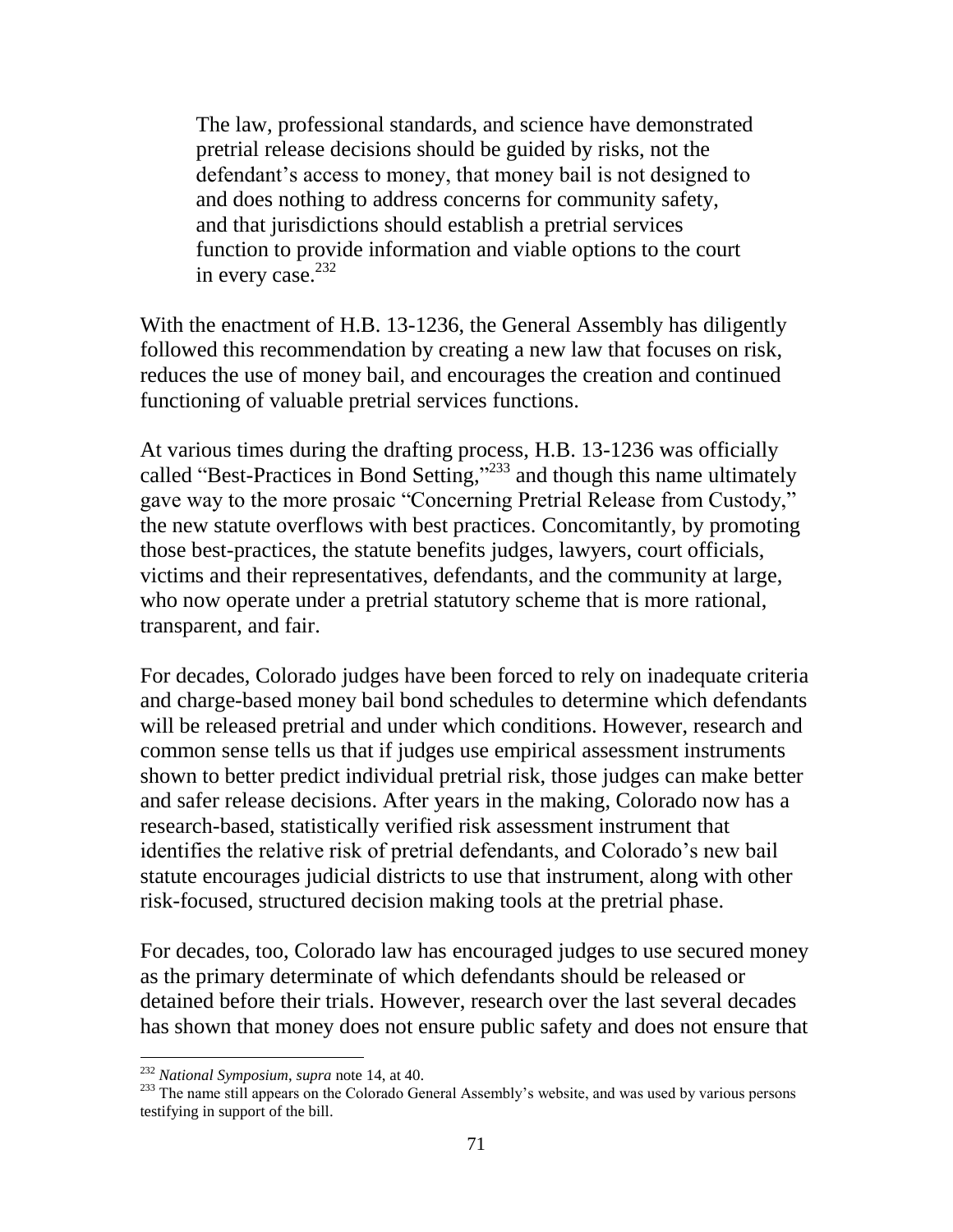defendants will appear for their court dates, but does keep a large number of relatively low risk and presumptively innocent defendants in jail at significant costs to taxpayers. The new statute does not eliminate the use of money, and it does not eliminate those persons, such as commercial bail bondsmen and large insurance companies, who profit from the current system. The statute does, however, place up-front money in its proper perspective – as one of many tools that judges may use, albeit sparingly if ever, to help provide reasonable assurance of court appearance.

The new law also correctly encourages jurisdictions to expand and improve pretrial service functions across Colorado. Only half of the judicial districts in this state have pretrial service entities designed to (1) screen and investigate defendants for pretrial risk, (2) make objective recommendations to judges concerning effective bond conditions to help assure public safety and court appearance, and (3) supervise appropriate defendants in the community at a fraction of the cost to keep those defendants in jail. As noted previously, evidence-based practices point to using objective risk assessment instruments, nonfinancial conditions of release to better protect public safety, and community supervision to make sure those conditions are met. Pretrial services entities make all of this happen. Through Colorado's new pretrial bail statute, jurisdictions with pretrial services are encouraged to improve, and jurisdictions without those functions are encouraged to develop them.

The new statute will undoubtedly test people's assumptions about practices that have become routine through habit and custom. Moreover, this statute may lead to a heightened realization that other provisions of the law may be in need of examination and reform. In particular, a continuation of objectively high and unattainable bond amounts may indicate the need to reevaluate the Colorado preventive detention provisions to allow judges to detain dangerous and high-risk defendants though a lawful and transparent mechanism. Nevertheless, operating efficiently, the statute should help to accomplish what the law, the research, and the best-practice standards aspire to accomplish in the administration of bail, which is to simultaneously maximize release, court appearance, and public safety rates.<sup>234</sup> By enacting a

 $^{234}$  At least one other state has demonstrated that this is possible. In 2011, Kentucky passed H.B. 463, which "was intended to reduce the ever-increasing financial burden of housing Kentucky's inmates while continuing to ensure public safety." Key provisions affecting pretrial release included defining pretrial risk assessment as a formal objective, requiring a risk-based decision making process, and dramatically reducing the use of money at bail. One year after its enactment, the Kentucky Pretrial Services Program reported increases in release rates (from 65% to 70% due largely to decreasing the number of secured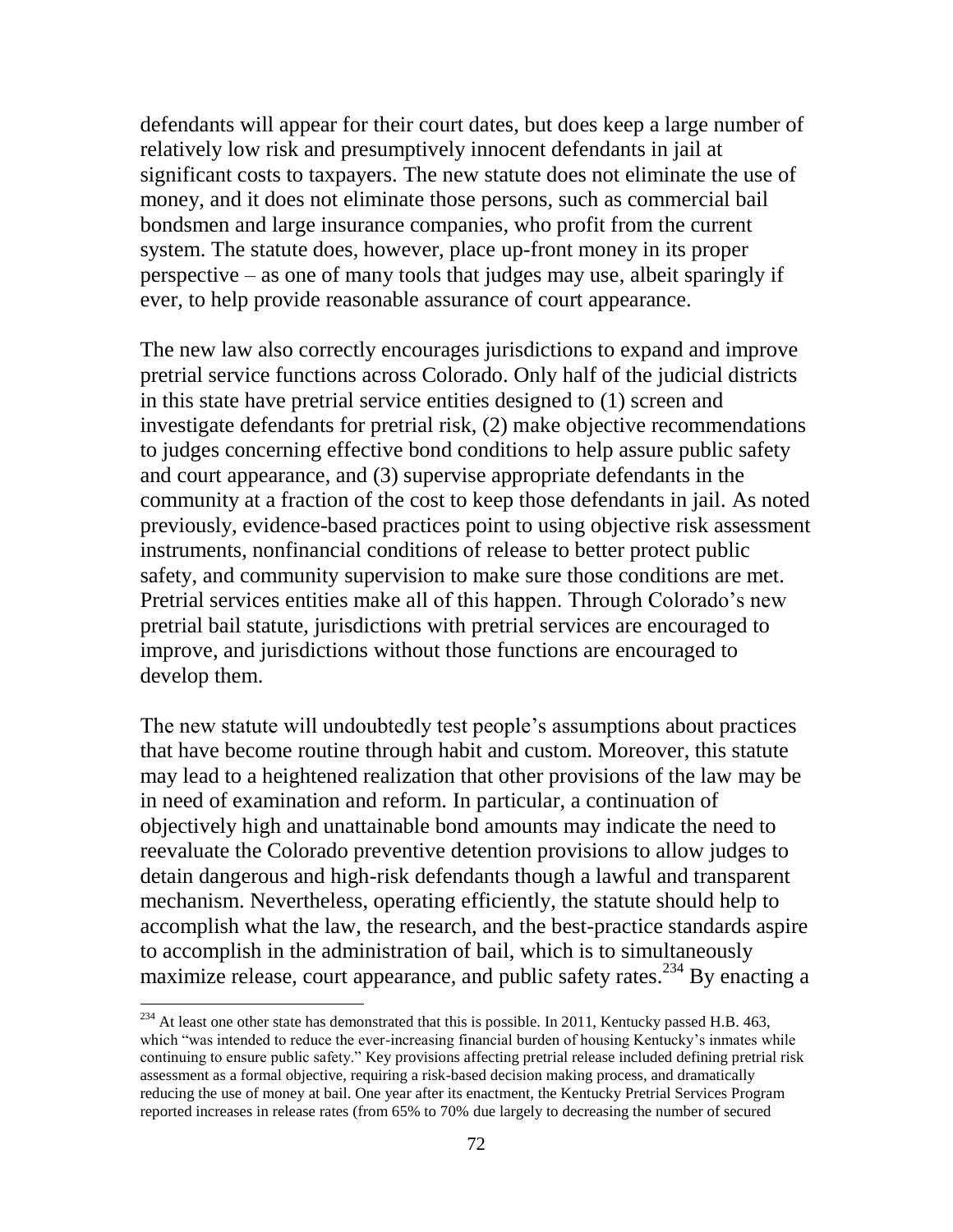statutory scheme that helps to make this happen, Colorado has significantly furthered pretrial justice.

 $\overline{a}$ 

money bonds), court appearance rates (from 89% to 90%), and public safety rates (from 91% to 92%). *H.B. 463 Impact, supra* note 127, at 4-10.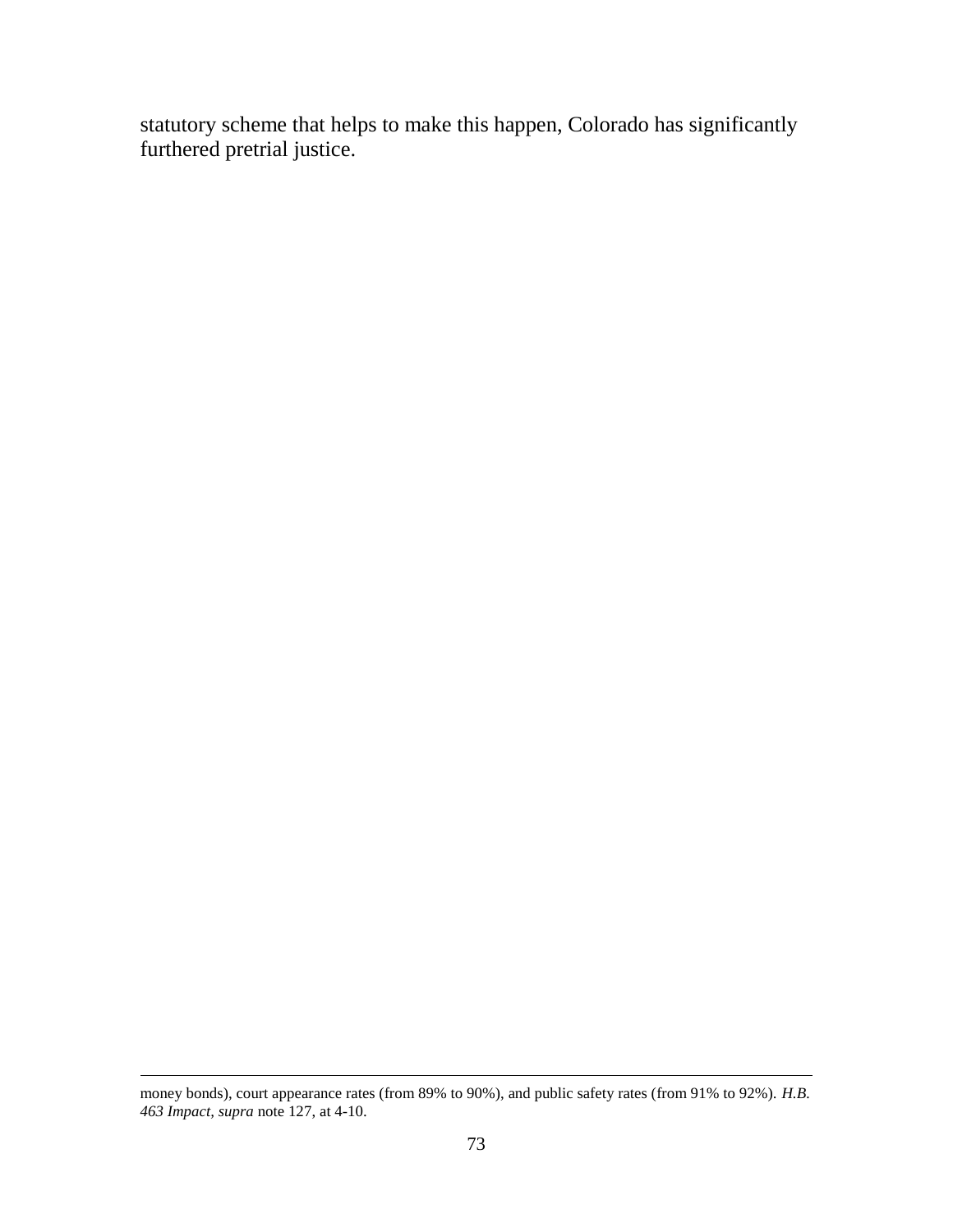## **Appendix – 2014 Amendments**

**2014 Legislative Changes – § 16-4-103, C.R.S.** 

**In 2014, the General Assembly passed Senate Bill 14-212 ("Concerning Clarifying Changes to the Provisions Related to Best Practices in Bond Setting"), which further amended Section 16-4-103 (1) by removing the words "a court of record" and replacing them with "any court or any person designated by the court to set bond." The bill also added the words "or person" after "the court" when describing who or which entity shall determine the type of bond and conditions of release.** 

**Before the amendment, the entire Section began, "At the first appearance of a person in custody before a court of record, the court shall determine the type of bond and conditions of release unless the person is subject to the provisions of section 16-4- 101." Unfortunately, the phrase "court of record" was already defined in Section 16-1-104 (8) as "any court except a municipal court unless otherwise defined by a particular section." This definition, coupled with the retention of the phrase itself, led municipal judges to think, reasonably, that they had been excluded from the requirements of 16-4-103. This was not an intended outcome of the 2013 law, however, and so the phrase "court of record" was changed to the amended language. Accordingly, the change intends first to make clear that municipal courts and judges should be subject to the same bonding requirements as state courts and judges under the new law.** 

**In addition, certain Colorado judges had been given misleading information premised on the argument that because Section 16- 4-103 began by speaking only of "courts of record," the remainder of the section only applied to events or decisions happening in actual courtrooms. More particularly, some argued that because many charge-based monetary bail bond schedules were being used outside of an actual courtroom (and thus not in**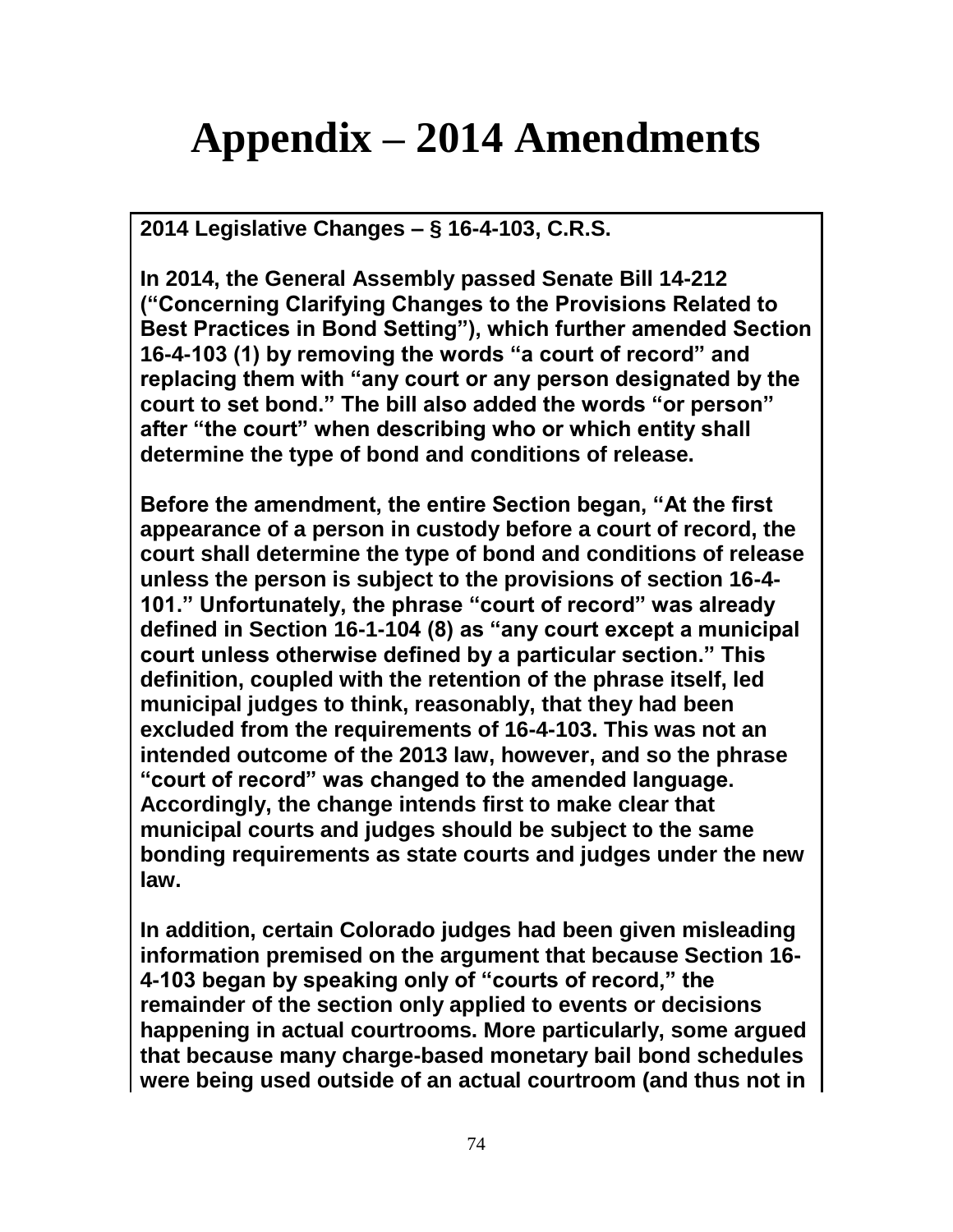**a "court of record"), those bond schedules did not need to be individualized for risk as required by 16-4-103 (4) (b). Relying on this mistaken interpretation of the statute, some judges were continuing to use charge-based money bond schedules, which assign mostly random amounts of money to charges without defendant individualization. This was not the intent of the Colorado Commission on Criminal and Juvenile Justice (CCJJ) or the General Assembly, both of which were clear in their decision to craft legislative language that was designed to reduce the use of money and traditional money bond schedules, and to mandate consideration of individual defendant risk whenever bond schedules are used. Thus, the change in language from this Section of the 2014 bill is also meant to make clear that all of Section 16-4-103 applies to all aspects of bail setting, whether done in a courtroom, or outside of a courtroom through any lawful process of delegated authority such as through bond commissioners or bond schedules.** 

**2014 Legislative Changes – § 16-4-104, C.R.S.**

**In 2014, the General Assembly passed Senate Bill 14-212 ("Concerning Clarifying Changes to the Provisions Related to Best Practices in Bond Setting"), which further amended Section 16-4-104 (1) (c) to: (1) allow a presumption for defendant choice in how to post a secured financial condition; and (2) provide an express statutory articulation allowing a judge to nonetheless require a defendant to post a secured financial condition pursuant to a particular method, such as through a "cash-only" bond, so long as the judge makes findings on the record for the need to require the defendant to post the bond through that particular method.** 

**Before the amendment, the Section read: "The person may be released from custody upon execution of bond in the full amount of money to be secured by any one of the following ways," with the statute then listing cash, real estate, noncommercial and commercial sureties as the ways in which the secured bond might be satisfied. Now, the Section reads, "The person may be released from custody upon execution of**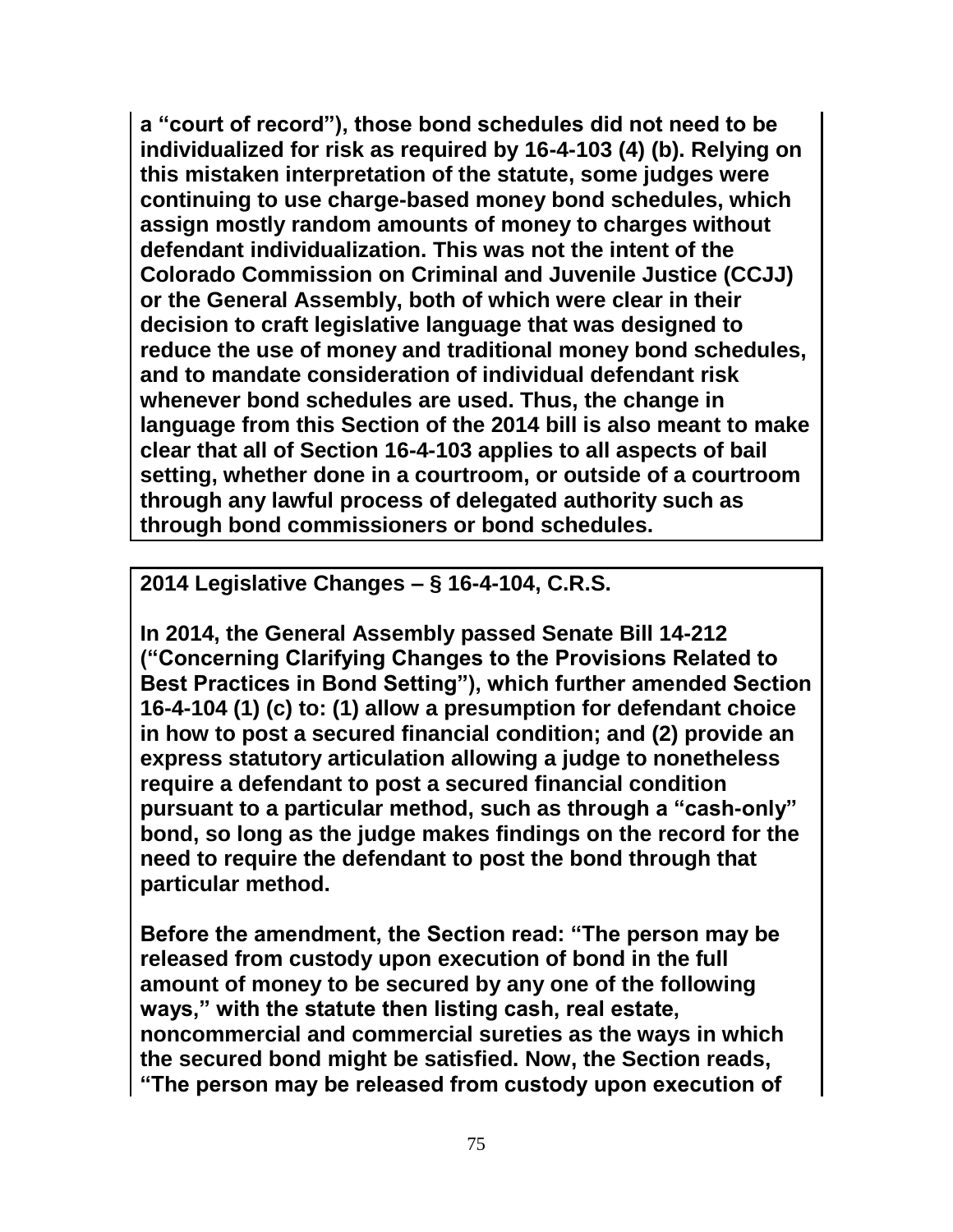**bond in the full amount of money to be secured by any one of the following methods, as selected by the person to be released, unless the court makes factual findings on the record with respect to the person to be released that a certain method of bond, as selected by the court, is necessary to ensure the appearance of the person in court or the safety of any person, persons, or the community."** 

**The changes in this Section are directly related to judicial bailsetting behavior since the passage of the 2013 law. Many persons who worked on that law hoped that judges would be guided toward using more personal recognizance bonds (i.e., unsecured financial conditions) through the various limitations on secured financial conditions that were passed and that are discussed throughout this paper. Unfortunately, there were many reports of judges setting secured financial conditions that were still leading to the unnecessary detention of bailable defendants (i.e., according to Colorado law, persons not detainable pursuant to the process articulated by the Colorado Constitution), a problem that the 2013 law sought specifically to remedy. The changes to this Section should be read primarily as a further attempt to persuade judges to make sure that bailable defendants are actually released when the judge determines that they can be safely managed within the community through conditions that are less restrictive than secured money.** 

**For the most part, the changes to this Section may be considered mere "clean up" to the 2013 law, but some changes represent more than simple clarification. For example, the 2013 law did not intend to limit judicial discretion to order defendants to post secured bonds in any particular way, such as through a "cash-only" bond. Thus, the express articulation of a judge's ability to do that in this amendment eliminates arguments to the contrary. However, the 2013 law was not meant to diminish judicial discretion at all, and so the new provision requiring judges to make express findings on the record is a significant change from prior law.** 

**As another example, the 2013 law was also designed to help release bailable defendants and to reduce unnecessary pretrial**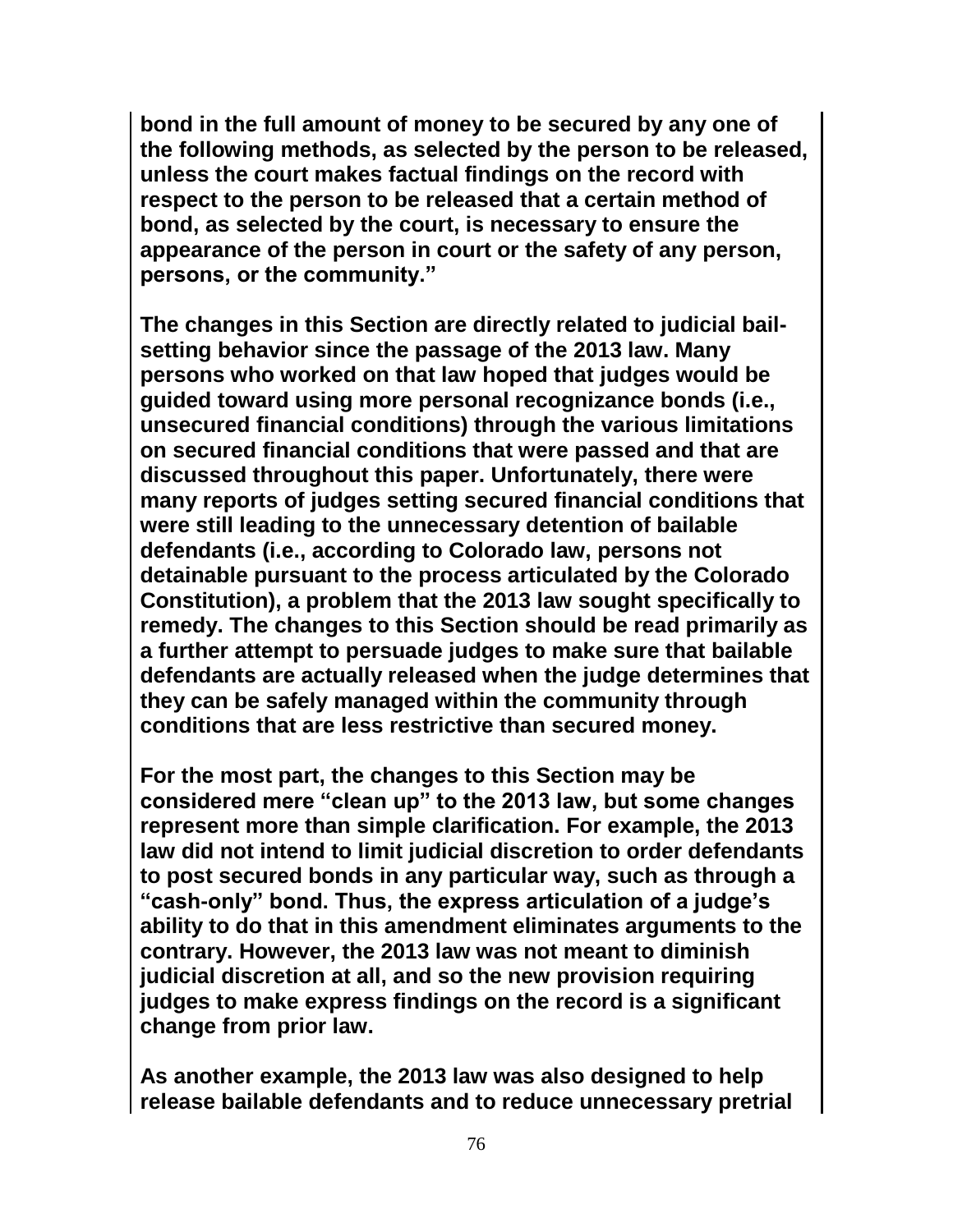**detention. Thus, to the extent that allowing a defendant to choose how he or she can post a particular bond more often results in his or her release, then that allowance could be viewed as merely cleaning up the 2013 law by helping bailable defendants obtain actual release. Unfortunately, there is some possibility that the changes to this Section will actually increase the detention of bailable defendants if judges begin setting high single amounts to account for the ability of defendants to choose how they post the bond.** 

**History and experiences in other states have shown significant unintended consequences from changing statutory language dealing with bond types, conditions, and money, and states across the country have realized that "defendant choice" does not always lead to increased release of bailable defendants. Indeed, there is a possibility that these changes will lead some judges to set amounts that are unattainable in cash form so as to avoid making a record, and while thinking, perhaps erroneously, that the defendant will "choose" a commercial surety bond. Unfortunately, even if the defendant chooses a commercial surety bond, the commercial surety may not choose to help the defendant – for any reason, including caprice. Accordingly, it is not completely clear that the Colorado Commission on Criminal and Juvenile Justice (CCJJ) would necessarily have agreed to these changes due to the delicate and complicated nature of Colorado law surrounding this Section. Unlike the 2013 changes, the 2014 "clean up" bill was not a CCJJ bill, and the CCJJ never discussed the ramifications of a presumption of defendant choice for posting secured financial conditions of bond.** 

**In fact, the "defendant choice" provision was first introduced in 2014 by Representative Jared Wright and backed by commercial bail bondsmen (H.B. 14-1261). That bill, which also sought to undo several other provisions of the 2013 law, included a section that would require judges merely to set an amount of a financial condition and then allow the defendant to choose how to pay it. Although bail industry lobbyists argued that the provision was intended to help get bailable defendants out of jail, it is more likely that their support was due to the fact that**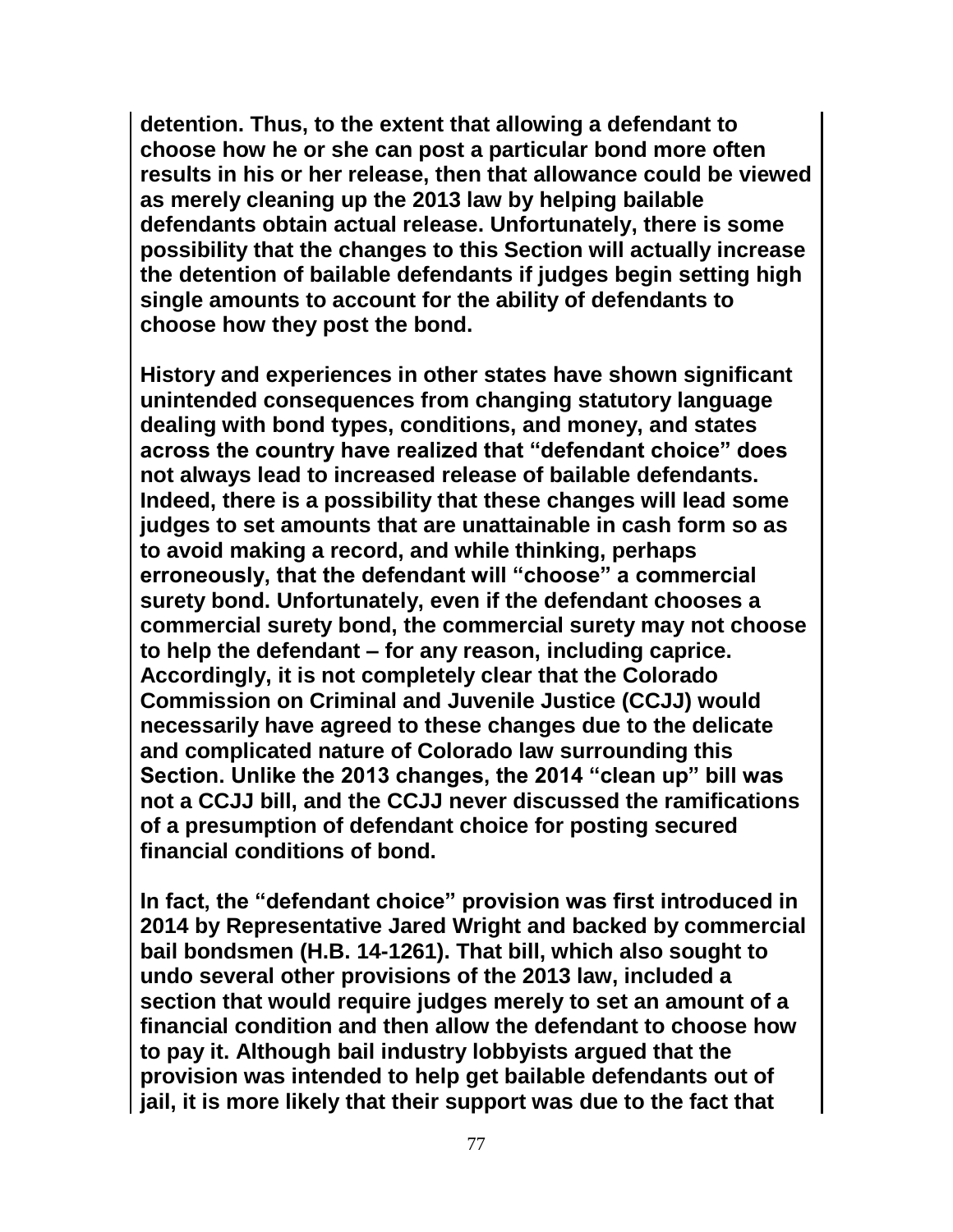**the provision (as worded) would have stopped the existing practice of judges setting cash-only bonds, a practice that has the potential to eliminate defendants' use of commercial bail bondsmen altogether. However, the use of surety bonds is currently a primary cause of unnecessary pretrial detention in America, and thus any argument that defendant choice would necessarily foster the release of bailable defendants (at least without mechanisms to control amounts or to force sureties to contract with defendants) is untenable.** 

**Although H.B. 14-1261 died, the idea of "defendant choice" remained intriguing to defense attorneys, who, over the past year, saw defendants detained on relatively low cash-only bonds and considered surety bonds to be a better alternative to detention. Nevertheless, prosecutors and sheriffs were adamant about retaining judicial authority to set cash-only bonds, as those types of bonds are often the only way judges can detain high risk defendants when they are not eligible for detention through the Colorado constitutional detention provisions. In the end, the compromise that virtually everyone (including most bondsmen) supported was a presumption of defendant choice but with express allowance of cash-only bonds upon a factual finding.** 

**For reasons articulated throughout this paper, this requirement for a factual finding presents hazards that could potentially cause significant problems for judges on appeal. For example, if a judge sets a cash-only bond and articulates on the record that he or she has done so to protect the public, an appellate court might rule that the condition is irrational, given that the money may not even be legally forfeited for breaches in public safety under Colorado law. As another example, if a judge sets a cashonly bond and articulates on the record that he or she has done so to detain the accused, an appellate court might find that the judge's decision was unlawfully avoiding the proper constitutional mechanism for detaining defendants pretrial in Colorado. Too general a record may lead to remand; too specific a record may lead to reversal.**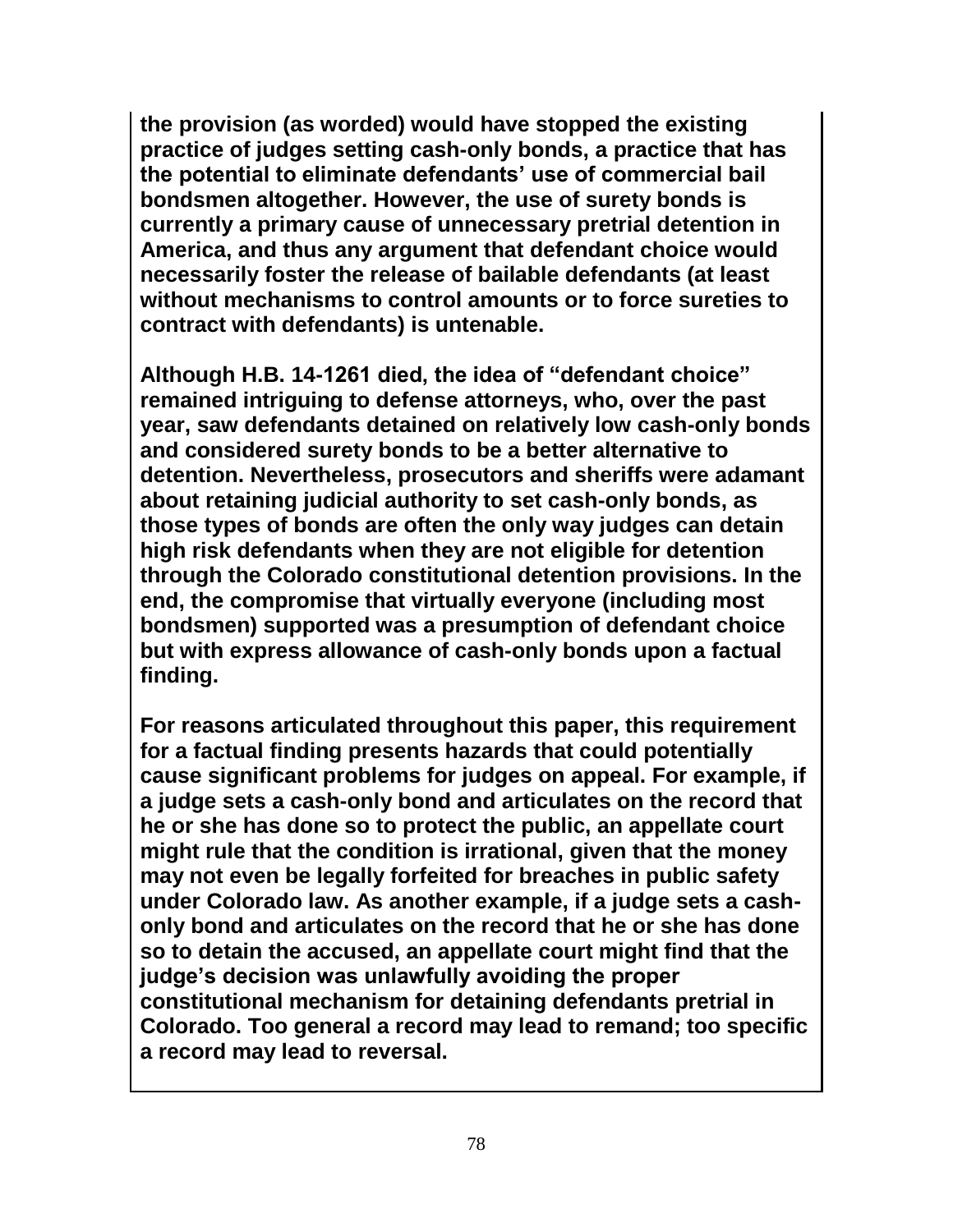**Judges can avoid many of these pitfalls by simply relying more on unsecured bonds (through subsections (a) and (b) of Section 16-4-104 (1)) – a practice that would follow the research showing that unsecured bonds can increase release rates while not diminishing public safety or court appearance rates in Colorado (***see* **Michael R. Jones,** *Unsecured Bonds: The As Effective and Most Efficient Pretrial Release Option* **(PJI 2013)***,* **found at: [http://www.pretrial.org/download/research/Unsecured%20Bonds](http://www.pretrial.org/download/research/Unsecured%20Bonds,%20The%20As%20Effective%20and%20Most%20Efficient%20Pretrial%20Release%20Option%20-%20Jones%202013.pdf) [,%20The%20As%20Effective%20and%20Most%20Efficient%20Pr](http://www.pretrial.org/download/research/Unsecured%20Bonds,%20The%20As%20Effective%20and%20Most%20Efficient%20Pretrial%20Release%20Option%20-%20Jones%202013.pdf) [etrial%20Release%20Option%20-%20Jones%202013.pdf\)](http://www.pretrial.org/download/research/Unsecured%20Bonds,%20The%20As%20Effective%20and%20Most%20Efficient%20Pretrial%20Release%20Option%20-%20Jones%202013.pdf). Alternatively, courts could simply set cash-only bonds that are attainable to the defendant (the factual finding could merely be that the judge believes the motivation from the cash-only financial condition for court appearance to be superior to any other type of financial condition, such as one backed by a commercial surety, through which a defendant loses money whether he shows up for court or not). Finally, courts could set so-called "split bonds," which would entail the judge setting an amount for each type of bond and then allowing the defendant to choose the method and thus the bond amount. As the body of this paper indicates, it appears that split bonds are still lawful after the 2013 enactment, and the 2014 amendment did nothing to change that.**

**This author emphasizes the negative consequences associated with release through commercial surety bonds. On the one hand, lower risk defendants are often denied the assistance of for-profit bail bondsmen when they or their families cannot pay the fee or collateralize the bond. This is directly contrary to the spirit of the 2013 law, which sought, more than anything, to reduce the unnecessary pretrial detention of bailable defendants. On the other hand, for-profit bail bondsmen have also been known to fashion various "deals," whereby higher risk defendants are allowed out of jail with little or no money down and on payment plans. Most puzzling, of course, is that the money these bondsmen make by helping release these higher risk defendants can only be lost if the defendant fails to appear for court – the money cannot be lost due to breaches in public safety. To the extent that any particular judge is concerned about a defendant's risk to public safety – whether manageable**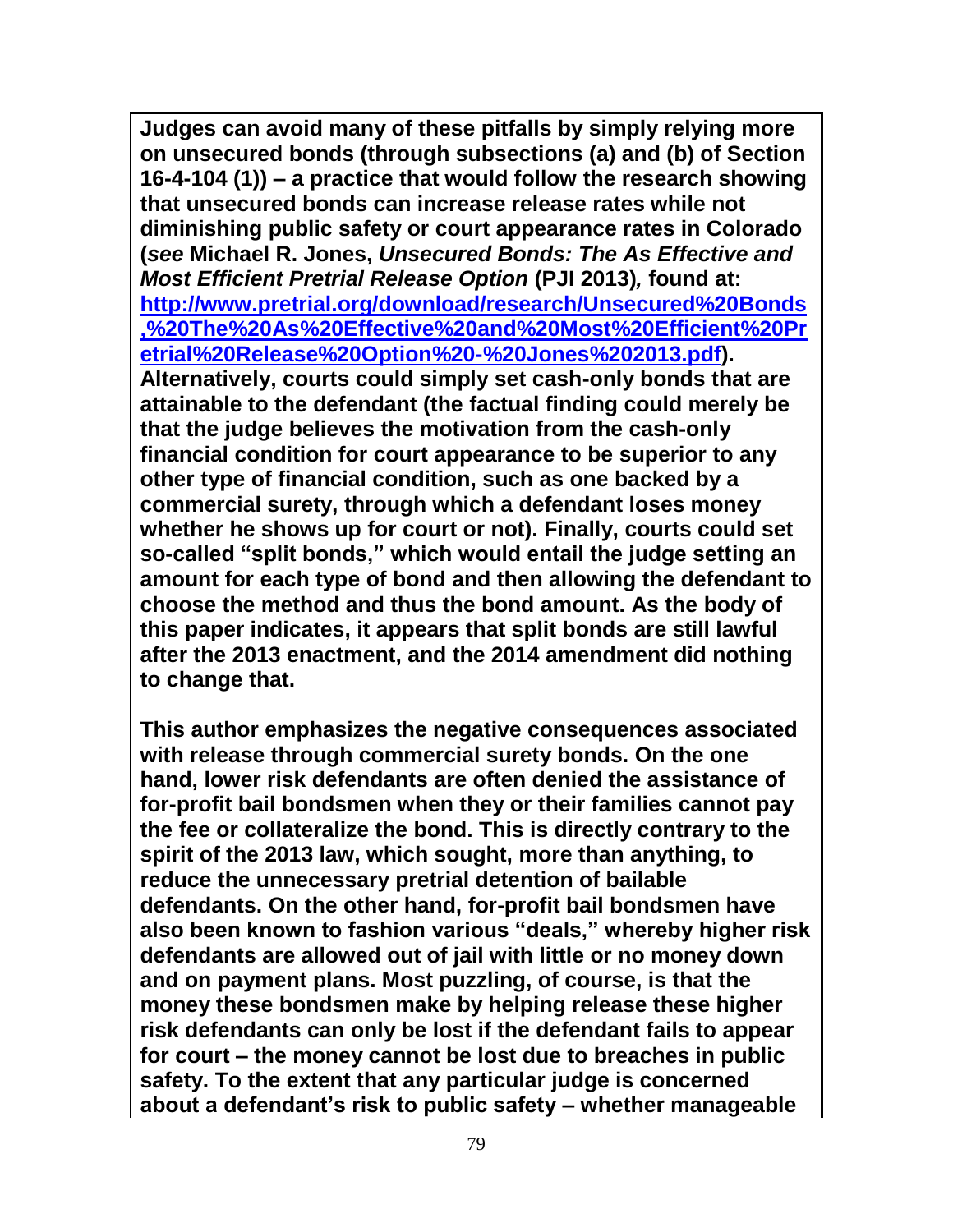**or unmanageable – then that judge should use alternatives to commercial surety bonds.** 

**Overall, even after passage of H.B. 13-1236 and S.B. 14-212, bail setting in Colorado can be challenging. The 2013 legislation went far toward helping bailable defendants actually obtain release, but the statute did not address the equally important issue of preventive detention, or "no bail," based on risk. We are thus only partially through the journey toward true bail reform in Colorado. Until the day that both release and detention are properly addressed, judges must maneuver through the perils of deciding release and detention pursuant to a scheme that is still somewhat deficient.** 

**In this author's opinion, however, there is an effective way to maneuver through Colorado's current bail laws in a manner that protects public safety and enhances court appearance while remaining consistent with legislative intent. In any case in which a defendant is deemed to be low to medium risk (and perhaps even in some cases involving high risk defendants), the judge should set an unsecured financial condition (i.e., personal recognizance or "PR" bond) with appropriate nonfinancial conditions, when necessary, to provide reasonable assurance of public safety and court appearance. When a defendant is deemed so high risk that the judge determines that no condition or combination of conditions suffice to protect the public or provide reasonable assurance of court appearance, then that judge has two alternatives. If the defendant is eligible for detention under our current state constitutional detention provisions, then the judge should detain that defendant pursuant to that enacted process. If not, the judge should set a secured cash-only bond designed to detain the defendant. To avoid a constitutional objection (because setting a high money bond designed to detain is likely to be successfully appealed on constitutional grounds), the judge should first hold a due process laden hearing, much like the federal pretrial detention hearing that was approved by the United States Supreme Court in** *United States v. Salerno***, before setting that amount. In the event of an appeal, the judge can then at least point to a de facto**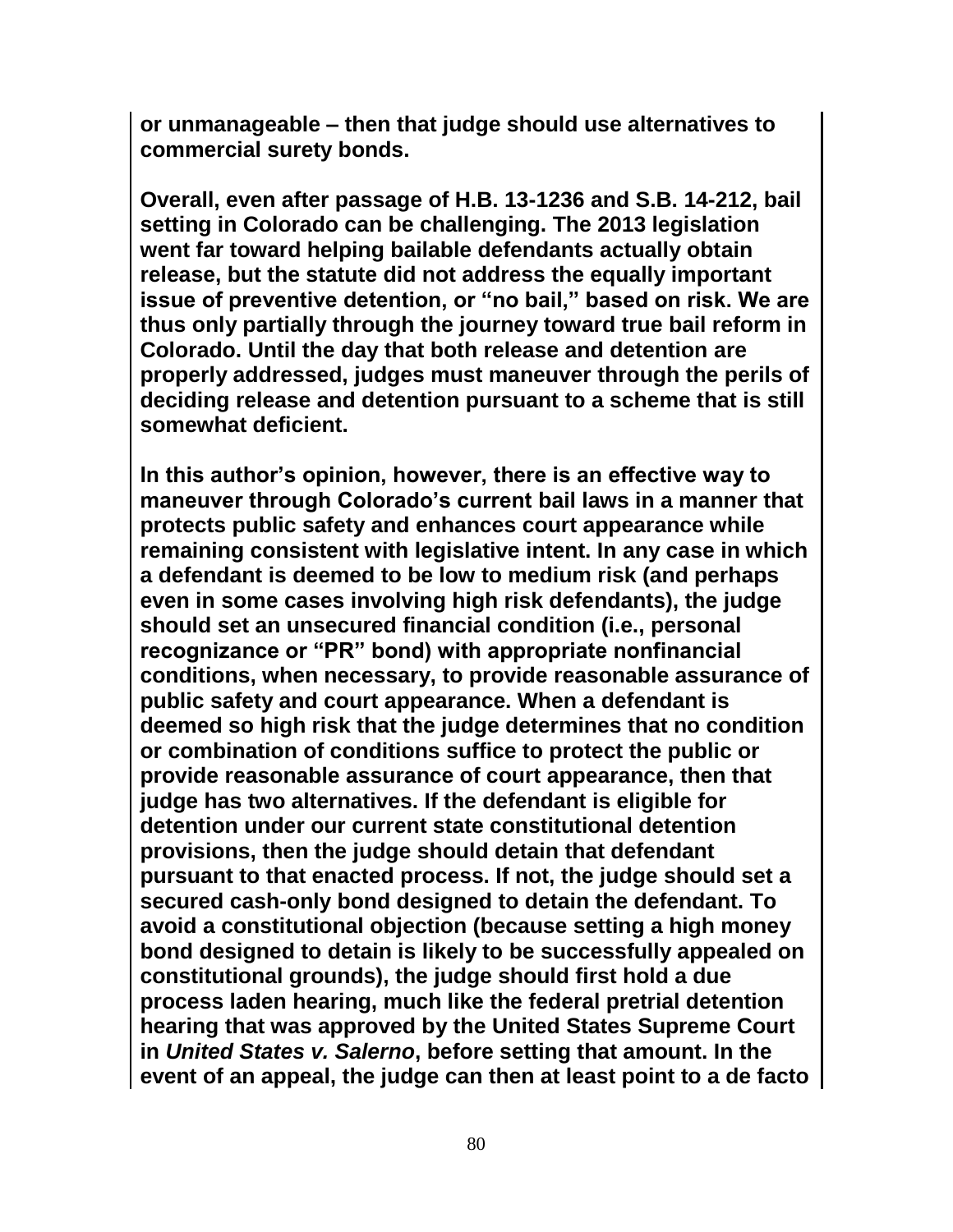**2014 Legislative Changes – § 16-4-105, C.R.S.**

**In 2014, the General Assembly passed Senate Bill 14-212 ("Concerning Clarifying Changes to the Provisions Related to Best Practices in Bond Setting"), which further amended Section 16-4-105 (4) to reinstate the requirement that defendants must acknowledge the protection order in stalking cases under Section 18-3-602.** 

**The 2013 bill eliminated the statutory reference to stalking in the mandatory conditions provision (***see* **footnote 208 in this paper), but the elimination was apparently an oversight.** 

**2014 Legislative Changes – § 16-4-106, C.R.S.**

**In 2014, the General Assembly passed Senate Bill 14-212 ("Concerning Clarifying Changes to the Provisions Related to Best Practices in Bond Setting"), which further amended Section 16-4-106 (4) (c) to add the requirement that the empirically developed risk assessment tool "be used by the [pretrial services] program, the court, and the parties to the case solely for the purpose of assessing pretrial risk."** 

**Pretrial risk assessment instruments are created solely to help determine the risk of pretrial misbehavior so as to aid in the decision to release or detain a defendant during the pretrial phase of the case. During the past year, however, there were reports from various jurisdictions that pretrial risk assessment scores were also being used when considering such things as whether to offer a plea bargain, screening for various other programs unassociated with pretrial release, and even during sentencing. These are improper uses of pretrial risk assessment instruments in general and the Colorado Pretrial Assessment Tool in particular, and thus the statute was amended to make**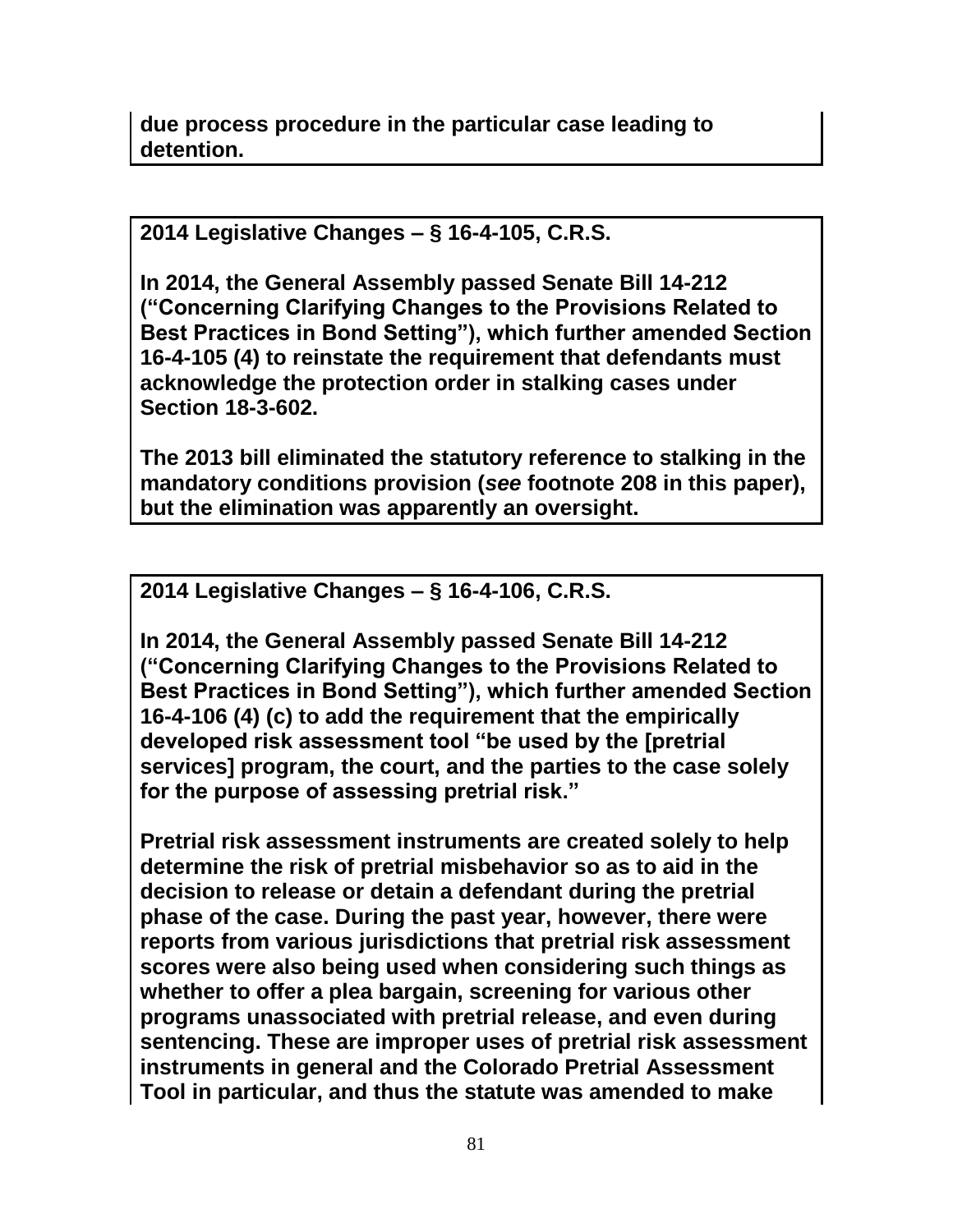**clear that the score can lawfully be used only for gauging a defendant's** *pretrial* **risk.**

**2014 Legislative Changes – § 16-4-107, C.R.S.**

**In 2014, the General Assembly passed Senate Bill 14-212 ("Concerning Clarifying Changes to the Provisions Related to Best Practices in Bond Setting"), which further amended Section 16-4-107 primarily to clarify the interplay between this Section and Section 16-4-109, which also allows defendants to move to modify financial conditions of bond. Section 107 now makes it clear that the defendant may only file a written motion pursuant to that Section one time, but also that the 107 filing does not preclude making a motion pursuant to Section 109 at any time during the pendency of the case.** 

**In addition to reports of confusion with the interplay between the two Sections in various judicial districts, there were also reports that because of the seven-day waiting period for filing the motion under Section 107, some judges were not allowing any motions regarding bond amounts, even pursuant to Section 109, until the seven day period had passed. The significance of Section 107 has not changed. It was intended to further emphasize the need for judges to set the type of bond and conditions of release in ways that do not cause the unnecessary or unintentional pretrial detention due to a defendant's lack of money. If money is the cause of unnecessary pretrial detention, Section 107 provides one path toward rectifying the situation. Section 109 provides another path, albeit with different procedural requirements.** 

**2014 Legislative Changes – § 16-4-111, C.R.S.** 

**In 2014, the General Assembly passed Senate Bill 14-212 ("Concerning Clarifying Changes to the Provisions Related to Best Practices in Bond Setting"), which further amended Section 16-4-111 to expressly articulate the courts' ability to declare**